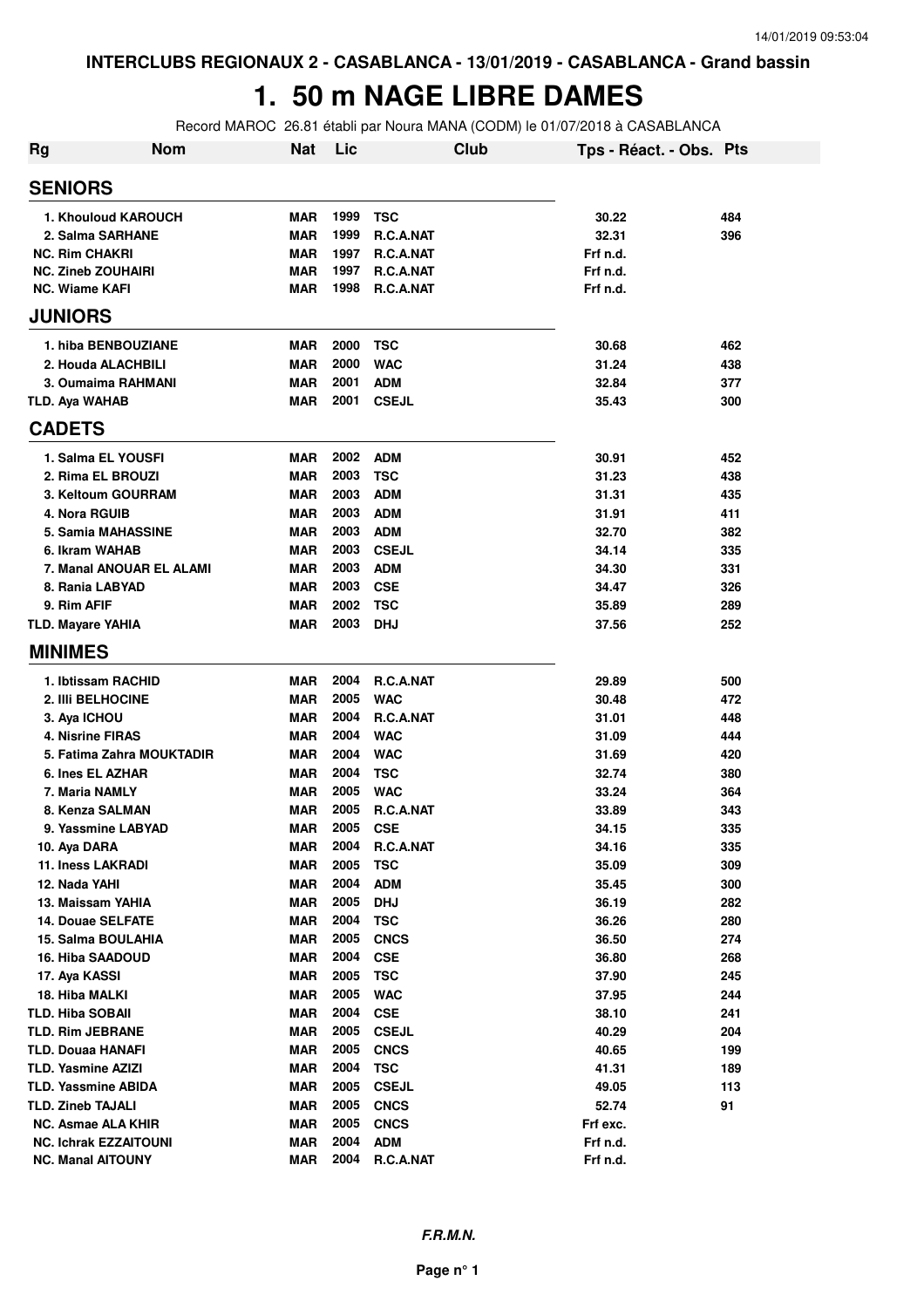### **1. 50 m NAGE LIBRE DAMES**

Record MAROC 26.81 établi par Noura MANA (CODM) le 01/07/2018 à CASABLANCA

| Rg                          | <b>Nom</b>                    | <b>Nat</b> | Lic  |                  | Club | Tps - Réact. - Obs. Pts |     |
|-----------------------------|-------------------------------|------------|------|------------------|------|-------------------------|-----|
| <b>BENJAMINS</b>            |                               |            |      |                  |      |                         |     |
| 1. Yasmine YOUSRI           |                               | <b>MAR</b> | 2006 | R.C.A.NAT        |      | 31.14                   | 442 |
| 2. Yassmine DRAYEF          |                               | <b>MAR</b> | 2006 | <b>ADM</b>       |      | 31.68                   | 420 |
| 3. Camelia AMRANI           |                               | <b>MAR</b> | 2006 | <b>TSC</b>       |      | 32.63                   | 384 |
| 4. Malak MESLOUH            |                               | <b>MAR</b> | 2006 | <b>ADM</b>       |      | 32.82                   | 378 |
| 5. Salma EL YOUSFI          |                               | <b>MAR</b> | 2007 | R.C.A.NAT        |      | 32.90                   | 375 |
| 6. Zainab IDRISSI           |                               | <b>MAR</b> | 2007 | <b>CNCS</b>      |      | 34.42                   | 327 |
| 7. Lina EL OUADIH           |                               | <b>MAR</b> | 2006 | <b>R.C.A.NAT</b> |      | 34.86                   | 315 |
| 8. Lina BERRISSOUL          |                               | <b>MAR</b> | 2007 | <b>WAC</b>       |      | 35.79                   | 291 |
| 9. Ghita GHETREFF           |                               | <b>MAR</b> | 2006 | <b>ADM</b>       |      | 36.07                   | 284 |
| 10. Salma ZAID              |                               | <b>MAR</b> | 2007 | <b>CSE</b>       |      | 36.47                   | 275 |
| 11. Kawtar MIRHLAMI         |                               | <b>MAR</b> | 2007 | <b>DHJ</b>       |      | 36.72                   | 269 |
| <b>12. Rihab ZARGANI</b>    |                               | <b>MAR</b> | 2006 | <b>CNCS</b>      |      | 37.18                   | 260 |
| 13. Yasmine SIFALLAH        |                               | <b>MAR</b> | 2006 | <b>WAC</b>       |      | 37.23                   | 259 |
| 14. Kamilia ATIF            |                               | <b>MAR</b> | 2007 | <b>TSC</b>       |      | 37.25                   | 258 |
| <b>15. Rita BENLOULID</b>   |                               | <b>MAR</b> | 2006 | R.C.A.NAT        |      | 37.64                   | 250 |
|                             | 16. Yassmine BENGHEDIFA       | <b>MAR</b> | 2007 | <b>ADM</b>       |      | 37.72                   | 249 |
| <b>17. Nisrine MOUKASSI</b> |                               | <b>MAR</b> | 2006 | <b>TSC</b>       |      | 37.91                   | 245 |
| <b>18. Malak BAROUDI</b>    |                               | <b>MAR</b> | 2007 | R.C.A.NAT        |      | 38.26                   | 238 |
| 19. Salma AZIZI             |                               | <b>MAR</b> | 2007 | TSC              |      | 38.48                   | 234 |
| 20. Aya LAALA               |                               | <b>MAR</b> | 2007 | <b>TSC</b>       |      | 38.67                   | 231 |
| 21. Dina YAMOURI            |                               | <b>MAR</b> | 2006 | <b>ADM</b>       |      | 38.90                   | 227 |
|                             | 22. Alaa SAOUT EL HAK         | <b>MAR</b> | 2006 | <b>CNCS</b>      |      | 39.26                   | 220 |
| 23. Ryhab CHIKER            |                               | <b>MAR</b> | 2007 | <b>ADM</b>       |      | 39.45                   | 217 |
| 24. Bassma RAZIQ            |                               | <b>MAR</b> | 2006 | <b>CNCS</b>      |      | 40.58                   | 200 |
| 25. Hajar RAISSE            |                               | <b>MAR</b> | 2006 | <b>CSE</b>       |      | 41.00                   | 193 |
|                             | 26. Chaimaa MAFTAH EL KASSIMY | <b>MAR</b> | 2006 | <b>ADM</b>       |      | 41.16                   | 191 |
| 27. Soulafa CHAKIB          |                               | <b>MAR</b> | 2006 | <b>TSC</b>       |      | 41.87                   | 182 |
|                             | 28. Hafssa OULACHBAR          | <b>MAR</b> | 2006 | <b>WAC</b>       |      | 42.92                   | 169 |
| 29. Sara ELHAIMI            |                               | <b>MAR</b> | 2006 | <b>TSC</b>       |      | 43.54                   | 161 |
| 30. Khadija MENBEH          |                               | <b>MAR</b> | 2007 | <b>CNCS</b>      |      | 43.88                   | 158 |
| 31. Hiba MAKBOULI           |                               | <b>MAR</b> | 2007 | <b>DHJ</b>       |      | 44.23                   | 154 |
| 32. Hiba ABERCHANE          |                               | <b>MAR</b> | 2007 | <b>CSEJL</b>     |      | 44.66                   | 150 |
| 33. Yara EL MAQRI           |                               | <b>MAR</b> | 2007 | <b>CNCS</b>      |      | 44.93                   | 147 |
| 34. Khadija BADAINE         |                               | <b>MAR</b> | 2007 | <b>ADM</b>       |      | 45.41                   | 142 |
| 35. Hiba HILALI             |                               | MAR        | 2007 | <b>ADM</b>       |      | 45.58                   | 141 |
| 36. Ghita AFRIAD            |                               | <b>MAR</b> | 2007 | <b>CSE</b>       |      | 46.34                   | 134 |
| 37. Rania AOUAM             |                               | <b>MAR</b> | 2006 | <b>CNCS</b>      |      | 46.44                   | 133 |
| 38. Aya ZEJLI               |                               | <b>MAR</b> | 2007 | <b>CNCS</b>      |      | 48.32                   | 118 |
| 39. Kenza GHAZI             |                               | <b>MAR</b> | 2007 | <b>ADM</b>       |      | 49.17                   | 112 |
| 40. Aya ES SABBAR           |                               | <b>MAR</b> | 2006 | <b>CSEJL</b>     |      | 50.45                   | 104 |
| <b>41. Imane MOUCHAMIS</b>  |                               | <b>MAR</b> | 2006 | <b>CNCS</b>      |      | 51.80                   | 96  |
| 42. Assia TAWSSI            |                               | <b>MAR</b> | 2007 | <b>TSC</b>       |      | 51.88                   | 95  |
| 43. Sabrina LOURINI         |                               | <b>MAR</b> | 2007 | <b>CSEJL</b>     |      | 56.70                   | 73  |
| 44. Yasmine RAZIQ           |                               | <b>MAR</b> | 2007 | <b>CNCS</b>      |      | 58.55                   | 66  |
| NC. Nada MOSSADDIK          |                               | <b>MAR</b> | 2006 | <b>CNCS</b>      |      | Frf n.d.                |     |
|                             |                               |            |      |                  |      |                         |     |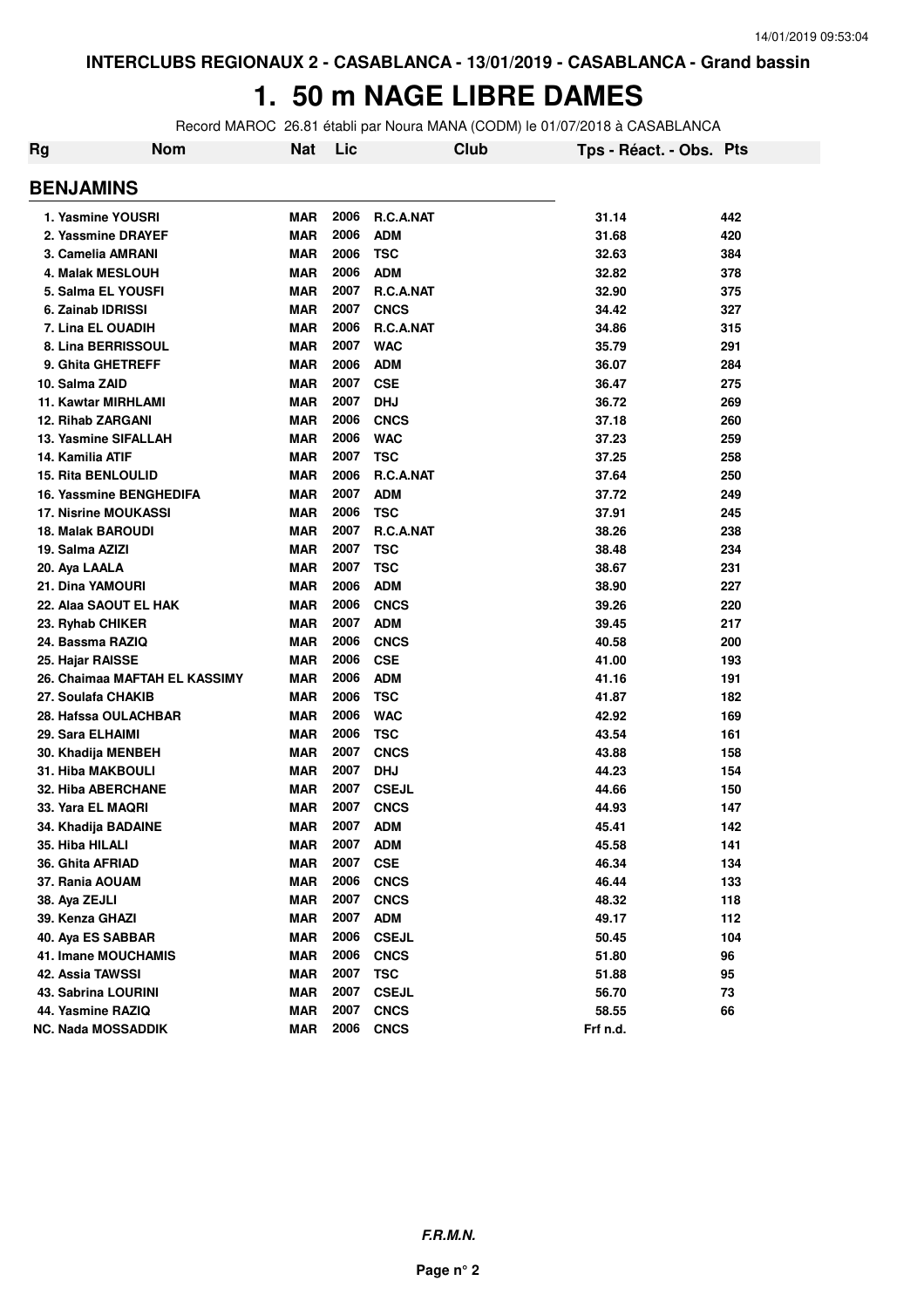#### **2. 50 m NAGE LIBRE MESSIEURS**

Record MAROC 22.35 établi par Mehdi AYOUBI (CODM) le 04/08/2017 à MONTREAL

| <b>Rg</b> | <b>Nom</b>                                                          | <b>Nat</b> | Lic          | Club                       | Tps - Réact. - Obs. Pts |            |
|-----------|---------------------------------------------------------------------|------------|--------------|----------------------------|-------------------------|------------|
|           | <b>SENIORS</b>                                                      |            |              |                            |                         |            |
|           | 1. Mohamed OUAHMID                                                  | <b>MAR</b> | 1998         | <b>ADM</b>                 | 25.53                   | 549        |
|           | 2. Zouhair EL KHALFI                                                | <b>MAR</b> | 1993         | R.C.A.NAT                  | 26.32                   | 501        |
|           | 3. Almehdi EL BOUHTOURI                                             | <b>MAR</b> | 1995         | R.C.A.NAT                  | 27.22                   | 453        |
|           | 4. Yasser KATAYFJI                                                  | <b>MAR</b> | 1999         | R.C.A.NAT                  | 27.39                   | 445        |
|           | 5. Badr HASSOUNI                                                    | <b>MAR</b> | 1998         | <b>ADM</b>                 | 27.48                   | 440        |
|           | <b>TLD. Amine EL KASBI</b>                                          | <b>MAR</b> | 1991         | <b>OUM RABII</b>           | 30.03                   | 337        |
|           | <b>TLD. M'hamed ABBOUGUI</b>                                        | <b>MAR</b> | 1992         | <b>OUM RABII</b>           | 30.31                   | 328        |
|           | <b>TLD. Bouchaib EZZARHOUNY</b>                                     | <b>MAR</b> | 1998         | <b>OUM RABII</b>           | 30.83                   | 312        |
|           | <b>TLD. Omar SALMOUN</b>                                            | <b>MAR</b> | 1996         | <b>OUM RABII</b>           | 33.32                   | 247        |
|           | <b>TLD. Badreddine ET TOUATY</b>                                    | <b>MAR</b> | 1992         | <b>OUM RABII</b>           | 37.79                   | 169        |
|           | <b>NC. Ahmed BENNAJEH</b>                                           | <b>MAR</b> | 1998         | <b>CSE</b>                 | Frf exc.                |            |
|           | <b>NC. Oussama ZEHNOUNI</b>                                         | MAR        | 1998         | R.C.A.NAT                  | Frf exc.                |            |
|           | <b>NC. Mouad EL MOUSTAKIM</b>                                       | <b>MAR</b> | 1999         | R.C.A.NAT                  | Frf n.d.                |            |
|           | <b>JUNIORS</b>                                                      |            |              |                            |                         |            |
|           | 1. Mohammed SEFRAOUI                                                | <b>MAR</b> | 2000         | R.C.A.NAT                  | 26.45                   | 494        |
|           | 2. nizar BANSAR                                                     | <b>MAR</b> | 2001         | R.C.A.NAT                  | 26.46                   | 493        |
|           | 3. Mohamed Moussa MAASRA                                            | <b>MAR</b> | 2001         | <b>ADM</b>                 | 30.29                   | 329        |
|           | <b>TLD. Mohamed ELOUKKAIL</b>                                       | <b>MAR</b> | 2000         | <b>OUM RABII</b>           | 31.66                   | 288        |
|           | <b>TLD. Aissa MOURHAT</b>                                           | <b>MAR</b> | 2000         | <b>OUM RABII</b>           | 32.30                   | 271        |
|           | <b>TLD. Abdelmoutalib NACIRI</b>                                    | <b>MAR</b> | 2000         | <b>OUM RABII</b>           | 37.86                   | 168        |
|           | <b>NC. Reyane ENNABTY</b>                                           | <b>MAR</b> | 2001         | <b>ADM</b>                 | Frf n.d.                |            |
|           | <b>NC. Ahmed Yassine FLIYOU</b>                                     | <b>MAR</b> | 2001         | R.C.A.NAT                  | Frf n.d.                |            |
|           | <b>CADETS</b>                                                       |            |              |                            |                         |            |
|           | 1. Abdelmoughit MAMDOUH                                             | <b>MAR</b> | 2002         | <b>ADM</b>                 | 25.57                   | 547        |
|           | 2. Ali KAMIL                                                        | <b>MAR</b> | 2002         | <b>WAC</b>                 | 26.26                   | 505        |
|           | 3. Idriss AZHAR                                                     | <b>MAR</b> | 2003         | R.C.A.NAT                  | 26.56                   | 488        |
|           | 4. Sami KIBAL                                                       | <b>MAR</b> | 2002         | <b>WAC</b>                 | 26.79                   | 475        |
|           | 5. Aymane MESLOUH                                                   | <b>MAR</b> | 2002         | <b>ADM</b>                 | 27.15                   | 457        |
|           | 6. Aymen TAJEDDINE                                                  | <b>MAR</b> | 2003         | <b>WAC</b>                 | 27.39                   | 445        |
|           | 7. Saad LAKHLALKI                                                   | <b>MAR</b> | 2002         | <b>CSE</b>                 | 27.56                   | 436        |
|           | 8. El Mehdi LAANAYA                                                 | <b>MAR</b> | 2003         | <b>TSC</b>                 | 27.84                   | 423        |
|           | 9. Mohamed Reda MAMI                                                | MAR        | 2002         | <b>TSC</b>                 | 29.54                   | 354        |
|           | <b>10. Ghali IRAQUI HOUSSEINI</b>                                   | MAR        | 2003         | R.C.A.NAT                  | 29.59                   | 353        |
|           | 11. Abderrahmane BENJARY                                            | MAR        | 2003         | <b>CSE</b>                 | 30.02                   | 338        |
|           | <b>12. Khalil BAKADOUR</b>                                          | MAR        | 2003         | <b>DHJ</b>                 | 30.33                   | 327        |
|           | 13. Sami DEFAA                                                      | MAR        | 2003         | R.C.A.NAT                  | 31.14                   | 302        |
|           | 14. Alaa ABIR                                                       | MAR        | 2003         | <b>DHJ</b>                 | 31.99                   | 279        |
|           | 15. Fahd LAHMIDI                                                    | MAR        | 2003         | <b>DHJ</b>                 | 32.18                   | 274        |
|           | 16. Elouadoudi AKKOUR                                               | MAR        | 2002<br>2003 | <b>OUM RABII</b>           | 32.63                   | 263        |
|           | <b>TLD. Zine Elabidine ES SABBAR</b><br><b>TLD. Mouad BOUSLAMTI</b> | MAR<br>MAR | 2003         | <b>CSEJL</b><br><b>TSC</b> | 36.77<br>38.53          | 183<br>159 |
|           | <b>TLD. Mohamed Taha BADR</b>                                       | MAR        | 2002         | <b>OUM RABII</b>           | 38.65                   | 158        |
|           | <b>TLD. Saifeddine BENBASSAM</b>                                    | MAR        | 2002         | <b>OUM RABII</b>           | 46.24                   | 92         |
|           | <b>NC. Ilias ELHAOUARI</b>                                          | MAR        | 2003         | R.C.A.NAT                  | Frf n.d.                |            |
|           | <b>MINIMES</b>                                                      |            |              |                            |                         |            |
|           | 1. Mohamed Badr OUAMMOU                                             | MAR        | 2004         | <b>WAC</b>                 | 26.78                   | 476        |
|           | 2. Amr BENATMANE                                                    | MAR        | 2005         | <b>TSC</b>                 | 29.19                   | 367        |
|           | <b>3. Yassine HASSOUNE</b>                                          | MAR        | 2004         | <b>CNCS</b>                | 29.21                   | 367        |
|           | 4. Younes LAALA                                                     | MAR        | 2004         | <b>TSC</b>                 | 29.64                   | 351        |
|           | 5. Mohamed EL BOUZKRI                                               | MAR        | 2005         | <b>CNCS</b>                | 29.79                   | 345        |
|           | 6. Mehdi BOUIRIG                                                    | MAR        | 2004         | ADM                        | 29.93                   | 341        |
|           |                                                                     |            |              |                            |                         |            |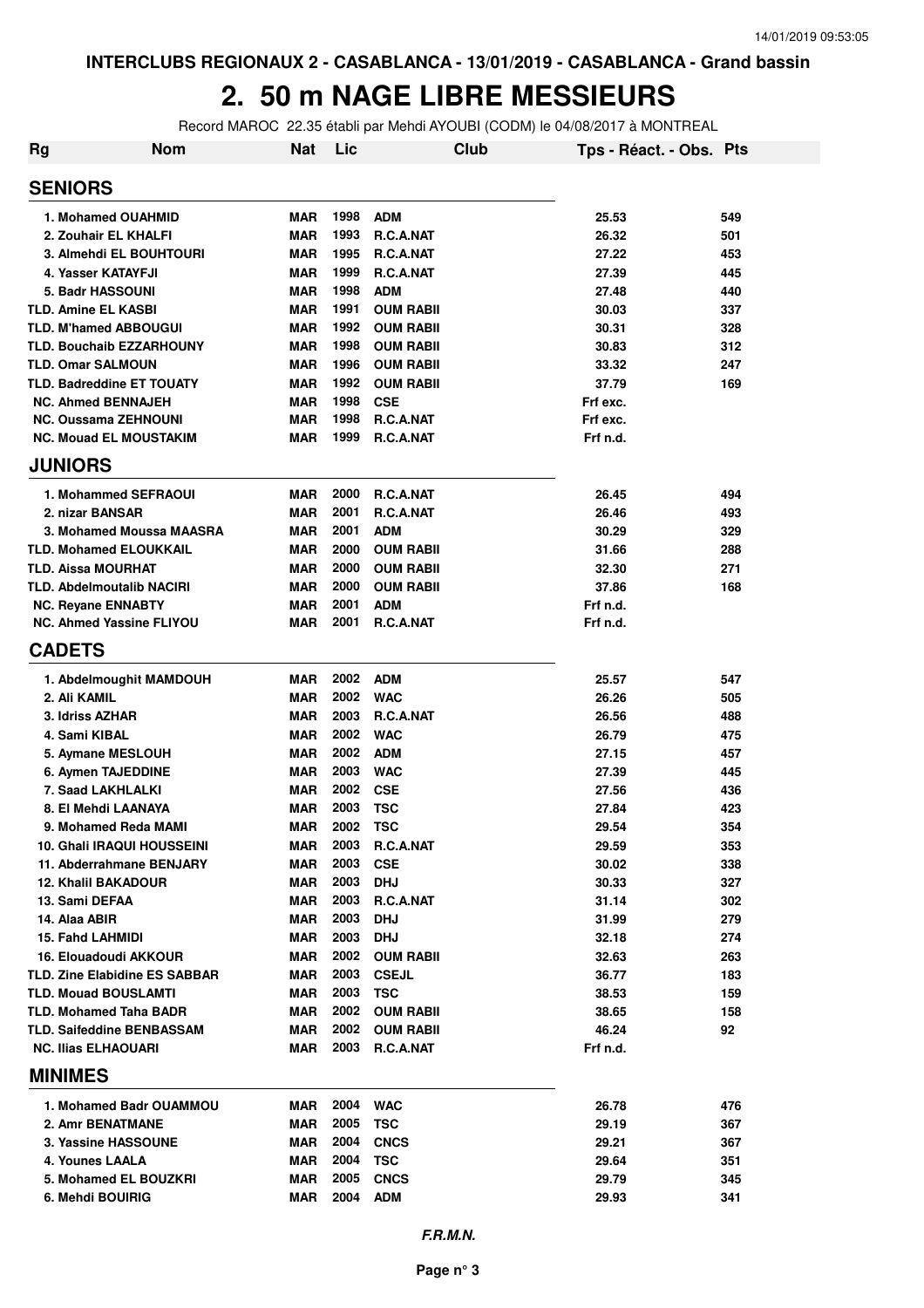#### **2. 50 m NAGE LIBRE MESSIEURS**

Record MAROC 22.35 établi par Mehdi AYOUBI (CODM) le 04/08/2017 à MONTREAL

| Rg                                                 | Nom                          | Nat                      | Lic          |                              | Club | Tps - Réact. - Obs. Pts |            |
|----------------------------------------------------|------------------------------|--------------------------|--------------|------------------------------|------|-------------------------|------------|
| <b>MINIMES</b>                                     |                              |                          |              |                              |      |                         |            |
| 7. Ilyas LARABI                                    |                              | <b>MAR</b>               | 2004         | <b>TSC</b>                   |      | 30.19                   | 332        |
| 8. Soulaymane MOUJI                                |                              | <b>MAR</b>               | 2004         | <b>ADM</b>                   |      | 30.37                   | 326        |
| 8. Akram AYOUCHI                                   |                              | <b>MAR</b>               | 2004         | <b>TSC</b>                   |      | 30.37                   | 326        |
| 10. Souhail SLILI                                  |                              | <b>MAR</b>               | 2004         | <b>CSEJL</b>                 |      | 31.37                   | 296        |
| 11. Achraf AOUAM                                   |                              | <b>MAR</b>               | 2004         | <b>CNCS</b>                  |      | 31.79                   | 284        |
| <b>11. Abdellatif HIMMECH</b>                      |                              | <b>MAR</b>               | 2004         | TSC                          |      | 31.79                   | 284        |
| 13. Wahb EL ATLASSI                                |                              | <b>MAR</b>               | 2004         | <b>CNCS</b>                  |      | 32.06                   | 277        |
|                                                    | 14. Mohamed Aymen HARRABIDA  | <b>MAR</b>               | 2005         | R.C.A.NAT                    |      | 32.16                   | 274        |
| 15. Adam KHALLAD                                   |                              | <b>MAR</b><br><b>MAR</b> | 2004<br>2004 | TSC<br><b>TSC</b>            |      | 32.18<br>32.77          | 274        |
| <b>16. Ilyass BOUCHTI</b><br>17. Amine EL BOUZAIDI |                              | <b>MAR</b>               | 2004         | <b>TSC</b>                   |      | 32.89                   | 259<br>257 |
| 18. Abdelkoddous BOUBKERI                          |                              | <b>MAR</b>               | 2004         | <b>TSC</b>                   |      | 33.37                   | 246        |
| 19. Ismail KASSI                                   |                              | <b>MAR</b>               | 2004         | <b>TSC</b>                   |      | 33.47                   | 243        |
| 20. Yassine IFASSIOUEN                             |                              | <b>MAR</b>               | 2004         | <b>R.C.A.NAT</b>             |      | 33.71                   | 238        |
| 21. Mohammed MEDIANE                               |                              | <b>MAR</b>               | 2005         | <b>ADM</b>                   |      | 33.72                   | 238        |
| 22. Ismail AIT MOUMAD                              |                              | <b>MAR</b>               | 2005         | <b>ADM</b>                   |      | 33.77                   | 237        |
| 23. Hamza MAHJOUBI                                 |                              | <b>MAR</b>               | 2005         | <b>CNCS</b>                  |      | 33.83                   | 236        |
| 24. Mouhssine FALIH                                |                              | <b>MAR</b>               | 2005         | <b>CSEJL</b>                 |      | 34.59                   | 221        |
| 25. Othmane CHADIDE                                |                              | <b>MAR</b>               | 2005         | <b>CSE</b>                   |      | 35.04                   | 212        |
| 26. Taha MAFTAH EL KASSIMY                         |                              | <b>MAR</b>               | 2005         | <b>ADM</b>                   |      | 35.05                   | 212        |
| 27. Ayman ZERHOUN                                  |                              | <b>MAR</b>               | 2004         | <b>CNCS</b>                  |      | 35.19                   | 209        |
| 28. Mohamed EL BAKILI                              |                              | <b>MAR</b>               | 2005         | <b>TSC</b>                   |      | 35.22                   | 209        |
| 29. Mohamed QUITAR                                 |                              | <b>MAR</b>               | 2005         | <b>ADM</b>                   |      | 35.59                   | 202        |
| <b>TLD. Mohammed REGRAGUI</b>                      |                              | <b>MAR</b>               | 2005         | <b>CSEJL</b>                 |      | 36.17                   | 193        |
| TLD. Ayman BOUAKIL EL IDRISSI                      |                              | <b>MAR</b>               | 2005         | <b>CNCS</b>                  |      | 36.19                   | 192        |
| <b>TLD. Otmane ABERCHANE</b>                       |                              | <b>MAR</b>               | 2004         | <b>CSEJL</b>                 |      | 36.52                   | 187        |
| <b>TLD. Younes DAHBI</b>                           |                              | <b>MAR</b>               | 2005         | <b>ADM</b>                   |      | 36.91                   | 181        |
| <b>TLD. Anas WARDI</b>                             |                              | <b>MAR</b>               | 2004         | <b>CSEJL</b>                 |      | 37.10                   | 179        |
| <b>TLD. Rayane AKANSOUS</b>                        |                              | <b>MAR</b>               | 2005         | <b>WAC</b>                   |      | 37.17                   | 178        |
| <b>TLD. Ilyas SIOUAGHI</b>                         |                              | <b>MAR</b>               | 2005         | <b>ADM</b>                   |      | 37.91                   | 167        |
| <b>TLD. Walid ATYA</b>                             |                              | <b>MAR</b><br><b>MAR</b> | 2005<br>2004 | <b>TSC</b>                   |      | 39.57                   | 147        |
| <b>TLD. Adam CHAFII</b><br>TLD. Abdelkrim EL AZDI  |                              | <b>MAR</b>               | 2004         | <b>CSEJL</b><br><b>CSEJL</b> |      | 40.03<br>40.47          | 142<br>137 |
| <b>TLD. Ilyass NORY</b>                            |                              | <b>MAR</b>               | 2004         | <b>CNCS</b>                  |      | 41.25                   | 130        |
| TLD. Mohammed Amine YAZID                          |                              | <b>MAR</b>               |              | 2005 CSEJL                   |      | 1:02.07                 | 38         |
| <b>NC. Aymen LOUCHI</b>                            |                              | MAR                      | 2004         | <b>DHJ</b>                   |      | Frf exc.                |            |
|                                                    | NC. Mohammed Rayane EL ADILI | MAR                      | 2005         | <b>CSEJL</b>                 |      | Frf n.d.                |            |
| <b>NC. Abderrahmane EL KAOUTI</b>                  |                              | MAR                      | 2004         | <b>DHJ</b>                   |      | Frf n.d.                |            |
| <b>NC. Othmane TAHIRI</b>                          |                              | MAR                      | 2005         | TSC                          |      | Frf n.d.                |            |
| <b>BENJAMINS</b>                                   |                              |                          |              |                              |      |                         |            |
| 1. Saif Eddine CHOUAIBI                            |                              | MAR                      | 2006         | <b>ADM</b>                   |      | 30.00                   | 338        |
| 2. Abdelhakim CHAFFAA                              |                              | MAR                      | 2006         | <b>CSE</b>                   |      | 32.39                   | 269        |
| 3. Ilias BEN HAMOU                                 |                              | MAR                      | 2007         | <b>CSE</b>                   |      | 32.93                   | 256        |
| 4. Yahya ZAGRI                                     |                              | MAR                      | 2006         | <b>ADM</b>                   |      | 33.22                   | 249        |
| 5. Ahmed Rayane NAMLY                              |                              | MAR                      | 2007         | <b>WAC</b>                   |      | 33.37                   | 246        |
| 6. Fadi ZOUGGARI                                   |                              | <b>MAR</b>               | 2007         | <b>DHJ</b>                   |      | 33.56                   | 241        |
| 7. Youssef HABBANE                                 |                              | <b>MAR</b>               | 2006         | <b>WAC</b>                   |      | 33.59                   | 241        |
| 8. Saad SLIM                                       |                              | <b>MAR</b>               | 2006         | R.C.A.NAT                    |      | 33.74                   | 238        |
| 9. Ismail EL BOUZKRI                               |                              | <b>MAR</b>               | 2007         | <b>CNCS</b>                  |      | 33.93                   | 234        |
| 10. Yacine MINSAF<br>11. Achraf AKIL               |                              | <b>MAR</b><br><b>MAR</b> | 2006<br>2006 | <b>CNCS</b><br><b>CSEJL</b>  |      | 34.16<br>34.43          | 229<br>224 |
| <b>12. Ali BOUSLIM</b>                             |                              | MAR                      | 2006         | TSC                          |      | 34.55                   | 221        |
| 13. Ziad BOURAOUD                                  |                              | <b>MAR</b>               | 2007         | R.C.A.NAT                    |      | 34.82                   | 216        |
| <b>14. Mohamed Amine ENNHAILI</b>                  |                              | MAR                      | 2007         | <b>WAC</b>                   |      | 34.93                   | 214        |
|                                                    |                              |                          |              |                              |      |                         |            |
|                                                    |                              |                          |              | F.R.M.N.                     |      |                         |            |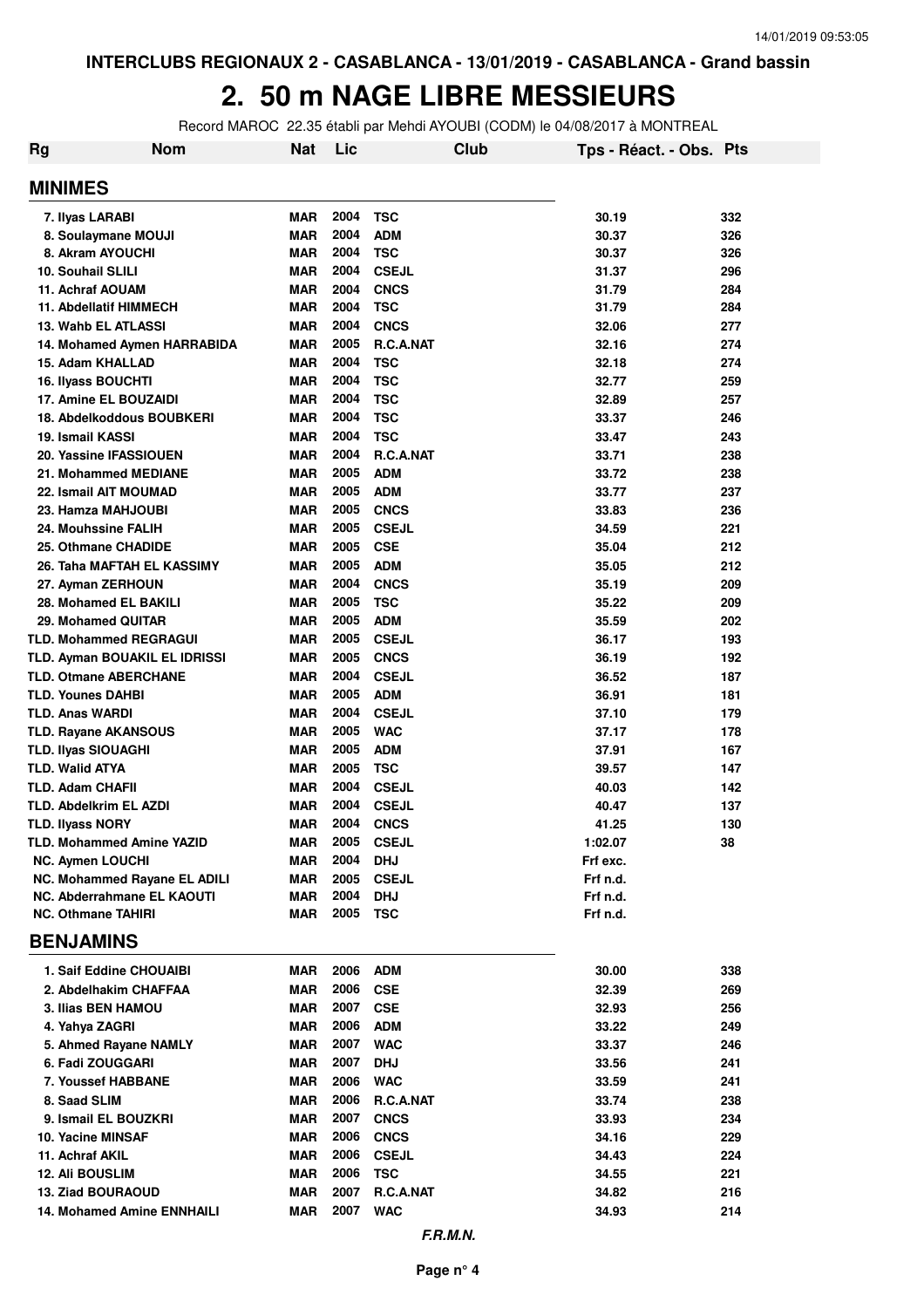#### **2. 50 m NAGE LIBRE MESSIEURS**

Record MAROC 22.35 établi par Mehdi AYOUBI (CODM) le 04/08/2017 à MONTREAL

| Rg | Nom                                           | Nat               | Lic          |                             | Club | Tps - Réact. - Obs. Pts |          |
|----|-----------------------------------------------|-------------------|--------------|-----------------------------|------|-------------------------|----------|
|    | <b>BENJAMINS</b>                              |                   |              |                             |      |                         |          |
|    | <b>15. Elmehdi HOUIRICH</b>                   | <b>MAR</b>        | 2007         | <b>DHJ</b>                  |      | 34.94                   | 214      |
|    | 16. Rayane M'GHARI                            | <b>MAR</b>        | 2007         | <b>DHJ</b>                  |      | 35.18                   | 210      |
|    | 17. Mohamed Hamza HAJOUANE                    | <b>MAR</b>        | 2006         | R.C.A.NAT                   |      | 35.29                   | 208      |
|    | 18. Mehdi KAMIL                               | <b>MAR</b>        | 2006         | <b>WAC</b>                  |      | 35.30                   | 207      |
|    | <b>19. Ahmed NIDAOUI</b>                      | <b>MAR</b>        | 2007         | <b>WAC</b>                  |      | 35.44                   | 205      |
|    | 20. Yassir BAZZINE                            | <b>MAR</b>        | 2007         | <b>CNCS</b>                 |      | 35.52                   | 204      |
|    | 21. Mohamed Amine MOKRINI                     | <b>MAR</b>        | 2006         | <b>TSC</b>                  |      | 35.67                   | 201      |
|    | 22. Saad ELYOUSFI                             | <b>MAR</b>        | 2006         | <b>ADM</b>                  |      | 35.74                   | 200      |
|    | <b>23. Ali MAAROUF</b>                        | <b>MAR</b>        | 2006         | R.C.A.NAT                   |      | 35.92                   | 197      |
|    | 24. Youssef YAHI                              | <b>MAR</b>        | 2006         | <b>ADM</b>                  |      | 35.99                   | 196      |
|    | 25. Mohamed Ghali KHADRAOUI                   | <b>MAR</b>        | 2006         | <b>CSE</b>                  |      | 36.18                   | 193      |
|    | 26. Ibrahim AIT ZOULET                        | <b>MAR</b>        | 2006         | <b>CSEJL</b>                |      | 36.22                   | 192      |
|    | 27. Adam TIMOUYASSE                           | <b>MAR</b>        | 2006         | <b>DHJ</b>                  |      | 36.36                   | 190      |
|    | 28. Ghali Brahim SENTISSI                     | <b>MAR</b>        | 2007         | <b>WAC</b>                  |      | 36.39                   | 189      |
|    | 29. Mohamed Taha BOUCHANE                     | <b>MAR</b>        | 2006         | <b>ADM</b>                  |      | 36.46                   | 188      |
|    | 30. Othman ZIANE                              | <b>MAR</b>        | 2007         | <b>CNCS</b>                 |      | 36.54                   | 187      |
|    | 31. Abderrazak ZOUHAIR                        | <b>MAR</b>        | 2007         | <b>R.C.A.NAT</b>            |      | 36.77                   | 183      |
|    | 31. Adam BENMAAZOUZ                           | <b>MAR</b>        | 2006         | <b>WAC</b>                  |      | 36.77                   | 183      |
|    | 33. Mohamed KELLA                             | <b>MAR</b>        | 2007         | <b>ADM</b>                  |      | 36.99                   | 180      |
|    | 34. Ahmed Amine BELABBES                      | <b>MAR</b>        | 2006         | <b>DHJ</b>                  |      | 37.28                   | 176      |
|    | 35. Ali EZZAKY                                | <b>MAR</b>        | 2007         | <b>CNCS</b>                 |      | 37.31                   | 176      |
|    | 36. Ilyas KARAM                               | <b>MAR</b>        | 2007         | <b>CSEJL</b>                |      | 37.54                   | 172      |
|    | 37. Zakaria ELKHATIBI                         | <b>MAR</b>        | 2007         | <b>DHJ</b>                  |      | 37.99                   | 166      |
|    | 38. Haitam KHIALI                             | <b>MAR</b>        | 2006         | <b>CNCS</b>                 |      | 38.24                   | 163      |
|    | 39. Hamza KOHAILA                             | <b>MAR</b>        | 2007         | <b>ADM</b>                  |      | 38.27                   | 163      |
|    | 40. Badr BICHARA                              | <b>MAR</b>        | 2007         | R.C.A.NAT                   |      | 38.52                   | 160      |
|    | 41. Ismail LAGSSAIBI                          | <b>MAR</b>        | 2007         | R.C.A.NAT                   |      | 38.53                   | 159      |
|    | 42. Mohammed Reda DAKOUANE                    | <b>MAR</b>        | 2006         | <b>CSE</b>                  |      | 38.62                   | 158      |
|    | <b>43. Soufiane MENBEH</b>                    | <b>MAR</b>        | 2006         | <b>CNCS</b>                 |      | 38.64                   | 158      |
|    | 44. Adam FALIH                                | <b>MAR</b>        | 2007         | <b>CSEJL</b>                |      | 39.43                   | 149      |
|    | <b>45. Mohamed OUBENAMI</b>                   | <b>MAR</b>        | 2006         | <b>TSC</b>                  |      | 39.52                   | 148      |
|    | 46. Yasser REGRAGUI                           | <b>MAR</b>        | 2006         | <b>CSEJL</b>                |      | 39.59                   | 147      |
|    | 47. Abdelmajid NAJAH                          | <b>MAR</b>        | 2007         | <b>CNCS</b>                 |      | 39.67                   | 146      |
|    | 48. Omar EZZOUBI                              | MAR               | 2006         | <b>CNCS</b>                 |      | 40.17                   | 141      |
|    | 49. Abdelmouiz FADEL                          | <b>MAR</b>        | 2007         | <b>CNCS</b>                 |      | 40.31                   | 139      |
|    | 50. Othmane TAJEDDINE                         | <b>MAR</b>        | 2007         | <b>CNCS</b>                 |      | 40.99                   | 132      |
|    | 51. Rayane LARABI                             | <b>MAR</b>        | 2007         | <b>TSC</b>                  |      | 41.46                   | 128      |
|    | 52. Moslim SAGHIR                             | <b>MAR</b>        | 2007         | <b>CNCS</b>                 |      | 41.48                   | 128      |
|    | 53. Mohamed ELALAOUI                          | MAR               | 2006         | <b>CNCS</b>                 |      | 42.40                   | 119      |
|    | 54. Ilyas AKANSOUS                            | <b>MAR</b>        | 2007         | <b>WAC</b>                  |      | 42.47                   | 119      |
|    | 55. Abdelghafour ZOJAJI                       | <b>MAR</b>        | 2007         | <b>CSEJL</b>                |      | 43.68                   | 109      |
|    | 56. Mohamed Rayane GUEJAJ                     | <b>MAR</b>        | 2007         | <b>CNCS</b>                 |      | 43.74                   | 109      |
|    | 57. Noureddine ELBADRE                        | <b>MAR</b>        | 2007<br>2007 | <b>CSE</b>                  |      | 43.86                   | 108      |
|    | 58. Abdeljabar HAYDADI                        | <b>MAR</b>        | 2007         | <b>DHJ</b>                  |      | 44.39                   | 104      |
|    | 59. Salmane EL ADILI                          | MAR               | 2007         | <b>CSEJL</b>                |      | 44.48                   | 103      |
|    | 60. Ilyas BOUAYADI                            | <b>MAR</b>        | 2007         | <b>TSC</b>                  |      | 44.83                   | 101      |
|    | 61. Ryad BOUFTASS                             | <b>MAR</b>        | 2006         | <b>WAC</b>                  |      | 45.21                   | 98       |
|    | 62. Rizki ELBABOURI                           | MAR               |              | <b>OUM RABII</b>            |      | 49.65                   | 74       |
|    | 63. Ayoub MOUFDI<br><b>64. Nouh BENTOUILA</b> | <b>MAR</b><br>MAR | 2006<br>2007 | <b>CNCS</b><br><b>CSEJL</b> |      | 49.90<br>50.28          | 73<br>71 |
|    | 65. Haytham BENKARROUM                        | MAR               | 2007         | TSC                         |      | 52.00                   | 65       |
|    | 66. Anas IDHAMOU                              | <b>MAR</b>        | 2006         | <b>CNCS</b>                 |      | 52.54                   | 63       |
|    | 67. Rayane ARRAF                              | MAR               | 2007         | R.C.A.NAT                   |      | 57.23                   | 48       |
|    | 68. Zakaria CHEBBAK                           | MAR               | 2007         | <b>CNCS</b>                 |      | 1:00.95                 | 40       |
|    | <b>NC. Sami ABAOUSS</b>                       | MAR               | 2007         | <b>DHJ</b>                  |      | Frf n.d.                |          |
|    |                                               |                   |              |                             |      |                         |          |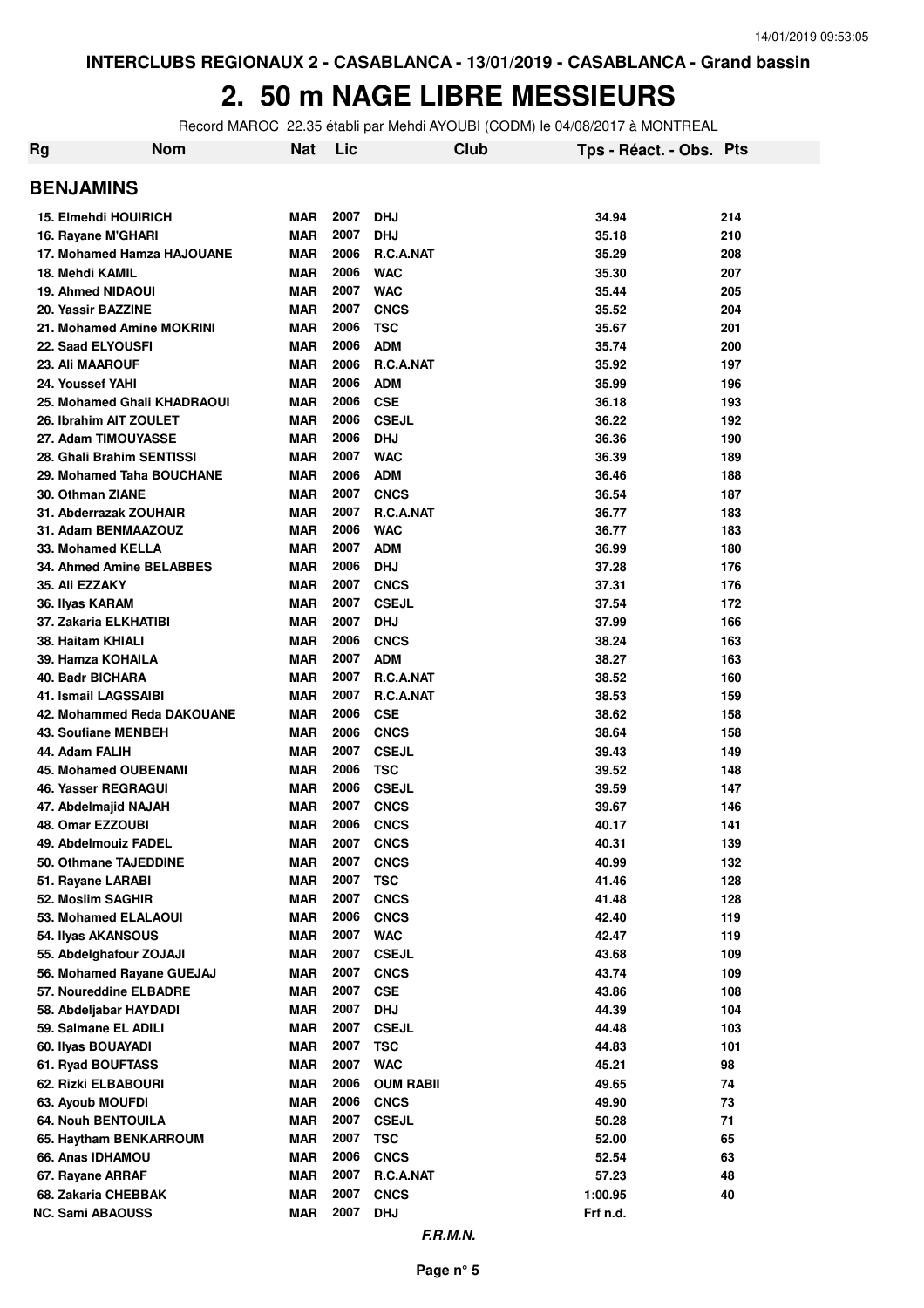**INTERCLUBS REGIONAUX 2 - CASABLANCA - 13/01/2019 - CASABLANCA - Grand bassin**

#### **2. 50 m NAGE LIBRE MESSIEURS**

Record MAROC 22.35 établi par Mehdi AYOUBI (CODM) le 04/08/2017 à MONTREAL

| <b>Rg</b>                                                | <b>Nom</b> | <b>Nat</b>               | <b>Lic</b>   |                   | Club | Tps - Réact. - Obs. Pts |  |
|----------------------------------------------------------|------------|--------------------------|--------------|-------------------|------|-------------------------|--|
| <b>BENJAMINS</b>                                         |            |                          |              |                   |      |                         |  |
| <b>NC. Taha DAHDOUD</b><br><b>NC. Abdeljalil QUISTAS</b> |            | <b>MAR</b><br><b>MAR</b> | 2007<br>2006 | DHJ<br><b>WAC</b> |      | Frf n.d.<br>Frf n.d.    |  |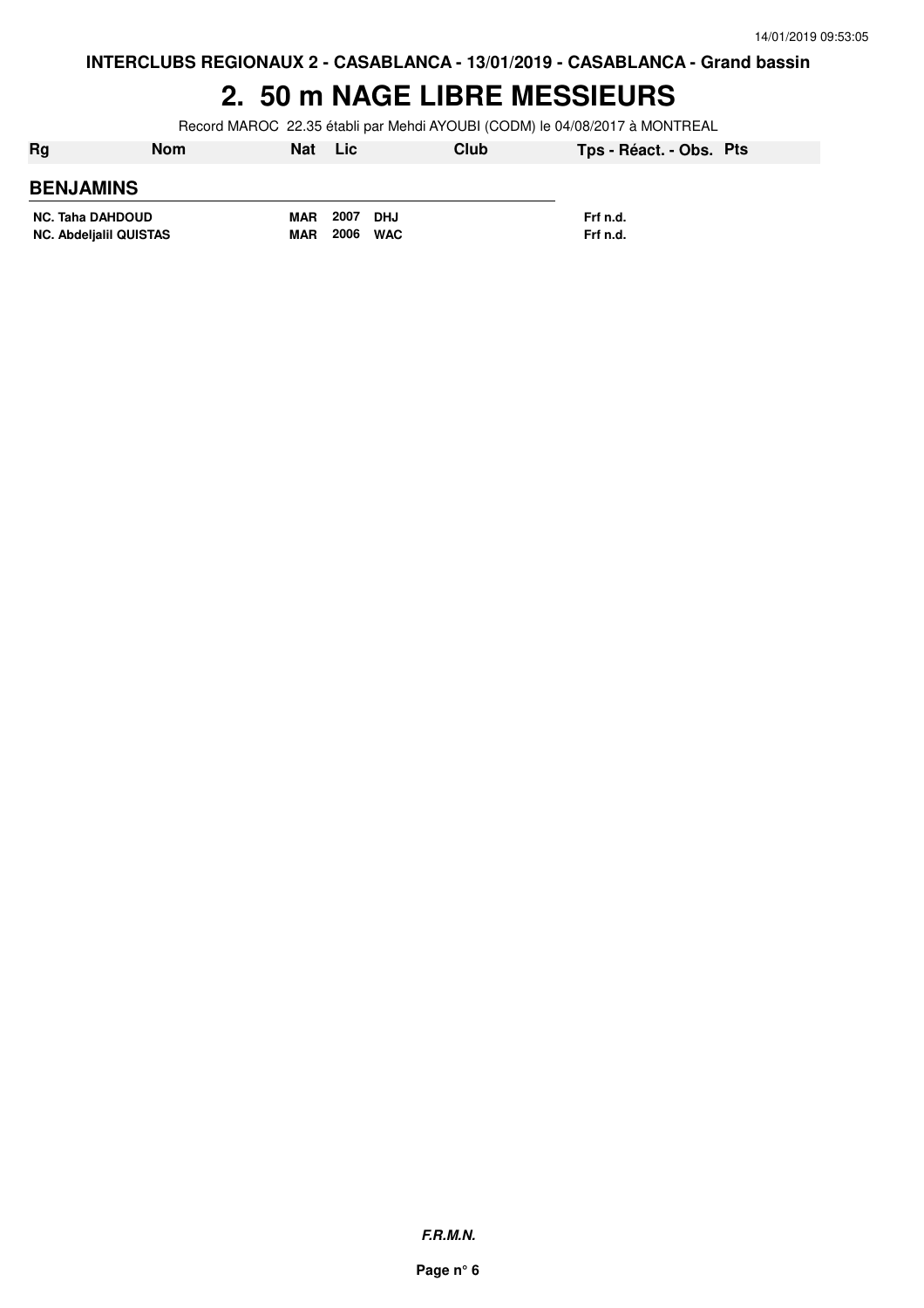### **3. 200 m DOS DAMES**

Record MAROC 2:20.73 établi par Hiba FAHSI (OCK) le 23/07/2018 à ALGER

| Rg                        | <b>Nom</b> | Nat        | Lic  | Club             | Tps - Réact. - Obs. Pts |     |
|---------------------------|------------|------------|------|------------------|-------------------------|-----|
| <b>CADETS</b>             |            |            |      |                  |                         |     |
| 1. Hafssa AMMOUMOU        |            | <b>MAR</b> | 2003 | <b>ADM</b>       | $2:59.79$ (0.77)        | 328 |
| <b>MINIMES</b>            |            |            |      |                  |                         |     |
| 1. Ibtissam RACHID        |            | <b>MAR</b> | 2004 | <b>R.C.A.NAT</b> | $2:40.54$ (0.82)        | 461 |
| 2. Nada JALAL             |            | <b>MAR</b> | 2004 | R.C.A.NAT        | $2:40.58$ (0.74)        | 461 |
| 3. Hind DOUHA             |            | <b>MAR</b> | 2005 | R.C.A.NAT        | $2:47.77$ (0.88)        | 404 |
| 4. Aicha EL BEKALI        |            | <b>MAR</b> | 2004 | <b>ADM</b>       | $2:47.98$ (0.75)        | 402 |
| <b>5. Nisrine FIRAS</b>   |            | <b>MAR</b> | 2004 | <b>WAC</b>       | $2:50.06$ (0.80)        | 388 |
| 6. Amira ZOHRY            |            | <b>MAR</b> | 2004 | <b>WAC</b>       | $3:10.47$ (0.80)        | 276 |
| 7. Yassmine LABYAD        |            | <b>MAR</b> | 2005 | <b>CSE</b>       | $3:24.45$ $(1.47)$      | 223 |
| <b>TLD. Hiba MALKI</b>    |            | <b>MAR</b> | 2005 | <b>WAC</b>       | $3:28.45$ (0.84)        | 210 |
| <b>NC. Zineb RAMLI</b>    |            | <b>MAR</b> | 2005 | <b>TSC</b>       | Frf n.d.                |     |
| <b>BENJAMINS</b>          |            |            |      |                  |                         |     |
| 1. Marwa TOUHAMI          |            | <b>MAR</b> | 2007 | R.C.A.NAT        | $2:58.12$ (0.88)        | 337 |
| 2. Rim KARIMI             |            | <b>MAR</b> | 2007 | <b>WAC</b>       | $3:05.24$ (0.70)        | 300 |
| 3. Kawtar MIRHLAMI        |            | <b>MAR</b> | 2007 | <b>DHJ</b>       | $3:05.74$ (0.75)        | 297 |
| 4. Israa LAHLAISSI        |            | <b>MAR</b> | 2006 | <b>TSC</b>       | $3:08.18$ $(1.27)$      | 286 |
| 5. Hajar LAHLAISSI        |            | <b>MAR</b> | 2007 | <b>TSC</b>       | $3:08.23$ (0.68)        | 286 |
| 6. Douaa TAWSSI           |            | <b>MAR</b> | 2006 | <b>TSC</b>       | $3:53.92$ $(0.80)$      | 149 |
| <b>7. Marwa ELBASSITY</b> |            | <b>MAR</b> | 2007 | <b>TSC</b>       | $4:15.01$ (0.87)        | 115 |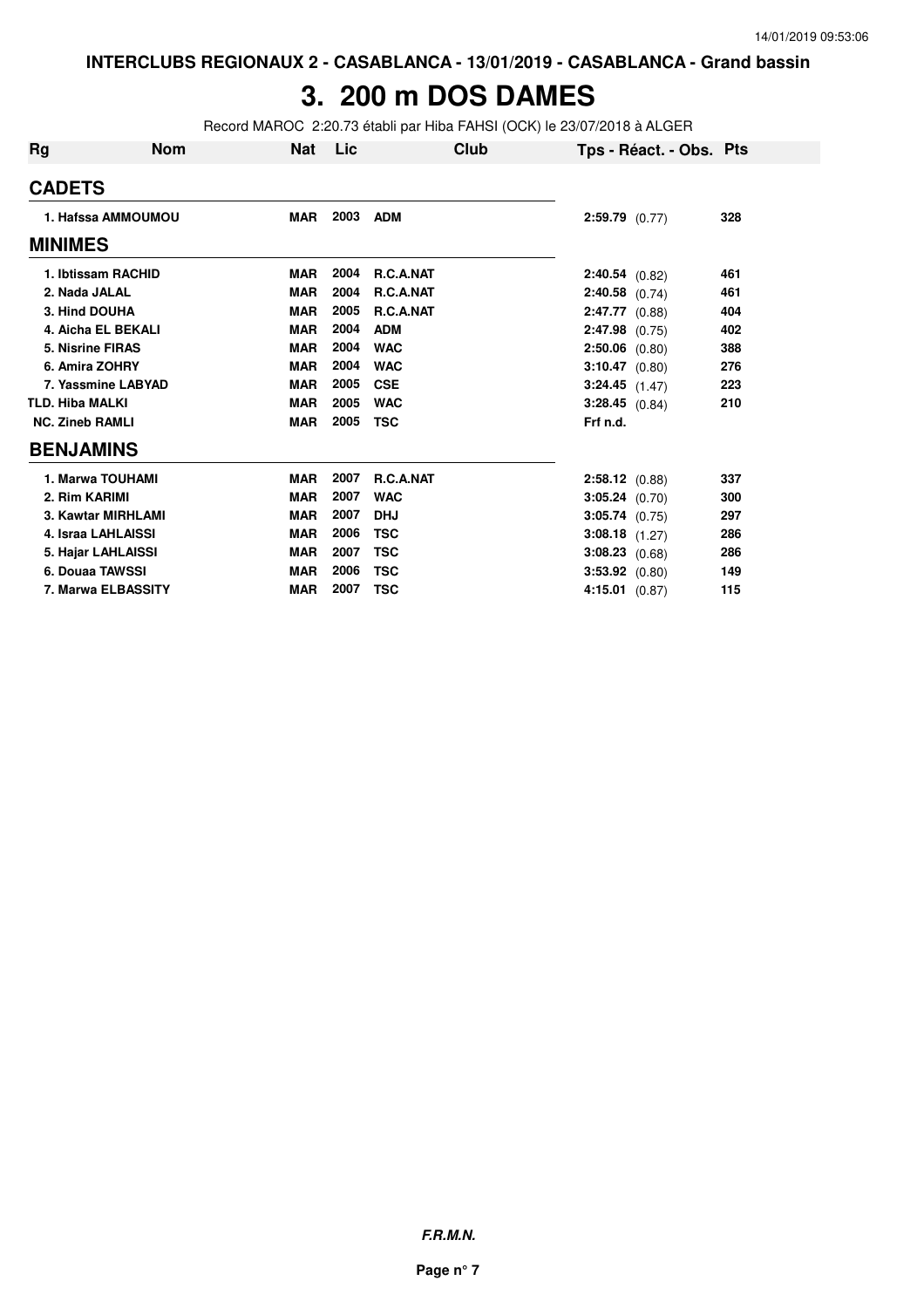# **4. 200 m DOS MESSIEURS**

Record MAROC 2:05.25 établi par Driss LAHRICHI (CODM) le 22/05/2018 à FRANCE

| Rg             | <b>Nom</b>                       | <b>Nat</b> | Lic  | Club             |                    | Tps - Réact. - Obs. Pts |     |
|----------------|----------------------------------|------------|------|------------------|--------------------|-------------------------|-----|
| <b>JUNIORS</b> |                                  |            |      |                  |                    |                         |     |
|                | 1. Omar HASSOUNI                 | <b>MAR</b> | 2001 | <b>ADM</b>       | $2:37.75$ (0.83)   |                         | 357 |
|                | 2. Mohammed SEFRAOUI             | <b>MAR</b> | 2000 | R.C.A.NAT        | 2:44.12 (0.75)     |                         | 317 |
| <b>CADETS</b>  |                                  |            |      |                  |                    |                         |     |
|                | 1. Walid BOUFTINI                | <b>MAR</b> | 2003 | <b>WAC</b>       | 2:25.63            |                         | 453 |
|                | 2. Abdelmoughit MAMDOUH          | <b>MAR</b> | 2002 | <b>ADM</b>       | $2:30.76$ (0.71)   |                         | 409 |
|                | 3. Adam ZIANE                    | <b>MAR</b> | 2002 | <b>WAC</b>       | $2:32.47$ (0.53)   |                         | 395 |
|                | 4. Azzedine EL BADRE             | <b>MAR</b> | 2003 | <b>CSE</b>       | $2:35.88$ (0.68)   |                         | 370 |
|                | <b>TLD. Abderrahmane BENJARY</b> | <b>MAR</b> | 2003 | <b>CSE</b>       | $3:18.29$ (0.65)   |                         | 179 |
| <b>MINIMES</b> |                                  |            |      |                  |                    |                         |     |
|                | 1. Ismail EL YOUSFI              | <b>MAR</b> | 2004 | R.C.A.NAT        | 2:31.84 (0.73)     |                         | 400 |
|                | 2. ilvas LAGSSAIBI               | <b>MAR</b> | 2004 | <b>R.C.A.NAT</b> | $2:34.83$ (0.91)   |                         | 377 |
|                | 3. Younes LAALA                  | <b>MAR</b> | 2004 | <b>TSC</b>       | 2:46.17(0.74)      |                         | 305 |
|                | <b>4. Saad BOUKIOUD</b>          | <b>MAR</b> | 2004 | <b>CNCS</b>      | 2:47.40 (0.82)     |                         | 298 |
|                | 5. Mohamed RAFILI                | <b>MAR</b> | 2004 | R.C.A.NAT        | $2:47.77$ (0.73)   |                         | 296 |
|                | 6. Rayane BOURZIK                | <b>MAR</b> | 2004 | <b>TSC</b>       | $2:58.48$ (0.49)   |                         | 246 |
|                | 7. Mehdi ZEHNOUNI                | <b>MAR</b> | 2005 | <b>DHJ</b>       | $3:08.21$ (0.80)   |                         | 210 |
|                | <b>TLD. Ilvass BOUCHTI</b>       | <b>MAR</b> | 2004 | <b>TSC</b>       | 3:22.21 (0.99)     |                         | 169 |
|                | <b>BENJAMINS</b>                 |            |      |                  |                    |                         |     |
|                | 1. Saad SLIM                     | <b>MAR</b> | 2006 | R.C.A.NAT        | 2:54.40 (0.72)     |                         | 264 |
|                | 2. Diyaa LAFKIHI                 | <b>MAR</b> | 2007 | <b>TSC</b>       | 3:54.10 (0.66)     |                         | 109 |
|                | 3. Mohamed ELALAOUI              | <b>MAR</b> | 2006 | <b>CNCS</b>      | $4:12.38$ $(0.78)$ |                         | 87  |
|                | <b>NC. Yahya ELKHATIBI</b>       | <b>MAR</b> | 2006 | <b>DHJ</b>       | Dsg VI             | (0.71)                  | 0   |
|                | <b>NC. Adam BENMAAZOUZ</b>       | <b>MAR</b> | 2006 | <b>WAC</b>       | Dsq VI             | (0.64)                  | 0   |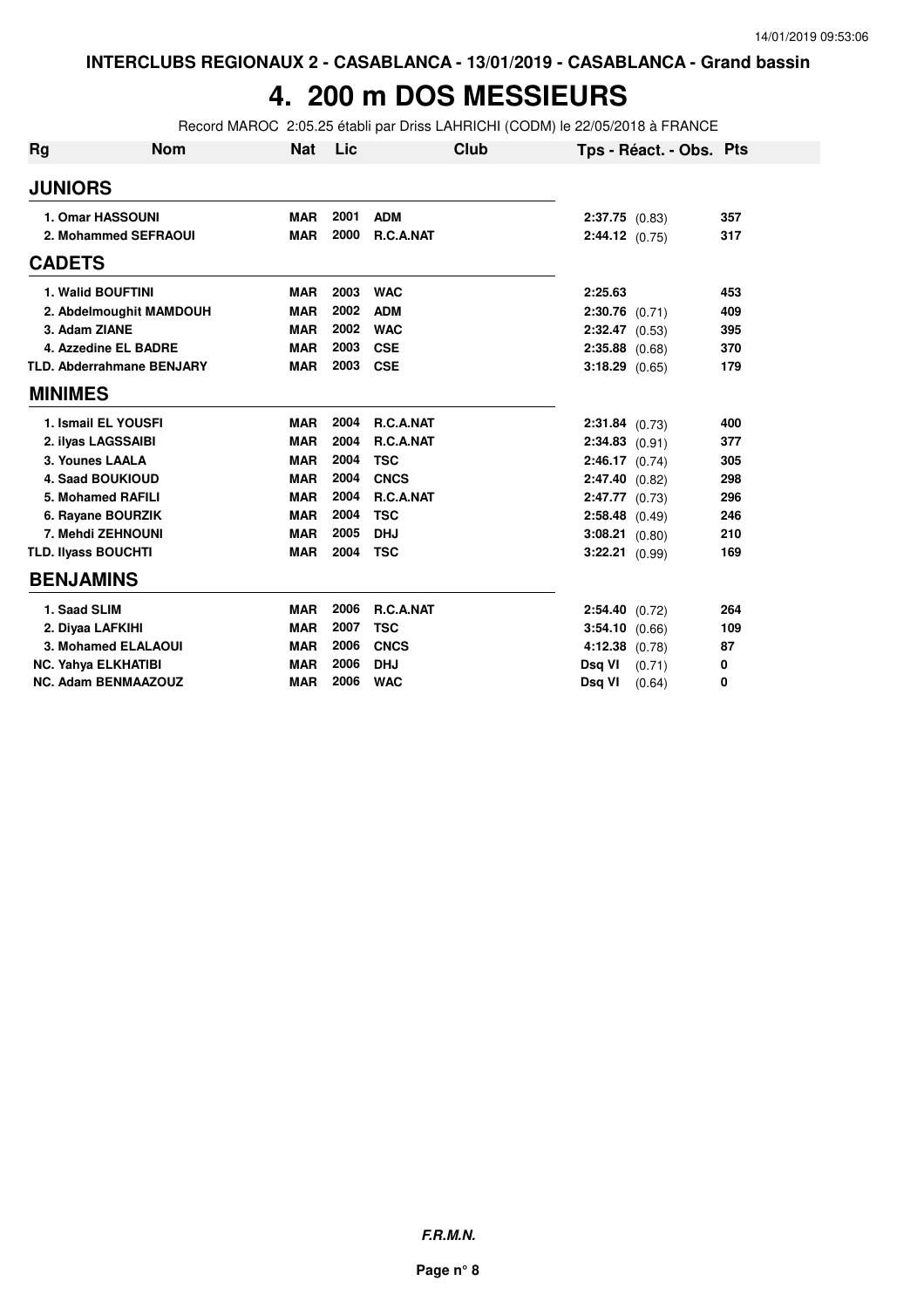### **5. 100 m PAPILLON DAMES**

Record MAROC 1:03.35 établi par Shahrazad RAMOND (WAC) le 22/05/2009 à CHALON SUR SAONE (FRANCE

| <b>Rg</b>                | <b>Nom</b>             | <b>Nat</b> | Lic  | Club       | Tps - Réact. - Obs. Pts  |     |
|--------------------------|------------------------|------------|------|------------|--------------------------|-----|
| <b>SENIORS</b>           |                        |            |      |            |                          |     |
| <b>NC. Wiame KAFI</b>    |                        | <b>MAR</b> | 1998 | R.C.A.NAT  | <b>Frf n.d.</b> $(0.97)$ |     |
| <b>NC. Salma SARHANE</b> |                        | <b>MAR</b> | 1999 | R.C.A.NAT  | Frf n.d.                 |     |
| <b>JUNIORS</b>           |                        |            |      |            |                          |     |
|                          | 1. hiba BENBOUZIANE    | <b>MAR</b> | 2000 | <b>TSC</b> | $1:20.36$ (0.98)         | 338 |
| <b>CADETS</b>            |                        |            |      |            |                          |     |
| <b>1. Rim BOUJNANE</b>   |                        | <b>MAR</b> | 2003 | <b>CSE</b> | 1:15.91(0.69)            | 401 |
| 2. Nora RGUIB            |                        | <b>MAR</b> | 2003 | <b>ADM</b> | $1:17.68$ (0.89)         | 374 |
| <b>MINIMES</b>           |                        |            |      |            |                          |     |
|                          | 1. Sherine BOUFTINI    | <b>MAR</b> | 2005 | <b>WAC</b> | 1:14.43(0.97)            | 425 |
| 2. Nada JALAL            |                        | <b>MAR</b> | 2004 | R.C.A.NAT  | 1:14.46(0.60)            | 425 |
|                          | 3. Kamilia MAALOUF     | <b>MAR</b> | 2004 | R.C.A.NAT  | 1:16.93(0.79)            | 385 |
| 4. Ghita TABATI          |                        | <b>MAR</b> | 2004 | <b>WAC</b> | 1:17.04                  | 383 |
|                          | 5. Aicha EL BEKALI     | <b>MAR</b> | 2004 | <b>ADM</b> | 1:17.09                  | 382 |
| 6. Douaa EDDAHBI         |                        | <b>MAR</b> | 2005 | <b>TSC</b> | 1:18.51                  | 362 |
| 7. Aya DARA              |                        | <b>MAR</b> | 2004 | R.C.A.NAT  | $1:35.53$ $(0.77)$       | 201 |
| <b>BENJAMINS</b>         |                        |            |      |            |                          |     |
|                          | 1. Yassmine DRAYEF     | <b>MAR</b> | 2006 | <b>ADM</b> | $1:12.69$ (0.83)         | 456 |
|                          | 2. Yasmine YOUSRI      | <b>MAR</b> | 2006 | R.C.A.NAT  | 1:18.77                  | 359 |
|                          | 3. Marwa TOUHAMI       | <b>MAR</b> | 2007 | R.C.A.NAT  | 1:31.48                  | 229 |
|                          | 4. Yassmine BENGHEDIFA | <b>MAR</b> | 2007 | <b>ADM</b> | 1:34.39                  | 208 |
| 5. Kamilia ATIF          |                        | <b>MAR</b> | 2007 | <b>TSC</b> | 1:37.50                  | 189 |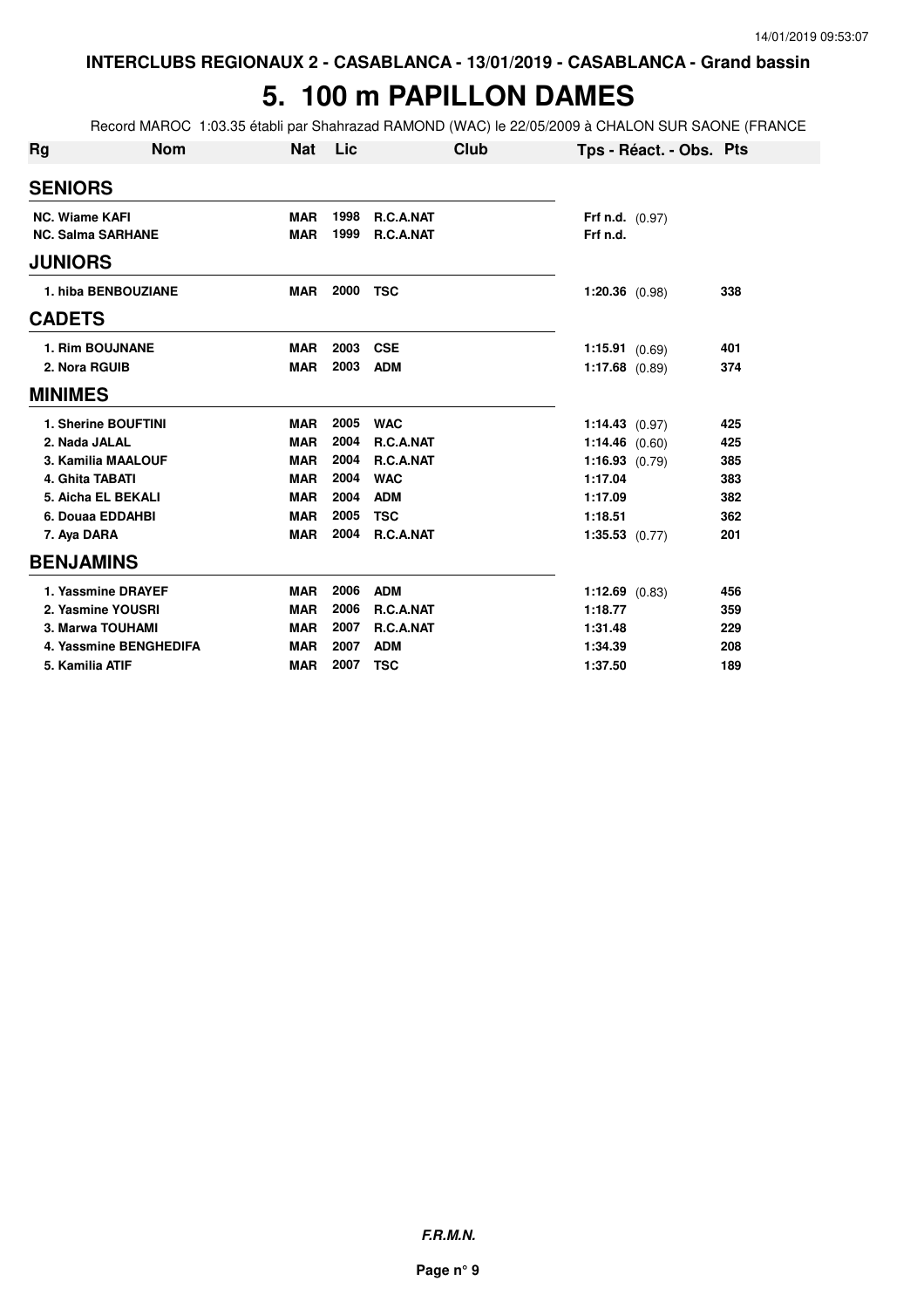# **6. 100 m PAPILLON MESSIEURS**

Record MAROC 53.91 établi par Yusuf TIBAZI (R.C.A.NAT) le 01/05/2016 à FRAN (CRIPPN) (USA)

| <b>Rg</b>                  | <b>Nom</b>                         | <b>Nat</b> | Lic      | <b>Club</b>      | Tps - Réact. - Obs. Pts |     |
|----------------------------|------------------------------------|------------|----------|------------------|-------------------------|-----|
| <b>SENIORS</b>             |                                    |            |          |                  |                         |     |
|                            | <b>NC. Ahmed BENNAJEH</b>          | <b>MAR</b> | 1998     | <b>CSE</b>       | Frf exc.                |     |
| <b>JUNIORS</b>             |                                    |            |          |                  |                         |     |
| 1. Yasser AYANE            |                                    | MAR        | 2001 CSE |                  | $1:03.91$ $(0.68)$      | 473 |
| <b>CADETS</b>              |                                    |            |          |                  |                         |     |
|                            | 1. Mohammed CHAFFAA                | MAR        | 2003     | <b>CSE</b>       | $1:04.60$ (0.88)        | 458 |
| 2. Idriss AZHAR            |                                    | <b>MAR</b> | 2003     | R.C.A.NAT        | $1:05.75$ $(0.83)$      | 435 |
|                            | 3. Houssam HOUARI                  | <b>MAR</b> | 2003     | <b>TSC</b>       | 1:11.74(0.59)           | 334 |
|                            | <b>TLD. Ahmed Moubarak LAHLYAL</b> | <b>MAR</b> | 2003     | <b>DHJ</b>       | $1:22.11$ (0.80)        | 223 |
| <b>MINIMES</b>             |                                    |            |          |                  |                         |     |
|                            | 1. Ismail EL YOUSFI                | <b>MAR</b> | 2004     | <b>R.C.A.NAT</b> | 1:12.50 $(0.79)$        | 324 |
|                            | 2. Yassine HASSOUNE                | <b>MAR</b> | 2004     | <b>CNCS</b>      | 1:14.58                 | 298 |
|                            | 3. Mohamed EL BOUZKRI              | <b>MAR</b> | 2005     | <b>CNCS</b>      | $1:15.81$ (0.63)        | 283 |
|                            | 4. Soulaymane MOUJI                | <b>MAR</b> | 2004     | <b>ADM</b>       | $1:15.97$ (0.66)        | 282 |
| 5. Mehdi BOUIRIG           |                                    | <b>MAR</b> | 2004     | <b>ADM</b>       | $1:17.97$ (0.85)        | 260 |
|                            | <b>6. Amr BENATMANE</b>            | <b>MAR</b> | 2005     | <b>TSC</b>       | 1:18.90 $(0.77)$        | 251 |
|                            | <b>7. Mohamed Amine HAMDAOUI</b>   | <b>MAR</b> | 2004     | <b>TSC</b>       | 1:24.31                 | 206 |
|                            | <b>TLD. Amine EL BOUZAIDI</b>      | <b>MAR</b> | 2004     | <b>TSC</b>       | $1:29.72$ (0.93)        | 171 |
| <b>TLD. Adam KHALLAD</b>   |                                    | <b>MAR</b> | 2004     | <b>TSC</b>       | $1:35.05$ (0.76)        | 144 |
| <b>TLD. Mohamed QUITAR</b> |                                    | <b>MAR</b> | 2005     | <b>ADM</b>       | $1:51.54$ (0.74)        | 89  |
| <b>TLD. Ziad HOUARI</b>    |                                    | <b>MAR</b> | 2005     | <b>TSC</b>       | $1:54.00$ (0.89)        | 83  |
| <b>BENJAMINS</b>           |                                    |            |          |                  |                         |     |
| 1. Yasser MAHLI            |                                    | <b>MAR</b> | 2006     | <b>R.C.A.NAT</b> | 1:22.11 (0.76)          | 223 |
|                            | 2. Mohamed MALKI                   | <b>MAR</b> | 2007     | <b>WAC</b>       | $1:22.37$ $(0.78)$      | 221 |
| 3. Yahya ZAGRI             |                                    | <b>MAR</b> | 2006     | <b>ADM</b>       | 1:28.00 $(0.76)$        | 181 |
|                            | 4. Abderrazak ZOUHAIR              | <b>MAR</b> | 2007     | <b>R.C.A.NAT</b> | 1:38.30 (0.76)          | 130 |
|                            | 5. Ibrahim AIT ZOULET              | <b>MAR</b> | 2006     | <b>CSEJL</b>     | 1:42.89                 | 113 |
|                            | <b>6. Achraf BOUJNANE</b>          | <b>MAR</b> | 2006     | <b>CSE</b>       | 1:42.96                 | 113 |
| 7. Youssef YAHI            |                                    | <b>MAR</b> | 2006     | <b>ADM</b>       | 1:46.00                 | 103 |
|                            | 8. Ahmed Amine BELABBES            | <b>MAR</b> | 2006     | <b>DHJ</b>       | $1:52.13$ $(0.89)$      | 87  |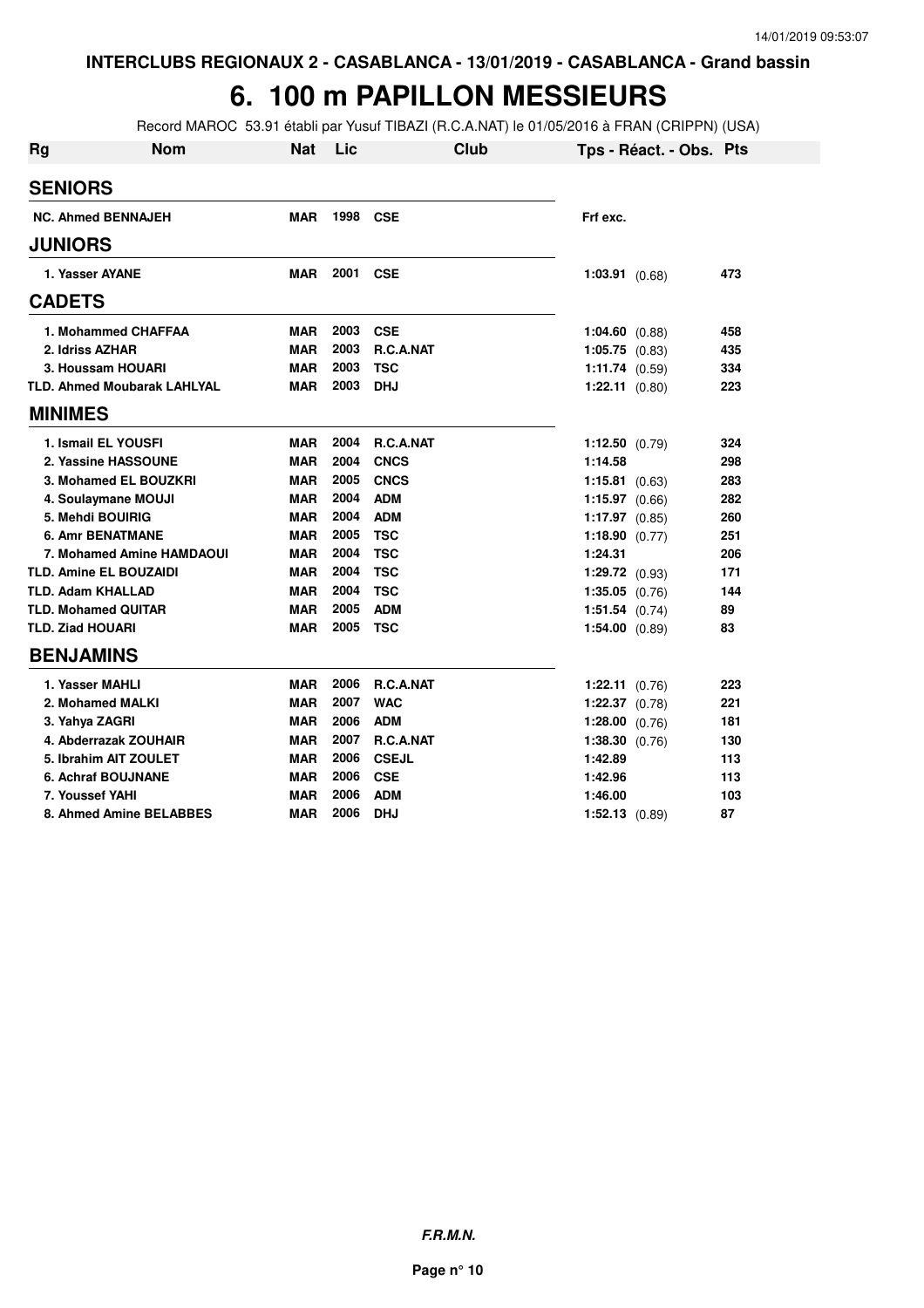# **7. 200 m 4 NAGES DAMES**

Record MAROC 2:17.24 établi par Sara EL BEKRI (R.C.A.NAT) le 22/12/2011 à DOHA (QATAR)

| <b>Rg</b> | Nom                         | Nat        | Lic  | Club         |                           | Tps - Réact. - Obs. Pts |     |
|-----------|-----------------------------|------------|------|--------------|---------------------------|-------------------------|-----|
|           | <b>SENIORS</b>              |            |      |              |                           |                         |     |
|           | 1. Khouloud KAROUCH         | <b>MAR</b> | 1999 | <b>TSC</b>   | 2:54.20 (0.70)            |                         | 379 |
|           | <b>JUNIORS</b>              |            |      |              |                           |                         |     |
|           | <b>NC. Houda ALACHBILI</b>  | <b>MAR</b> | 2000 | <b>WAC</b>   | Frf n.d.                  |                         |     |
|           | <b>NC. Aya WAHAB</b>        | <b>MAR</b> | 2001 | <b>CSEJL</b> | $\lambda$ bandon $(0.93)$ |                         | 0   |
|           | <b>CADETS</b>               |            |      |              |                           |                         |     |
|           | 1. Hiba SOUIHEL             | <b>MAR</b> | 2003 | <b>ADM</b>   | $2:43.27$ (0.76)          |                         | 461 |
|           | 2. Salma EL YOUSFI          | <b>MAR</b> | 2002 | <b>ADM</b>   | $2:51.70$ (0.85)          |                         | 396 |
|           | <b>TLD. Mayare YAHIA</b>    | <b>MAR</b> | 2003 | <b>DHJ</b>   | 3:23.60 (0.69)            |                         | 237 |
|           | <b>NC. Ikram WAHAB</b>      | <b>MAR</b> | 2003 | <b>CSEJL</b> | <b>\bandon</b>            |                         | 0   |
|           | <b>MINIMES</b>              |            |      |              |                           |                         |     |
|           | 1. Douaa EDDAHBI            | <b>MAR</b> | 2005 | <b>TSC</b>   | $2:45.83$ (0.87)          |                         | 440 |
|           | 2. IIIi BELHOCINE           | <b>MAR</b> | 2005 | <b>WAC</b>   | 2:51.97                   |                         | 394 |
|           | 3. Fatima Zahra MOUKTADIR   | <b>MAR</b> | 2004 | <b>WAC</b>   | $2:53.37$ $(0.75)$        |                         | 385 |
|           | 4. Ghita TABATI             | <b>MAR</b> | 2004 | <b>WAC</b>   | $2:54.29$ (0.52)          |                         | 379 |
|           | 5. Sara MAKY                | <b>MAR</b> | 2004 | <b>TSC</b>   | $2:55.52$ (0.88)          |                         | 371 |
|           | 6. Maria NAMLY              | <b>MAR</b> | 2005 | <b>WAC</b>   | $3:05.27$ (1.11)          |                         | 315 |
|           | 7. Amira ZOHRY              | <b>MAR</b> | 2004 | <b>WAC</b>   | 3:09.26                   |                         | 296 |
|           | <b>TLD. Iness LAKRADI</b>   | <b>MAR</b> | 2005 | <b>TSC</b>   | $3:23.60$ (0.88)          |                         | 237 |
|           | <b>NC. Asmae ALA KHIR</b>   | <b>MAR</b> | 2005 | <b>CNCS</b>  | Frf exc.                  |                         |     |
|           | <b>BENJAMINS</b>            |            |      |              |                           |                         |     |
|           | 1. Salma EL YOUSFI          | <b>MAR</b> | 2007 | R.C.A.NAT    | 2:56.44 (0.94)            |                         | 365 |
|           | 2. Israa LAHLAISSI          | <b>MAR</b> | 2006 | <b>TSC</b>   | 2:59.12                   |                         | 349 |
|           | 3. Camelia AMRANI           | <b>MAR</b> | 2006 | <b>TSC</b>   | $3:00.88$ (0.81)          |                         | 339 |
|           | 4. Rim KARIMI               | <b>MAR</b> | 2007 | <b>WAC</b>   | 3:01.19                   |                         | 337 |
|           | 5. Hajar LAHLAISSI          | <b>MAR</b> | 2007 | <b>TSC</b>   | 3:03.89                   |                         | 322 |
|           | 6. Malak MESLOUH            | <b>MAR</b> | 2006 | <b>ADM</b>   | 3:05.37                   |                         | 315 |
|           | 7. Imane EDDADSY            | <b>MAR</b> | 2007 | R.C.A.NAT    | 3:20.11                   |                         | 250 |
|           | 8. Lina EL OUADIH           | <b>MAR</b> | 2006 | R.C.A.NAT    | $3:20.44$ $(1.26)$        |                         | 249 |
|           | 9. Rihab ZARGANI            | <b>MAR</b> | 2006 | <b>CNCS</b>  | 3:30.16                   |                         | 216 |
|           | <b>10. Nisrine MOUKASSI</b> | <b>MAR</b> | 2006 | <b>TSC</b>   | $3:41.25$ (0.94)          |                         | 185 |
|           | 11. Aya LAALA               | <b>MAR</b> | 2007 | <b>TSC</b>   | 3:45.25                   |                         | 175 |
|           | 12. Soulafa CHAKIB          | <b>MAR</b> | 2006 | <b>TSC</b>   | 4:06.60                   |                         | 133 |
|           | 13. Khadija MENBEH          | <b>MAR</b> | 2007 | <b>CNCS</b>  | 4:21.35                   |                         | 112 |
|           | NC. Zainab IDRISSI          | <b>MAR</b> | 2007 | <b>CNCS</b>  | Dsq NI                    | (0.60)                  | 0   |
|           | NC. Salma AZIZI             | <b>MAR</b> | 2007 | <b>TSC</b>   | Dsq NI                    | (0.68)                  | 0   |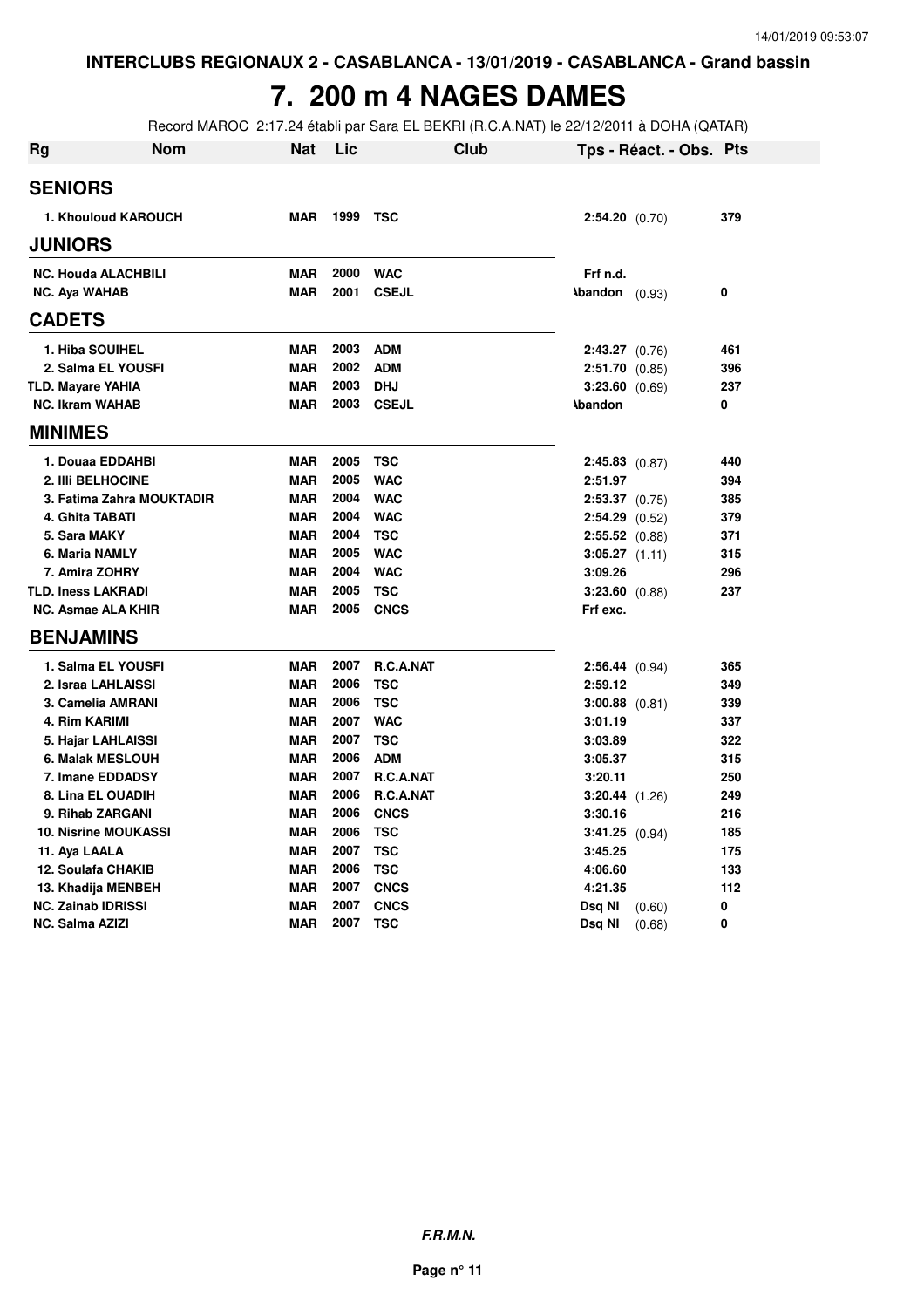#### **8. 200 m 4 NAGES MESSIEURS**

Record MAROC 2:05.35 établi par Morad BERRADA (WAC) le 21/12/2011 à DOHA (QATAR)

| Rg | <b>Nom</b>                                       | <b>Nat</b>        | Lic          |                         | Club |                                        | Tps - Réact. - Obs. Pts |            |
|----|--------------------------------------------------|-------------------|--------------|-------------------------|------|----------------------------------------|-------------------------|------------|
|    | <b>JUNIORS</b>                                   |                   |              |                         |      |                                        |                         |            |
|    | <b>TLD. Mohamed ELOUKKAIL</b>                    | <b>MAR</b>        | 2000         | <b>OUM RABIL</b>        |      | $3:47.66$ $(0.65)$                     |                         | 126        |
|    | <b>CADETS</b>                                    |                   |              |                         |      |                                        |                         |            |
|    | 1. Oussama ELMAHBOUBI                            | <b>MAR</b>        | 2002         | <b>ADM</b>              |      | 2:27.42 (0.75)                         |                         | 466        |
|    | 2. Sami KIBAL                                    | <b>MAR</b>        | 2002         | <b>WAC</b>              |      | $2:27.68$ (0.66)                       |                         | 464        |
|    | 3. Mohamed Amine CHANNANI                        | <b>MAR</b>        | 2002         | <b>CSE</b>              |      | $2:27.95$ (0.76)                       |                         | 461        |
|    | 4. Adam ZIANE                                    | <b>MAR</b>        | 2002         | <b>WAC</b>              |      | 2:28.12 (0.87)                         |                         | 460        |
|    | 5. Ali KAMIL                                     | <b>MAR</b>        | 2002         | <b>WAC</b>              |      | 2:36.01 (0.89)                         |                         | 393        |
|    | 6. El Mehdi LAANAYA                              | <b>MAR</b>        | 2003         | <b>TSC</b>              |      | $2:40.11$ (0.84)                       |                         | 364        |
|    | 7. Aymen TAJEDDINE                               | <b>MAR</b>        | 2003         | <b>WAC</b>              |      | 2:42.50                                |                         | 348        |
|    | 8. Houssam HOUARI                                | <b>MAR</b>        | 2003         | <b>TSC</b>              |      | $2:47.38$ (0.62)                       |                         | 318        |
|    | 9. Daoud HAYDADI                                 | <b>MAR</b>        | 2003         | <b>DHJ</b>              |      | $2:57.65$ $(0.81)$                     |                         | 266        |
|    | <b>MINIMES</b>                                   |                   |              |                         |      |                                        |                         |            |
|    | 1. ilyas LAGSSAIBI                               | <b>MAR</b>        | 2004         | <b>R.C.A.NAT</b>        |      | $2:34.85$ (0.82)                       |                         | 402        |
|    | 2. Saad BOUKIOUD                                 | <b>MAR</b>        | 2004         | <b>CNCS</b>             |      | 2:48.70(0.77)                          |                         | 311        |
|    | 3. Akram AYOUCHI                                 | <b>MAR</b>        | 2004         | <b>TSC</b>              |      | 2:54.91 (0.74)                         |                         | 279        |
|    | 4. Ilyas LARABI                                  | <b>MAR</b>        | 2004         | <b>TSC</b>              |      | $2:55.45$ (0.74)                       |                         | 276        |
|    | 5. Rayane BOURZIK                                | <b>MAR</b>        | 2004         | <b>TSC</b>              |      | $2:56.88$ (0.59)                       |                         | 270        |
|    | <b>TLD. Mehdi ZEHNOUNI</b>                       | <b>MAR</b>        | 2005         | <b>DHJ</b>              |      | 3:11.54 (0.77)                         |                         | 212        |
|    | <b>TLD. Achraf AOUAM</b>                         | <b>MAR</b>        | 2004         | <b>CNCS</b>             |      | $3:13.66$ (0.82)                       |                         | 205        |
|    | <b>TLD. Mohammed MEDIANE</b>                     | <b>MAR</b>        | 2005         | <b>ADM</b>              |      | 3:23.00                                |                         | 178        |
|    | <b>NC. Ziad HOUARI</b>                           | <b>MAR</b>        | 2005         | <b>TSC</b>              |      | $\lambda$ bandon $(0.87)$              |                         | 0          |
|    | <b>NC. Walid ATYA</b>                            | <b>MAR</b>        | 2005         | <b>TSC</b>              |      | Dsq NI                                 | (0.47)                  | 0          |
|    | <b>BENJAMINS</b>                                 |                   |              |                         |      |                                        |                         |            |
|    | 1. Mohamed MALKI                                 | MAR               | 2007         | <b>WAC</b>              |      | 2:56.69                                |                         | 271        |
|    | 2. Saif Eddine CHOUAIBI                          | <b>MAR</b>        | 2006         | <b>ADM</b>              |      | 3:03.43                                |                         | 242        |
|    | 3. Ahmed Rayane NAMLY                            | <b>MAR</b>        | 2007         | <b>WAC</b>              |      | $3:03.92$ (0.51)                       |                         | 240        |
|    | <b>4. Ali BOUSLIM</b>                            | <b>MAR</b>        | 2006         | <b>TSC</b>              |      | $3:08.84$ (0.54)                       |                         | 222        |
|    | <b>5. Saad ELYOUSFI</b>                          | <b>MAR</b>        | 2006         | <b>ADM</b>              |      | $3:09.22$ (0.59)                       |                         | 220        |
|    | 6. Ismail EL BOUZKRI                             | <b>MAR</b>        | 2007         | <b>CNCS</b>             |      | 3:09.69                                |                         | 219        |
|    | 7. Yasser MAHLI                                  | <b>MAR</b>        | 2006         | R.C.A.NAT               |      | 3:10.80                                |                         | 215        |
|    | 8. Fadi ZOUGGARI                                 | <b>MAR</b>        | 2007         | DHJ                     |      | $3:13.44$ (0.75)                       |                         | 206        |
|    | 9. Ziad BOURAOUD                                 | MAR               | 2007         | R.C.A.NAT               |      | $3:19.66$ $(0.84)$                     |                         | 187        |
|    | 10. Mohamed Amine ENNHAILI                       | <b>MAR</b>        | 2007         | <b>WAC</b>              |      | 3:19.70                                |                         | 187        |
|    | 11. Mohamed Taha BOUCHANE                        | <b>MAR</b>        | 2006         | <b>ADM</b>              |      | 3:20.92                                |                         | 184        |
|    | 12. Yassir BAZZINE                               | MAR               | 2007         | <b>CNCS</b>             |      | $3:20.94$ (0.76)                       |                         | 184        |
|    | 13. Rayane M'GHARI<br>13. Mohamed Hamza HAJOUANE | MAR<br><b>MAR</b> | 2007<br>2006 | <b>DHJ</b>              |      | $3:23.29$ $(0.62)$<br>$3:23.29$ (0.91) |                         | 178        |
|    | 15. Elmehdi HOUIRICH                             | <b>MAR</b>        | 2007         | R.C.A.NAT<br><b>DHJ</b> |      | $3:32.09$ $(0.79)$                     |                         | 178        |
|    | 16. Yasser REGRAGUI                              | <b>MAR</b>        | 2006         | <b>CSEJL</b>            |      | 3:35.66                                |                         | 156<br>149 |
|    | 17. Yacine MINSAF                                | <b>MAR</b>        | 2006         | <b>CNCS</b>             |      | 3:37.20 (0.85)                         |                         | 145        |
|    | 18. Othman ZIANE                                 | <b>MAR</b>        | 2007         | <b>CNCS</b>             |      | 3:38.26 (0.93)                         |                         | 143        |
|    | 19. Rayane LARABI                                | <b>MAR</b>        | 2007         | <b>TSC</b>              |      | 3:43.25                                |                         | 134        |
|    | 20. Ismail LAGSSAIBI                             | <b>MAR</b>        | 2007         | R.C.A.NAT               |      | 3:43.34                                |                         | 134        |
|    | 21. Soufiane MENBEH                              | <b>MAR</b>        | 2006         | <b>CNCS</b>             |      | 3:48.69                                |                         | 125        |
|    | 22. Adam FALIH                                   | <b>MAR</b>        | 2007         | <b>CSEJL</b>            |      | $4:02.93$ $(0.76)$                     |                         | 104        |
|    | <b>NC. Abdeljalil QUISTAS</b>                    | <b>MAR</b>        | 2006         | <b>WAC</b>              |      | Frf n.d.                               |                         |            |
|    | NC. Zakaria ELKHATIBI                            | <b>MAR</b>        | 2007         | DHJ                     |      | Dsq NI                                 |                         | 0          |
|    | NC. Diyaa LAFKIHI                                | <b>MAR</b>        | 2007         | <b>TSC</b>              |      | Dsq NI                                 |                         | 0          |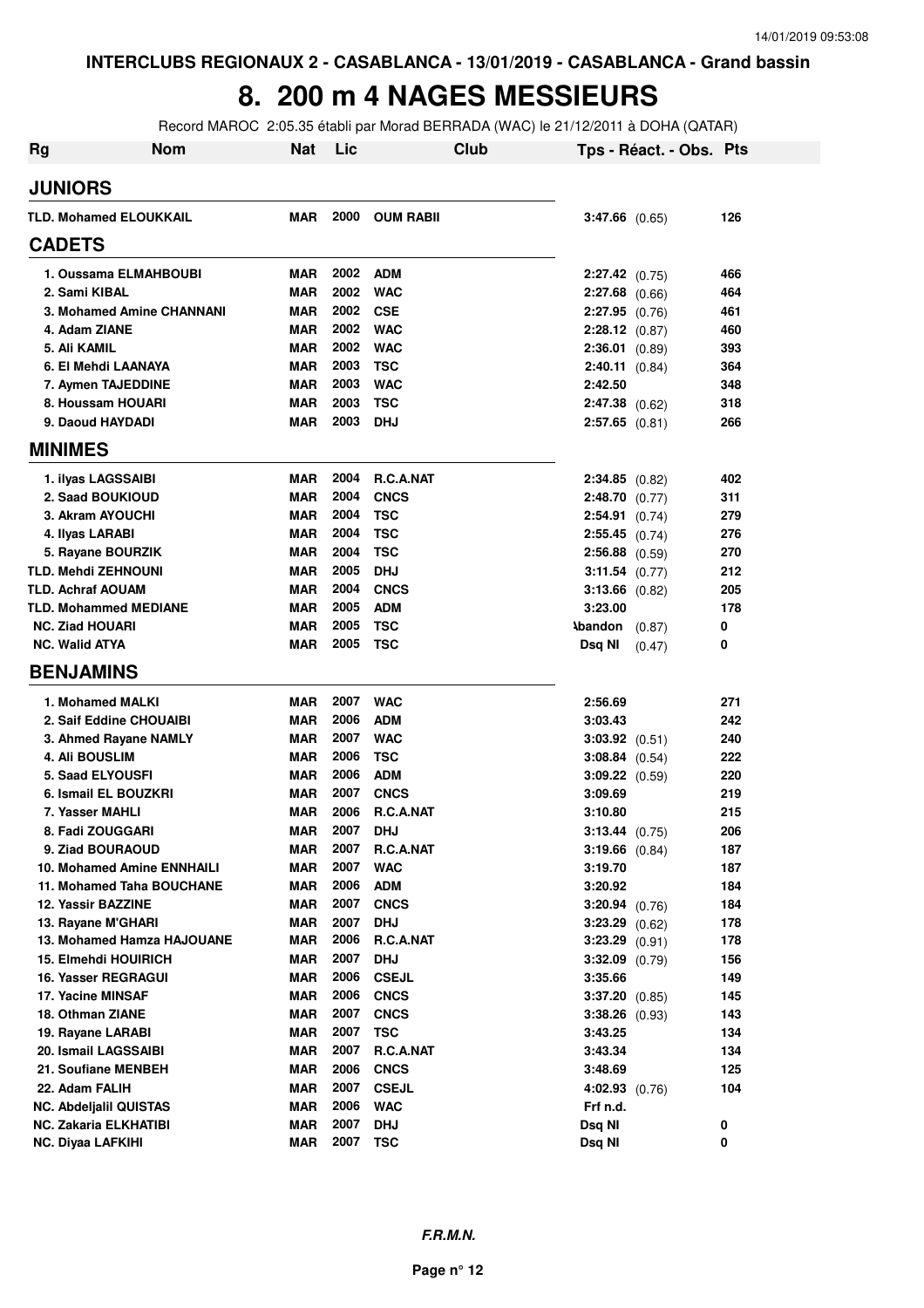### **9. 1500 m NAGE LIBRE DAMES**

Record MAROC 17:04.85 établi par Sara EL BEKRI (R.C.A.NAT) le 17/02/2012 à SARCELLES (FRANCE)

| Rg             | <b>Nom</b> | <b>Nat</b> | <b>Lic</b> |                | Club |                   | Tps - Réact. - Obs. Pts |     |
|----------------|------------|------------|------------|----------------|------|-------------------|-------------------------|-----|
| <b>MINIMES</b> |            |            |            |                |      |                   |                         |     |
| 1. Hind DOUHA  |            | <b>MAR</b> |            | 2005 R.C.A.NAT |      | $20:23.68$ (0.93) |                         | 436 |
| 2. Sara MAKY   |            | <b>MAR</b> | 2004       | TSC            |      | $20:39.53$ (0.94) |                         | 420 |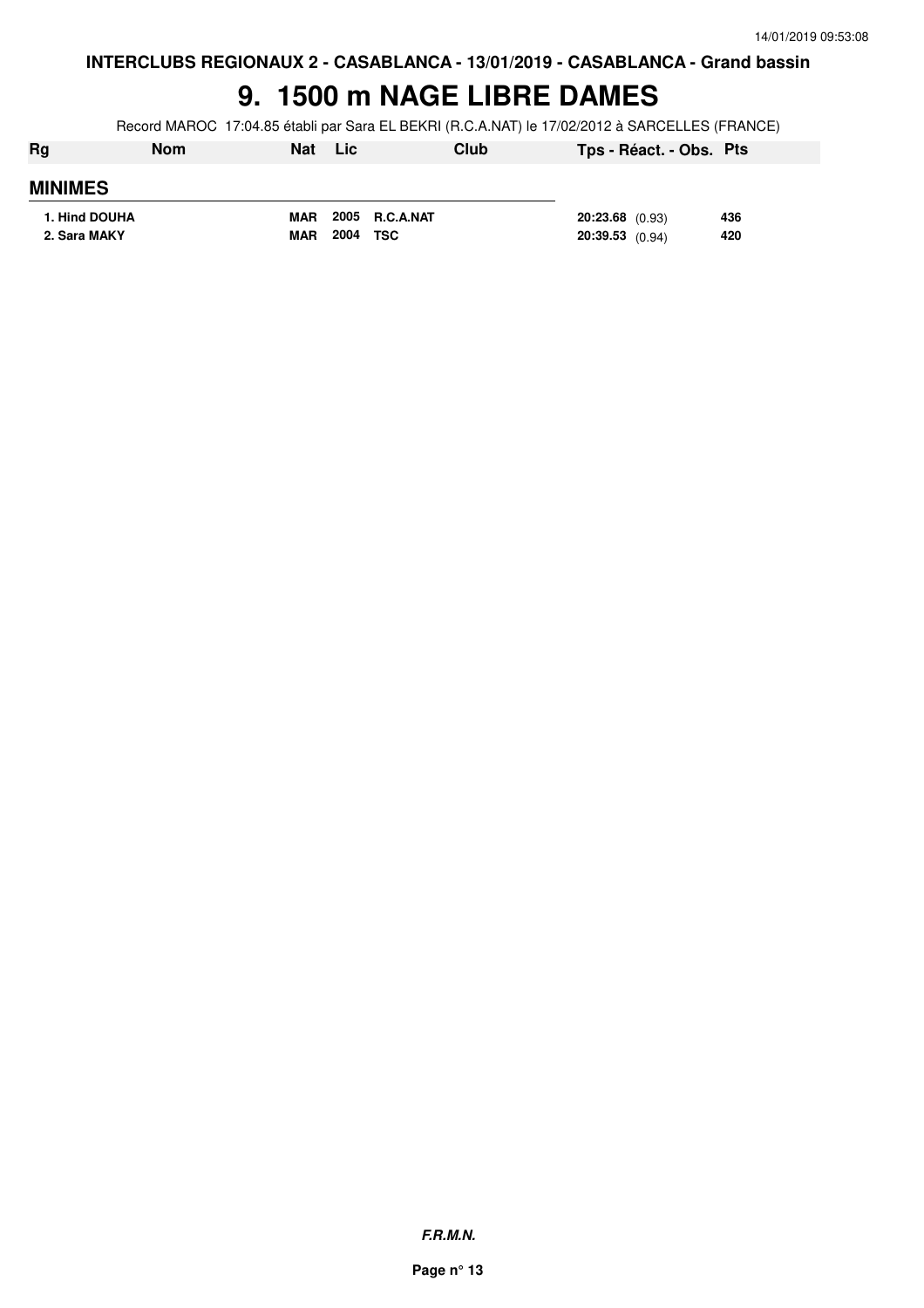#### **10. 1500 m NAGE LIBRE MESSIEURS**

Record MAROC 16:25.51 établi par Morad BERRADA (WAC) le 21/01/2012 à NANCY (FRANCE)

| Rg | Nom                                | Nat        | Lic  | Club             | Tps - Réact. - Obs. Pts |     |
|----|------------------------------------|------------|------|------------------|-------------------------|-----|
|    | <b>SENIORS</b>                     |            |      |                  |                         |     |
|    | 1. Abdelkrim ESSABIHI EDDAFALI     | <b>MAR</b> | 1999 | <b>ADM</b>       | 18:47.42(0.76)          | 461 |
|    | <b>JUNIORS</b>                     |            |      |                  |                         |     |
|    | 1. nizar BANSAR                    | <b>MAR</b> | 2001 | R.C.A.NAT        | 19:08.23                | 436 |
|    | 2. Omar HASSOUNI                   | <b>MAR</b> | 2001 | <b>ADM</b>       | 19:31.41 (0.95)         | 411 |
|    | <b>CADETS</b>                      |            |      |                  |                         |     |
|    | <b>1. Walid BOUFTINI</b>           | <b>MAR</b> | 2003 | <b>WAC</b>       | $17:43.53$ (0.75)       | 549 |
|    | 2. Mohamed Reda MAMI               | <b>MAR</b> | 2002 | <b>TSC</b>       | 19:56.39 (0.80)         | 385 |
|    | <b>TLD. Ghali IRAQUI HOUSSEINI</b> | <b>MAR</b> | 2003 | R.C.A.NAT        | 22:30.22 (0.81)         | 268 |
|    | <b>MINIMES</b>                     |            |      |                  |                         |     |
|    | 1. Ilias EDDARI                    | <b>MAR</b> | 2004 | <b>R.C.A.NAT</b> | $18:50.29$ (0.90)       | 457 |
|    | 2. Mohamed Amine HAMDAOUI          | <b>MAR</b> | 2004 | <b>TSC</b>       | 20:23.88 (0.83)         | 360 |
|    | 3. Mohamed Aymen HARRABIDA         | <b>MAR</b> | 2005 | <b>R.C.A.NAT</b> | 20:36.98 (0.62)         | 349 |
|    | <b>TLD. Ismail KASSI</b>           | <b>MAR</b> | 2004 | <b>TSC</b>       | 22:45.62 (0.78)         | 259 |
|    | <b>TLD. Abdellatif HIMMECH</b>     | MAR        | 2004 | <b>TSC</b>       | 24:17.93 (0.74)         | 213 |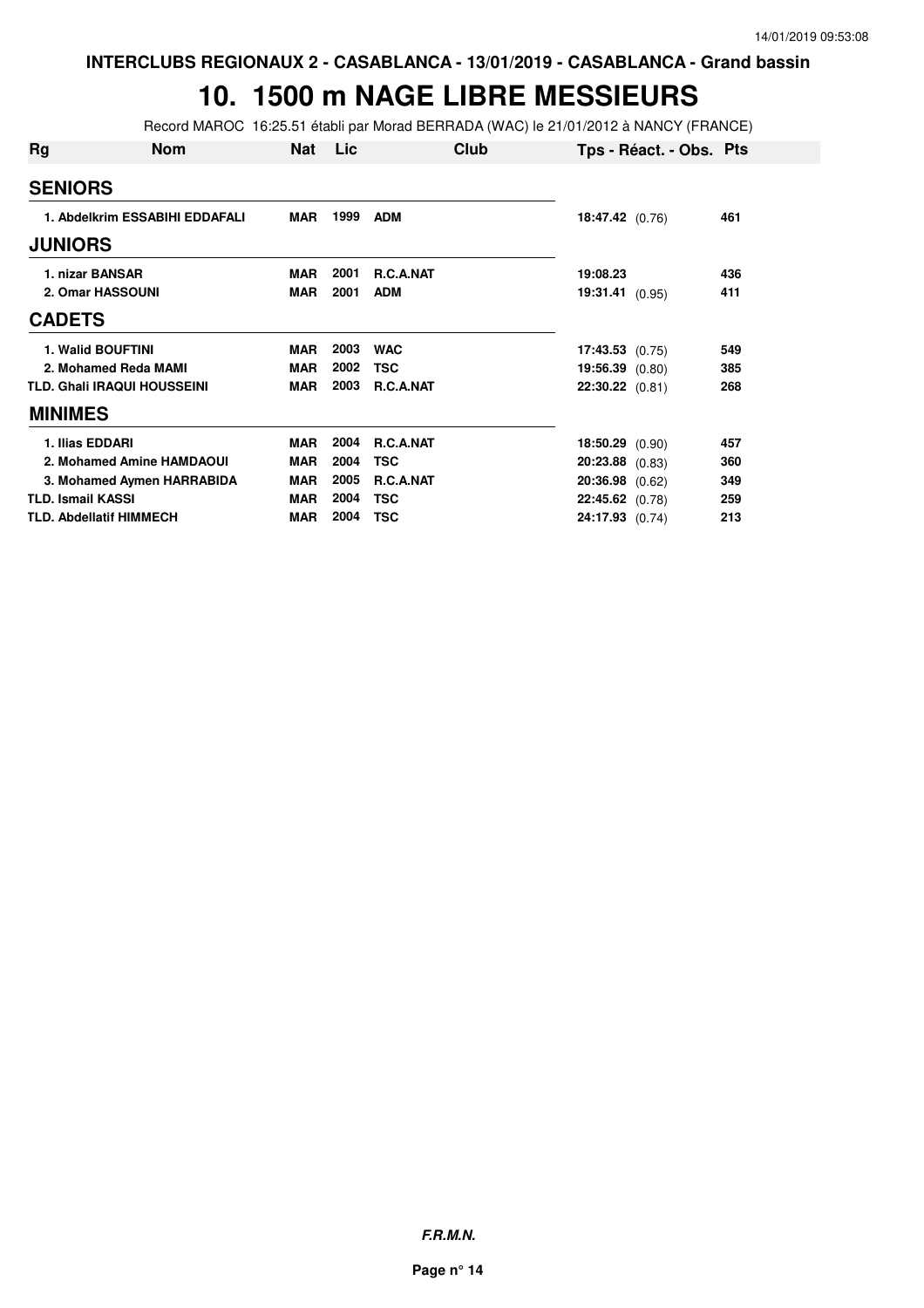### **11. 400 m NAGE LIBRE DAMES**

Record MAROC 4:17.55 établi par Sara EL BEKRI (R.C.A.NAT) le 19/12/2011 à FRANCE

| <b>Rg</b> | <b>Nom</b>                  | <b>Nat</b> | Lic  | <b>Club</b>      | Tps - Réact. - Obs. Pts |     |
|-----------|-----------------------------|------------|------|------------------|-------------------------|-----|
|           | <b>SENIORS</b>              |            |      |                  |                         |     |
|           | <b>NC. Rim CHAKRI</b>       | <b>MAR</b> |      | 1997 R.C.A.NAT   | Frf n.d.                |     |
|           | <b>CADETS</b>               |            |      |                  |                         |     |
|           | 1. Keltoum GOURRAM          | MAR        | 2003 | ADM              | $5:12.28$ (0.83)        | 444 |
|           | 2. Samia MAHASSINE          | <b>MAR</b> | 2003 | <b>ADM</b>       | 5:19.34(0.77)           | 415 |
|           | 3. Iness TAHIL              | <b>MAR</b> | 2003 | R.C.A.NAT        | $5:26.73$ (0.91)        | 388 |
|           | 4. Hafssa AMMOUMOU          | <b>MAR</b> | 2003 | <b>ADM</b>       | $5:36.67$ (0.79)        | 354 |
|           | 5. Rima EL BROUZI           | <b>MAR</b> | 2003 | TSC              | $5:46.46$ (0.83)        | 325 |
|           | 6. Rania LABYAD             | <b>MAR</b> | 2003 | <b>CSE</b>       | 6:14.17 $(0.77)$        | 258 |
|           | <b>MINIMES</b>              |            |      |                  |                         |     |
|           | 1. Sherine BOUFTINI         | <b>MAR</b> |      | 2005 WAC         | 4:48.74(0.82)           | 562 |
|           | 2. Nada JALAL               | <b>MAR</b> | 2004 | <b>R.C.A.NAT</b> | 4:58.24 (0.61)          | 510 |
|           | 3. Ghita TABATI             | <b>MAR</b> | 2004 | <b>WAC</b>       | 5:19.46                 | 415 |
|           | <b>4. IIII BELHOCINE</b>    | <b>MAR</b> | 2005 | <b>WAC</b>       | 5:21.46                 | 407 |
|           | 5. Amira ZOHRY              | <b>MAR</b> | 2004 | <b>WAC</b>       | 5:51.48                 | 311 |
|           | 6. Maria NAMLY              | <b>MAR</b> | 2005 | <b>WAC</b>       | 5:53.55                 | 306 |
|           | 7. Zineb RAMLI              | <b>MAR</b> | 2005 | TSC              | $6:03.67$ $(0.73)$      | 281 |
|           | 8. Yassmine LABYAD          | <b>MAR</b> | 2005 | <b>CSE</b>       | $6:09.42$ (0.82)        | 268 |
|           | 9. Hiba MALKI               | <b>MAR</b> | 2005 | <b>WAC</b>       | 6:17.86 $(0.67)$        | 251 |
|           | 10. Maissam YAHIA           | <b>MAR</b> | 2005 | <b>DHJ</b>       | 6:33.60 (0.67)          | 222 |
|           | <b>TLD. Aya KASSI</b>       | <b>MAR</b> | 2005 | TSC              | $6:47.58$ $(0.65)$      | 200 |
|           | <b>BENJAMINS</b>            |            |      |                  |                         |     |
|           | 1. Yassmine DRAYEF          | <b>MAR</b> | 2006 | <b>ADM</b>       | $4:54.63$ (0.80)        | 529 |
|           | 2. Marwa TOUHAMI            | <b>MAR</b> | 2007 | <b>R.C.A.NAT</b> | $5:22.27$ $(0.83)$      | 404 |
|           | 3. Rim KARIMI               | <b>MAR</b> | 2007 | <b>WAC</b>       | 5:25.26                 | 393 |
|           | 4. Camelia AMRANI           | <b>MAR</b> | 2006 | <b>TSC</b>       | 5:36.23                 | 356 |
|           | 5. Hajar LAHLAISSI          | <b>MAR</b> | 2007 | <b>TSC</b>       | 5:41.36                 | 340 |
|           | 6. Israa LAHLAISSI          | <b>MAR</b> | 2006 | <b>TSC</b>       | 5:49.14(0.86)           | 318 |
|           | 7. Zainab IDRISSI           | <b>MAR</b> | 2007 | <b>CNCS</b>      | 5:54.04                 | 305 |
|           | 8. Salma ZAID               | <b>MAR</b> | 2007 | <b>CSE</b>       | 5:59.41                 | 291 |
|           | 9. Kawtar MIRHLAMI          | <b>MAR</b> | 2007 | <b>DHJ</b>       | $6:07.10$ $(0.90)$      | 273 |
|           | 10. Ghita GHETREFF          | <b>MAR</b> | 2006 | <b>ADM</b>       | 6:09.84                 | 267 |
|           | 11. Nada MOSSADDIK          | MAR        |      | <b>2006 CNCS</b> | 6:18.40 $(0.59)$        | 249 |
|           | 12. Kamilia ATIF            | <b>MAR</b> | 2007 | <b>TSC</b>       | 6:22.34                 | 242 |
|           | <b>13. Dina YAMOURI</b>     | <b>MAR</b> | 2006 | <b>ADM</b>       | 6:39.46                 | 212 |
|           | 14. Ryhab CHIKER            | <b>MAR</b> | 2007 | <b>ADM</b>       | 6:52.24                 | 193 |
|           | 15. Douaa TAWSSI            | <b>MAR</b> | 2006 | <b>TSC</b>       | 6:56.96                 | 186 |
|           | 16. Marwa ELBASSITY         | <b>MAR</b> | 2007 | <b>TSC</b>       | $6:57.33$ $(0.69)$      | 186 |
|           | <b>17. Nisrine MOUKASSI</b> | <b>MAR</b> | 2006 | <b>TSC</b>       | $7:02.82$ (0.96)        | 179 |
|           | 18. Khadija BADAINE         | <b>MAR</b> | 2007 | <b>ADM</b>       | 7:33.87                 | 144 |
|           | 19. Kenza GHAZI             | <b>MAR</b> | 2007 | <b>ADM</b>       | 7:50.19                 | 130 |
|           | 20. Khadija MENBEH          | <b>MAR</b> | 2007 | <b>CNCS</b>      | 8:24.05                 | 105 |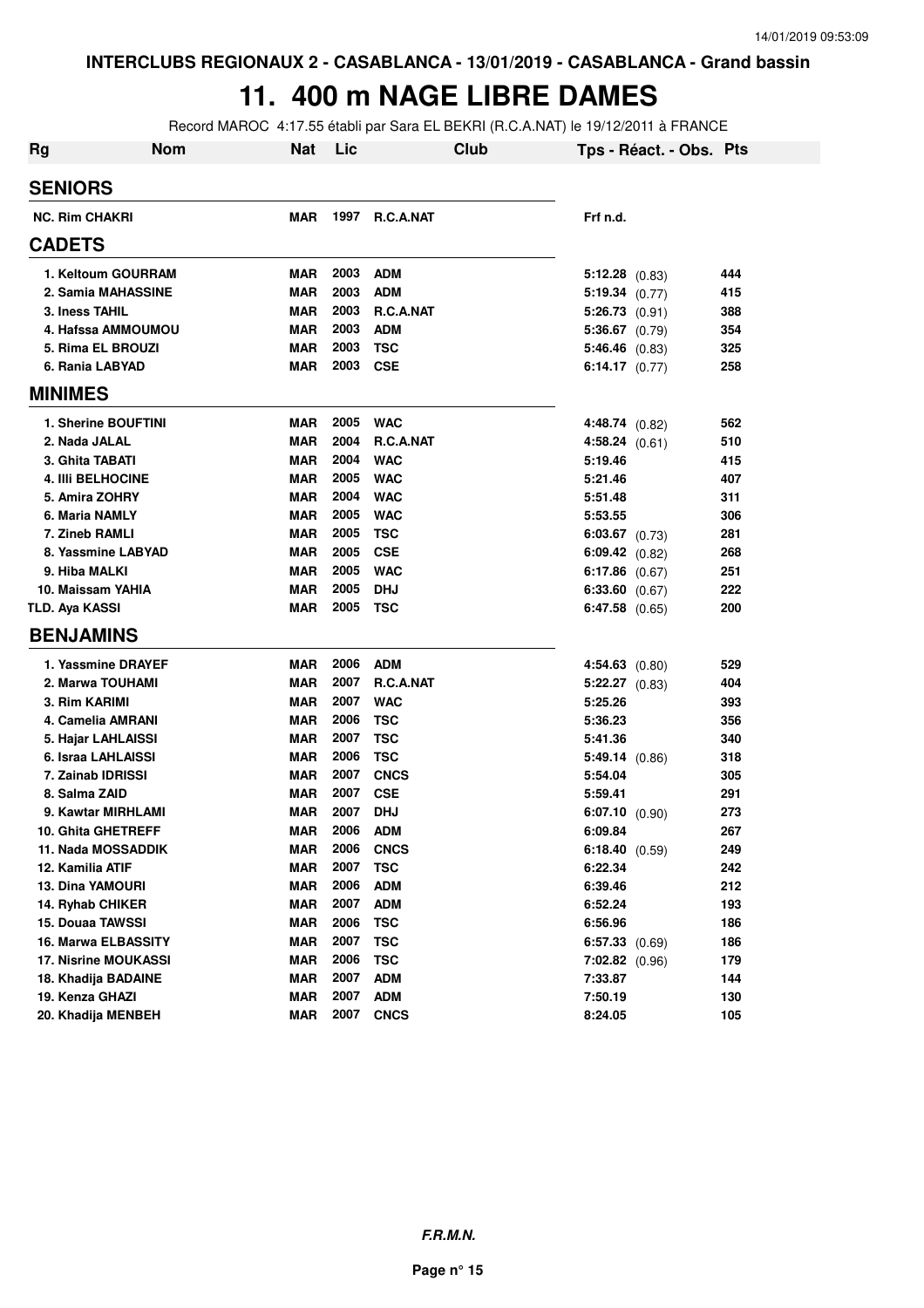#### **12. 400 m NAGE LIBRE MESSIEURS**

Record MAROC 4:02.43 établi par Said SABER (CODM) le 05/04/2016 à DUBAI

| Rg                                  | <b>Nom</b>                 | <b>Nat</b>               | Lic          |                     | Club |                             | Tps - Réact. - Obs. Pts |            |
|-------------------------------------|----------------------------|--------------------------|--------------|---------------------|------|-----------------------------|-------------------------|------------|
| <b>SENIORS</b>                      |                            |                          |              |                     |      |                             |                         |            |
| 1. Zouhair EL KHALFI                |                            | <b>MAR</b>               | 1993         | R.C.A.NAT           |      | 4:49.24(0.80)               |                         | 440        |
| 2. Yasser KATAYFJI                  |                            | <b>MAR</b>               | 1999         | R.C.A.NAT           |      | 4:53.44 (0.78)              |                         | 421        |
| <b>3. Amine FARIH</b>               |                            | <b>MAR</b>               | 1998         | R.C.A.NAT           |      | $4:57.92$ (0.86)            |                         | 403        |
| <b>NC. Ahmed BENNAJEH</b>           |                            | <b>MAR</b>               | 1998         | <b>CSE</b>          |      | Frf exc.                    |                         |            |
| <b>JUNIORS</b>                      |                            |                          |              |                     |      |                             |                         |            |
| 1. nizar BANSAR                     |                            | MAR                      | 2001         | R.C.A.NAT           |      | 4:43.96 (0.75)              |                         | 465        |
| <b>NC. Mohamed Amine HARRABIDA</b>  |                            | <b>MAR</b>               | 2000         | R.C.A.NAT           |      | Frf n.d.                    |                         |            |
| <b>CADETS</b>                       |                            |                          |              |                     |      |                             |                         |            |
| 1. Walid BOUFTINI                   |                            | <b>MAR</b>               | 2003         | <b>WAC</b>          |      | 4:31.20 (0.74)              |                         | 534        |
|                                     | 2. Mohamed Amine CHANNANI  | <b>MAR</b>               | 2002         | <b>CSE</b>          |      | $4:47.05$ $(0.78)$          |                         | 450        |
| 3. El Mehdi LAANAYA                 |                            | <b>MAR</b>               | 2003         | <b>TSC</b>          |      | $4:50.33$ $(0.78)$          |                         | 435        |
| 4. Mohamed Reda MAMI                |                            | <b>MAR</b>               | 2002         | TSC                 |      | $5:01.83$ (0.82)            |                         | 387        |
| <b>TLD. Daoud HAYDADI</b>           |                            | <b>MAR</b>               | 2003         | <b>DHJ</b>          |      | $6:10.91$ $(0.83)$          |                         | 208        |
| <b>MINIMES</b>                      |                            |                          |              |                     |      |                             |                         |            |
| 1. Yassine HASSOUNE                 |                            | <b>MAR</b>               | 2004         | <b>CNCS</b>         |      | $4:52.03$ $(0.78)$          |                         | 427        |
| 2. Younes LAALA                     |                            | <b>MAR</b>               | 2004         | TSC                 |      | $5:01.39$ $(0.79)$          |                         | 389        |
|                                     | 3. Mohamed Amine HAMDAOUI  | <b>MAR</b>               | 2004         | <b>TSC</b>          |      | $5:05.93$ $(0.76)$          |                         | 372        |
| 4. Soulaymane MOUJI                 |                            | <b>MAR</b>               | 2004         | <b>ADM</b>          |      | $5:11.58$ (0.68)            |                         | 352        |
|                                     | 5. Mohamed Aymen HARRABIDA | <b>MAR</b>               | 2005         | R.C.A.NAT           |      | 5:14.42                     |                         | 342        |
| 6. Ilyas LARABI                     |                            | <b>MAR</b>               | 2004         | <b>TSC</b>          |      | 5:14.93(0.80)               |                         | 341        |
| 7. Mehdi BOUIRIG                    |                            | <b>MAR</b>               | 2004         | <b>ADM</b>          |      | 5:28.74 (0.90)              |                         | 300        |
| <b>8. Amr BENATMANE</b>             |                            | <b>MAR</b>               | 2005         | TSC                 |      | $5:35.45$ (0.78)            |                         | 282        |
| 9. Ismail KASSI                     |                            | <b>MAR</b>               | 2004         | TSC                 |      | 5:48.32(0.66)               |                         | 252        |
| 10. Adam KHALLAD                    |                            | <b>MAR</b>               | 2004         | <b>TSC</b>          |      | $5:52.97$ (0.83)            |                         | 242        |
| 11. Amine EL BOUZAIDI               |                            | <b>MAR</b>               | 2004         | <b>TSC</b>          |      | 6:04.70                     |                         | 219        |
| <b>TLD. Mohamed QUITAR</b>          |                            | <b>MAR</b>               | 2005         | <b>ADM</b>          |      | 6:14.65 $(0.73)$            |                         | 202        |
| <b>TLD. Mohammed MEDIANE</b>        |                            | <b>MAR</b>               | 2005         | <b>ADM</b>          |      | $6:34.73$ $(0.60)$          |                         | 173        |
| <b>TLD. Taha MAFTAH EL KASSIMY</b>  |                            | <b>MAR</b>               | 2005         | <b>ADM</b>          |      | 6:41.96                     |                         | 164        |
| <b>TLD. Walid ATYA</b>              |                            | <b>MAR</b>               | 2005         | TSC                 |      | $6:46.57$ $(0.38)$          |                         | 158        |
| <b>TLD. Mouhssine FALIH</b>         |                            | <b>MAR</b>               | 2005         | <b>CSEJL</b>        |      | 6:53.86                     |                         | 150        |
| TLD. Abdelkoddous BOUBKERI          |                            | <b>MAR</b>               | 2004         | TSC                 |      | $6:54.13$ $(0.74)$          |                         | 150        |
| <b>NC. Othmane TAHIRI</b>           |                            | MAR                      | 2005         | TSC                 |      | Frf n.d.                    |                         |            |
| <b>BENJAMINS</b>                    |                            |                          |              |                     |      |                             |                         |            |
| 1. Saif Eddine CHOUAIBI             |                            | MAR                      | 2006         | <b>ADM</b>          |      | $5:40.81$ (0.77)            |                         | 269        |
|                                     | 2. Mohamed Hamza HAJOUANE  | <b>MAR</b>               | 2006         | R.C.A.NAT           |      | 5:45.82                     |                         | 257        |
| 3. Yahya ZAGRI                      |                            | MAR                      | 2006         | <b>ADM</b>          |      | 5:47.08                     |                         | 254        |
| 4. Mohamed Amine ENNHAILI           |                            | <b>MAR</b>               | 2007         | <b>WAC</b>          |      | 5:48.24(0.78)               |                         | 252        |
| 5. Ismail EL BOUZKRI                |                            | <b>MAR</b>               | 2007         | <b>CNCS</b>         |      | 5:48.34                     |                         | 252        |
| 6. Ziad BOURAOUD                    |                            | MAR                      | 2007         | R.C.A.NAT           |      | 5:48.60 (0.77)              |                         | 251        |
| 7. Ghali Brahim SENTISSI            |                            | MAR                      | 2007         | <b>WAC</b>          |      | $6:01.54$ $(0.68)$          |                         | 225        |
| 8. Ahmed Rayane NAMLY               |                            | MAR                      | 2007         | <b>WAC</b>          |      | 6:11.39 $(0.67)$            |                         | 208        |
| 9. Mohamed Taha BOUCHANE            |                            | <b>MAR</b>               | 2006         | ADM                 |      | 6:14.68 $(0.80)$            |                         | 202        |
| 10. Elmehdi HOUIRICH                |                            | <b>MAR</b>               | 2007         | <b>DHJ</b>          |      | 6:16.95 $(0.87)$            |                         | 198        |
| 11. Yassir BAZZINE                  |                            | <b>MAR</b>               | 2007         | <b>CNCS</b>         |      | 6:22.14 (0.79)              |                         | 190        |
| 12. Diyaa LAFKIHI                   |                            | <b>MAR</b>               | 2007         | TSC                 |      | $6:25.17$ $(0.69)$          |                         | 186        |
| 13. Zakaria ELKHATIBI               |                            | <b>MAR</b>               | 2007         | <b>DHJ</b>          |      | 6:42.42                     |                         | 163        |
| 14. Yahya ELKHATIBI                 |                            | <b>MAR</b><br><b>MAR</b> | 2006<br>2007 | <b>DHJ</b>          |      | 6:53.22                     |                         | 151        |
| 15. Rayane LARABI<br>16. Adam FALIH |                            | <b>MAR</b>               | 2007         | TSC<br><b>CSEJL</b> |      | 6:59.97 $(0.71)$<br>7:10.65 |                         | 143<br>133 |
| 17. Soufiane MENBEH                 |                            | MAR                      | 2006         | <b>CNCS</b>         |      |                             |                         | 127        |
|                                     |                            |                          |              |                     |      | 7:16.92                     |                         |            |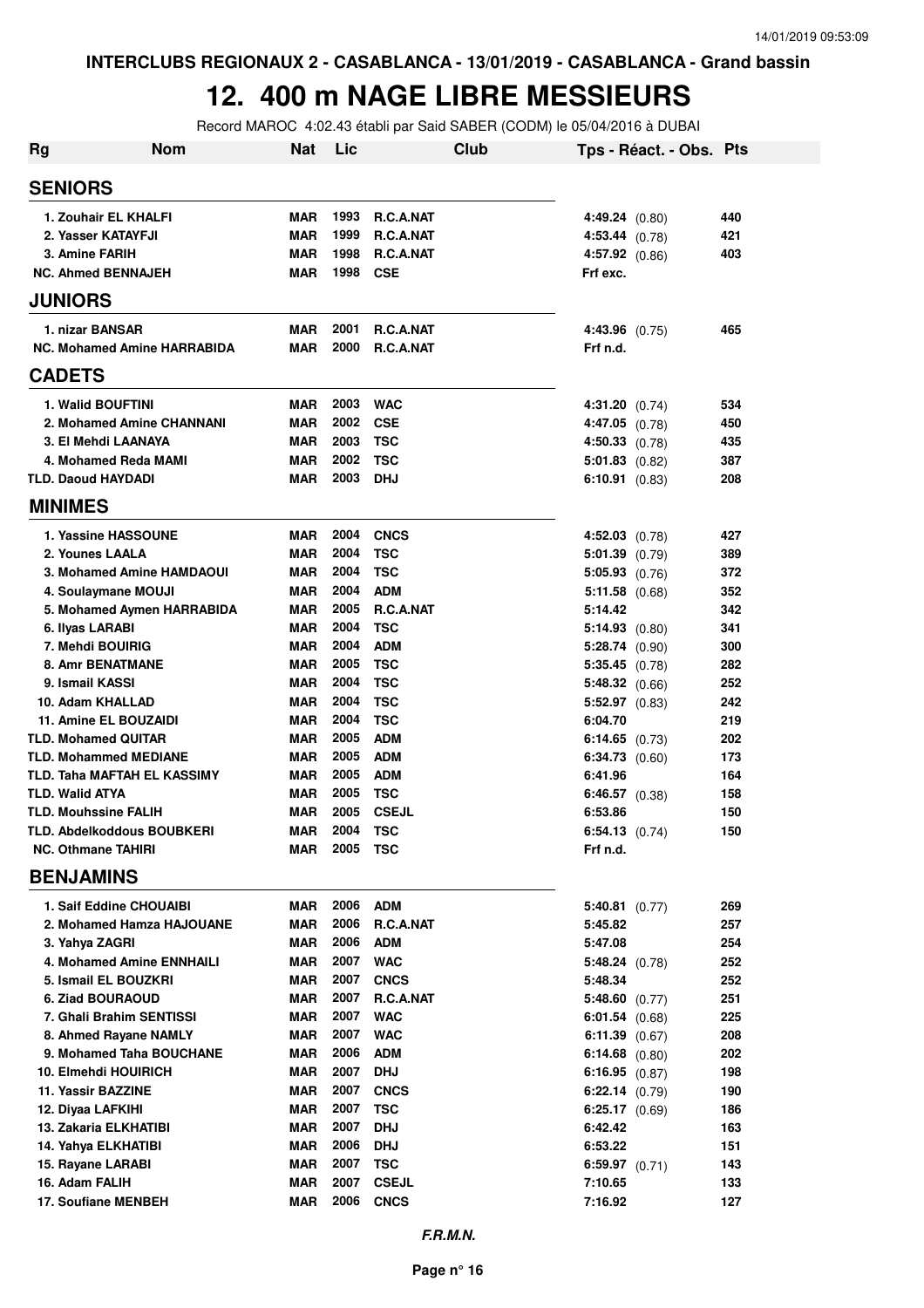# **13. 50 m DOS DAMES**

Record MAROC 30.01 établi par Hiba FAHSI (OCK) le 24/07/2018 à ALGER

| <b>Rg</b>              | <b>Nom</b>                             | Nat                      | Lic          |                          | Club | Tps - Réact. - Obs. Pts |            |
|------------------------|----------------------------------------|--------------------------|--------------|--------------------------|------|-------------------------|------------|
| <b>SENIORS</b>         |                                        |                          |              |                          |      |                         |            |
|                        | <b>NC. Zineb ZOUHAIRI</b>              | <b>MAR</b>               | 1997         | <b>R.C.A.NAT</b>         |      | Frf n.d.                |            |
| <b>NC. Wiame KAFI</b>  |                                        | MAR                      | 1998         | R.C.A.NAT                |      | Frf n.d.                |            |
|                        | <b>NC. Salma SARHANE</b>               | MAR                      | 1999         | R.C.A.NAT                |      | Frf n.d.                |            |
| <b>JUNIORS</b>         |                                        |                          |              |                          |      |                         |            |
|                        | 1. Oumaima RAHMANI                     | <b>MAR</b>               | 2001         | <b>ADM</b>               |      | 39.43                   | 323        |
|                        | 2. hiba BENBOUZIANE                    | MAR                      | 2000         | <b>TSC</b>               |      | 39.97                   | 310        |
| <b>TLD. Aya WAHAB</b>  |                                        | MAR                      | 2001         | <b>CSEJL</b>             |      | 44.38                   | 226        |
| <b>CADETS</b>          |                                        |                          |              |                          |      |                         |            |
|                        | 1. Salma EL YOUSFI                     | MAR                      | 2002         | <b>ADM</b>               |      | 36.36                   | 412        |
|                        | 2. Keltoum GOURRAM                     | MAR                      | 2003         | <b>ADM</b>               |      | 38.34                   | 351        |
|                        | 3. Hafssa AMMOUMOU                     | <b>MAR</b>               | 2003         | <b>ADM</b>               |      | 40.32                   | 302        |
|                        | 4. Mayare YAHIA                        | MAR                      | 2003         | <b>DHJ</b>               |      | 42.11                   | 265        |
| <b>NC. Ikram WAHAB</b> |                                        | MAR                      | 2003         | <b>CSEJL</b>             |      | Dsq FD                  | 0          |
| <b>MINIMES</b>         |                                        |                          |              |                          |      |                         |            |
|                        | 1. Ibtissam RACHID                     | MAR                      | 2004         | R.C.A.NAT                |      | 34.26                   | 492        |
|                        | 2. Douaa EDDAHBI                       | <b>MAR</b>               | 2005         | <b>TSC</b>               |      | 35.67                   | 436        |
|                        | 3. Hind DOUHA                          | <b>MAR</b>               | 2005         | R.C.A.NAT                |      | 35.87                   | 429        |
|                        | <b>4. IIIi BELHOCINE</b>               | <b>MAR</b>               | 2005         | <b>WAC</b>               |      | 35.93                   | 427        |
|                        | 5. Lamiaa ELMACHRAFI                   | <b>MAR</b>               | 2005         | <b>TSC</b>               |      | 36.43                   | 410        |
| 6. Aya ICHOU           |                                        | MAR                      | 2004         | R.C.A.NAT                |      | 36.52                   | 406        |
|                        | 7. Nisrine FIRAS                       | MAR                      | 2004         | <b>WAC</b>               |      | 36.95                   | 392        |
| 8. Sara MAKY           |                                        | MAR                      | 2004         | <b>TSC</b>               |      | 39.06                   | 332        |
|                        | 9. Fatima Zahra MOUKTADIR              | MAR                      | 2004         | <b>WAC</b>               |      | 39.13                   | 330        |
|                        | 10. Ines EL AZHAR                      | <b>MAR</b>               | 2004<br>2005 | <b>TSC</b>               |      | 40.39                   | 300        |
|                        | 11. Kenza SALMAN<br>12. Salma BOULAHIA | <b>MAR</b><br>MAR        | 2005         | R.C.A.NAT<br><b>CNCS</b> |      | 42.40<br>44.97          | 260<br>217 |
| 13. Aya DARA           |                                        | MAR                      | 2004         | R.C.A.NAT                |      | 45.16                   | 215        |
| 14. Zineb RAMLI        |                                        | MAR                      | 2005         | <b>TSC</b>               |      | 45.76                   | 206        |
| 15. Hiba SOBAII        |                                        | MAR                      | 2004         | <b>CSE</b>               |      | 46.11                   | 202        |
|                        | TLD. Douae SELFATE                     | MAR                      | 2004         | <b>TSC</b>               |      | 48.48                   | 173        |
|                        | <b>TLD. Yassmine ABIDA</b>             | MAR                      | 2005         | <b>CSEJL</b>             |      | 57.78                   | 102        |
|                        | <b>NC. Manal AITOUNY</b>               | MAR                      | 2004         | R.C.A.NAT                |      | Frf n.d.                |            |
|                        | <b>NC. Rim JEBRANE</b>                 | <b>MAR</b>               | 2005         | <b>CSEJL</b>             |      | Dsq NI                  | 0          |
| <b>BENJAMINS</b>       |                                        |                          |              |                          |      |                         |            |
|                        | 1. Marwa TOUHAMI                       | MAR                      | 2007         | R.C.A.NAT                |      | 39.58                   | 319        |
|                        | 2. Salma EL YOUSFI                     | MAR                      | 2007         | R.C.A.NAT                |      | 40.55                   | 297        |
|                        | 3. Hajar LAHLAISSI                     | <b>MAR</b>               | 2007         | <b>TSC</b>               |      | 41.75                   | 272        |
| 4. Rim KARIMI          |                                        | <b>MAR</b>               | 2007         | <b>WAC</b>               |      | 41.78                   | 271        |
|                        | 5. Israa LAHLAISSI                     | MAR                      | 2006         | <b>TSC</b>               |      | 41.90                   | 269        |
|                        | 6. Lina EL OUADIH                      | <b>MAR</b>               | 2006         | R.C.A.NAT                |      | 44.53                   | 224        |
|                        | 7. Imane EDDADSY                       | MAR                      | 2007         | R.C.A.NAT                |      | 45.47                   | 210        |
|                        | 8. Rihab ZARGANI                       | MAR                      | 2006         | <b>CNCS</b>              |      | 46.15                   | 201        |
|                        | 9. Lina BERRISSOUL                     | <b>MAR</b>               | 2007         | <b>WAC</b>               |      | 46.17                   | 201        |
| 10. Salma AZIZI        |                                        | <b>MAR</b>               | 2007         | <b>TSC</b>               |      | 47.22                   | 188        |
|                        | 11. Yasmine SIFALLAH                   | <b>MAR</b>               | 2006         | <b>WAC</b>               |      | 48.51                   | 173        |
|                        | 12. Bassma RAZIQ                       | <b>MAR</b>               | 2006         | <b>CNCS</b>              |      | 49.99                   | 158        |
|                        | <b>13. Malak BAROUDI</b>               | <b>MAR</b>               | 2007         | R.C.A.NAT                |      | 50.17                   | 156        |
|                        | <b>14. Rita BENLOULID</b>              | MAR                      | 2006<br>2007 | R.C.A.NAT                |      | 50.33                   | 155        |
| 15. Aya LAALA          | 16. Hiba MAKBOULI                      | <b>MAR</b><br><b>MAR</b> | 2007         | <b>TSC</b><br><b>DHJ</b> |      | 51.40<br>51.41          | 145<br>145 |
|                        |                                        |                          |              |                          |      |                         |            |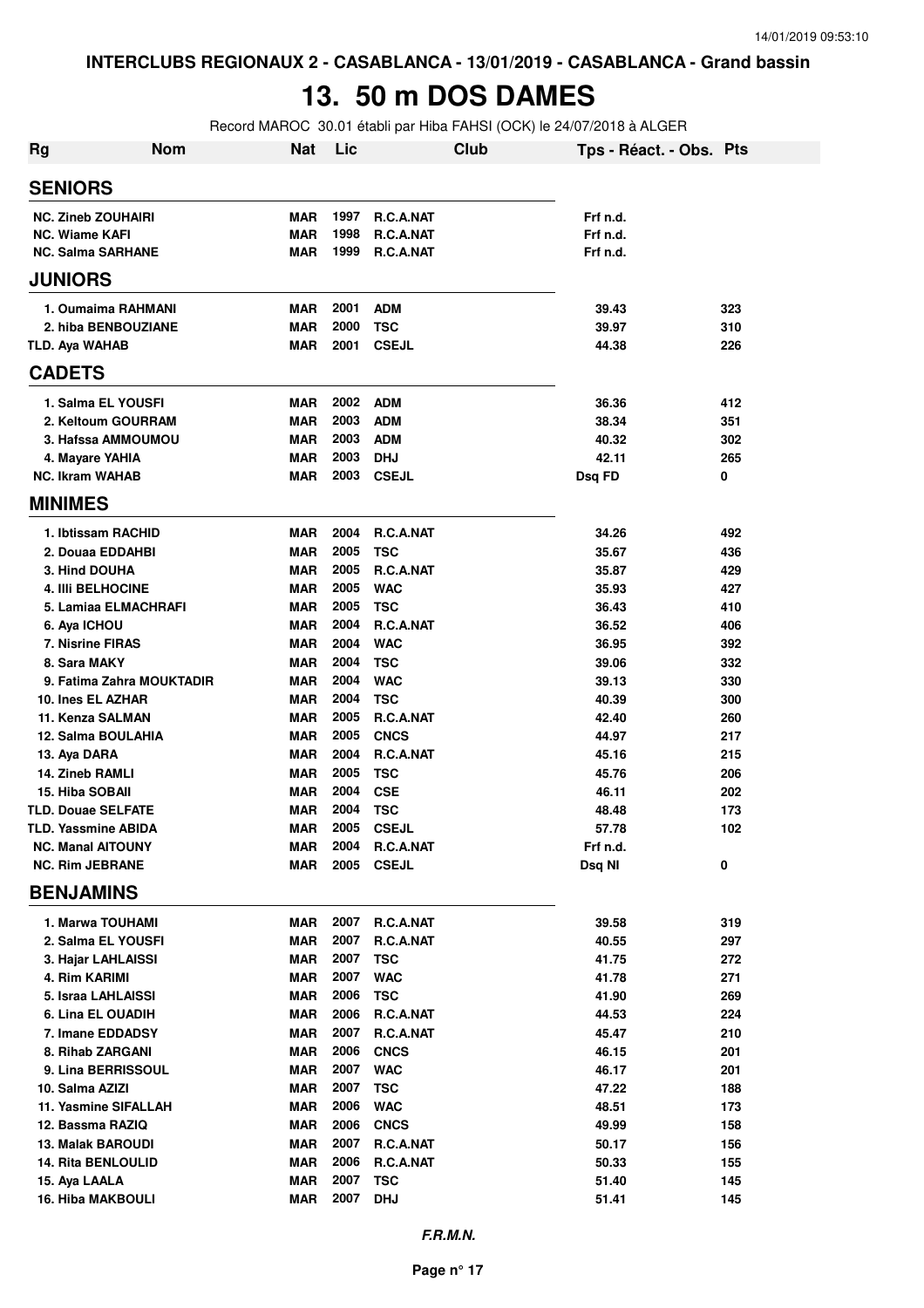# **13. 50 m DOS DAMES**

Record MAROC 30.01 établi par Hiba FAHSI (OCK) le 24/07/2018 à ALGER

| Rg                  | <b>Nom</b>            | <b>Nat</b> | Lic  | Club         | Tps - Réact. - Obs. Pts |     |
|---------------------|-----------------------|------------|------|--------------|-------------------------|-----|
| <b>BENJAMINS</b>    |                       |            |      |              |                         |     |
|                     | 17. Alaa SAOUT EL HAK | <b>MAR</b> | 2006 | <b>CNCS</b>  | 51.49                   | 145 |
| 18. Rania AOUAM     |                       | <b>MAR</b> | 2006 | <b>CNCS</b>  | 51.88                   | 141 |
| 19. Kenza GHAZI     |                       | MAR        | 2007 | <b>ADM</b>   | 52.63                   | 135 |
| 20. Ghita AFRIAD    |                       | <b>MAR</b> | 2007 | <b>CSE</b>   | 52.88                   | 134 |
| 21. Hajar RAISSE    |                       | <b>MAR</b> | 2006 | <b>CSE</b>   | 56.35                   | 110 |
| 22. Aya ES SABBAR   |                       | <b>MAR</b> | 2006 | <b>CSEJL</b> | 57.34                   | 105 |
| 23. Hiba ABERCHANE  |                       | MAR        | 2007 | <b>CSEJL</b> | 57.64                   | 103 |
| 24. Khadija BADAINE |                       | <b>MAR</b> | 2007 | <b>ADM</b>   | 59.88                   | 92  |
|                     | 25. Hafssa OULACHBAR  | <b>MAR</b> | 2006 | <b>WAC</b>   | 1:01.14                 | 86  |
|                     | 26. Imane MOUCHAMIS   | <b>MAR</b> | 2006 | <b>CNCS</b>  | 1:05.99                 | 68  |
| 27. Sabrina LOURINI |                       | <b>MAR</b> | 2007 | <b>CSEJL</b> | 1:07.39                 | 64  |
| 28. Yasmine RAZIQ   |                       | <b>MAR</b> | 2007 | <b>CNCS</b>  | 1:09.27                 | 59  |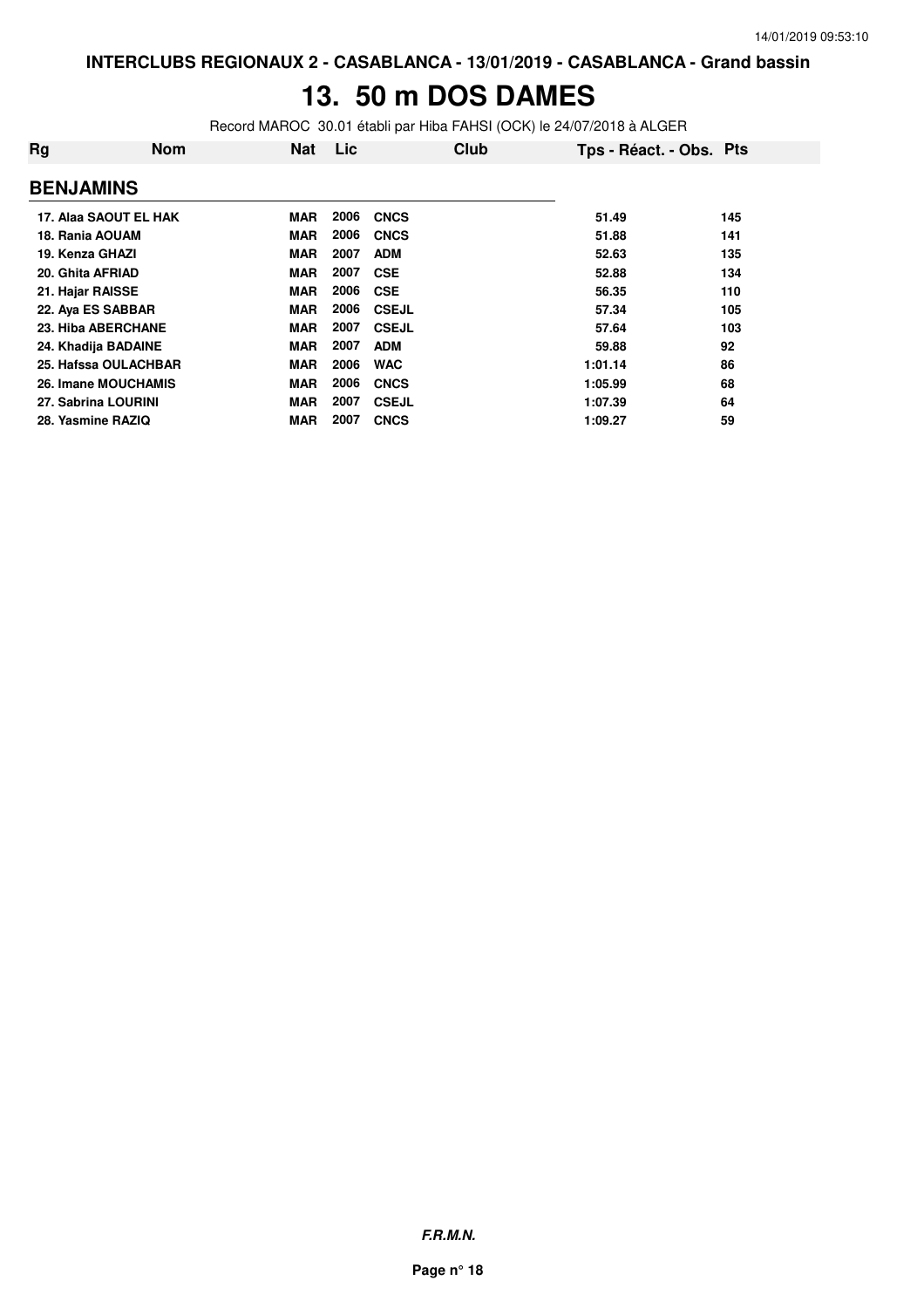### **14. 50 m DOS MESSIEURS**

Record MAROC 26.24 établi par Billal ACHELHI (CODM) le 21/06/2013 à MERSSIN (TURQUIE)

| <b>Rg</b> | <b>Nom</b>                                            | <b>Nat</b>               | Lic          | <b>Club</b>                | Tps - Réact. - Obs. Pts |            |
|-----------|-------------------------------------------------------|--------------------------|--------------|----------------------------|-------------------------|------------|
|           | <b>SENIORS</b>                                        |                          |              |                            |                         |            |
|           | 1. Mohamed OUAHMID                                    | <b>MAR</b>               | 1998         | <b>ADM</b>                 | 32.24                   | 414        |
|           | 2. Badr HASSOUNI                                      | <b>MAR</b>               | 1998         | <b>ADM</b>                 | 35.48                   | 311        |
|           | <b>NC. Oussama ZEHNOUNI</b>                           | <b>MAR</b>               | 1998         | R.C.A.NAT                  | Frf exc.                |            |
|           | <b>NC. Mouad EL MOUSTAKIM</b>                         | <b>MAR</b>               | 1999         | R.C.A.NAT                  | Frf n.d.                |            |
|           | <b>JUNIORS</b>                                        |                          |              |                            |                         |            |
|           | 1. Mohammed SEFRAOUI                                  | <b>MAR</b>               | 2000         | R.C.A.NAT                  | 31.60                   | 440        |
|           | <b>NC. Mohamed Amine HARRABIDA</b>                    | <b>MAR</b>               | 2000         | <b>R.C.A.NAT</b>           | Frf n.d.                |            |
|           | <b>CADETS</b>                                         |                          |              |                            |                         |            |
|           | 1. Idriss AZHAR                                       | <b>MAR</b>               | 2003         | <b>R.C.A.NAT</b>           | 30.34                   | 497        |
|           | 2. Abdelmoughit MAMDOUH                               | <b>MAR</b>               | 2002         | <b>ADM</b>                 | 30.49                   | 490        |
|           | <b>3. Walid BOUFTINI</b>                              | <b>MAR</b>               | 2003         | <b>WAC</b>                 | 32.59                   | 401        |
|           | 4. Adam ZIANE                                         | <b>MAR</b>               | 2002         | <b>WAC</b>                 | 32.92                   | 389        |
|           | 5. Azzedine EL BADRE                                  | <b>MAR</b>               | 2003         | <b>CSE</b>                 | 34.01                   | 353        |
|           | 6. Aymane MESLOUH                                     | <b>MAR</b>               | 2002         | <b>ADM</b>                 | 34.71                   | 332        |
|           | 7. Khalil BAKADOUR                                    | <b>MAR</b>               | 2003         | <b>DHJ</b>                 | 35.88                   | 300        |
|           | 8. Aymen TAJEDDINE                                    | <b>MAR</b>               | 2003         | <b>WAC</b>                 | 36.01                   | 297        |
|           | 9. Ahmed Moubarak LAHLYAL                             | <b>MAR</b>               | 2003         | <b>DHJ</b>                 | 37.12                   | 271        |
|           | 10. Mohammed CHAFFAA                                  | <b>MAR</b>               | 2003         | <b>CSE</b>                 | 37.38                   | 266        |
|           | 11. Abderrahmane BENJARY                              | <b>MAR</b>               | 2003         | <b>CSE</b>                 | 38.84                   | 237        |
|           | 12. Sami DEFAA                                        | <b>MAR</b>               | 2003<br>2003 | R.C.A.NAT                  | 39.48                   | 225        |
|           | <b>TLD. Alaa ABIR</b><br><b>TLD. Fahd LAHMIDI</b>     | <b>MAR</b><br><b>MAR</b> | 2003         | <b>DHJ</b><br><b>DHJ</b>   | 42.37<br>43.35          | 182<br>170 |
|           | <b>TLD. Zine Elabidine ES SABBAR</b>                  | <b>MAR</b>               | 2003         | <b>CSEJL</b>               | 51.08                   | 104        |
|           | <b>NC. Ilias ELHAOUARI</b>                            | <b>MAR</b>               | 2003         | R.C.A.NAT                  | Frf n.d.                |            |
|           | <b>MINIMES</b>                                        |                          |              |                            |                         |            |
|           | 1. Mohamed Badr OUAMMOU                               | <b>MAR</b>               | 2004         | <b>WAC</b>                 | 31.48                   | 445        |
|           | 2. Ilias EDDARI                                       | <b>MAR</b>               | 2004         | R.C.A.NAT                  | 32.91                   | 389        |
|           | 3. Akram AYOUCHI                                      | <b>MAR</b>               | 2004         | <b>TSC</b>                 | 36.04                   | 296        |
|           | 4. Mohamed RAFILI                                     | <b>MAR</b>               | 2004         | R.C.A.NAT                  | 36.30                   | 290        |
|           | 5. Rayane BOURZIK                                     | <b>MAR</b>               | 2004         | <b>TSC</b>                 | 37.69                   | 259        |
|           | 6. Mehdi ZEHNOUNI                                     | <b>MAR</b>               | 2005         | <b>DHJ</b>                 | 38.97                   | 234        |
|           | 7. Mohamed Aymen HARRABIDA                            | MAR                      | 2005         | R.C.A.NAT                  | 39.11                   | 232        |
|           | 8. Mohamed EL BOUZKRI                                 | <b>MAR</b>               | 2005         | <b>CNCS</b>                | 39.39                   | 227        |
|           | 9. Abdellatif HIMMECH                                 | <b>MAR</b>               | 2004         | <b>TSC</b>                 | 39.86                   | 219        |
|           | 10. Souhail SLILI                                     | <b>MAR</b>               | 2004         | <b>CSEJL</b>               | 40.11                   | 215        |
|           | 11. Ayman ZERHOUN                                     | <b>MAR</b>               | 2004         | <b>CNCS</b>                | 40.53                   | 208        |
|           | 12. Achraf AOUAM                                      | <b>MAR</b>               | 2004         | <b>CNCS</b>                | 41.47                   | 194        |
|           | 13. Ilyass BOUCHTI                                    | <b>MAR</b>               | 2004         | <b>TSC</b>                 | 41.94                   | 188        |
|           | 14. Wahb EL ATLASSI                                   | <b>MAR</b>               | 2004         | <b>CNCS</b>                | 42.02                   | 187        |
|           | <b>15. Othmane CHADIDE</b>                            | <b>MAR</b>               | 2005         | <b>CSE</b>                 | 43.29                   | 171        |
|           | <b>TLD. Yassine IFASSIOUEN</b>                        | <b>MAR</b>               | 2004         | R.C.A.NAT                  | 44.40                   | 158        |
|           | <b>TLD. Mohamed QUITAR</b>                            | <b>MAR</b>               | 2005         | <b>ADM</b>                 | 44.91                   | 153        |
|           | <b>TLD. Mouhssine FALIH</b>                           | <b>MAR</b>               | 2005         | <b>CSEJL</b>               | 45.67                   | 145        |
|           | <b>TLD. Walid ATYA</b>                                | <b>MAR</b>               | 2005         | <b>TSC</b>                 | 45.70                   | 145        |
|           | TLD. Ayman BOUAKIL EL IDRISSI                         | <b>MAR</b><br><b>MAR</b> | 2005<br>2005 | <b>CNCS</b>                | 46.29                   | 140        |
|           | <b>TLD. Rayane AKANSOUS</b><br><b>TLD. Anas WARDI</b> | <b>MAR</b>               | 2004         | <b>WAC</b><br><b>CSEJL</b> | 47.46<br>49.10          | 130<br>117 |
|           | <b>TLD. Mohammed REGRAGUI</b>                         | <b>MAR</b>               | 2005         | <b>CSEJL</b>               | 50.94                   | 105        |
|           | <b>TLD. Ilyas SIOUAGHI</b>                            | <b>MAR</b>               | 2005         | <b>ADM</b>                 | 51.00                   | 104        |
|           | <b>TLD. Otmane ABERCHANE</b>                          | <b>MAR</b>               | 2004         | <b>CSEJL</b>               | 51.32                   | 102        |
|           | TLD. Mohammed Rayane EL ADILI                         | <b>MAR</b>               | 2005         | <b>CSEJL</b>               | 1:08.70                 | 42         |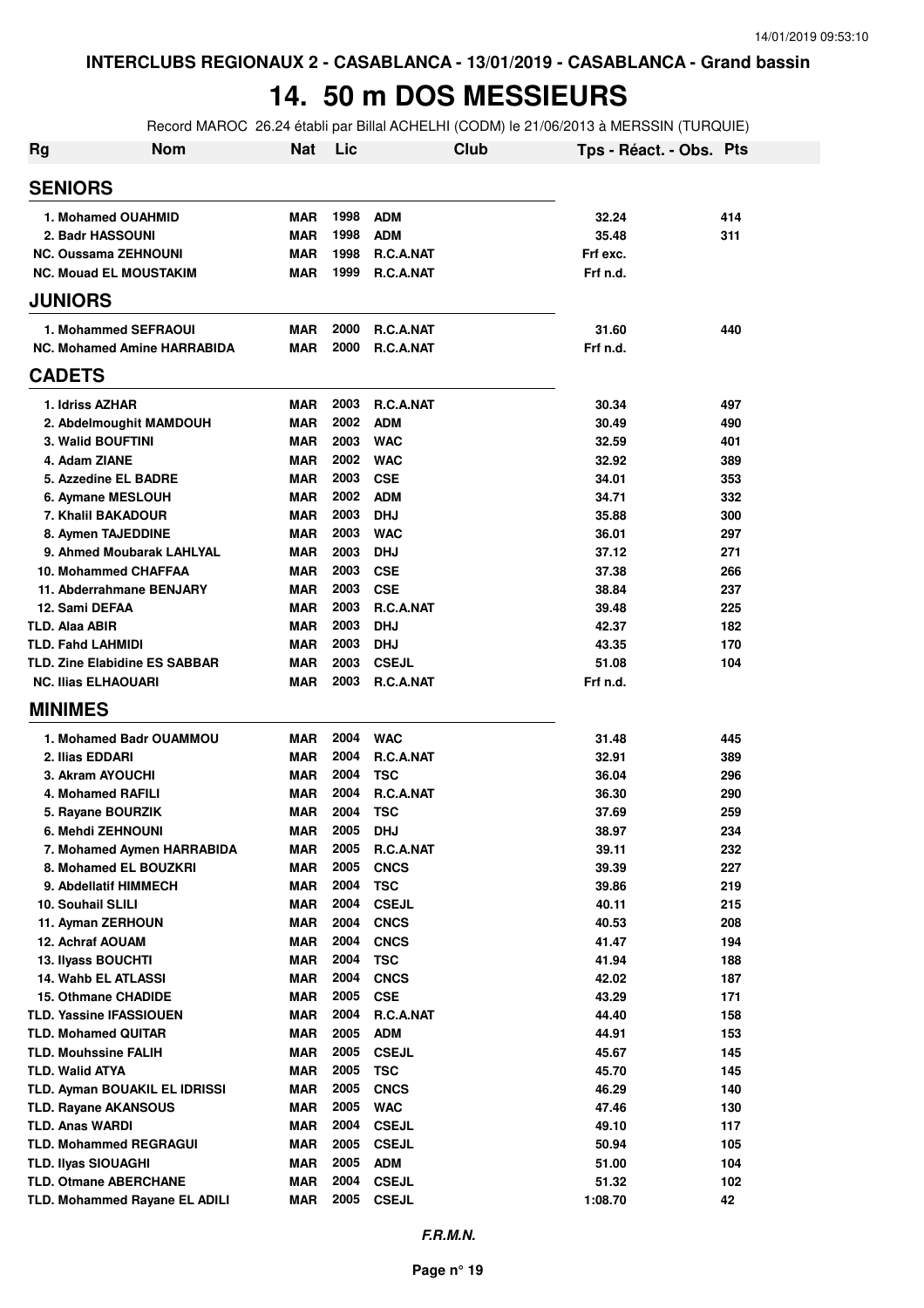### **14. 50 m DOS MESSIEURS**

Record MAROC 26.24 établi par Billal ACHELHI (CODM) le 21/06/2013 à MERSSIN (TURQUIE)

| Rg<br><b>Nom</b>                   | <b>Nat</b> | Lic  |                  | Club | Tps - Réact. - Obs. Pts |     |
|------------------------------------|------------|------|------------------|------|-------------------------|-----|
| <b>MINIMES</b>                     |            |      |                  |      |                         |     |
| <b>NC. Aymen LOUCHI</b>            | <b>MAR</b> | 2004 | <b>DHJ</b>       |      | Frf exc.                |     |
| <b>NC. Mohammed Amine YAZID</b>    | <b>MAR</b> | 2005 | <b>CSEJL</b>     |      | Frf n.d.                |     |
| NC. Abderrahmane EL KAOUTI         | <b>MAR</b> | 2004 | <b>DHJ</b>       |      | Frf n.d.                |     |
| <b>NC. Adam CHAFII</b>             | <b>MAR</b> | 2004 | <b>CSEJL</b>     |      | Dsq NI                  | 0   |
| <b>NC. Abdelkrim EL AZDI</b>       | <b>MAR</b> | 2004 | <b>CSEJL</b>     |      | Dsq NI                  | 0   |
| <b>BENJAMINS</b>                   |            |      |                  |      |                         |     |
| 1. Saad SLIM                       | <b>MAR</b> | 2006 | R.C.A.NAT        |      | 37.85                   | 256 |
| 2. Saif Eddine CHOUAIBI            | <b>MAR</b> | 2006 | <b>ADM</b>       |      | 39.91                   | 218 |
| 3. Abdelhakim CHAFFAA              | <b>MAR</b> | 2006 | <b>CSE</b>       |      | 40.10                   | 215 |
| 4. Ahmed Rayane NAMLY              | <b>MAR</b> | 2007 | <b>WAC</b>       |      | 40.66                   | 206 |
| 5. Fadi ZOUGGARI                   | <b>MAR</b> | 2007 | <b>DHJ</b>       |      | 41.18                   | 199 |
| <b>6. Saad ELYOUSFI</b>            | <b>MAR</b> | 2006 | <b>ADM</b>       |      | 42.72                   | 178 |
| 7. Ahmed NIDAOUI                   | <b>MAR</b> | 2007 | <b>WAC</b>       |      | 43.30                   | 171 |
| 8. Yahya ZAGRI                     | <b>MAR</b> | 2006 | <b>ADM</b>       |      | 43.91                   | 164 |
| 9. Abderrazak ZOUHAIR              | <b>MAR</b> | 2007 | R.C.A.NAT        |      | 43.94                   | 163 |
| 10. Rayane M'GHARI                 | <b>MAR</b> | 2007 | <b>DHJ</b>       |      | 44.63                   | 156 |
| 11. Adam BENMAAZOUZ                | <b>MAR</b> | 2006 | <b>WAC</b>       |      | 45.01                   | 152 |
| <b>12. Ali MAAROUF</b>             | <b>MAR</b> | 2006 | R.C.A.NAT        |      | 45.19                   | 150 |
| 13. Mohamed Taha BOUCHANE          | <b>MAR</b> | 2006 | <b>ADM</b>       |      | 45.21                   | 150 |
| <b>14. Mohamed Ghali KHADRAOUI</b> | <b>MAR</b> | 2006 | <b>CSE</b>       |      | 45.35                   | 149 |
| 15. Youssef YAHI                   | <b>MAR</b> | 2006 | <b>ADM</b>       |      | 45.39                   | 148 |
| 16. Abdelmajid NAJAH               | <b>MAR</b> | 2007 | <b>CNCS</b>      |      | 45.46                   | 147 |
| 17. Yacine MINSAF                  | <b>MAR</b> | 2006 | <b>CNCS</b>      |      | 45.65                   | 146 |
| 18. Mohammed Reda DAKOUANE         | <b>MAR</b> | 2006 | <b>CSE</b>       |      | 45.70                   | 145 |
| 19. Yasser REGRAGUI                | <b>MAR</b> | 2006 | <b>CSEJL</b>     |      | 46.39                   | 139 |
| 20. Adam TIMOUYASSE                | <b>MAR</b> | 2006 | <b>DHJ</b>       |      | 46.62                   | 137 |
| 21. Yahya ELKHATIBI                | <b>MAR</b> | 2006 | <b>DHJ</b>       |      | 47.12                   | 132 |
| 22. Ghali Brahim SENTISSI          | <b>MAR</b> | 2007 | <b>WAC</b>       |      | 47.28                   | 131 |
| 23. Ziad BOURAOUD                  | <b>MAR</b> | 2007 | <b>R.C.A.NAT</b> |      | 47.49                   | 129 |
| 24. Achraf BOUJNANE                | <b>MAR</b> | 2006 | <b>CSE</b>       |      | 47.53                   | 129 |
| 25. Othman ZIANE                   | <b>MAR</b> | 2007 | <b>CNCS</b>      |      | 48.13                   | 124 |
| 26. Ahmed Amine BELABBES           | <b>MAR</b> | 2006 | <b>DHJ</b>       |      | 48.48                   | 121 |
| 27. Omar EZZOUBI                   | <b>MAR</b> | 2006 | <b>CNCS</b>      |      | 48.83                   | 119 |
| 28. Ismail LAGSSAIBI               | MAR        | 2007 | R.C.A.NAT        |      | 49.22                   | 116 |
| 29. Haitam KHIALI                  | <b>MAR</b> | 2006 | <b>CNCS</b>      |      | 49.87                   | 112 |
| <b>30. Othmane TAJEDDINE</b>       | <b>MAR</b> | 2007 | <b>CNCS</b>      |      | 51.08                   | 104 |
| 31. Achraf AKIL                    | <b>MAR</b> | 2006 | <b>CSEJL</b>     |      | 51.36                   | 102 |
| 32. Abdeljabar HAYDADI             | <b>MAR</b> | 2007 | <b>DHJ</b>       |      | 52.53                   | 95  |
| 33. Ryad BOUFTASS                  | <b>MAR</b> | 2007 | <b>WAC</b>       |      | 54.12                   | 87  |
| 34. Moslim SAGHIR                  | <b>MAR</b> | 2007 | <b>CNCS</b>      |      | 55.23                   | 82  |
| 35. Ilyas BOUAYADI                 | <b>MAR</b> | 2007 | <b>TSC</b>       |      | 55.29                   | 82  |
| 36. Mohamed Rayane GUEJAJ          | <b>MAR</b> | 2007 | <b>CNCS</b>      |      | 56.31                   | 77  |
| 37. Abdelmouiz FADEL               | <b>MAR</b> | 2007 | <b>CNCS</b>      |      | 56.42                   | 77  |
| 38. Noureddine ELBADRE             | <b>MAR</b> | 2007 | <b>CSE</b>       |      | 1:02.87                 | 55  |
| <b>39. Nouh BENTOUILA</b>          | <b>MAR</b> | 2007 | <b>CSEJL</b>     |      | 1:08.00                 | 44  |
| <b>40. Ayoub MOUFDI</b>            | <b>MAR</b> | 2006 | <b>CNCS</b>      |      | 1:12.73                 | 36  |
| 41. Anas IDHAMOU                   | <b>MAR</b> | 2006 | <b>CNCS</b>      |      | 1:14.47                 | 33  |
| <b>NC. Sami ABAOUSS</b>            | <b>MAR</b> | 2007 | <b>DHJ</b>       |      | Frf n.d.                |     |
| <b>NC. Taha DAHDOUD</b>            | <b>MAR</b> | 2007 | <b>DHJ</b>       |      | Frf n.d.                |     |
| <b>NC. Ilyas KARAM</b>             | <b>MAR</b> | 2007 | <b>CSEJL</b>     |      | Dsq FD                  | 0   |
| <b>NC. Salmane EL ADILI</b>        | <b>MAR</b> | 2007 | <b>CSEJL</b>     |      | Dsq NI                  | 0   |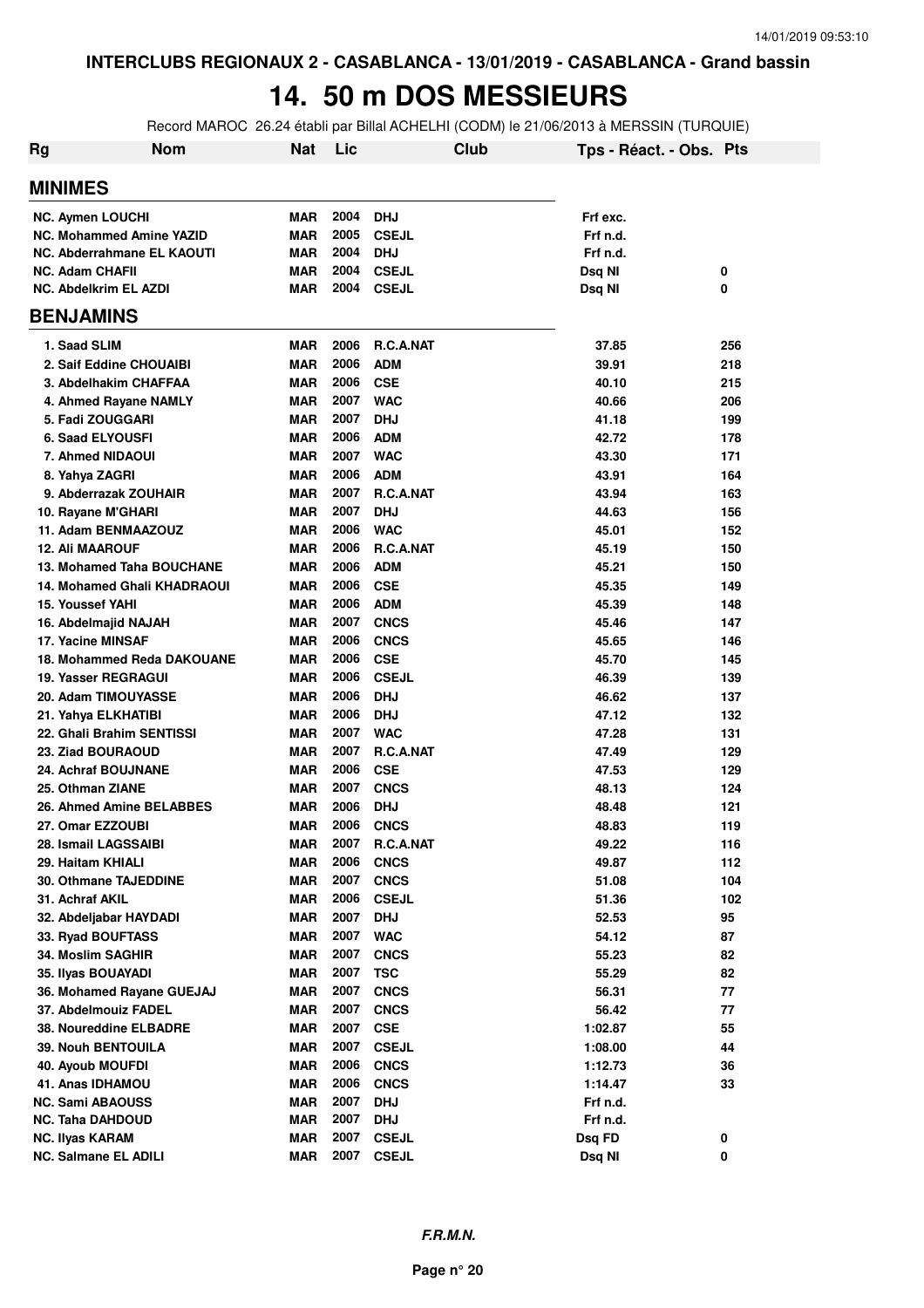# **15. 200 m PAPILLON DAMES**

Record MAROC 2:16.21 établi par Sara EL BEKRI (R.C.A.NAT) le 19/12/2011 à DOHA (QATAR)

| Rg                      | <b>Nom</b>          | <b>Nat</b> | Lic  | Club        |                  | Tps - Réact. - Obs. Pts |     |
|-------------------------|---------------------|------------|------|-------------|------------------|-------------------------|-----|
| <b>CADETS</b>           |                     |            |      |             |                  |                         |     |
| 1. Hiba SOUIHEL         |                     | MAR        | 2003 | <b>ADM</b>  | 2:48.52(0.79)    |                         | 377 |
| 2. Nora RGUIB           |                     | <b>MAR</b> | 2003 | <b>ADM</b>  | 2:58.71(0.89)    |                         | 316 |
| <b>NC. Rim BOUJNANE</b> |                     | <b>MAR</b> | 2003 | <b>CSE</b>  | <b>Abandon</b>   | (0.81)                  | 0   |
| <b>MINIMES</b>          |                     |            |      |             |                  |                         |     |
|                         | 1. Sherine BOUFTINI | MAR        | 2005 | <b>WAC</b>  | 2:38.97          |                         | 449 |
|                         | 2. Aicha EL BEKALI  | <b>MAR</b> | 2004 | <b>ADM</b>  | $2:52.89$ (0.85) |                         | 349 |
| <b>BENJAMINS</b>        |                     |            |      |             |                  |                         |     |
|                         | 1. Yasmine YOUSRI   | <b>MAR</b> | 2006 | R.C.A.NAT   | 3:03.77          |                         | 291 |
| 2. Zainab IDRISSI       |                     | <b>MAR</b> | 2007 | <b>CNCS</b> | 3:12.91          |                         | 251 |
| <b>NC. Ava ZEJLI</b>    |                     | <b>MAR</b> | 2007 | <b>CNCS</b> | <b>\bandon</b>   |                         | 0   |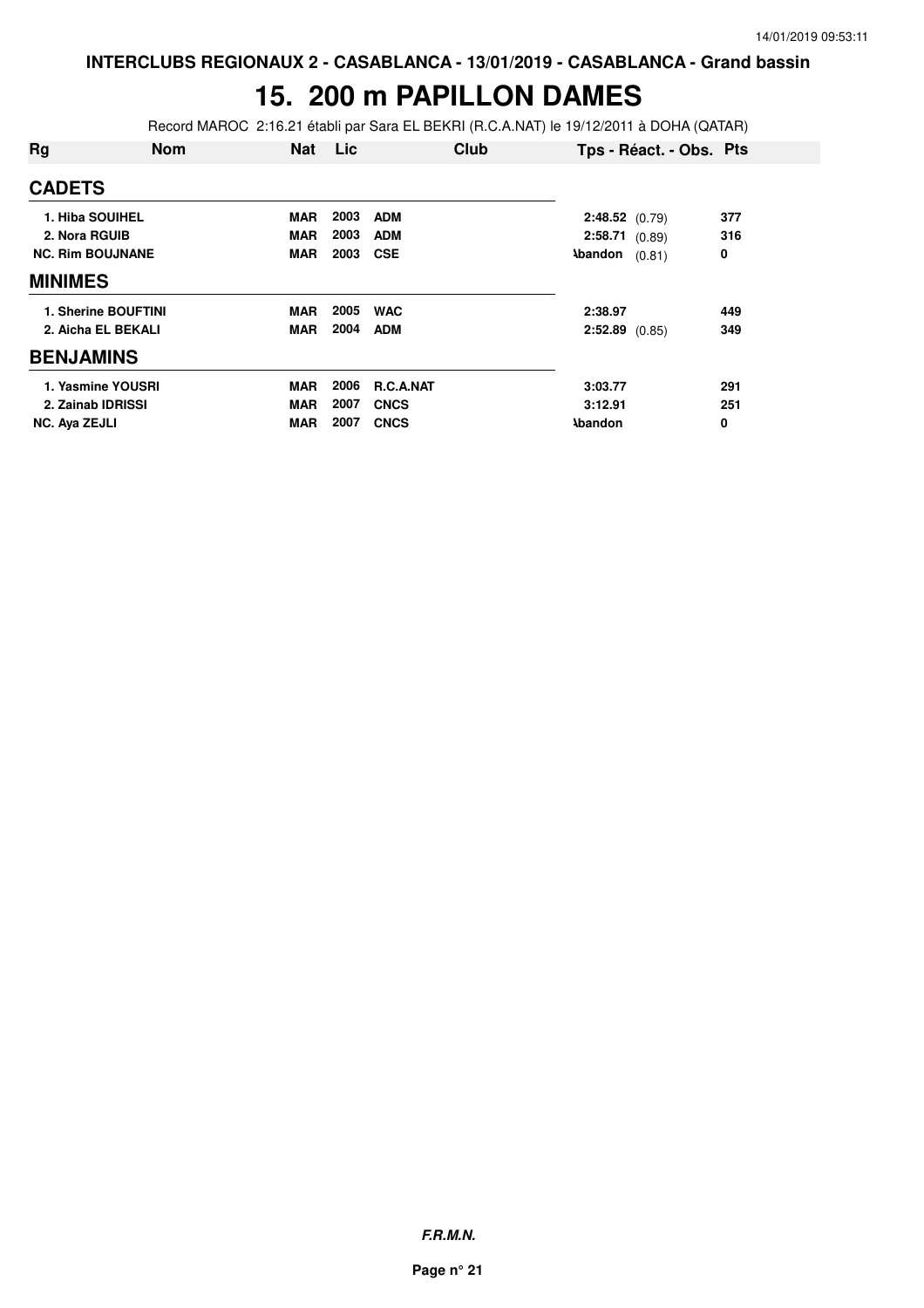### **16. 200 m PAPILLON MESSIEURS**

Record MAROC 2:02.49 établi par Yusuf TIBAZI (R.C.A.NAT) le 14/09/2018 à ALGER

| Rg                     | <b>Nom</b>            | <b>Nat</b> | Lic  | <b>Club</b> | Tps - Réact. - Obs. Pts |     |
|------------------------|-----------------------|------------|------|-------------|-------------------------|-----|
| <b>CADETS</b>          |                       |            |      |             |                         |     |
|                        | 1. Oussama ELMAHBOUBI | <b>MAR</b> | 2002 | <b>ADM</b>  | 2:29.59(0.81)           | 414 |
|                        | 2. Houssam HOUARI     | <b>MAR</b> | 2003 | <b>TSC</b>  | 2:44.56(0.66)           | 311 |
| <b>MINIMES</b>         |                       |            |      |             |                         |     |
| <b>NC. Ziad HOUARI</b> |                       | <b>MAR</b> | 2005 | <b>TSC</b>  | <b>Abandon</b>          | 0   |
| <b>BENJAMINS</b>       |                       |            |      |             |                         |     |
| 1. Mohamed MALKI       |                       | <b>MAR</b> | 2007 | <b>WAC</b>  | 3:06.37                 | 214 |
| 2. Yasser MAHLI        |                       | <b>MAR</b> | 2006 | R.C.A.NAT   | $3:06.50$ (0.77)        | 213 |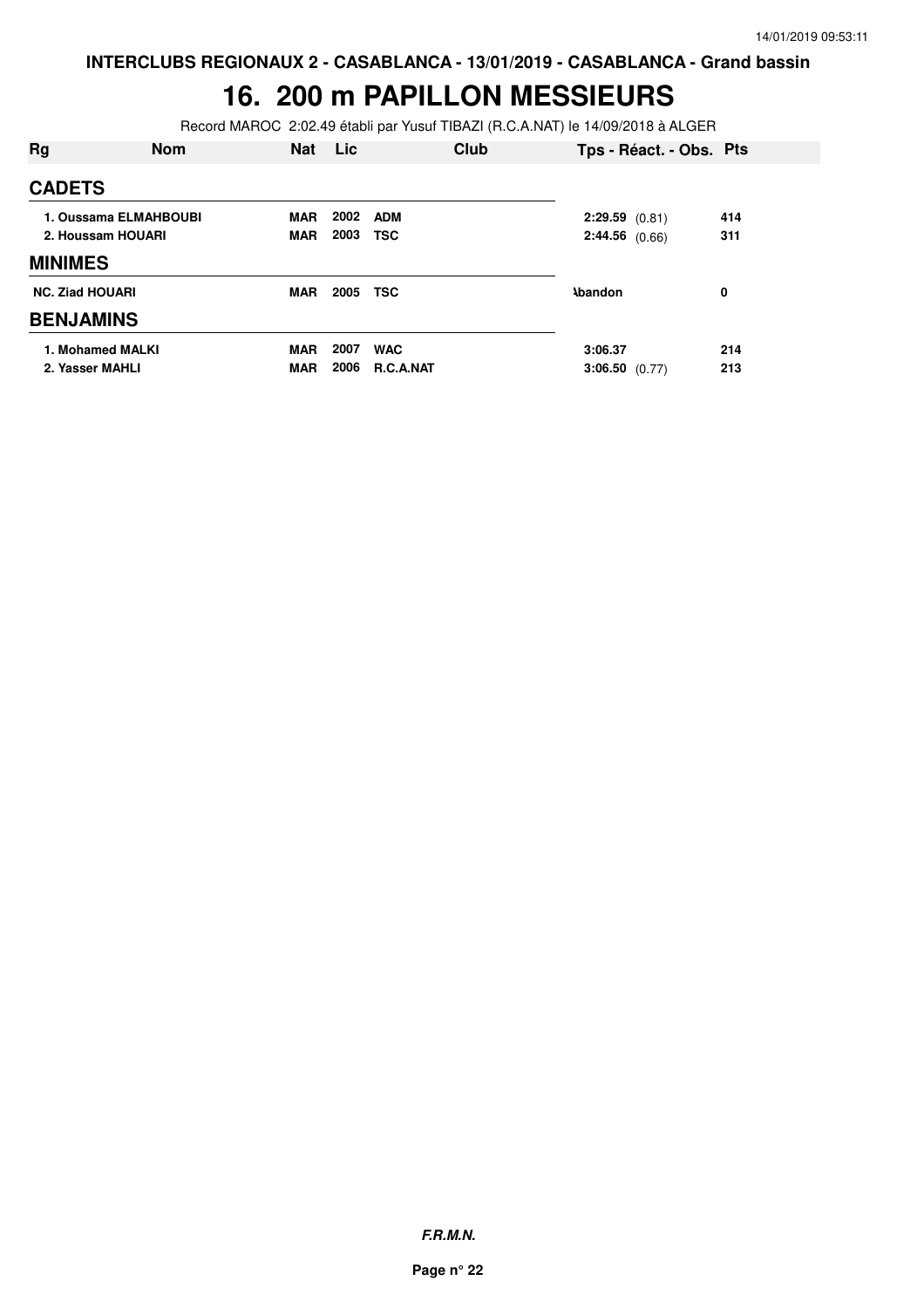### **17. 100 m BRASSE DAMES**

Record MAROC 1:08.21 établi par Sara EL BEKRI (R.C.A.NAT) le 29/07/2012 à LONDRES

| Rg                                            | <b>Nom</b> | <b>Nat</b>               | Lic          |                           | Club |                                      | Tps - Réact. - Obs. Pts |            |
|-----------------------------------------------|------------|--------------------------|--------------|---------------------------|------|--------------------------------------|-------------------------|------------|
| <b>SENIORS</b>                                |            |                          |              |                           |      |                                      |                         |            |
| 1. Khouloud KAROUCH                           |            | <b>MAR</b>               | 1999 TSC     |                           |      | $1:24.93$ (0.80)                     |                         | 435        |
| <b>NC. Rim CHAKRI</b>                         |            | <b>MAR</b>               | 1997         | R.C.A.NAT                 |      | Frf n.d.                             |                         |            |
| <b>NC. Zineb ZOUHAIRI</b>                     |            | <b>MAR</b>               | 1997         | R.C.A.NAT                 |      | Frf n.d.                             |                         |            |
| <b>CADETS</b>                                 |            |                          |              |                           |      |                                      |                         |            |
| 1. Salma EL YOUSFI                            |            | <b>MAR</b>               |              | 2002 ADM                  |      | $1:26.56$ $(0.86)$                   |                         | 410        |
| 2. Rima EL BROUZI                             |            | <b>MAR</b>               | 2003         | <b>TSC</b>                |      | $1:33.93$ $(0.84)$                   |                         | 321        |
| 3. Manal ANOUAR EL ALAMI                      |            | <b>MAR</b>               | 2003         | <b>ADM</b>                |      | 1:36.39                              |                         | 297        |
| 4. Samia MAHASSINE                            |            | <b>MAR</b>               | 2003         | ADM                       |      | 1:38.40 (0.85)                       |                         | 279        |
| 5. Mayare YAHIA                               |            | <b>MAR</b>               | 2003         | <b>DHJ</b>                |      | 1:39.49(0.81)                        |                         | 270        |
| <b>TLD. Rim AFIF</b>                          |            | <b>MAR</b>               | 2002 TSC     |                           |      | 1:43.20                              |                         | 242        |
| <b>MINIMES</b>                                |            |                          |              |                           |      |                                      |                         |            |
| <b>1. Chahd MACHKOUR</b>                      |            | <b>MAR</b>               |              | 2004 WAC                  |      | $1:28.07$ (0.81)                     |                         | 390        |
| 2. Lamiaa ELMACHRAFI                          |            | <b>MAR</b>               | 2005         | <b>TSC</b>                |      | $1:28.49$ (0.73)                     |                         | 384        |
| 3. Aicha EL BEKALI                            |            | <b>MAR</b>               | 2004         | <b>ADM</b>                |      | 1:29.27                              |                         | 374        |
| 4. Nisrine FIRAS                              |            | <b>MAR</b>               | 2004         | <b>WAC</b>                |      | 1:30.05 $(0.87)$                     |                         | 364        |
| 5. Kamilia MAALOUF                            |            | <b>MAR</b>               | 2004         | R.C.A.NAT                 |      | 1:30.32                              |                         | 361        |
| 6. Maria NAMLY                                |            | <b>MAR</b>               | 2005         | <b>WAC</b>                |      | $1:30.73$ $(0.91)$                   |                         | 356        |
| 7. Douaa EDDAHBI                              |            | <b>MAR</b>               | 2005         | TSC                       |      | 1:32.06                              |                         | 341        |
| 8. Nada YAHI                                  |            | <b>MAR</b>               | 2004         | <b>ADM</b>                |      | $1:33.77$ $(0.75)$                   |                         | 323        |
| 9. Hiba SAADOUD                               |            | <b>MAR</b><br><b>MAR</b> | 2004<br>2005 | <b>CSE</b><br>R.C.A.NAT   |      | $1:35.56$ $(0.82)$                   |                         | 305        |
| 10. Kenza SALMAN<br>11. Amira ZOHRY           |            | <b>MAR</b>               | 2004         | <b>WAC</b>                |      | 1:36.13(0.93)<br>$1:39.89$ $(0.87)$  |                         | 300<br>267 |
| 12. Aya DARA                                  |            | <b>MAR</b>               | 2004         | R.C.A.NAT                 |      | $1:40.71$ (0.75)                     |                         | 260        |
| <b>13. Iness LAKRADI</b>                      |            | <b>MAR</b>               | 2005         | <b>TSC</b>                |      | 1:43.41 (0.94)                       |                         | 241        |
| 14. Hiba MALKI                                |            | <b>MAR</b>               | 2005         | <b>WAC</b>                |      | $1:44.32$ (0.74)                     |                         | 234        |
| <b>TLD. Salma BOULAHIA</b>                    |            | <b>MAR</b>               | 2005         | <b>CNCS</b>               |      | 1:46.90(0.67)                        |                         | 218        |
| <b>TLD. Rim JEBRANE</b>                       |            | <b>MAR</b>               | 2005         | <b>CSEJL</b>              |      | 1:57.40 (0.56)                       |                         | 164        |
| TLD. Douaa HANAFI                             |            | <b>MAR</b>               | 2005         | <b>CNCS</b>               |      | $2:12.36$ (0.86)                     |                         | 114        |
| TLD. Zineb TAJALI                             |            | <b>MAR</b>               | 2005         | <b>CNCS</b>               |      | 2:13.39                              |                         | 112        |
| NC. Asmae ALA KHIR                            |            | <b>MAR</b>               | 2005         | <b>CNCS</b>               |      | Frf exc.                             |                         |            |
| <b>NC. Ichrak EZZAITOUNI</b>                  |            | <b>MAR</b>               | 2004         | <b>ADM</b>                |      | Frf n.d.                             |                         |            |
| <b>NC. Manal AITOUNY</b>                      |            | <b>MAR</b>               | 2004         | R.C.A.NAT                 |      | Frf n.d.                             |                         |            |
| NC. Yasmine AZIZI                             |            | MAR                      | 2004         | TSC                       |      | Frf n.d.                             |                         |            |
| <b>BENJAMINS</b>                              |            |                          |              |                           |      |                                      |                         |            |
| 1. Yasmine YOUSRI                             |            | <b>MAR</b>               | 2006         | R.C.A.NAT                 |      | $1:30.64$ (0.67)                     |                         | 357        |
| 2. Salma EL YOUSFI                            |            | <b>MAR</b>               | 2007         | R.C.A.NAT                 |      | $1:32.76$ (0.91)                     |                         | 333        |
| 3. Malak MESLOUH                              |            | <b>MAR</b>               | 2006         | <b>ADM</b>                |      | $1:34.75$ (0.65)                     |                         | 313        |
| 4. Ghita GHETREFF                             |            | <b>MAR</b>               | 2006         | <b>ADM</b>                |      | $1:37.02$ (0.37)                     |                         | 291        |
| 5. Salma AZIZI                                |            | <b>MAR</b>               | 2007         | <b>TSC</b>                |      | 1:37.96                              |                         | 283        |
| 6. Lina BERRISSOUL                            |            | <b>MAR</b>               | 2007         | <b>WAC</b>                |      | $1:40.87$ (0.91)                     |                         | 259        |
| 7. Yassmine BENGHEDIFA                        |            | <b>MAR</b>               | 2007         | <b>ADM</b>                |      | 1:41.28                              |                         | 256        |
| 8. Lina EL OUADIH                             |            | <b>MAR</b>               | 2006         | R.C.A.NAT                 |      | 1:46.86 $(1.00)$                     |                         | 218        |
| 9. Imane EDDADSY                              |            | <b>MAR</b>               | 2007         | R.C.A.NAT                 |      | 1:47.72                              |                         | 213        |
| 10. Nada MOSSADDIK                            |            | <b>MAR</b>               | 2006         | <b>CNCS</b>               |      | 1:48.71(0.61)                        |                         | 207        |
| 11. Kamilia ATIF                              |            | <b>MAR</b>               | 2007<br>2006 | <b>TSC</b>                |      | <b>1:48.97</b> $(0.57)$              |                         | 205        |
| 12. Alaa SAOUT EL HAK<br>13. Yasmine SIFALLAH |            | <b>MAR</b><br><b>MAR</b> | 2006         | <b>CNCS</b><br><b>WAC</b> |      | 1:50.34                              |                         | 198<br>196 |
| <b>14. Nisrine MOUKASSI</b>                   |            | <b>MAR</b>               | 2006         | <b>TSC</b>                |      | $1:50.68$ (0.98)<br>$1:50.99$ (0.97) |                         | 194        |
| 15. Douaa TAWSSI                              |            | MAR                      | 2006         | <b>TSC</b>                |      | 1:53.05                              |                         | 184        |
| <b>16. Dina YAMOURI</b>                       |            | MAR                      | 2006         | <b>ADM</b>                |      | $1:54.92$ (0.82)                     |                         | 175        |
| <b>17. Malak BAROUDI</b>                      |            | <b>MAR</b>               | 2007         | R.C.A.NAT                 |      | 1:57.12                              |                         | 165        |
|                                               |            |                          |              |                           |      |                                      |                         |            |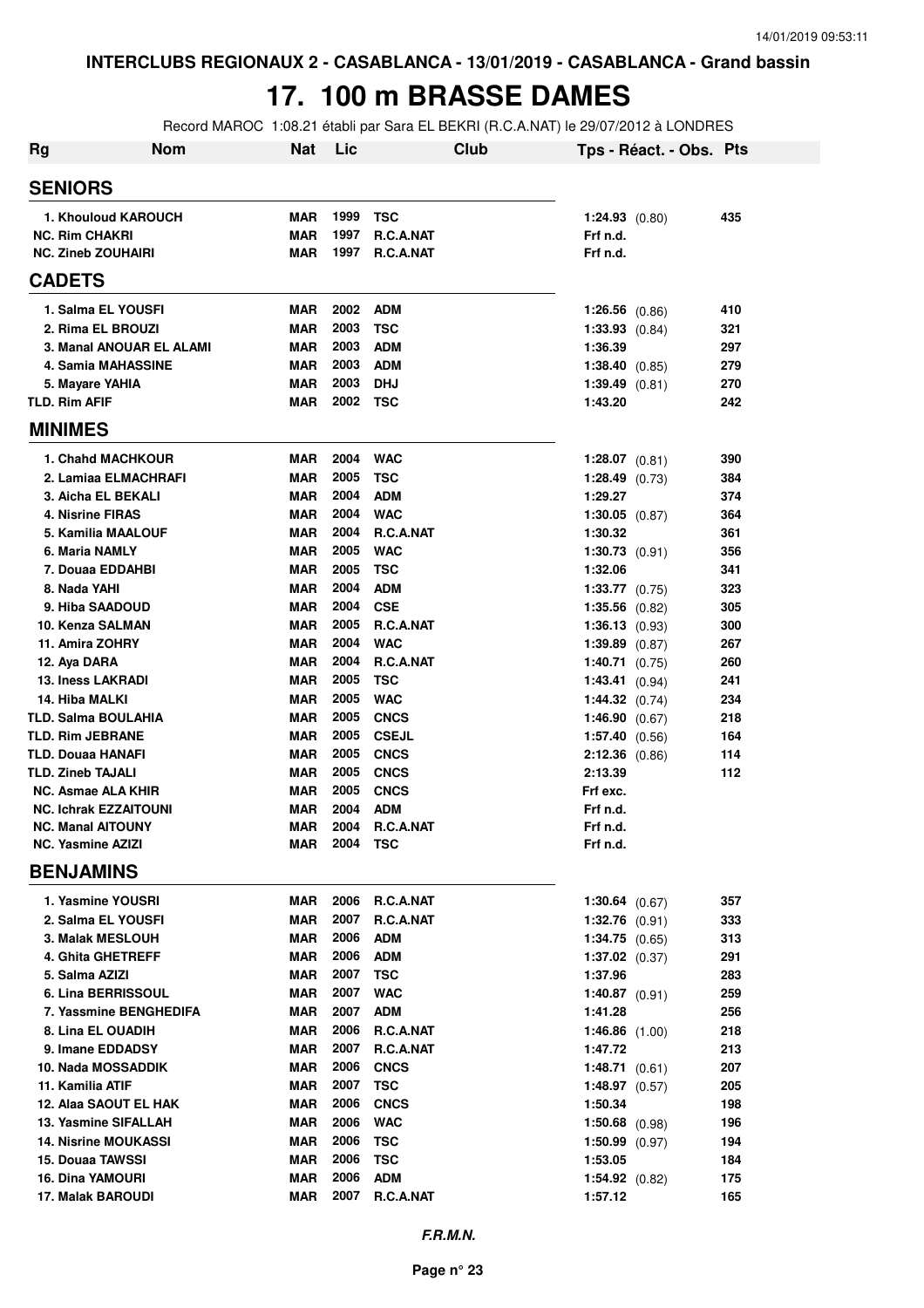### **17. 100 m BRASSE DAMES**

Record MAROC 1:08.21 établi par Sara EL BEKRI (R.C.A.NAT) le 29/07/2012 à LONDRES

| Rg                       | <b>Nom</b>                    | <b>Nat</b> | Lic  | Club        | Tps - Réact. - Obs. Pts |     |
|--------------------------|-------------------------------|------------|------|-------------|-------------------------|-----|
| <b>BENJAMINS</b>         |                               |            |      |             |                         |     |
| 18. Rania AOUAM          |                               | <b>MAR</b> | 2006 | <b>CNCS</b> | 1:57.80                 | 163 |
| 19. Ryhab CHIKER         |                               | <b>MAR</b> | 2007 | <b>ADM</b>  | 1:58.04                 | 162 |
| 20. Marwa ELBASSITY      |                               | <b>MAR</b> | 2007 | <b>TSC</b>  | $2:03.72$ (0.65)        | 140 |
|                          | 21. Chaimaa MAFTAH EL KASSIMY | <b>MAR</b> | 2006 | <b>ADM</b>  | 2:05.06                 | 136 |
| 22. Aya LAALA            |                               | <b>MAR</b> | 2007 | <b>TSC</b>  | 2:06.66                 | 131 |
| 23. Khadija MENBEH       |                               | <b>MAR</b> | 2007 | <b>CNCS</b> | 2:06.68                 | 131 |
| 24. Sara ELHAIMI         |                               | <b>MAR</b> | 2006 | <b>TSC</b>  | $2:07.35$ (0.80)        | 129 |
| 25. Soulafa CHAKIB       |                               | <b>MAR</b> | 2006 | <b>TSC</b>  | $2:07.56$ (0.76)        | 128 |
| <b>26. Assia TAWSSI</b>  |                               | <b>MAR</b> | 2007 | <b>TSC</b>  | 2:10.30                 | 120 |
| 27. Yara EL MAQRI        |                               | <b>MAR</b> | 2007 | <b>CNCS</b> | 2:22.53                 | 92  |
| <b>NC. Rihab ZARGANI</b> |                               | <b>MAR</b> | 2006 | <b>CNCS</b> | Frf exc.                |     |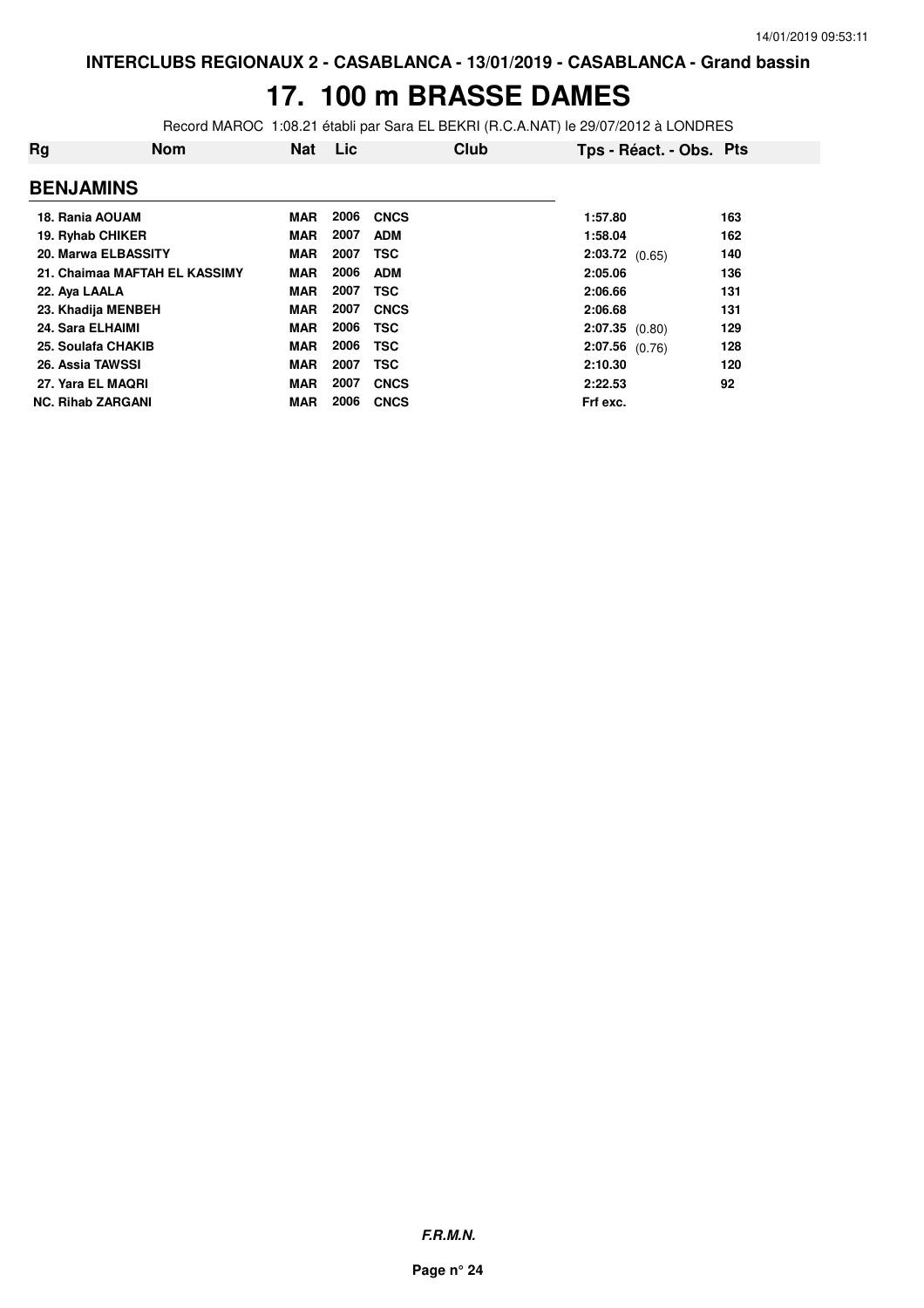# **18. 100 m BRASSE MESSIEURS**

Record MAROC 1:05.85 établi par Amine FAWZI (USCM) le 28/07/2013 à CASABLANCA

| <b>Rg</b><br>Nom                              | <b>Nat</b> | Lic          | Club                     |                             | Tps - Réact. - Obs. Pts |            |
|-----------------------------------------------|------------|--------------|--------------------------|-----------------------------|-------------------------|------------|
| <b>SENIORS</b>                                |            |              |                          |                             |                         |            |
| <b>NC. El Mehdi DASOULI</b>                   | <b>MAR</b> | 1995         | TSC                      | Frf n.d.                    |                         |            |
| <b>JUNIORS</b>                                |            |              |                          |                             |                         |            |
| 1. Ahmed Yassine FLIYOU                       | MAR        | 2001         | <b>R.C.A.NAT</b>         | $1:09.85$ (0.82)            |                         | 586        |
| <b>NC. Reyane ENNABTY</b>                     | <b>MAR</b> | 2001         | <b>ADM</b>               | Frf n.d.                    |                         |            |
| <b>CADETS</b>                                 |            |              |                          |                             |                         |            |
| 1. Sami KIBAL                                 | <b>MAR</b> | 2002         | <b>WAC</b>               | 1:15.07                     |                         | 472        |
| 2. Ghali IRAQUI HOUSSEINI                     | <b>MAR</b> | 2003         | <b>R.C.A.NAT</b>         | $1:15.97$ (0.80)            |                         | 455        |
| 3. Mohamed Amine CHANNANI                     | MAR        | 2002         | <b>CSE</b>               | <b>1:17.31</b> $(0.73)$     |                         | 432        |
| 4. Ali KAMIL                                  | <b>MAR</b> | 2002         | <b>WAC</b>               | 1:18.20 $(0.82)$            |                         | 417        |
| 5. Mohamed Reda MAMI                          | <b>MAR</b> | 2002         | <b>TSC</b>               | 1:22.58 $(0.85)$            |                         | 354        |
| 6. Saad LAKHLALKI                             | <b>MAR</b> | 2002         | <b>CSE</b>               | $1:22.86$ (0.68)            |                         | 351        |
| 7. Houssam HOUARI                             | <b>MAR</b> | 2003         | <b>TSC</b>               | 1:28.17 $(0.68)$            |                         | 291        |
| 8. Mouad BOUSLAMTI                            | <b>MAR</b> | 2003         | <b>TSC</b>               | 1:29.09                     |                         | 282        |
| <b>TLD. Sami DEFAA</b>                        | <b>MAR</b> | 2003         | R.C.A.NAT                | $1:37.60$ (0.72)            |                         | 214        |
| <b>NC. Aymane MESLOUH</b>                     | <b>MAR</b> | 2002         | <b>ADM</b>               | Frf n.d.                    |                         |            |
| <b>NC. Ilias ELHAOUARI</b>                    | <b>MAR</b> | 2003         | R.C.A.NAT                | Frf n.d.                    |                         |            |
| <b>MINIMES</b>                                |            |              |                          |                             |                         |            |
| 1. Mohamed Badr OUAMMOU                       | MAR        | 2004         | <b>WAC</b>               | $1:15.22$ (0.73)            |                         | 469        |
| 2. Ismail EL YOUSFI                           | MAR        | 2004         | <b>R.C.A.NAT</b>         | $1:23.62$ (0.76)            |                         | 341        |
| 3. Soulaymane MOUJI                           | <b>MAR</b> | 2004         | <b>ADM</b>               | $1:24.93$ (0.54)            |                         | 326        |
| 4. Akram AYOUCHI                              | MAR        | 2004         | <b>TSC</b>               | 1:28.20 $(0.75)$            |                         | 291        |
| 5. ilyas LAGSSAIBI                            | <b>MAR</b> | 2004         | <b>R.C.A.NAT</b>         | 1:28.22                     |                         | 291        |
| 6. Mohamed EL BOUZKRI                         | MAR        | 2005<br>2004 | <b>CNCS</b>              | 1:29.46 $(0.74)$            |                         | 279        |
| 7. Mohamed Amine HAMDAOUI<br>8. Mehdi BOUIRIG | MAR<br>MAR | 2004         | <b>TSC</b><br><b>ADM</b> | $1:30.35$ (0.72)<br>1:31.11 |                         | 270<br>264 |
| 9. Saad BOUKIOUD                              | MAR        | 2004         | <b>CNCS</b>              | 1:31.41                     |                         | 261        |
| <b>10. Abdellatif HIMMECH</b>                 | MAR        | 2004         | <b>TSC</b>               | $1:32.18$ (0.76)            |                         | 255        |
| 11. Rayane BOURZIK                            | MAR        | 2004         | <b>TSC</b>               | 1:32.30 $(0.65)$            |                         | 254        |
| <b>12. Amr BENATMANE</b>                      | MAR        | 2005         | <b>TSC</b>               | $1:32.79$ $(0.82)$          |                         | 250        |
| <b>13. Mehdi ZEHNOUNI</b>                     | MAR        | 2005         | <b>DHJ</b>               | $1:34.74$ $(0.83)$          |                         | 234        |
| TLD. Adam KHALLAD                             | MAR        | 2004         | <b>TSC</b>               | 1:36.25(0.90)               |                         | 224        |
| <b>TLD. Souhail SLILI</b>                     | MAR        | 2004         | <b>CSEJL</b>             | $1:36.45$ (0.85)            |                         | 222        |
| <b>TLD. Ilyass BOUCHTI</b>                    | MAR        | 2004         | <b>TSC</b>               | $1:37.68$ (0.85)            |                         | 214        |
| <b>TLD. Mohammed REGRAGUI</b>                 | MAR        | 2005         | <b>CSEJL</b>             | 1:41.90 $(0.79)$            |                         | 188        |
| <b>TLD. Amine EL BOUZAIDI</b>                 | MAR        | 2004         | <b>TSC</b>               | 1:43.34                     |                         | 181        |
| <b>TLD. Yassine IFASSIOUEN</b>                | MAR        | 2004         | R.C.A.NAT                | 1:43.74                     |                         | 178        |
| <b>TLD. Ayman ZERHOUN</b>                     | MAR        | 2004         | <b>CNCS</b>              | 1:43.90(0.89)               |                         | 178        |
| <b>TLD. Mohammed MEDIANE</b>                  | MAR        | 2005         | <b>ADM</b>               | 1:44.04 $(0.56)$            |                         | 177        |
| TLD. Hamza MAHJOUBI                           | <b>MAR</b> | 2005         | <b>CNCS</b>              | $1:44.59$ $(1.02)$          |                         | 174        |
| <b>TLD. Mohamed EL BAKILI</b>                 | <b>MAR</b> | 2005         | <b>TSC</b>               | 1:44.75(0.79)               |                         | 173        |
| <b>TLD. Otmane ABERCHANE</b>                  | <b>MAR</b> | 2004         | <b>CSEJL</b>             | 1:46.72(0.83)               |                         | 164        |
| <b>TLD. Ziad HOUARI</b>                       | <b>MAR</b> | 2005         | <b>TSC</b>               | $1:47.16$ (0.93)            |                         | 162        |
| <b>TLD. Ilyass NORY</b>                       | MAR        | 2004         | <b>CNCS</b>              | $1:47.68$ (0.77)            |                         | 160        |
| TLD. Wahb EL ATLASSI                          | MAR        | 2004         | <b>CNCS</b>              | 1:48.85(0.81)               |                         | 154        |
| TLD. Rayane AKANSOUS                          | <b>MAR</b> | 2005         | <b>WAC</b>               | $1:50.85$ (0.78)            |                         | 146        |
| TLD. Ayman BOUAKIL EL IDRISSI                 | <b>MAR</b> | 2005         | <b>CNCS</b>              | 1:55.74                     |                         | 128        |
| NC. Taha MAFTAH EL KASSIMY                    | MAR        | 2005         | <b>ADM</b>               | Dsq FD                      | (0.30)                  | 0          |
| <b>BENJAMINS</b>                              |            |              |                          |                             |                         |            |
| 1. Ali BOUSLIM                                | <b>MAR</b> | 2006         | <b>TSC</b>               | 1:36.44 (0.56)              |                         | 222        |
| 2. Ilias BEN HAMOU                            | <b>MAR</b> | 2007         | <b>CSE</b>               | $1:38.22$ (0.80)            |                         | 210        |
|                                               |            |              |                          |                             |                         |            |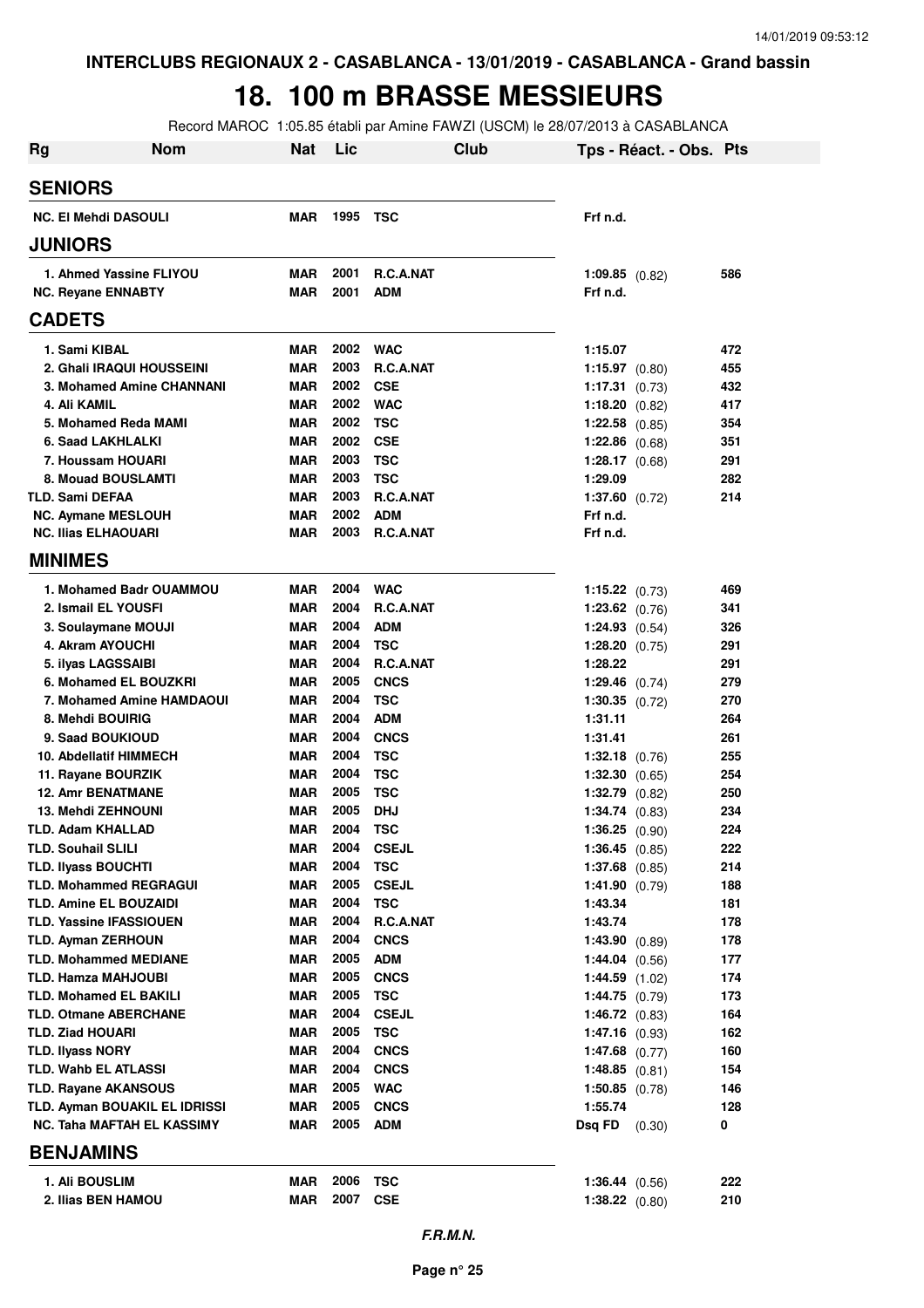#### **18. 100 m BRASSE MESSIEURS**

Record MAROC 1:05.85 établi par Amine FAWZI (USCM) le 28/07/2013 à CASABLANCA

| Rg                        | Nom                        | <b>Nat</b> | Lic  | Club             | Tps - Réact. - Obs. Pts |     |
|---------------------------|----------------------------|------------|------|------------------|-------------------------|-----|
| <b>BENJAMINS</b>          |                            |            |      |                  |                         |     |
|                           | 3. Ismail EL BOUZKRI       | <b>MAR</b> | 2007 | <b>CNCS</b>      | 1:38.74                 | 207 |
|                           | 4. Ahmed NIDAOUI           | <b>MAR</b> | 2007 | <b>WAC</b>       | 1:38.91                 | 206 |
|                           | <b>5. Saad ELYOUSFI</b>    | <b>MAR</b> | 2006 | <b>ADM</b>       | 1:39.12                 | 205 |
|                           | 6. Fadi ZOUGGARI           | <b>MAR</b> | 2007 | <b>DHJ</b>       | $1:40.23$ (0.67)        | 198 |
|                           | 7. Youssef HABBANE         | <b>MAR</b> | 2006 | <b>WAC</b>       | $1:41.67$ (0.68)        | 190 |
|                           | 8. Rayane M'GHARI          | <b>MAR</b> | 2007 | <b>DHJ</b>       | 1:44.14 (0.77)          | 176 |
| 9. Achraf AKIL            |                            | <b>MAR</b> | 2006 | <b>CSEJL</b>     | 1:44.38                 | 175 |
| 10. Ali EZZAKY            |                            | <b>MAR</b> | 2007 | <b>CNCS</b>      | $1:44.58$ $(1.05)$      | 174 |
| 11. Mehdi KAMIL           |                            | <b>MAR</b> | 2006 | <b>WAC</b>       | 1:44.62 $(0.57)$        | 174 |
|                           | 12. Mohamed Amine MOKRINI  | <b>MAR</b> | 2006 | <b>TSC</b>       | 1:45.10                 | 172 |
|                           | 13. Abderrazak ZOUHAIR     | <b>MAR</b> | 2007 | R.C.A.NAT        | 1:48.11 $(0.94)$        | 158 |
|                           | 14. Mohamed KELLA          | <b>MAR</b> | 2007 | <b>ADM</b>       | 1:48.12                 | 158 |
| 15. Saad SLIM             |                            | <b>MAR</b> | 2006 | <b>R.C.A.NAT</b> | 1:48.23                 | 157 |
| <b>16. Ali MAAROUF</b>    |                            | <b>MAR</b> | 2006 | R.C.A.NAT        | 1:48.78(1.33)           | 155 |
|                           | 17. Ibrahim AIT ZOULET     | <b>MAR</b> | 2006 | <b>CSEJL</b>     | 1:49.42 $(0.69)$        | 152 |
| 18. Yasser MAHLI          |                            | <b>MAR</b> | 2006 | R.C.A.NAT        | <b>1:49.81</b> $(0.69)$ | 150 |
|                           | 19. Adam BENMAAZOUZ        | <b>MAR</b> | 2006 | <b>WAC</b>       | 1:50.19                 | 149 |
|                           | 20. Mohamed Amine ENNHAILI | <b>MAR</b> | 2007 | <b>WAC</b>       | $1:51.28$ (0.57)        | 145 |
|                           | 21. Soufiane MENBEH        | <b>MAR</b> | 2006 | <b>CNCS</b>      | 1:51.86                 | 142 |
| 22. Ilyas KARAM           |                            | <b>MAR</b> | 2007 | <b>CSEJL</b>     | $1:52.30$ $(0.84)$      | 141 |
|                           | 23. Elmehdi HOUIRICH       | <b>MAR</b> | 2007 | <b>DHJ</b>       | 1:54.15                 | 134 |
|                           | 24. Ismail LAGSSAIBI       | <b>MAR</b> | 2007 | <b>R.C.A.NAT</b> | 1:54.84                 | 131 |
|                           | 25. Abdelmajid NAJAH       | <b>MAR</b> | 2007 | <b>CNCS</b>      | 1:58.24                 | 120 |
|                           | 26. Abdelghafour ZOJAJI    | <b>MAR</b> | 2007 | <b>CSEJL</b>     | 1:59.80(1.19)           | 116 |
| 27. Rayane LARABI         |                            | <b>MAR</b> | 2007 | <b>TSC</b>       | $2:01.50$ $(0.81)$      | 111 |
|                           | 28. Abdeljalil QUISTAS     | <b>MAR</b> | 2006 | <b>WAC</b>       | $2:02.16$ (0.77)        | 109 |
|                           | 29. Mohamed Hamza HAJOUANE | <b>MAR</b> | 2006 | R.C.A.NAT        | 2:03.27                 | 106 |
| <b>30. Moslim SAGHIR</b>  |                            | <b>MAR</b> | 2007 | <b>CNCS</b>      | $2:06.03$ (0.63)        | 99  |
|                           | 31. Ahmed Amine BELABBES   | <b>MAR</b> | 2006 | <b>DHJ</b>       | $2:07.07$ (0.85)        | 97  |
|                           | 32. Abdeljabar HAYDADI     | <b>MAR</b> | 2007 | <b>DHJ</b>       | $2:07.14$ (0.70)        | 97  |
|                           | 33. Zakaria ELKHATIBI      | <b>MAR</b> | 2007 | <b>DHJ</b>       | 2:08.13                 | 94  |
| 34. Ilyas BOUAYADI        |                            | <b>MAR</b> | 2007 | <b>TSC</b>       | $2:08.70$ (0.68)        | 93  |
|                           | 35. Haytham BENKARROUM     | <b>MAR</b> | 2007 | <b>TSC</b>       | 2:11.26                 | 88  |
| <b>NC. Sami ABAOUSS</b>   |                            | <b>MAR</b> | 2007 | <b>DHJ</b>       | Frf n.d.                |     |
| <b>NC. Diyaa LAFKIHI</b>  |                            | <b>MAR</b> | 2007 | <b>TSC</b>       | Dsq VI<br>(0.77)        | 0   |
| <b>NC. Ilyas AKANSOUS</b> |                            | <b>MAR</b> | 2007 | <b>WAC</b>       | Dsq VI<br>(0.64)        | 0   |
| <b>NC. Ryad BOUFTASS</b>  |                            | <b>MAR</b> | 2007 | <b>WAC</b>       | Dsq NI                  | 0   |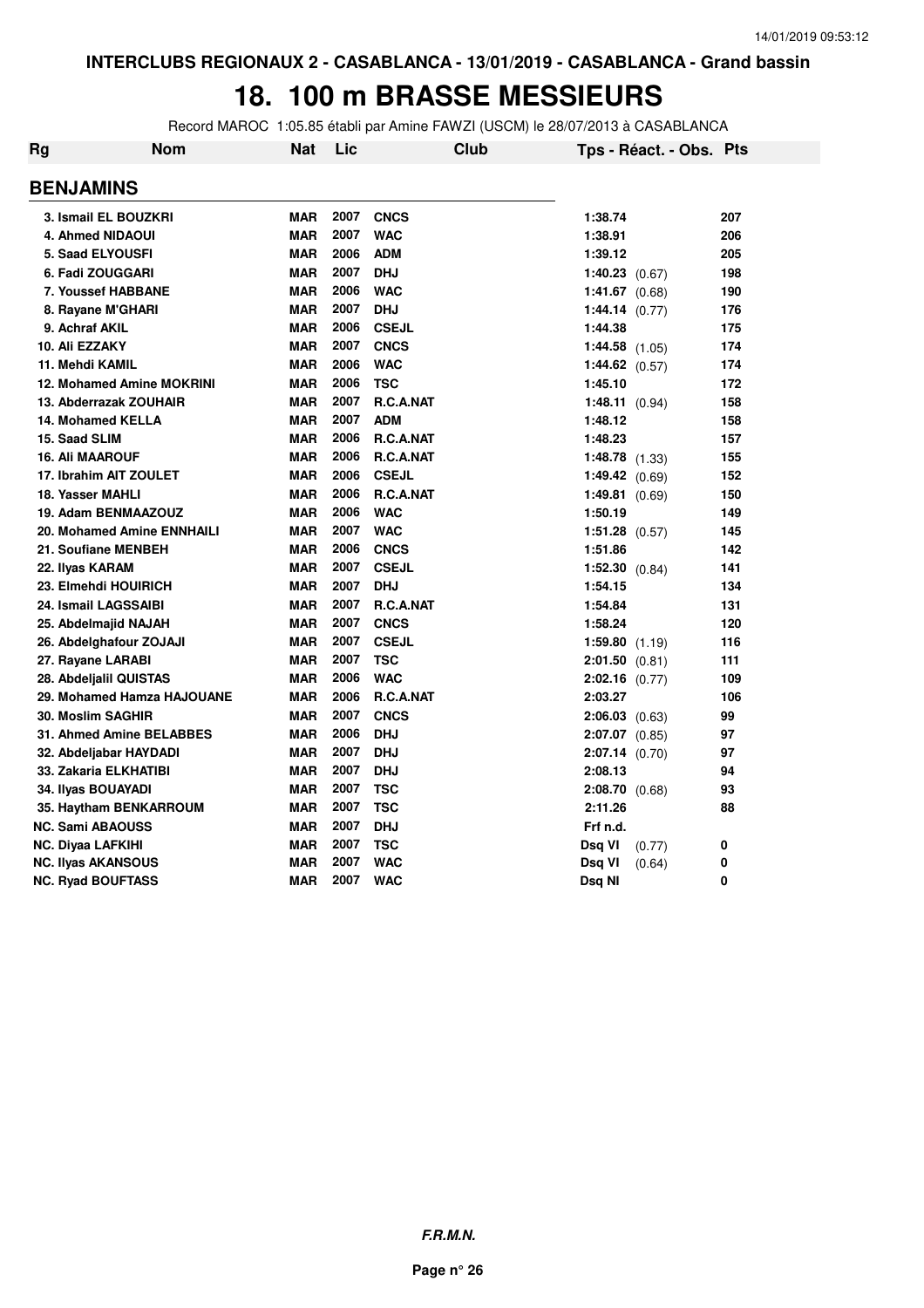### **19. 50 m PAPILLON MESSIEURS**

Record MAROC 24.11 établi par Yusuf TIBAZI (R.C.A.NAT) le 13/09/2018 à ALGER

| <b>Nom</b><br>Rg                               | Nat                      | Lic          |                            | Club | Tps - Réact. - Obs. Pts |            |
|------------------------------------------------|--------------------------|--------------|----------------------------|------|-------------------------|------------|
| <b>SENIORS</b>                                 |                          |              |                            |      |                         |            |
| 1. Ayman HARRATH                               | <b>MAR</b>               | 1997         | <b>R.C.A.NAT</b>           |      | 26.91                   | 579        |
| 2. Mohamed OUAHMID                             | <b>MAR</b>               | 1998         | <b>ADM</b>                 |      | 28.27                   | 499        |
| 3. Zouhair EL KHALFI                           | <b>MAR</b>               | 1993         | <b>R.C.A.NAT</b>           |      | 28.36                   | 494        |
| 4. Yahya SOULHI                                | <b>MAR</b>               | 1998         | <b>ADM</b>                 |      | 29.53                   | 438        |
| 5. Ahmed BENNAJEH                              | <b>MAR</b>               | 1998         | <b>CSE</b>                 |      | 29.60                   | 435        |
| 6. Badr HASSOUNI                               | <b>MAR</b>               | 1998         | <b>ADM</b>                 |      | 31.41                   | 364        |
| 7. Hamza EZZAHER                               | <b>MAR</b>               | 1998         | <b>ADM</b>                 |      | 31.58                   | 358        |
| <b>NC. Almehdi EL BOUHTOURI</b>                | <b>MAR</b>               | 1995         | R.C.A.NAT                  |      | Frf exc.                |            |
| <b>JUNIORS</b>                                 |                          |              |                            |      |                         |            |
| 1. Yasser AYANE                                | <b>MAR</b>               | 2001         | <b>CSE</b>                 |      | 28.33                   | 496        |
| 2. nizar BANSAR                                | <b>MAR</b>               | 2001         | R.C.A.NAT                  |      | 29.36                   | 446        |
| 3. Mohammed SEFRAOUI                           | <b>MAR</b>               | 2000         | R.C.A.NAT                  |      | 30.25                   | 407        |
| <b>TLD. Mohamed Moussa MAASRA</b>              | <b>MAR</b>               | 2001         | <b>ADM</b>                 |      | 34.64                   | 271        |
| <b>TLD. Mohamed ELOUKKAIL</b>                  | <b>MAR</b>               | 2000         | <b>OUM RABII</b>           |      | 42.42                   | 147        |
| <b>NC. Mohammed HAFIANE</b>                    | <b>MAR</b>               | 2000         | DHJ                        |      | Frf exc.                |            |
| <b>CADETS</b>                                  |                          |              |                            |      |                         |            |
| 1. Sami KIBAL                                  | <b>MAR</b>               | 2002         | <b>WAC</b>                 |      | 27.93                   | 518        |
| 2. Mohammed CHAFFAA                            | <b>MAR</b>               | 2003         | <b>CSE</b>                 |      | 29.03                   | 461        |
| 3. Idriss AZHAR                                | <b>MAR</b>               | 2003         | R.C.A.NAT                  |      | 29.25                   | 451        |
| 4. Ali KAMIL                                   | <b>MAR</b>               | 2002         | <b>WAC</b>                 |      | 29.84                   | 424        |
| 5. Houssam HOUARI                              | <b>MAR</b>               | 2003         | <b>TSC</b>                 |      | 29.96                   | 419        |
| 6. Oussama ELMAHBOUBI                          | <b>MAR</b>               | 2002         | <b>ADM</b>                 |      | 30.07                   | 415        |
| 7. Aymane MESLOUH                              | <b>MAR</b>               | 2002         | <b>ADM</b>                 |      | 30.35                   | 403        |
| 8. El Mehdi LAANAYA                            | <b>MAR</b>               | 2003         | <b>TSC</b>                 |      | 31.11                   | 374        |
| 9. Khalil BAKADOUR                             | <b>MAR</b>               | 2003         | <b>DHJ</b>                 |      | 34.20                   | 282        |
| 10. Alaa ABIR                                  | <b>MAR</b>               | 2003         | <b>DHJ</b>                 |      | 35.89                   | 244        |
| 11. Fahd LAHMIDI                               | <b>MAR</b>               | 2003         | <b>DHJ</b>                 |      | 36.67                   | 228        |
| 12. Sami DEFAA                                 | <b>MAR</b>               | 2003         | R.C.A.NAT                  |      | 36.97                   | 223        |
| <b>MINIMES</b>                                 |                          |              |                            |      |                         |            |
|                                                |                          |              |                            |      |                         |            |
| 1. Mohamed Badr OUAMMOU                        | <b>MAR</b>               | 2004<br>2004 | <b>WAC</b>                 |      | 29.96                   | 419        |
| 2. Yassine HASSOUNE                            | <b>MAR</b>               |              | <b>CNCS</b><br><b>CNCS</b> |      | 32.75                   | 321        |
| 3. Mohamed EL BOUZKRI                          | <b>MAR</b><br><b>MAR</b> | 2005<br>2004 |                            |      | 32.76                   | 321        |
| 4. Soulaymane MOUJI<br><b>5. Amr BENATMANE</b> | <b>MAR</b>               | 2005         | <b>ADM</b>                 |      | 32.90                   | 317        |
| 6. Younes LAALA                                | <b>MAR</b>               | 2004         | <b>TSC</b><br><b>TSC</b>   |      | 33.58<br>33.83          | 298<br>291 |
| 7. Saad BOUKIOUD                               | <b>MAR</b>               | 2004         | <b>CNCS</b>                |      | 34.35                   | 278        |
| 8. Mehdi BOUIRIG                               | <b>MAR</b>               | 2004         | <b>ADM</b>                 |      | 34.37                   | 278        |
| 9. Ilyas LARABI                                | <b>MAR</b>               | 2004         | <b>TSC</b>                 |      | 34.44                   | 276        |
| 10. Wahb EL ATLASSI                            | <b>MAR</b>               | 2004         | <b>CNCS</b>                |      | 34.55                   | 273        |
| 11. Ismail KASSI                               | <b>MAR</b>               | 2004         | <b>TSC</b>                 |      | 36.08                   | 240        |
| <b>12. Mohammed MEDIANE</b>                    | <b>MAR</b>               | 2005         | <b>ADM</b>                 |      | 36.71                   | 228        |
| 13. Achraf AOUAM                               | <b>MAR</b>               | 2004         | <b>CNCS</b>                |      | 37.43                   | 215        |
| <b>14. Amine EL BOUZAIDI</b>                   | <b>MAR</b>               | 2004         | <b>TSC</b>                 |      | 38.19                   | 202        |
| <b>15. Ilyass BOUCHTI</b>                      | <b>MAR</b>               | 2004         | <b>TSC</b>                 |      | 38.85                   | 192        |
| 16. Othmane CHADIDE                            | <b>MAR</b>               | 2005         | <b>CSE</b>                 |      | 39.84                   | 178        |
| 17. Adam KHALLAD                               | <b>MAR</b>               | 2004         | <b>TSC</b>                 |      | 40.84                   | 165        |
| <b>TLD. Mohamed QUITAR</b>                     | <b>MAR</b>               | 2005         | <b>ADM</b>                 |      | 42.85                   | 143        |
| <b>TLD. Hamdi LAGHJIBLI</b>                    | <b>MAR</b>               | 2005         | R.C.A.NAT                  |      | 45.31                   | 121        |
| TLD. Ayman BOUAKIL EL IDRISSI                  | <b>MAR</b>               | 2005         | <b>CNCS</b>                |      | 45.47                   | 120        |
| <b>TLD. Ilyas SIOUAGHI</b>                     | <b>MAR</b>               | 2005         | <b>ADM</b>                 |      | 53.23                   | 74         |
| <b>NC. Mehdi ZEHNOUNI</b>                      | <b>MAR</b>               | 2005         | <b>DHJ</b>                 |      | Frf exc.                |            |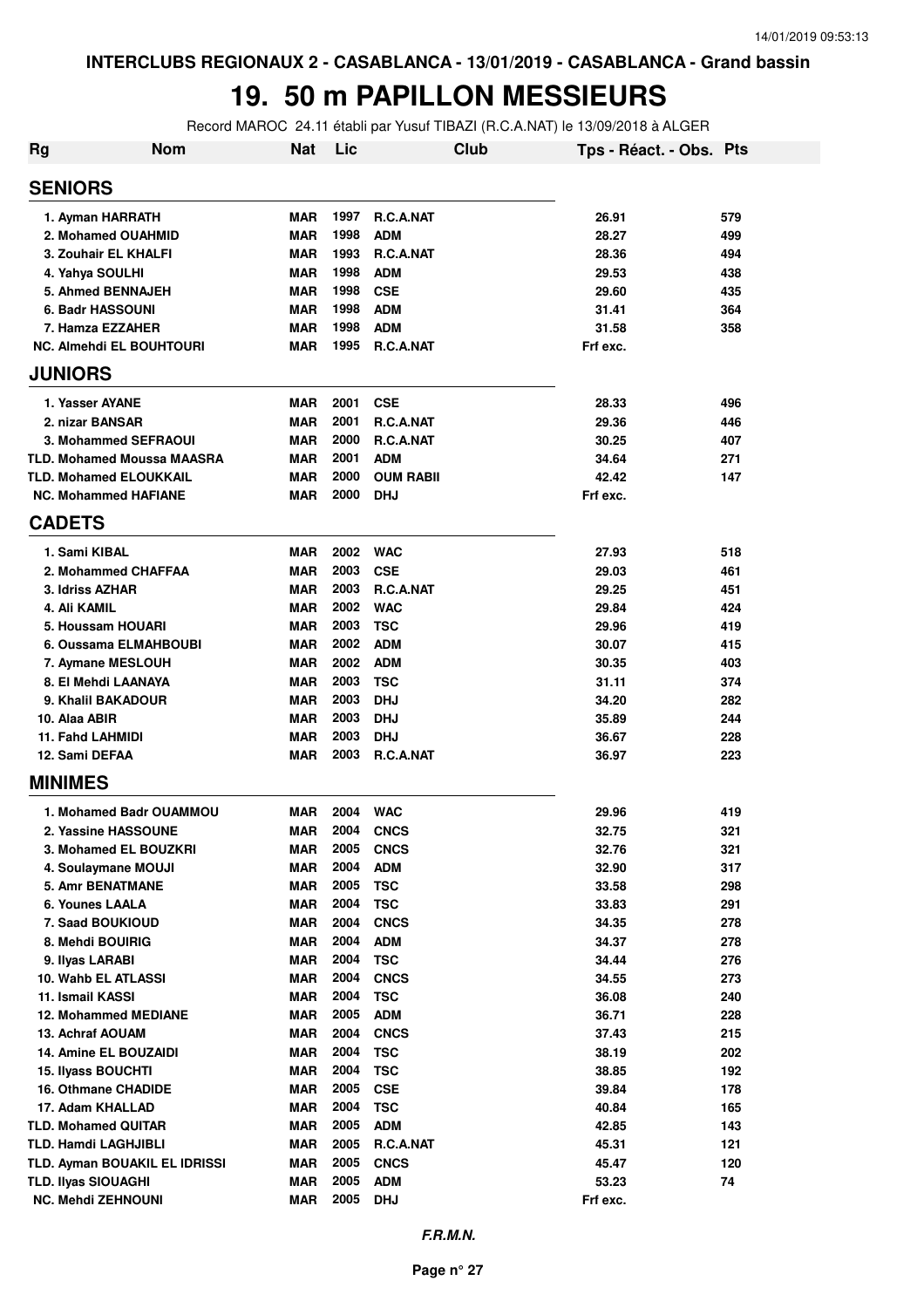### **19. 50 m PAPILLON MESSIEURS**

Record MAROC 24.11 établi par Yusuf TIBAZI (R.C.A.NAT) le 13/09/2018 à ALGER

| Rg                                | <b>Nom</b> | Nat        | Lic  |             | <b>Club</b> | Tps - Réact. - Obs. Pts |     |
|-----------------------------------|------------|------------|------|-------------|-------------|-------------------------|-----|
| <b>MINIMES</b>                    |            |            |      |             |             |                         |     |
| <b>NC. Ziad HOUARI</b>            |            | <b>MAR</b> | 2005 | TSC         |             | Frf n.d.                |     |
| <b>BENJAMINS</b>                  |            |            |      |             |             |                         |     |
| 1. Mohamed MALKI                  |            | <b>MAR</b> | 2007 | <b>WAC</b>  |             | 36.16                   | 238 |
| 2. Saif Eddine CHOUAIBI           |            | <b>MAR</b> | 2006 | <b>ADM</b>  |             | 36.51                   | 231 |
| 3. Yahya ZAGRI                    |            | <b>MAR</b> | 2006 | <b>ADM</b>  |             | 37.42                   | 215 |
| 4. Yasser MAHLI                   |            | <b>MAR</b> | 2006 | R.C.A.NAT   |             | 38.23                   | 202 |
| 5. Fadi ZOUGGARI                  |            | <b>MAR</b> | 2007 | <b>DHJ</b>  |             | 38.40                   | 199 |
| 5. Saad SLIM                      |            | <b>MAR</b> | 2006 | R.C.A.NAT   |             | 38.40                   | 199 |
| 7. Ali BOUSLIM                    |            | <b>MAR</b> | 2006 | <b>TSC</b>  |             | 39.04                   | 189 |
| 8. Ziad BOURAOUD                  |            | <b>MAR</b> | 2007 | R.C.A.NAT   |             | 39.93                   | 177 |
| 9. Abderrazak ZOUHAIR             |            | <b>MAR</b> | 2007 | R.C.A.NAT   |             | 40.26                   | 172 |
| <b>10. Mohamed Amine ENNHAILI</b> |            | <b>MAR</b> | 2007 | <b>WAC</b>  |             | 40.43                   | 170 |
| 11. Ahmed Rayane NAMLY            |            | <b>MAR</b> | 2007 | <b>WAC</b>  |             | 40.72                   | 167 |
| <b>12. Saad ELYOUSFI</b>          |            | <b>MAR</b> | 2006 | <b>ADM</b>  |             | 41.45                   | 158 |
| <b>13. Achraf BOUJNANE</b>        |            | <b>MAR</b> | 2006 | <b>CSE</b>  |             | 41.76                   | 155 |
| 14. Yassir BAZZINE                |            | <b>MAR</b> | 2007 | <b>CNCS</b> |             | 41.95                   | 152 |
| 15. Yacine MINSAF                 |            | <b>MAR</b> | 2006 | <b>CNCS</b> |             | 42.01                   | 152 |
| 16. Youssef YAHI                  |            | <b>MAR</b> | 2006 | <b>ADM</b>  |             | 42.24                   | 149 |
| 17. Mohammed Reda DAKOUANE        |            | <b>MAR</b> | 2006 | <b>CSE</b>  |             | 44.09                   | 131 |
| 18. Mohamed KELLA                 |            | <b>MAR</b> | 2007 | <b>ADM</b>  |             | 44.84                   | 125 |
| 19. Ali EZZAKY                    |            | <b>MAR</b> | 2007 | <b>CNCS</b> |             | 45.49                   | 119 |
| 20. Elmehdi HOUIRICH              |            | <b>MAR</b> | 2007 | <b>DHJ</b>  |             | 45.67                   | 118 |
| 21. Rayane LARABI                 |            | <b>MAR</b> | 2007 | <b>TSC</b>  |             | 46.22                   | 114 |
| 22. Haitam KHIALI                 |            | <b>MAR</b> | 2006 | <b>CNCS</b> |             | 46.46                   | 112 |
| 23. Adam BENMAAZOUZ               |            | <b>MAR</b> | 2006 | <b>WAC</b>  |             | 46.55                   | 111 |
| 24. Mohamed Amine MOKRINI         |            | <b>MAR</b> | 2006 | <b>TSC</b>  |             | 47.13                   | 107 |
| 25. Yahya ELKHATIBI               |            | <b>MAR</b> | 2006 | <b>DHJ</b>  |             | 47.90                   | 102 |
| 26. Soufiane MENBEH               |            | <b>MAR</b> | 2006 | <b>CNCS</b> |             | 48.12                   | 101 |
| 27. Ahmed Amine BELABBES          |            | <b>MAR</b> | 2006 | <b>DHJ</b>  |             | 48.27                   | 100 |
| 28. Hamza KOHAILA                 |            | <b>MAR</b> | 2007 | <b>ADM</b>  |             | 48.44                   | 99  |
| 29. Diyaa LAFKIHI                 |            | <b>MAR</b> | 2007 | <b>TSC</b>  |             | 48.74                   | 97  |
| <b>30. Zakaria ELKHATIBI</b>      |            | <b>MAR</b> | 2007 | <b>DHJ</b>  |             | 48.87                   | 96  |
| <b>31. Mohamed OUBENAMI</b>       |            | <b>MAR</b> | 2006 | <b>TSC</b>  |             | 49.39                   | 93  |
| 32. Ilyas BOUAYADI                |            | <b>MAR</b> | 2007 | <b>TSC</b>  |             | 58.31                   | 56  |
| NC. Abdeljabar HAYDADI            |            | <b>MAR</b> | 2007 | <b>DHJ</b>  |             | Frf exc.                |     |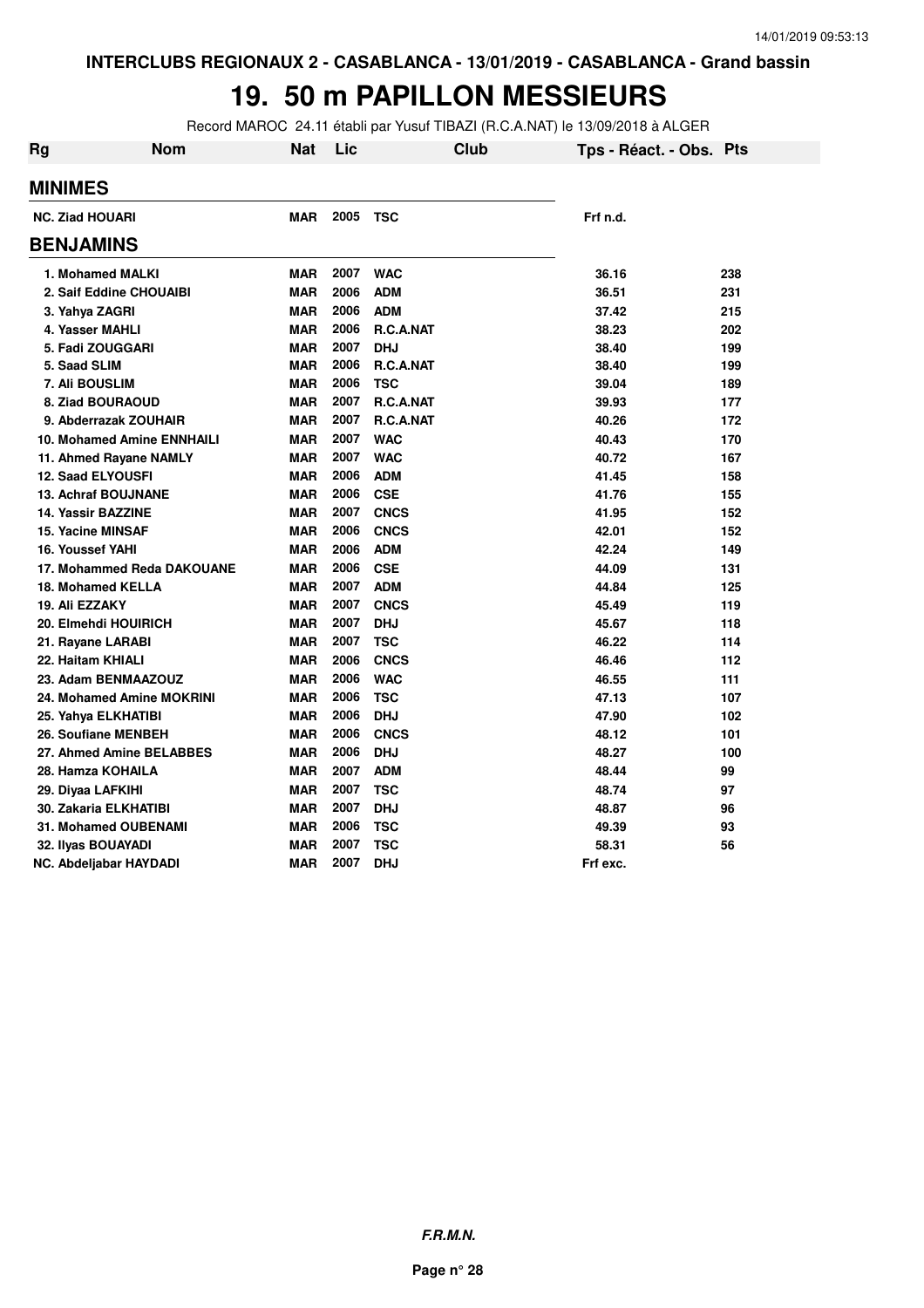#### **20. 50 m PAPILLON DAMES**

Record MAROC 28.69 établi par Imane Houda EL BARODI (USCM) le 11/09/2018 à ALGER

| <b>Rg</b> | <b>Nom</b>                                         | <b>Nat</b>               | Lic          | Club                     | Tps - Réact. - Obs. Pts |            |
|-----------|----------------------------------------------------|--------------------------|--------------|--------------------------|-------------------------|------------|
|           | <b>JUNIORS</b>                                     |                          |              |                          |                         |            |
|           | 1. Hiba RIMY                                       | <b>MAR</b>               | 2001         | <b>TSC</b>               | 32.52                   | 424        |
|           | <b>NC. Salma ARHZAN</b>                            | <b>MAR</b>               | 2000         | <b>DHJ</b>               | Frf exc.                |            |
|           | <b>NC. Houda ALACHBILI</b>                         | MAR                      | 2000         | <b>WAC</b>               | Frf exc.                |            |
|           | <b>NC. Oumaima RAHMANI</b>                         | MAR                      | 2001         | <b>ADM</b>               | Frf n.d.                |            |
|           | <b>CADETS</b>                                      |                          |              |                          |                         |            |
|           | 1. Nora RGUIB                                      | <b>MAR</b>               | 2003         | <b>ADM</b>               | 33.90                   | 374        |
|           | 2. Hafssa AMMOUMOU                                 | MAR                      | 2003         | <b>ADM</b>               | 35.69                   | 320        |
|           | 3. Rania LABYAD                                    | MAR                      | 2003         | <b>CSE</b>               | 40.11                   | 226        |
|           | <b>NC. Iness TAHIL</b>                             | MAR                      | 2003         | R.C.A.NAT                | Frf n.d.                |            |
|           | <b>NC. Rim BOUJNANE</b>                            | MAR                      | 2003         | <b>CSE</b>               | <b>Abandon</b>          | 0          |
|           | <b>MINIMES</b>                                     |                          |              |                          |                         |            |
|           | 1. Ghita TABATI                                    | <b>MAR</b>               | 2004         | <b>WAC</b>               | 32.83                   | 412        |
|           | 2. Aya ICHOU                                       | <b>MAR</b>               | 2004         | R.C.A.NAT                | 34.30                   | 361        |
|           | 3. Ibtissam RACHID                                 | <b>MAR</b>               | 2004         | R.C.A.NAT                | 34.58                   | 352        |
|           | <b>4. IIII BELHOCINE</b>                           | MAR                      | 2005         | <b>WAC</b>               | 34.97                   | 341        |
|           | 5. Douaa EDDAHBI                                   | MAR                      | 2005         | <b>TSC</b>               | 35.12                   | 336        |
|           | 6. Nisrine FIRAS                                   | MAR                      | 2004         | <b>WAC</b>               | 35.65                   | 321        |
|           | 7. Lamiaa ELMACHRAFI                               | MAR                      | 2005         | <b>TSC</b>               | 35.66                   | 321        |
|           | 8. Sara MAKY                                       | MAR                      | 2004         | <b>TSC</b>               | 35.82                   | 317        |
|           | 9. Fatima Zahra MOUKTADIR                          | MAR                      | 2004         | <b>WAC</b>               | 36.75                   | 293        |
|           | 10. Ines EL AZHAR                                  | <b>MAR</b>               | 2004         | <b>TSC</b>               | 37.38                   | 279        |
|           | 11. Nada YAHI                                      | MAR                      | 2004         | <b>ADM</b>               | 37.75                   | 271        |
|           | 12. Yassmine LABYAD                                | MAR                      | 2005         | <b>CSE</b>               | 39.06                   | 244        |
|           | 13. Maria NAMLY                                    | <b>MAR</b>               | 2005         | <b>WAC</b>               | 39.30                   | 240        |
|           | 14. Salma BOULAHIA                                 | <b>MAR</b>               | 2005         | <b>CNCS</b>              | 42.01                   | 196        |
|           | <b>TLD. Hiba MALKI</b>                             | <b>MAR</b>               | 2005         | <b>WAC</b>               | 46.51                   | 144        |
|           | <b>TLD. Aya KASSI</b>                              | <b>MAR</b>               | 2005         | <b>TSC</b>               | 47.19                   | 138        |
|           | TLD. Hiba SOBAII                                   | <b>MAR</b>               | 2004         | <b>CSE</b>               | 47.34                   | 137        |
|           | <b>NC. Iness LAKRADI</b>                           | <b>MAR</b>               | 2005         | <b>TSC</b>               | Frf n.d.                |            |
|           | <b>NC. Zineb RAMLI</b><br><b>NC. Douae SELFATE</b> | <b>MAR</b><br>MAR        | 2005<br>2004 | <b>TSC</b><br><b>TSC</b> | Frf n.d.<br>Frf n.d.    |            |
|           |                                                    |                          |              |                          |                         |            |
|           | <b>BENJAMINS</b>                                   |                          |              |                          |                         |            |
|           | 1. Camelia AMRANI                                  | MAR                      | 2006         | TSC                      | 33.42                   | 390        |
|           | 2. Yasmine YOUSRI                                  | <b>MAR</b>               | 2006         | R.C.A.NAT                | 34.12                   | 367        |
|           | 3. Marwa TOUHAMI<br>4. Rim KARIMI                  | <b>MAR</b><br><b>MAR</b> | 2007<br>2007 | R.C.A.NAT                | 36.94                   | 289        |
|           |                                                    |                          | 2007         | <b>WAC</b>               | 37.13                   | 284        |
|           | 5. Salma EL YOUSFI                                 | MAR<br><b>MAR</b>        | 2007         | R.C.A.NAT<br><b>CNCS</b> | 37.43                   | 278        |
|           | 6. Zainab IDRISSI<br>7. Malak MESLOUH              | MAR                      | 2006         | <b>ADM</b>               | 38.16<br>38.22          | 262<br>261 |
|           | 8. Israa LAHLAISSI                                 | <b>MAR</b>               | 2006         | <b>TSC</b>               | 39.01                   | 245        |
|           | 9. Yassmine BENGHEDIFA                             | <b>MAR</b>               | 2007         | <b>ADM</b>               | 41.31                   | 206        |
|           | <b>10. Lina BERRISSOUL</b>                         | MAR                      | 2007         | <b>WAC</b>               | 41.99                   | 197        |
|           | 11. Hajar LAHLAISSI                                | <b>MAR</b>               | 2007         | <b>TSC</b>               | 42.67                   | 187        |
|           | <b>12. Nada MOSSADDIK</b>                          | <b>MAR</b>               | 2006         | <b>CNCS</b>              | 43.66                   | 175        |
|           | 13. Aya LAALA                                      | <b>MAR</b>               | 2007         | <b>TSC</b>               | 44.77                   | 162        |
|           | 14. Yasmine SIFALLAH                               | MAR                      | 2006         | <b>WAC</b>               | 45.61                   | 153        |
|           | 15. Salma AZIZI                                    | MAR                      | 2007         | <b>TSC</b>               | 46.65                   | 143        |
|           | <b>16. Rita BENLOULID</b>                          | MAR                      | 2006         | R.C.A.NAT                | 46.88                   | 141        |
|           | 17. Douaa TAWSSI                                   | MAR                      | 2006         | <b>TSC</b>               | 48.77                   | 125        |
|           | <b>18. Nisrine MOUKASSI</b>                        | MAR                      | 2006         | <b>TSC</b>               | 50.48                   | 113        |
|           | 19. Marwa ELBASSITY                                | <b>MAR</b>               | 2007         | <b>TSC</b>               | 51.67                   | 105        |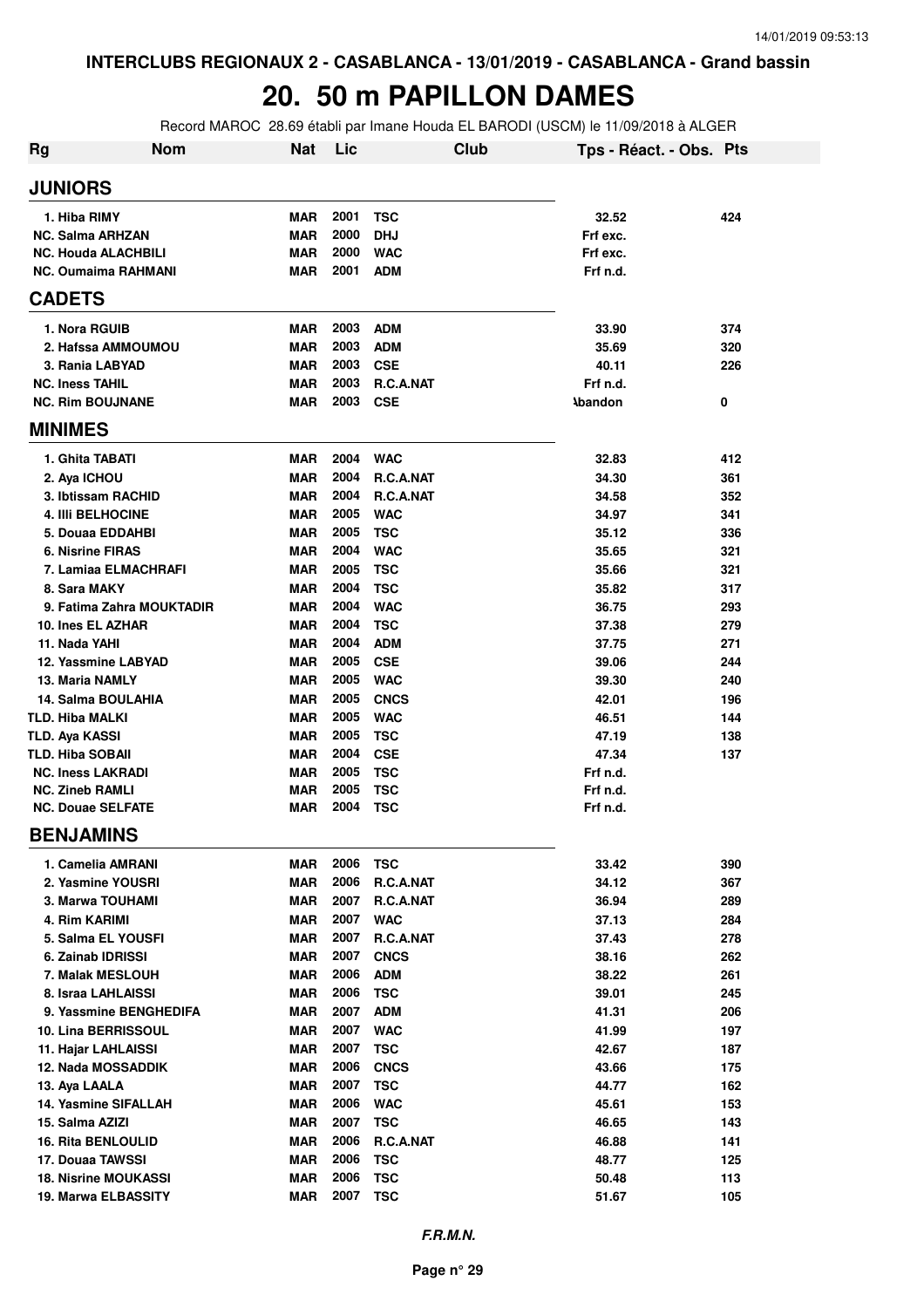### **20. 50 m PAPILLON DAMES**

Record MAROC 28.69 établi par Imane Houda EL BARODI (USCM) le 11/09/2018 à ALGER

| Rg                       | Nom | Nat | <b>Lic</b>         | Club        | Tps - Réact. - Obs. Pts |    |
|--------------------------|-----|-----|--------------------|-------------|-------------------------|----|
| <b>BENJAMINS</b>         |     |     |                    |             |                         |    |
| 20. Khadija MENBEH       |     | MAR | 2007               | <b>CNCS</b> | 56.22                   | 82 |
| 21. Khadija BADAINE      |     | MAR | 2007<br><b>ADM</b> |             | 58.85                   | 71 |
| 22. Aya ZEJLI            |     | MAR | 2007               | <b>CNCS</b> | 1:11.14                 | 40 |
| <b>NC. Hiba MAKBOULI</b> |     | MAR | 2007<br><b>DHJ</b> |             | Frf exc.                |    |
|                          |     |     |                    |             |                         |    |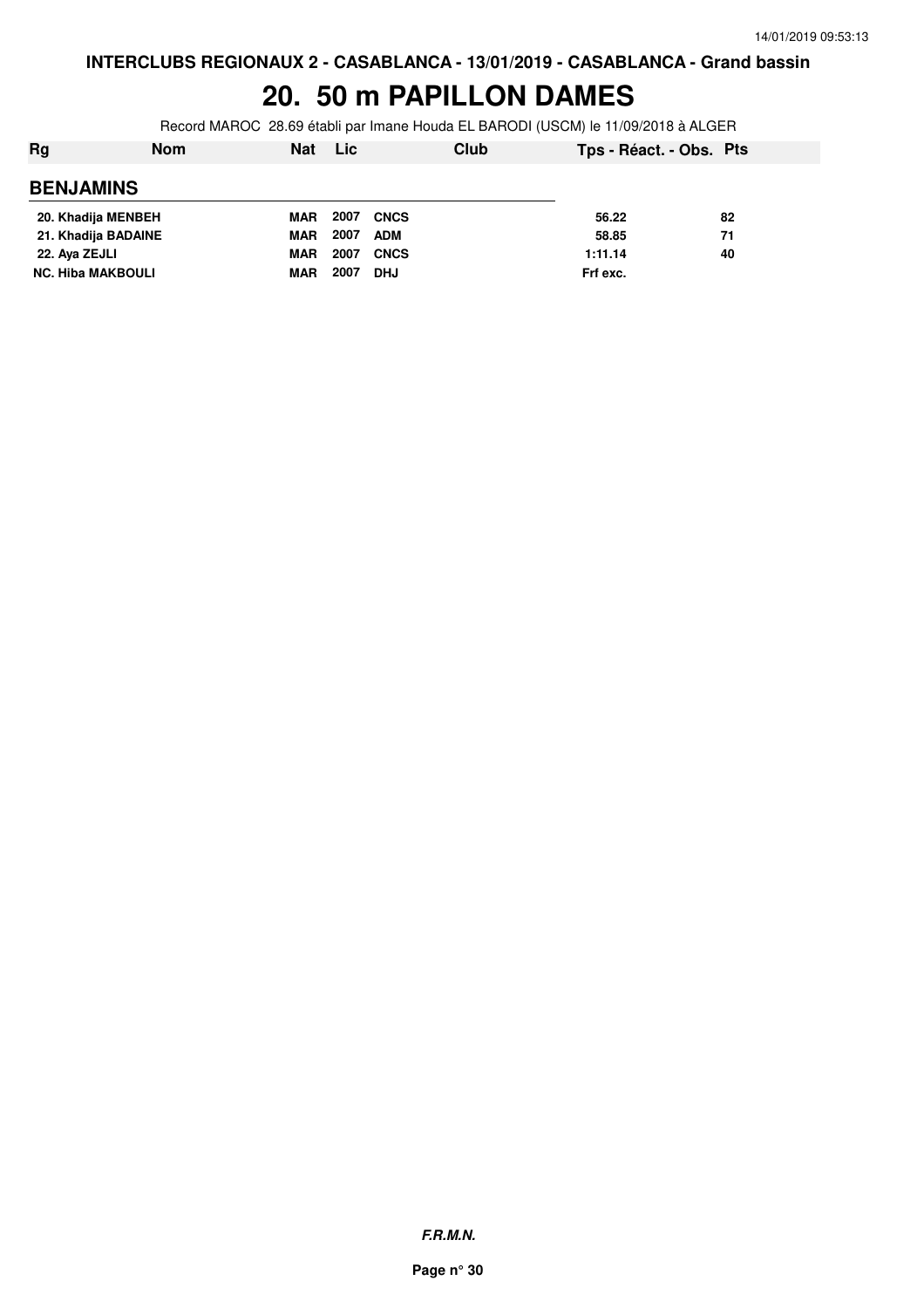### **21. 400 m 4 NAGES MESSIEURS**

Record MAROC 4:25.58 établi par Morad BERRADA (WAC) le 18/03/2012 à DUNKERQUE (FRANCE)

| Rg                            | <b>Nom</b> | <b>Nat</b> | Lic  |            | Club | Tps - Réact. - Obs. Pts |     |
|-------------------------------|------------|------------|------|------------|------|-------------------------|-----|
| <b>CADETS</b>                 |            |            |      |            |      |                         |     |
| 1. Adam ZIANE                 |            | <b>MAR</b> | 2002 | <b>WAC</b> |      | 5:25.84                 | 419 |
| 2. Houssam HOUARI             |            | <b>MAR</b> | 2003 | <b>TSC</b> |      | 6:03.83                 | 301 |
| <b>MINIMES</b>                |            |            |      |            |      |                         |     |
| 1. Ismail EL YOUSFI           |            | <b>MAR</b> | 2004 | R.C.A.NAT  |      | 5:17.29                 | 453 |
| 2. ilyas LAGSSAIBI            |            | <b>MAR</b> | 2004 | R.C.A.NAT  |      | 5:30.55                 | 401 |
| <b>3. Amr BENATMANE</b>       |            | <b>MAR</b> | 2005 | <b>TSC</b> |      | 6:06.78                 | 293 |
| 4. Rayane BOURZIK             |            | <b>MAR</b> | 2004 | <b>TSC</b> |      | 6:06.87                 | 293 |
| 5. Mohamed Amine HAMDAOUI     |            | <b>MAR</b> | 2004 | <b>TSC</b> |      | 6:11.05                 | 283 |
| <b>TLD. Amine EL BOUZAIDI</b> |            | <b>MAR</b> | 2004 | <b>TSC</b> |      | 7:13.92                 | 177 |
| <b>NC. Ilias EDDARI</b>       |            | <b>MAR</b> | 2004 | R.C.A.NAT  |      | Frf n.d.                |     |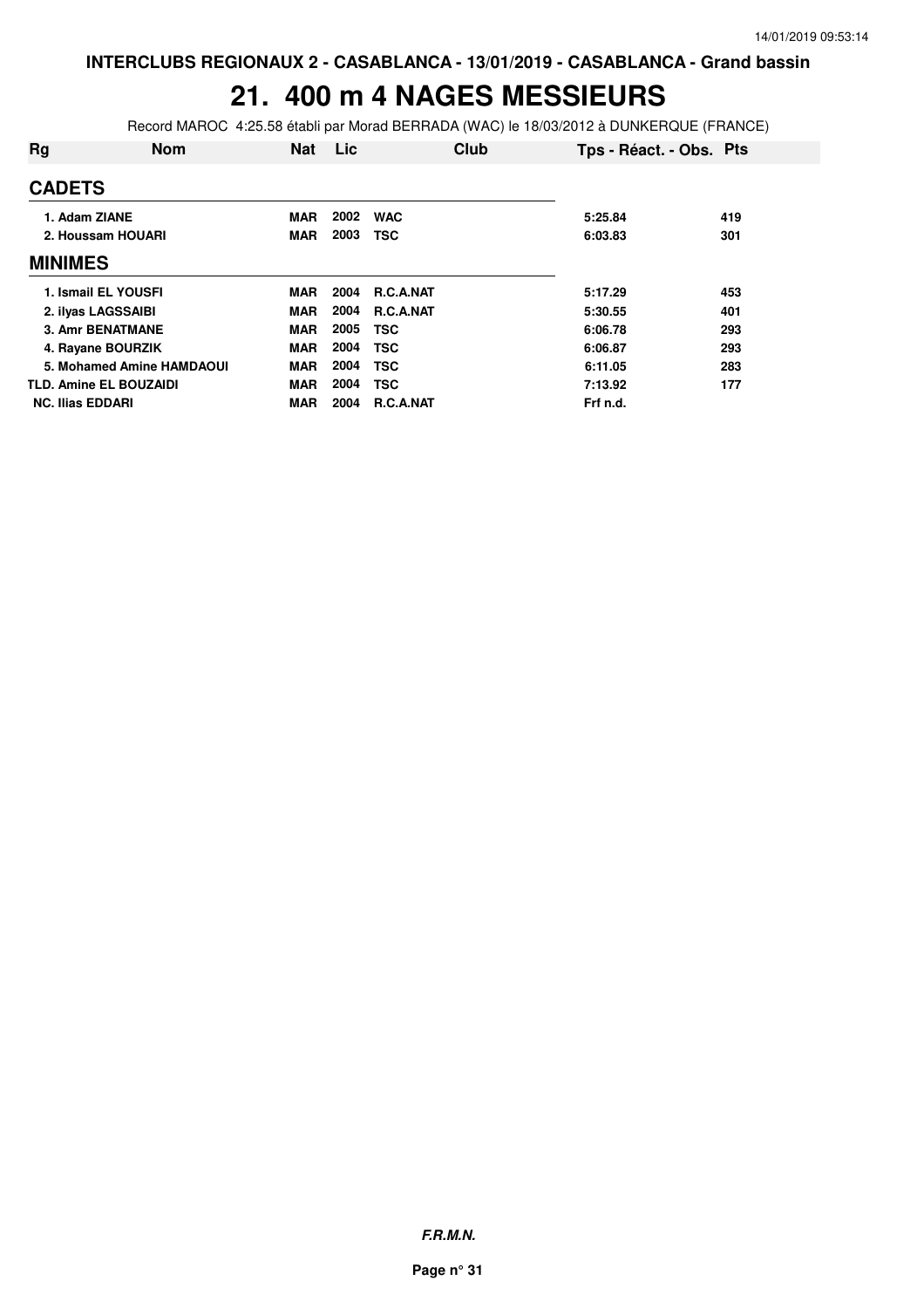### **22. 400 m 4 NAGES DAMES**

Record MAROC 4:48.04 établi par Sara EL BEKRI (R.C.A.NAT) le 18/12/2011 à CASABLANCA

| Rg                 | <b>Nom</b> | <b>Nat</b> | <b>Lic</b> |            | Club | Tps - Réact. - Obs. Pts |     |
|--------------------|------------|------------|------------|------------|------|-------------------------|-----|
| <b>CADETS</b>      |            |            |            |            |      |                         |     |
| 1. Hiba SOUIHEL    |            | <b>MAR</b> | 2003       | <b>ADM</b> |      | 5:53.10                 | 439 |
| 2. Rim BOUJNANE    |            | <b>MAR</b> | 2003 CSE   |            |      | 6:20.82                 | 350 |
| <b>MINIMES</b>     |            |            |            |            |      |                         |     |
| 1. Aicha EL BEKALI |            | <b>MAR</b> | 2004       | <b>ADM</b> |      | 6:01.10                 | 410 |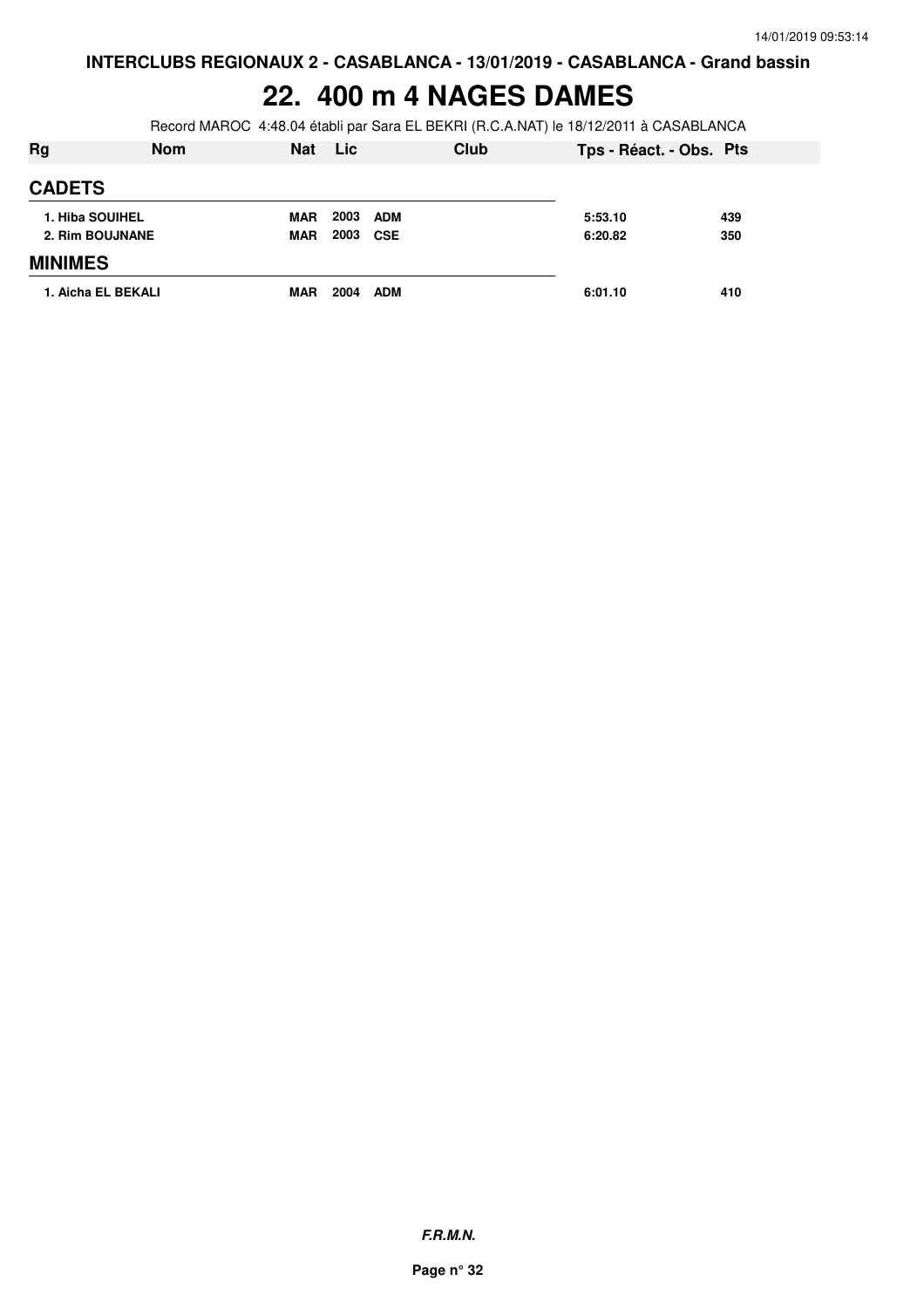# **23. 50 m BRASSE MESSIEURS**

Record MAROC 28.95 établi par Ahmed Yassine FLIYOU (R.C.A.NAT) le 06/05/2018 à CASABLANCA

| Rg | <b>Nom</b>                                             | <b>Nat</b>               | Lic          | Club                      | Tps - Réact. - Obs. Pts |            |
|----|--------------------------------------------------------|--------------------------|--------------|---------------------------|-------------------------|------------|
|    | <b>SENIORS</b>                                         |                          |              |                           |                         |            |
|    | 1. Yahya SOULHI                                        | <b>MAR</b>               | 1998         | <b>ADM</b>                | 35.03                   | 441        |
|    | <b>NC. Ayman HARRATH</b>                               | <b>MAR</b>               | 1997         | R.C.A.NAT                 | Frf n.d.                |            |
|    | <b>NC. Almehdi EL BOUHTOURI</b>                        | <b>MAR</b>               | 1995         | R.C.A.NAT                 | Frf n.d.                |            |
|    | <b>JUNIORS</b>                                         |                          |              |                           |                         |            |
|    | 1. Reyane ENNABTY                                      | <b>MAR</b>               | 2001         | <b>ADM</b>                | 34.69                   | 454        |
|    | <b>TLD. Mohamed ELOUKKAIL</b>                          | <b>MAR</b>               | 2000         | <b>OUM RABII</b>          | 43.51                   | 230        |
|    | <b>NC. Mohammed HAFIANE</b>                            | <b>MAR</b>               | 2000         | <b>DHJ</b>                | Frf exc.                |            |
|    | NC. Ahmed Yassine FLIYOU                               | <b>MAR</b>               | 2001         | <b>R.C.A.NAT</b>          | Frf n.d.                |            |
|    | <b>CADETS</b>                                          |                          |              |                           |                         |            |
|    | 1. Azzedine EL BADRE                                   | <b>MAR</b>               | 2003         | <b>CSE</b>                | 33.63                   | 498        |
|    | 2. Ghali IRAQUI HOUSSEINI                              | <b>MAR</b>               | 2003         | R.C.A.NAT                 | 34.19                   | 474        |
|    | <b>3. Youssef BENJELLOUN</b>                           | <b>MAR</b>               | 2003         | <b>ADM</b>                | 36.15                   | 401        |
|    | 4. Saad LAKHLALKI                                      | <b>MAR</b>               | 2002         | <b>CSE</b>                | 36.61                   | 386        |
|    | 5. Mohamed Reda MAMI                                   | <b>MAR</b>               | 2002         | <b>TSC</b>                | 36.65                   | 385        |
|    | 6. Aymane MESLOUH                                      | <b>MAR</b>               | 2002         | <b>ADM</b>                | 39.03                   | 319        |
|    | 7. Ilias ELHAOUARI                                     | <b>MAR</b>               | 2003         | R.C.A.NAT                 | 40.20                   | 292        |
|    | 8. Mouad BOUSLAMTI                                     | <b>MAR</b>               | 2003         | <b>TSC</b>                | 41.73                   | 261        |
|    | <b>TLD. Fahd LAHMIDI</b>                               | <b>MAR</b>               | 2003         | <b>DHJ</b>                | 43.59                   | 229        |
|    | <b>TLD. Zakaria NADIR</b>                              | <b>MAR</b>               | 2003         | <b>ADM</b>                | 44.27                   | 218        |
|    | <b>TLD. Sami DEFAA</b>                                 | <b>MAR</b><br><b>MAR</b> | 2003<br>2003 | R.C.A.NAT<br><b>DHJ</b>   | 44.31<br>Frf exc.       | 218        |
|    | <b>NC. Daoud HAYDADI</b><br><b>MINIMES</b>             |                          |              |                           |                         |            |
|    |                                                        |                          |              |                           |                         |            |
|    | 1. Mohamed Badr OUAMMOU                                | <b>MAR</b>               | 2004         | <b>WAC</b>                | 33.36                   | 511        |
|    | 2. Abdellatif HIMMECH                                  | <b>MAR</b>               | 2004         | <b>TSC</b>                | 40.61                   | 283        |
|    | 3. Akram AYOUCHI                                       | <b>MAR</b>               | 2004         | <b>TSC</b>                | 40.63                   | 282        |
|    | 4. Younes LAALA                                        | <b>MAR</b>               | 2004         | <b>TSC</b>                | 40.84                   | 278        |
|    | 5. Soulaymane MOUJI                                    | <b>MAR</b>               | 2004         | <b>ADM</b>                | 41.01                   | 275        |
|    | 6. Mehdi BOUIRIG                                       | <b>MAR</b>               | 2004         | <b>ADM</b>                | 42.02                   | 255        |
|    | 7. Ilyass BOUCHTI                                      | <b>MAR</b>               | 2004         | <b>TSC</b>                | 44.31                   | 218        |
|    | 8. Yassine IFASSIOUEN<br><b>TLD. Mohamed EL BAKILI</b> | <b>MAR</b><br><b>MAR</b> | 2004<br>2005 | R.C.A.NAT                 | 44.58                   | 214        |
|    | TLD. Hamza MAHJOUBI                                    | <b>MAR</b>               | 2005         | <b>TSC</b><br><b>CNCS</b> | 45.21<br>45.25          | 205<br>204 |
|    | <b>TLD. Othmane CHADIDE</b>                            | <b>MAR</b>               | 2005         | <b>CSE</b>                | 45.59                   | 200        |
|    | <b>TLD. Mohammed MEDIANE</b>                           | MAR                      | 2005         | <b>ADM</b>                | 46.07                   | 194        |
|    | <b>TLD. Mouhssine FALIH</b>                            | MAR                      | 2005         | <b>CSEJL</b>              | 46.09                   | 193        |
|    | <b>TLD. Mohammed REGRAGUI</b>                          | MAR                      | 2005         | <b>CSEJL</b>              | 46.33                   | 190        |
|    | <b>TLD. Adam KHALLAD</b>                               | MAR                      | 2004         | <b>TSC</b>                | 46.38                   | 190        |
|    | <b>TLD. Ayman ZERHOUN</b>                              | <b>MAR</b>               | 2004         | <b>CNCS</b>               | 46.67                   | 186        |
|    | <b>TLD. Younes DAHBI</b>                               | MAR                      | 2005         | <b>ADM</b>                | 46.91                   | 183        |
|    | <b>TLD. Ismail AIT MOUMAD</b>                          | MAR                      | 2005         | <b>ADM</b>                | 47.68                   | 175        |
|    | <b>TLD. Hamdi LAGHJIBLI</b>                            | MAR                      | 2005         | R.C.A.NAT                 | 47.93                   | 172        |
|    | <b>TLD. Rayane AKANSOUS</b>                            | MAR                      | 2005         | <b>WAC</b>                | 48.07                   | 170        |
|    | TLD. Taha MAFTAH EL KASSIMY                            | MAR                      | 2005         | <b>ADM</b>                | 49.43                   | 157        |
|    | TLD. Ayman BOUAKIL EL IDRISSI                          | MAR                      | 2005         | <b>CNCS</b>               | 51.24                   | 141        |
|    | <b>TLD. Ilyas SIOUAGHI</b>                             | MAR                      | 2005         | <b>ADM</b>                | 52.03                   | 134        |
|    | <b>TLD. Walid ATYA</b>                                 | MAR                      | 2005         | <b>TSC</b>                | 55.57                   | 110        |
|    | <b>NC. Mehdi ZEHNOUNI</b>                              | MAR                      | 2005         | <b>DHJ</b>                | Frf exc.                |            |
|    | <b>NC. Mohamed Anas ARHZANE</b>                        | <b>MAR</b>               | 2005         | <b>DHJ</b>                | Frf exc.                |            |
|    | <b>NC. Youssef AJELLABI</b>                            | <b>MAR</b>               | 2004         | R.C.A.NAT                 | Frf exc.                |            |
|    | <b>NC. Ziad HOUARI</b>                                 | <b>MAR</b>               | 2005         | <b>TSC</b>                | Frf n.d.                |            |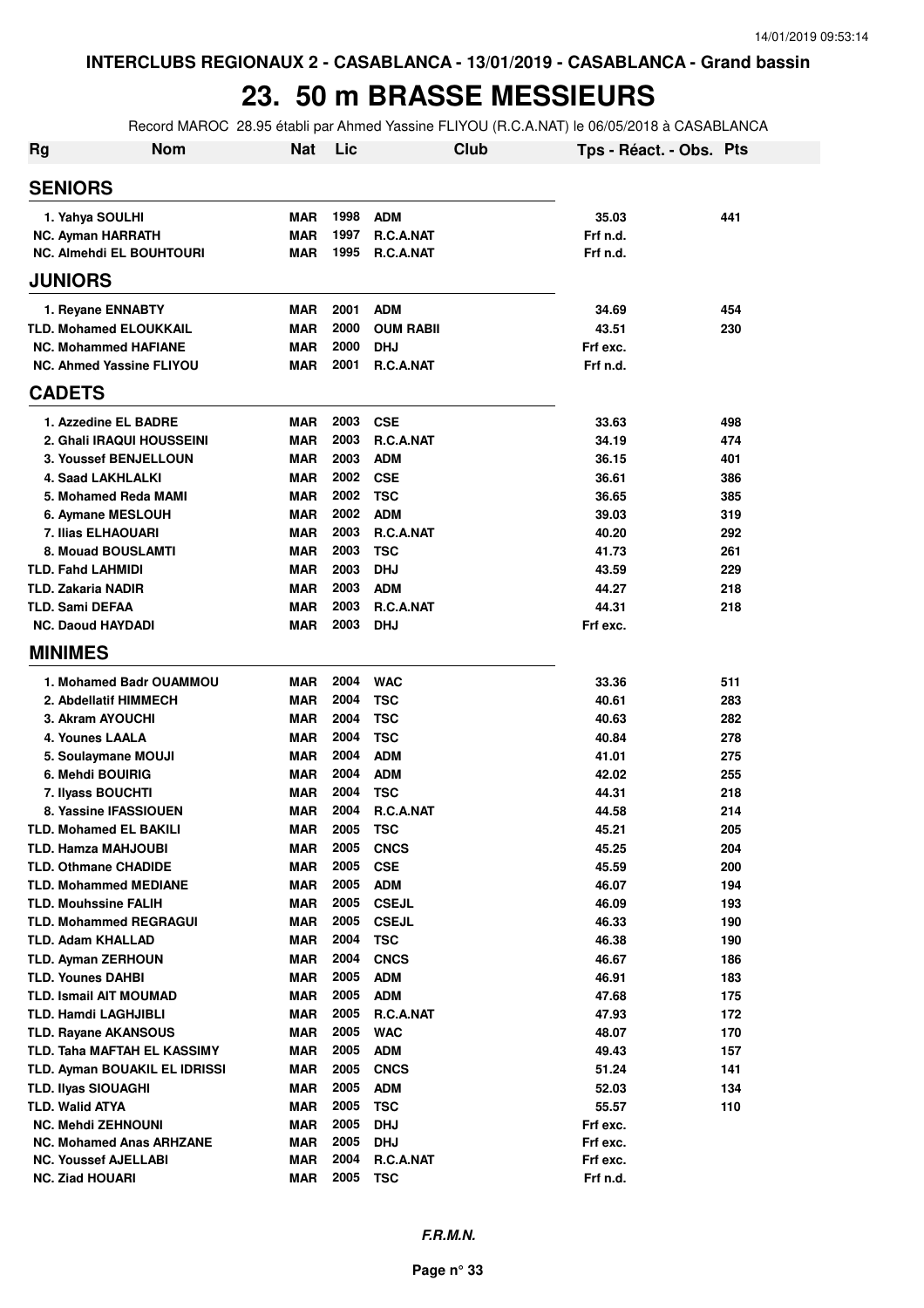### **23. 50 m BRASSE MESSIEURS**

Record MAROC 28.95 établi par Ahmed Yassine FLIYOU (R.C.A.NAT) le 06/05/2018 à CASABLANCA

| Rg                                                   | <b>Nom</b> | Nat                      | Lic          |                          | Club | Tps - Réact. - Obs. Pts |        |
|------------------------------------------------------|------------|--------------------------|--------------|--------------------------|------|-------------------------|--------|
| <b>BENJAMINS</b>                                     |            |                          |              |                          |      |                         |        |
| 1. Saif Eddine CHOUAIBI                              |            | <b>MAR</b>               | 2006         | <b>ADM</b>               |      | 40.43                   | 287    |
| 2. Abdelhakim CHAFFAA                                |            | <b>MAR</b>               | 2006         | <b>CSE</b>               |      | 41.43                   | 266    |
| 3. Youssef HABBANE                                   |            | <b>MAR</b>               | 2006         | <b>WAC</b>               |      | 44.35                   | 217    |
| 4. Ilias BEN HAMOU                                   |            | <b>MAR</b>               | 2007         | <b>CSE</b>               |      | 44.84                   | 210    |
| 5. Achraf AKIL                                       |            | <b>MAR</b>               | 2006         | <b>CSEJL</b>             |      | 45.35                   | 203    |
| <b>6. Saad ELYOUSFI</b>                              |            | <b>MAR</b>               | 2006         | <b>ADM</b>               |      | 45.91                   | 196    |
| 7. Ismail EL BOUZKRI                                 |            | <b>MAR</b>               | 2007         | <b>CNCS</b>              |      | 46.07                   | 194    |
| 8. Fadi ZOUGGARI                                     |            | <b>MAR</b>               | 2007         | <b>DHJ</b>               |      | 46.11                   | 193    |
| 9. Ahmed NIDAOUI                                     |            | <b>MAR</b>               | 2007         | <b>WAC</b>               |      | 46.66                   | 186    |
| 10. Mehdi KAMIL                                      |            | <b>MAR</b>               | 2006         | <b>WAC</b>               |      | 47.24                   | 180    |
| <b>11. Ali MAAROUF</b>                               |            | <b>MAR</b>               | 2006         | R.C.A.NAT                |      | 47.38                   | 178    |
| 12. Rayane M'GHARI                                   |            | <b>MAR</b>               | 2007         | <b>DHJ</b>               |      | 47.57                   | 176    |
| 13. Yacine MINSAF                                    |            | <b>MAR</b>               | 2006         | <b>CNCS</b>              |      | 47.63                   | 175    |
| 14. Yahya ZAGRI                                      |            | <b>MAR</b>               | 2006         | <b>ADM</b>               |      | 48.33                   | 168    |
| <b>15. Ghali Brahim SENTISSI</b>                     |            | <b>MAR</b>               | 2007         | <b>WAC</b>               |      | 48.98                   | 161    |
| 16. Badr BICHARA                                     |            | <b>MAR</b>               | 2007         | R.C.A.NAT                |      | 49.03                   | 160    |
| <b>17. Ismail LAGSSAIBI</b>                          |            | <b>MAR</b>               | 2007         | R.C.A.NAT                |      | 50.04                   | 151    |
| 18. Youssef YAHI                                     |            | <b>MAR</b>               | 2006         | <b>ADM</b>               |      | 50.56                   | 146    |
| 19. Adam FALIH                                       |            | <b>MAR</b>               | 2007         | <b>CSEJL</b>             |      | 50.57                   | 146    |
| <b>20. Achraf BOUJNANE</b>                           |            | <b>MAR</b>               | 2006         | <b>CSE</b>               |      | 50.77                   | 145    |
| 21. Ilyas KARAM                                      |            | <b>MAR</b>               | 2007         | <b>CSEJL</b>             |      | 50.85                   | 144    |
| 22. Yahya ELKHATIBI                                  |            | <b>MAR</b>               | 2006         | <b>DHJ</b>               |      | 50.97                   | 143    |
| 23. Yassir BAZZINE                                   |            | <b>MAR</b>               | 2007         | <b>CNCS</b>              |      | 51.07                   | 142    |
| 24. Elmehdi HOUIRICH                                 |            | <b>MAR</b>               | 2007         | <b>DHJ</b>               |      | 51.73                   | 137    |
| 25. Yassine ENNASSER                                 |            | <b>MAR</b>               | 2007         | <b>WAC</b>               |      | 51.90                   | 135    |
| 26. Abdelmajid NAJAH                                 |            | <b>MAR</b>               | 2007         | <b>CNCS</b>              |      | 51.92                   | 135    |
| 27. Adam BENMAAZOUZ                                  |            | <b>MAR</b>               | 2006         | <b>WAC</b>               |      | 52.16                   | 133    |
| 28. Mohamed KELLA                                    |            | <b>MAR</b>               | 2007         | <b>ADM</b>               |      | 52.27                   | 132    |
| 29. Othman ZIANE                                     |            | <b>MAR</b>               | 2007         | <b>CNCS</b>              |      | 52.64                   | 130    |
| 30. Yasser REGRAGUI                                  |            | <b>MAR</b>               | 2006         | <b>CSEJL</b>             |      | 52.91                   | 128    |
| 31. Abdeljalil QUISTAS                               |            | <b>MAR</b>               | 2006         | <b>WAC</b>               |      | 54.12                   | 119    |
| 32. Ilyas AKANSOUS                                   |            | <b>MAR</b>               | 2007         | <b>WAC</b>               |      | 55.02                   | 113    |
| 33. Moslim SAGHIR                                    |            | <b>MAR</b>               | 2007         | <b>CNCS</b>              |      | 55.42                   | 111    |
| 34. Haitam KHIALI                                    |            | <b>MAR</b>               | 2006         | <b>CNCS</b>              |      | 55.54                   | 110    |
| <b>35. Omar EZZOUBI</b>                              |            | MAR                      | 2006         | <b>CNCS</b>              |      | 56.11                   | 107    |
| 36. Imad ZOUAKI                                      |            | <b>MAR</b>               | 2007         | <b>DHJ</b>               |      | 56.44                   | 105    |
| 37. Zakaria ELKHATIBI                                |            | <b>MAR</b>               | 2007         | <b>DHJ</b>               |      | 57.66                   | 98     |
| 38. Noureddine ELBADRE                               |            | <b>MAR</b>               | 2007         | <b>CSE</b>               |      | 57.95                   | 97     |
| 39. Abdelmouiz FADEL                                 |            | <b>MAR</b>               | 2007         | <b>CNCS</b>              |      | 59.87                   | 88     |
| 40. Mohamed Taha BOUTAMA                             |            | <b>MAR</b>               | 2007         | <b>CNCS</b>              |      | 1:00.22                 | 86     |
| 41. Omar KERBOUCH                                    |            | <b>MAR</b>               | 2007         | R.C.A.NAT                |      | 1:01.53                 | 81     |
| 42. Ayoub MOUFDI                                     |            | <b>MAR</b>               | 2006         | <b>CNCS</b>              |      | 1:01.98                 | 79     |
| 43. Mohamed Rayane GUEJAJ                            |            | <b>MAR</b>               | 2007         | <b>CNCS</b>              |      | 1:06.45                 | 64     |
| <b>44. Nouh BENTOUILA</b>                            |            | <b>MAR</b>               | 2007         | <b>CSEJL</b>             |      | 1:08.52                 | 58     |
| 45. Anas IDHAMOU                                     |            | <b>MAR</b>               | 2006         | <b>CNCS</b>              |      | 1:11.24                 | 52     |
| <b>NC. Rayane ARRAF</b>                              |            | <b>MAR</b>               | 2007         | R.C.A.NAT                |      | Frf exc.                |        |
| <b>NC. Rayane ADLANE</b>                             |            | <b>MAR</b>               | 2007         | <b>CNCS</b>              |      | Frf exc.                |        |
| <b>NC. Adam TIMOUYASSE</b>                           |            | <b>MAR</b>               | 2006         | <b>DHJ</b>               |      | Frf exc.                |        |
| <b>NC. Ryad BOUFTASS</b>                             |            | <b>MAR</b>               | 2007         | <b>WAC</b>               |      | Frf exc.                |        |
| <b>NC. Omar ELMENGAD</b>                             |            | <b>MAR</b>               | 2007         | R.C.A.NAT                |      | Frf n.d.                |        |
| <b>NC. Aymen GMOUH</b>                               |            | <b>MAR</b>               | 2007         | R.C.A.NAT                |      | Frf n.d.                |        |
| <b>NC. Haytham BENKARROUM</b>                        |            | <b>MAR</b><br><b>MAR</b> | 2007<br>2007 | <b>TSC</b><br><b>TSC</b> |      | Frf n.d.                |        |
| <b>NC. Rayane LARABI</b><br><b>NC. Jad EL KHAYAT</b> |            | <b>MAR</b>               | 2007         | <b>CNCS</b>              |      | Dsq FD                  | 0<br>0 |
| <b>NC. Mohammed Reda DAKOUANE</b>                    |            | <b>MAR</b>               | 2006         | <b>CSE</b>               |      | Dsq NI<br>Dsq NI        | 0      |
|                                                      |            |                          |              |                          |      |                         |        |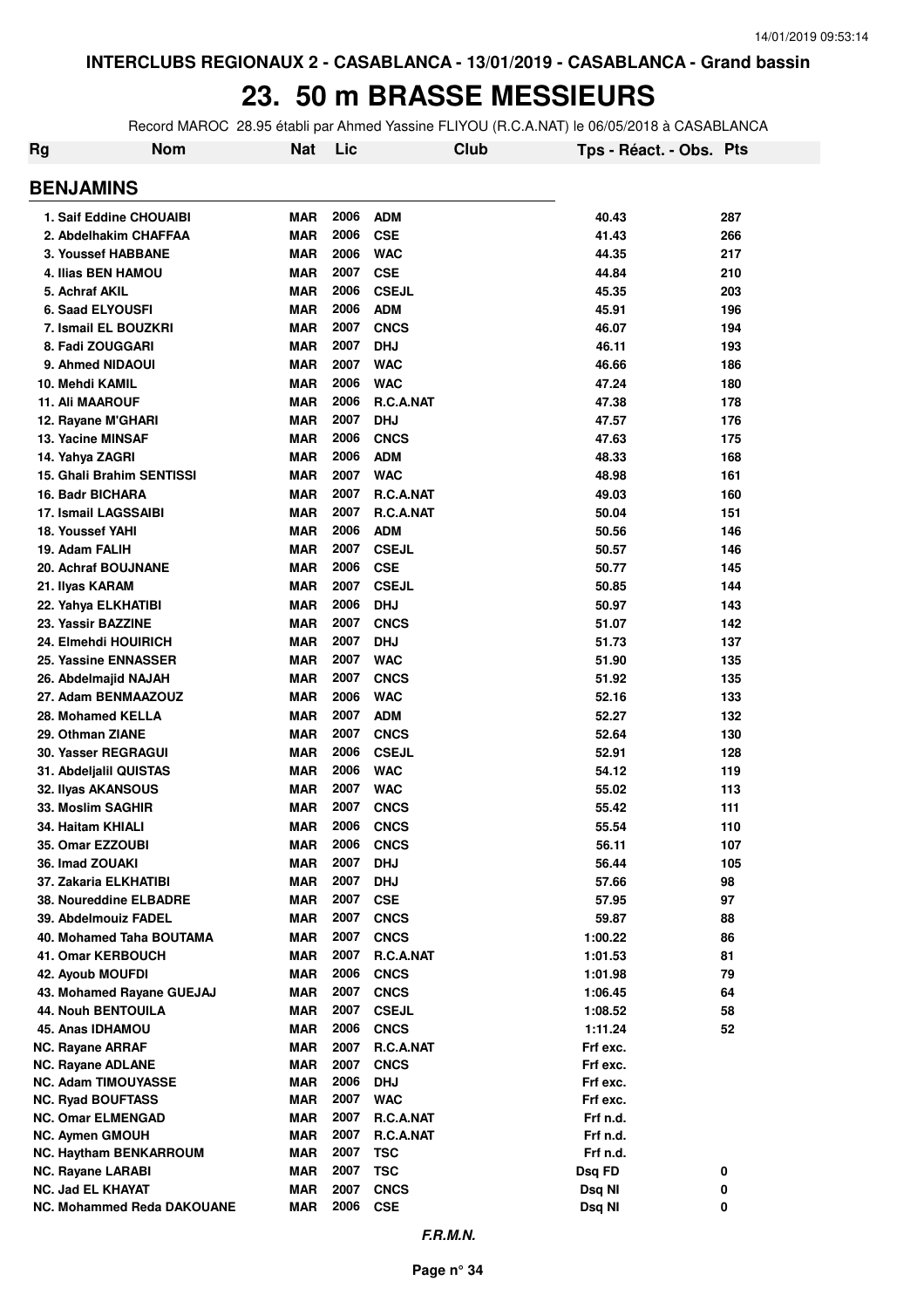### **24. 50 m BRASSE DAMES**

Record MAROC 31.54 établi par Sara EL BEKRI (R.C.A.NAT) le 22/04/2009 à MONTPELLIER (FRANCE)

| <b>Rg</b> | <b>Nom</b>                                     | <b>Nat</b>               | Lic          |                           | <b>Club</b> | Tps - Réact. - Obs. Pts |            |
|-----------|------------------------------------------------|--------------------------|--------------|---------------------------|-------------|-------------------------|------------|
|           | <b>CADETS</b>                                  |                          |              |                           |             |                         |            |
|           | 1. Salma EL YOUSFI                             | <b>MAR</b>               | 2002         | <b>ADM</b>                |             | 40.47                   | 401        |
|           | 2. Manal ANOUAR EL ALAMI                       | <b>MAR</b>               | 2003         | <b>ADM</b>                |             | 41.65                   | 367        |
|           | 3. Samia MAHASSINE                             | <b>MAR</b>               | 2003         | <b>ADM</b>                |             | 43.94                   | 313        |
|           | 4. Mayare YAHIA                                | <b>MAR</b>               | 2003         | <b>DHJ</b>                |             | 45.92                   | 274        |
|           | <b>TLD. Rim AFIF</b>                           | <b>MAR</b>               | 2002         | <b>TSC</b>                |             | 47.09                   | 254        |
|           | <b>MINIMES</b>                                 |                          |              |                           |             |                         |            |
|           | 1. Hind DOUHA                                  | <b>MAR</b>               | 2005         | <b>R.C.A.NAT</b>          |             | 40.23                   | 408        |
|           | 2. Aicha EL BEKALI                             | <b>MAR</b>               | 2004         | <b>ADM</b>                |             | 40.35                   | 404        |
|           | 3. Lamiaa ELMACHRAFI                           | <b>MAR</b>               | 2005         | <b>TSC</b>                |             | 41.09                   | 383        |
|           | 4. Nada YAHI                                   | <b>MAR</b>               | 2004         | <b>ADM</b>                |             | 42.22                   | 353        |
|           | 5. Kenza SALMAN                                | <b>MAR</b>               | 2005         | R.C.A.NAT                 |             | 43.24                   | 328        |
|           | 6. Douaa EDDAHBI                               | <b>MAR</b>               | 2005         | <b>TSC</b>                |             | 44.15                   | 308        |
|           | 7. Amira ZOHRY                                 | <b>MAR</b>               | 2004         | <b>WAC</b>                |             | 45.52                   | 281        |
|           | 8. Ines EL AZHAR                               | <b>MAR</b>               | 2004         | <b>TSC</b>                |             | 47.26                   | 251        |
|           | 9. Ichrak EZZAITOUNI                           | <b>MAR</b>               | 2004         | <b>ADM</b>                |             | 47.37                   | 250        |
|           | <b>TLD. Maissam YAHIA</b>                      | <b>MAR</b>               | 2005         | <b>DHJ</b>                |             | 48.46                   | 233        |
|           | <b>TLD. Hiba SOBAII</b>                        | <b>MAR</b>               | 2004         | <b>CSE</b>                |             | 49.65                   | 217        |
|           | <b>TLD. Aya KASSI</b>                          | <b>MAR</b>               | 2005         | <b>TSC</b>                |             | 55.23                   | 157        |
|           | <b>TLD. Douaa HANAFI</b>                       | <b>MAR</b>               | 2005         | <b>CNCS</b>               |             | 1:01.18                 | 116        |
|           | <b>NC. Manal AITOUNY</b>                       | <b>MAR</b><br><b>MAR</b> | 2004<br>2004 | R.C.A.NAT<br>R.C.A.NAT    |             | Frf n.d.                |            |
|           | <b>NC. Lina GMOUH</b><br><b>NC. Aya HAKANE</b> | <b>MAR</b>               | 2004         | R.C.A.NAT                 |             | Frf n.d.<br>Frf n.d.    |            |
|           | <b>NC. Iness LAKRADI</b>                       | <b>MAR</b>               | 2005         | <b>TSC</b>                |             | Frf n.d.                |            |
|           | <b>BENJAMINS</b>                               |                          |              |                           |             |                         |            |
|           |                                                |                          |              |                           |             |                         |            |
|           | 1. Yasmine YOUSRI                              | <b>MAR</b><br><b>MAR</b> | 2006<br>2007 | R.C.A.NAT<br>R.C.A.NAT    |             | 41.58                   | 369<br>333 |
|           | 2. Marwa TOUHAMI<br>3. Ghita GHETREFF          | <b>MAR</b>               | 2006         | <b>ADM</b>                |             | 43.05<br>45.04          | 290        |
|           | 4. Lina BERRISSOUL                             | <b>MAR</b>               | 2007         | <b>WAC</b>                |             | 45.13                   | 289        |
|           | 5. Salma AZIZI                                 | <b>MAR</b>               | 2007         | <b>TSC</b>                |             | 45.86                   | 275        |
|           | 6. Salma ZAID                                  | <b>MAR</b>               | 2007         | <b>CSE</b>                |             | 48.37                   | 234        |
|           | 7. Yassmine BENGHEDIFA                         | <b>MAR</b>               | 2007         | <b>ADM</b>                |             | 49.82                   | 214        |
|           | 8. Douaa TAWSSI                                | <b>MAR</b>               | 2006         | <b>TSC</b>                |             | 49.97                   | 213        |
|           | 9. Kamilia ATIF                                | MAR                      | 2007         | TSC                       |             | 50.00                   | 212        |
|           | 10. Alaa SAOUT EL HAK                          | MAR                      | 2006         | <b>CNCS</b>               |             | 50.24                   | 209        |
|           | <b>11. Nisrine MOUKASSI</b>                    | <b>MAR</b>               | 2006         | <b>TSC</b>                |             | 50.36                   | 208        |
|           | 12. Imane EDDADSY                              | <b>MAR</b>               | 2007         | R.C.A.NAT                 |             | 50.41                   | 207        |
|           | <b>13. Malak BAROUDI</b>                       | <b>MAR</b>               | 2007         | R.C.A.NAT                 |             | 51.37                   | 196        |
|           | 14. Rania AOUAM                                | <b>MAR</b>               | 2006         | <b>CNCS</b>               |             | 52.01                   | 188        |
|           | 15. Yasmine SIFALLAH                           | <b>MAR</b>               | 2006         | <b>WAC</b>                |             | 52.28                   | 186        |
|           | <b>16. Dina YAMOURI</b>                        | <b>MAR</b>               | 2006         | <b>ADM</b>                |             | 53.52                   | 173        |
|           | 17. Ryhab CHIKER                               | <b>MAR</b>               | 2007         | <b>ADM</b>                |             | 54.00                   | 168        |
|           | 18. Hajar RAISSE                               | <b>MAR</b>               | 2006         | <b>CSE</b>                |             | 54.57                   | 163        |
|           | 19. Kenza GHAZI                                | <b>MAR</b>               | 2007         | <b>ADM</b>                |             | 54.69                   | 162        |
|           | 20. Chaimaa MAFTAH EL KASSIMY                  | <b>MAR</b>               | 2006         | <b>ADM</b>                |             | 55.22                   | 157        |
|           | 21. Hafssa OULACHBAR                           | <b>MAR</b>               | 2006         | <b>WAC</b>                |             | 56.08                   | 150        |
|           | 22. Lilia ABOUELFADEL                          | <b>MAR</b>               | 2006         | R.C.A.NAT                 |             | 56.10                   | 150        |
|           | 23. Aya LAALA                                  | MAR                      | 2007         | <b>TSC</b>                |             | 57.86                   | 137        |
|           | 24. Assia TAWSSI                               | <b>MAR</b>               | 2007         | <b>TSC</b>                |             | 57.88                   | 137        |
|           | 25. Ghita AFRIAD                               | MAR                      | 2007         | <b>CSE</b>                |             | 1:01.71                 | 113        |
|           | 26. Yara EL MAQRI                              | MAR                      | 2007<br>2007 | <b>CNCS</b>               |             | 1:01.87                 | 112        |
|           | 27. Khadija BADAINE                            | <b>MAR</b><br>MAR        | 2007         | <b>ADM</b><br><b>CNCS</b> |             | 1:02.74                 | 107<br>79  |
|           | 28. Alae DAHOUNI                               | MAR                      | 2007         | <b>CNCS</b>               |             | 1:09.50                 | 65         |
|           | 29. Aya ZEJLI                                  |                          |              |                           |             | 1:13.92                 |            |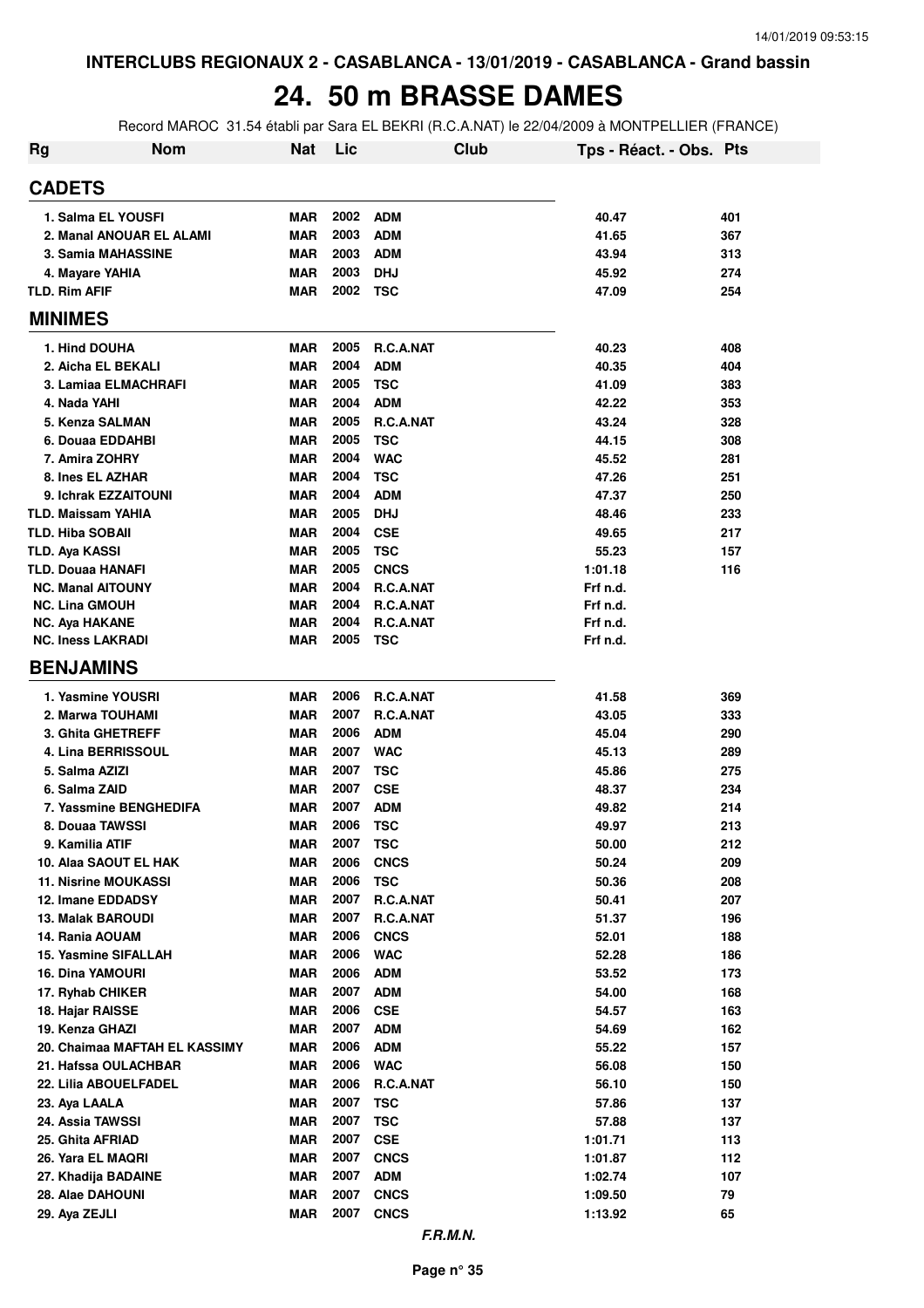#### **24. 50 m BRASSE DAMES**

Record MAROC 31.54 établi par Sara EL BEKRI (R.C.A.NAT) le 22/04/2009 à MONTPELLIER (FRANCE)

| Rg                                | <b>Nom</b> | <b>Nat</b> | <b>Lic</b> |             | Club | Tps - Réact. - Obs. Pts |  |
|-----------------------------------|------------|------------|------------|-------------|------|-------------------------|--|
| <b>BENJAMINS</b>                  |            |            |            |             |      |                         |  |
| <b>NC. Hiba MAKBOULI</b>          |            | <b>MAR</b> | 2007       | <b>DHJ</b>  |      | Frf exc.                |  |
| <b>NC. Lina Soulaika BOUMAHDI</b> |            | <b>MAR</b> | 2007       | <b>DHJ</b>  |      | Frf exc.                |  |
| <b>NC. Imane MOUCHAMIS</b>        |            | <b>MAR</b> | 2006       | <b>CNCS</b> |      | Dsg NI                  |  |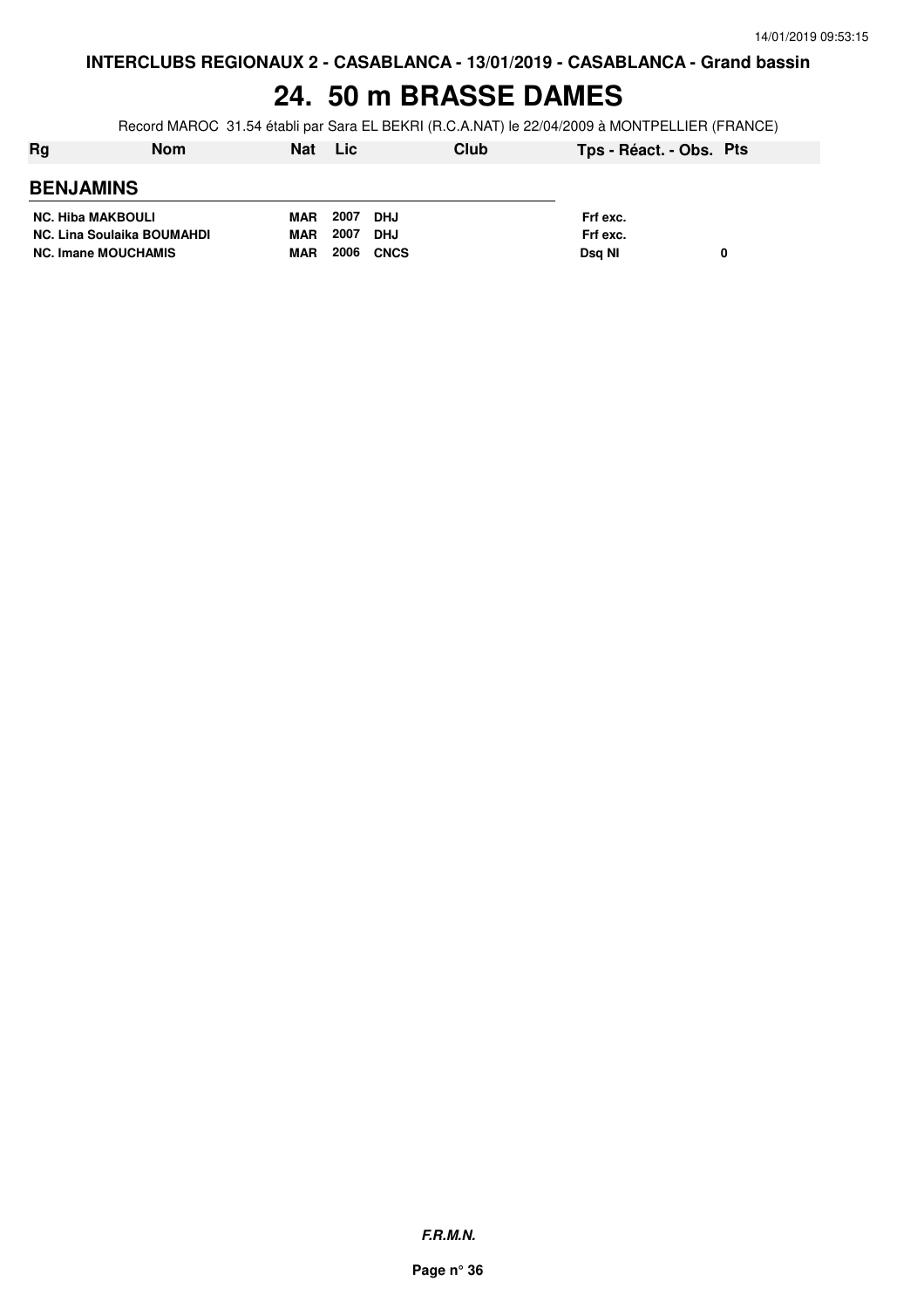#### **25. 200 m NAGE LIBRE MESSIEURS**

Record MAROC 1:52.72 établi par Morad BERRADA (WAC) le 18/12/2011 à DOHA (QATAR)

| <b>Rg</b>                     | <b>Nom</b>                     | <b>Nat</b> | Lic  |                  | Club | Tps - Réact. - Obs. Pts |     |
|-------------------------------|--------------------------------|------------|------|------------------|------|-------------------------|-----|
| <b>SENIORS</b>                |                                |            |      |                  |      |                         |     |
|                               | 1. Abdelkrim ESSABIHI EDDAFALI | <b>MAR</b> | 1999 | <b>ADM</b>       |      | 2:11.25                 | 469 |
| 2. Yasser KATAYFJI            |                                | MAR        | 1999 | <b>R.C.A.NAT</b> |      | 2:14.87                 | 432 |
| <b>JUNIORS</b>                |                                |            |      |                  |      |                         |     |
| 1. Omar HASSOUNI              |                                | <b>MAR</b> | 2001 | <b>ADM</b>       |      | 2:15.32                 | 428 |
| 2. Mohammed SEFRAOUI          |                                | <b>MAR</b> | 2000 | <b>R.C.A.NAT</b> |      | 2:34.64                 | 286 |
| <b>CADETS</b>                 |                                |            |      |                  |      |                         |     |
| 1. Abdelmoughit MAMDOUH       |                                | MAR        | 2002 | <b>ADM</b>       |      | 2:09.07                 | 493 |
| 2. Mohamed Amine CHANNANI     |                                | <b>MAR</b> | 2002 | <b>CSE</b>       |      | 2:13.01                 | 451 |
| 3. Aymen TAJEDDINE            |                                | <b>MAR</b> | 2003 | <b>WAC</b>       |      | 2:14.61                 | 435 |
| 4. Ali KAMIL                  |                                | <b>MAR</b> | 2002 | <b>WAC</b>       |      | 2:14.93                 | 432 |
| 5. El Mehdi LAANAYA           |                                | <b>MAR</b> | 2003 | <b>TSC</b>       |      | 2:16.49                 | 417 |
| 6. Mohamed Reda MAMI          |                                | <b>MAR</b> | 2002 | <b>TSC</b>       |      | 2:22.88                 | 363 |
| 7. Abderrahmane BENJARY       |                                | <b>MAR</b> | 2003 | <b>CSE</b>       |      | 2:36.06                 | 279 |
| <b>NC. Daoud HAYDADI</b>      |                                | MAR        | 2003 | <b>DHJ</b>       |      | Frf exc.                |     |
| <b>MINIMES</b>                |                                |            |      |                  |      |                         |     |
| 1. Yassine HASSOUNE           |                                | <b>MAR</b> | 2004 | <b>CNCS</b>      |      | 2:21.82                 | 372 |
| 2. Mohamed Amine HAMDAOUI     |                                | MAR        | 2004 | <b>TSC</b>       |      | 2:25.99                 | 341 |
| 3. Ilyas LARABI               |                                | <b>MAR</b> | 2004 | <b>TSC</b>       |      | 2:27.35                 | 331 |
| 4. Mohamed Aymen HARRABIDA    |                                | MAR        | 2005 | <b>R.C.A.NAT</b> |      | 2:32.55                 | 298 |
| 5. Mohamed EL BOUZKRI         |                                | <b>MAR</b> | 2005 | <b>CNCS</b>      |      | 2:35.97                 | 279 |
| 6. Abdellatif HIMMECH         |                                | <b>MAR</b> | 2004 | <b>TSC</b>       |      | 2:41.85                 | 250 |
| 7. Wahb EL ATLASSI            |                                | MAR        | 2004 | <b>CNCS</b>      |      | 2:42.43                 | 247 |
| 8. Ismail KASSI               |                                | <b>MAR</b> | 2004 | <b>TSC</b>       |      | 2:42.49                 | 247 |
| <b>TLD. Mohamed QUITAR</b>    |                                | <b>MAR</b> | 2005 | <b>ADM</b>       |      | 2:55.25                 | 197 |
| <b>TLD. Walid ATYA</b>        |                                | <b>MAR</b> | 2005 | <b>TSC</b>       |      | 3:07.18                 | 161 |
| <b>TLD. Ismail AIT MOUMAD</b> |                                | MAR        | 2005 | <b>ADM</b>       |      | 3:07.48                 | 161 |
| <b>TLD. Younes DAHBI</b>      |                                | MAR        | 2005 | <b>ADM</b>       |      | 3:08.80                 | 157 |
| <b>BENJAMINS</b>              |                                |            |      |                  |      |                         |     |
| 1. Saad SLIM                  |                                | <b>MAR</b> | 2006 | <b>R.C.A.NAT</b> |      | 2:38.59                 | 266 |
| 2. Mohamed Hamza HAJOUANE     |                                | MAR        | 2006 | <b>R.C.A.NAT</b> |      | 2:43.31                 | 243 |
| 3. Mohamed Amine ENNHAILI     |                                | MAR        | 2007 | <b>WAC</b>       |      | 2:43.55                 | 242 |
| 4. Ali BOUSLIM                |                                | <b>MAR</b> | 2006 | <b>TSC</b>       |      | 2:44.47                 | 238 |
| 5. Ismail EL BOUZKRI          |                                | <b>MAR</b> | 2007 | <b>CNCS</b>      |      | 2:45.06                 | 236 |
| 6. Ahmed Rayane NAMLY         |                                | <b>MAR</b> | 2007 | <b>WAC</b>       |      | 2:46.37                 | 230 |
| 7. Ghali Brahim SENTISSI      |                                | <b>MAR</b> | 2007 | <b>WAC</b>       |      | 2:49.58                 | 217 |
| 8. Yasser MAHLI               |                                | <b>MAR</b> | 2006 | R.C.A.NAT        |      | 2:50.66                 | 213 |
| 9. Mohamed Taha BOUCHANE      |                                | <b>MAR</b> | 2006 | <b>ADM</b>       |      | 2:53.62                 | 202 |
| 10. Ibrahim AIT ZOULET        |                                | <b>MAR</b> | 2006 | <b>CSEJL</b>     |      | 2:56.23                 | 193 |
| 11. Ilyas KARAM               |                                | <b>MAR</b> | 2007 | <b>CSEJL</b>     |      | 2:57.19                 | 190 |
| 12. Othman ZIANE              |                                | <b>MAR</b> | 2007 | <b>CNCS</b>      |      | 2:58.03                 | 188 |
| 13. Mehdi KAMIL               |                                | MAR        | 2006 | <b>WAC</b>       |      | 2:58.93                 | 185 |
| 14. Rayane M'GHARI            |                                | <b>MAR</b> | 2007 | <b>DHJ</b>       |      | 3:00.44                 | 180 |
| 15. Ahmed Amine BELABBES      |                                | <b>MAR</b> | 2006 | <b>DHJ</b>       |      | 3:00.68                 | 179 |
| 16. Ali EZZAKY                |                                | MAR        | 2007 | <b>CNCS</b>      |      | 3:01.92                 | 176 |
| 17. Mohamed Ghali KHADRAOUI   |                                | <b>MAR</b> | 2006 | <b>CSE</b>       |      | 3:02.97                 | 173 |
| 18. Hamza KOHAILA             |                                | <b>MAR</b> | 2007 | <b>ADM</b>       |      | 3:03.13                 | 172 |
| 19. Diyaa LAFKIHI             |                                | <b>MAR</b> | 2007 | <b>TSC</b>       |      | 3:07.38                 | 161 |
| 20. Ismail LAGSSAIBI          |                                | <b>MAR</b> | 2007 | R.C.A.NAT        |      | 3:07.67                 | 160 |
| 21. Mohamed OUBENAMI          |                                | <b>MAR</b> | 2006 | <b>TSC</b>       |      | 3:11.91                 | 150 |
| 22. Othmane TAJEDDINE         |                                | <b>MAR</b> | 2007 | <b>CNCS</b>      |      | 3:19.22                 | 134 |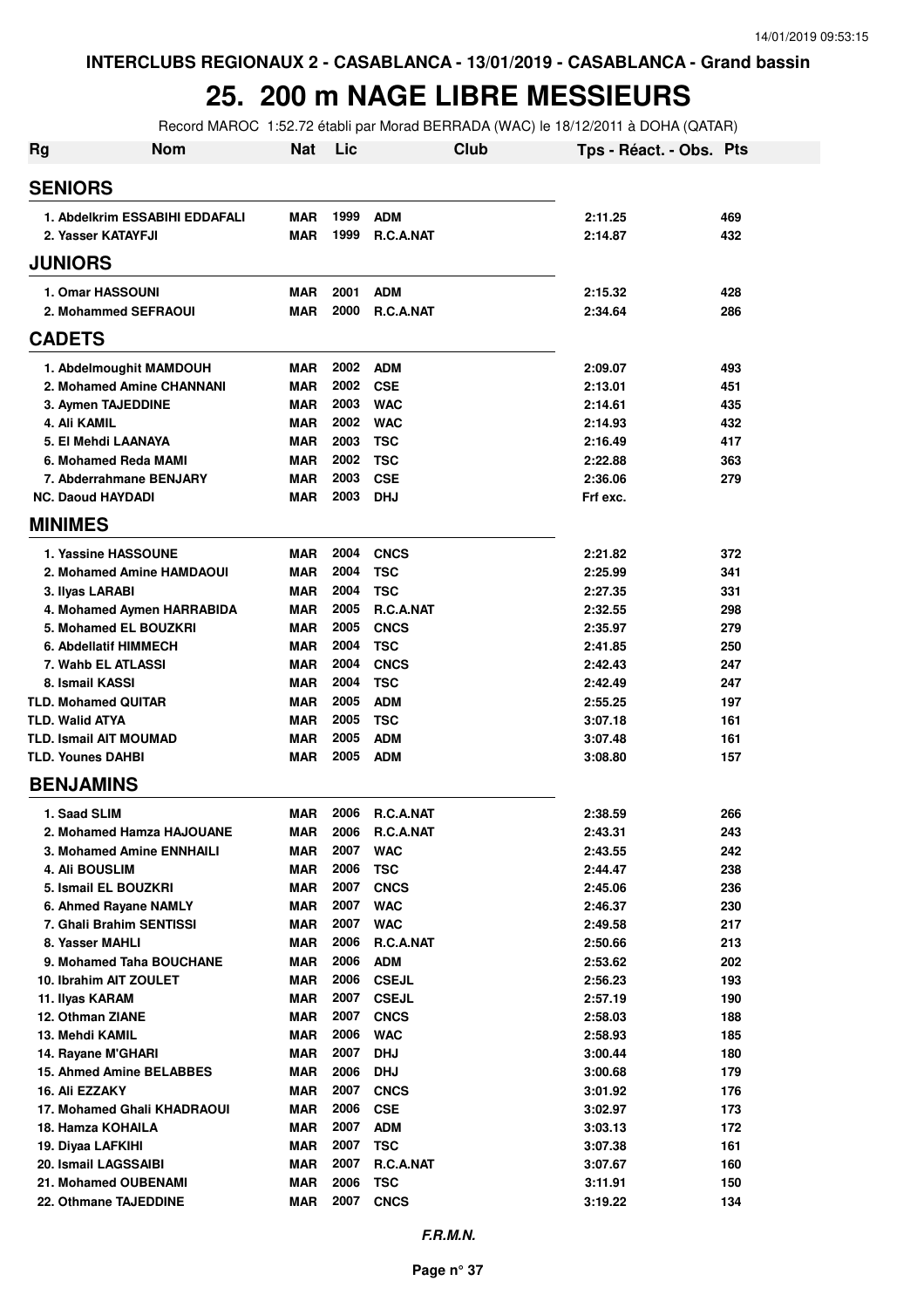#### **25. 200 m NAGE LIBRE MESSIEURS**

Record MAROC 1:52.72 établi par Morad BERRADA (WAC) le 18/12/2011 à DOHA (QATAR)

| Rg                     | <b>Nom</b> | <b>Nat</b> | Lic  |            | Club | Tps - Réact. - Obs. Pts |     |
|------------------------|------------|------------|------|------------|------|-------------------------|-----|
| <b>BENJAMINS</b>       |            |            |      |            |      |                         |     |
| 23. Badr BICHARA       |            | <b>MAR</b> | 2007 | R.C.A.NAT  |      | 3:21.95                 | 128 |
| 24. Soufiane MENBEH    |            | <b>MAR</b> | 2006 | CNCS       |      | 3:23.24                 | 126 |
| NC. Abdeljabar HAYDADI |            | <b>MAR</b> | 2007 | <b>DHJ</b> |      | Frf exc.                |     |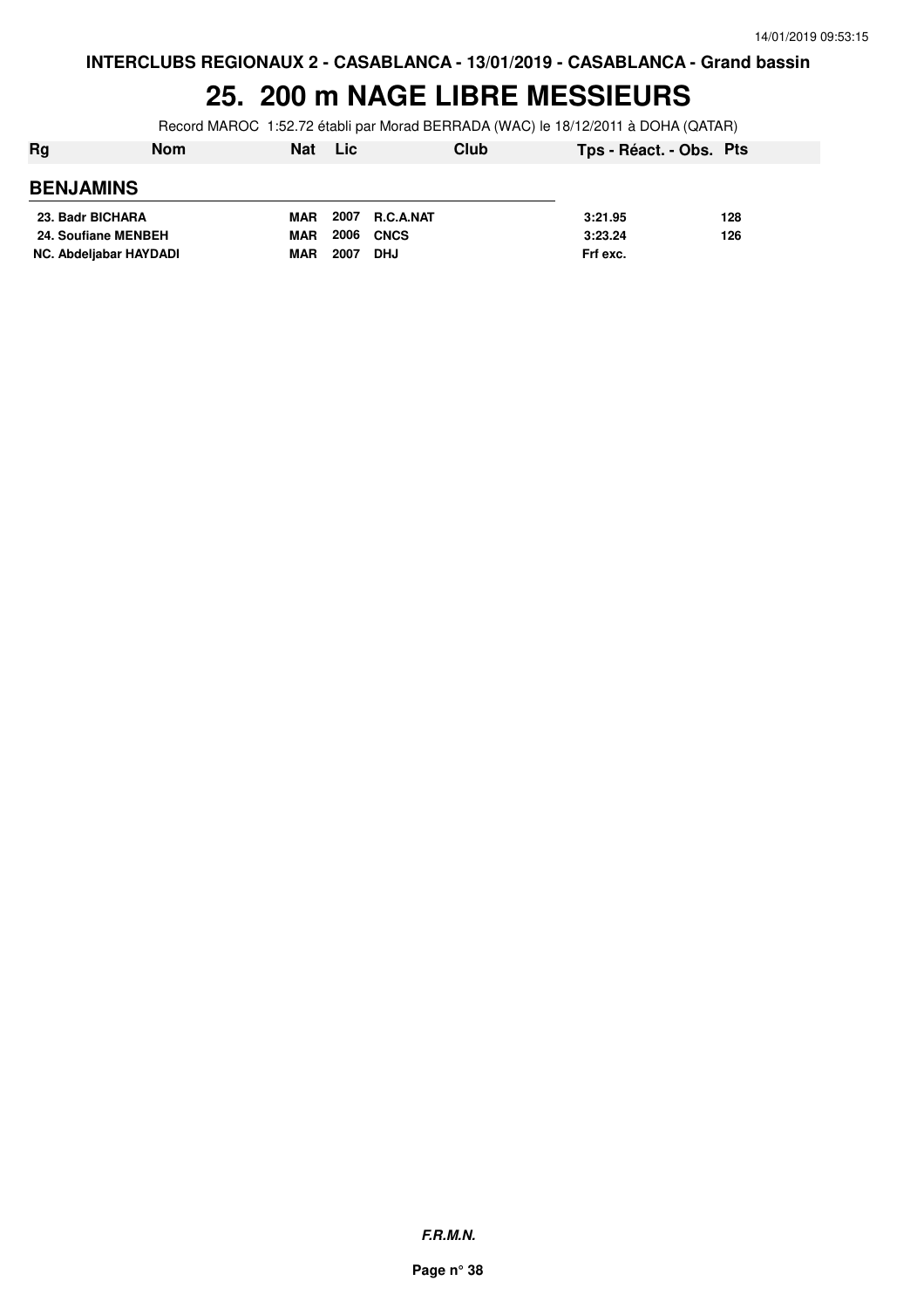# **26. 200 m NAGE LIBRE DAMES**

Record MAROC 2:03.10 établi par Sara EL BEKRI (R.C.A.NAT) le 17/12/2011 à DOHA (QATAR)

| <b>Rg</b> | <b>Nom</b>                 | <b>Nat</b> | Lic  |                  | Club | Tps - Réact. - Obs. Pts |     |
|-----------|----------------------------|------------|------|------------------|------|-------------------------|-----|
|           | <b>CADETS</b>              |            |      |                  |      |                         |     |
|           | 1. Keltoum GOURRAM         | <b>MAR</b> | 2003 | <b>ADM</b>       |      | 2:29.32                 | 433 |
|           | 2. Salma EL YOUSFI         | <b>MAR</b> | 2002 | <b>ADM</b>       |      | 2:29.33                 | 433 |
|           | 3. Nora RGUIB              | <b>MAR</b> | 2003 | <b>ADM</b>       |      | 2:34.34                 | 392 |
|           | 4. Hafssa AMMOUMOU         | <b>MAR</b> | 2003 | <b>ADM</b>       |      | 2:35.03                 | 387 |
|           | 5. Samia MAHASSINE         | <b>MAR</b> | 2003 | <b>ADM</b>       |      | 2:39.28                 | 356 |
|           | 6. Rima EL BROUZI          | <b>MAR</b> | 2003 | <b>TSC</b>       |      | 2:42.21                 | 337 |
|           | <b>TLD. Rania LABYAD</b>   | <b>MAR</b> | 2003 | <b>CSE</b>       |      | 2:54.50                 | 271 |
|           | <b>TLD. Mayare YAHIA</b>   | <b>MAR</b> | 2003 | <b>DHJ</b>       |      | 3:07.37                 | 219 |
|           | <b>MINIMES</b>             |            |      |                  |      |                         |     |
|           | 1. Sara MAKY               | MAR        | 2004 | <b>TSC</b>       |      | 2:25.70                 | 466 |
|           | 2. IIIi BELHOCINE          | <b>MAR</b> | 2005 | <b>WAC</b>       |      | 2:26.25                 | 461 |
|           | 3. Ibtissam RACHID         | <b>MAR</b> | 2004 | R.C.A.NAT        |      | 2:28.89                 | 436 |
|           | 4. Ghita TABATI            | <b>MAR</b> | 2004 | <b>WAC</b>       |      | 2:29.85                 | 428 |
|           | 5. Kamilia MAALOUF         | <b>MAR</b> | 2004 | R.C.A.NAT        |      | 2:30.56                 | 422 |
|           | <b>6. Chahd MACHKOUR</b>   | <b>MAR</b> | 2004 | <b>WAC</b>       |      | 2:33.49                 | 398 |
|           | 7. Maria NAMLY             | <b>MAR</b> | 2005 | <b>WAC</b>       |      | 2:40.73                 | 347 |
|           | 8. Amira ZOHRY             | <b>MAR</b> | 2004 | <b>WAC</b>       |      | 2:45.21                 | 319 |
|           | 9. Kenza SALMAN            | <b>MAR</b> | 2005 | <b>R.C.A.NAT</b> |      | 2:45.56                 | 317 |
|           | 10. Yassmine LABYAD        | <b>MAR</b> | 2005 | <b>CSE</b>       |      | 2:48.55                 | 301 |
|           | 11. Salma BOULAHIA         | <b>MAR</b> | 2005 | <b>CNCS</b>      |      | 2:53.30                 | 277 |
|           | TLD. Maissam YAHIA         | <b>MAR</b> | 2005 | <b>DHJ</b>       |      | 3:10.26                 | 209 |
|           | <b>NC. Zineb RAMLI</b>     | <b>MAR</b> | 2005 | <b>TSC</b>       |      | Frf n.d.                |     |
|           | <b>BENJAMINS</b>           |            |      |                  |      |                         |     |
|           | 1. Yassmine DRAYEF         | <b>MAR</b> | 2006 | <b>ADM</b>       |      | 2:23.78                 | 485 |
|           | 2. Salma EL YOUSFI         | <b>MAR</b> | 2007 | R.C.A.NAT        |      | 2:34.89                 | 388 |
|           | 3. Israa LAHLAISSI         | <b>MAR</b> | 2006 | TSC              |      | 2:40.77                 | 347 |
|           | 4. Hajar LAHLAISSI         | <b>MAR</b> | 2007 | TSC              |      | 2:42.26                 | 337 |
|           | 5. Camelia AMRANI          | <b>MAR</b> | 2006 | <b>TSC</b>       |      | 2:43.13                 | 332 |
|           | 6. Zainab IDRISSI          | <b>MAR</b> | 2007 | <b>CNCS</b>      |      | 2:46.22                 | 314 |
|           | 7. Ghita GHETREFF          | <b>MAR</b> | 2006 | <b>ADM</b>       |      | 2:54.74                 | 270 |
|           | 8. Lina EL OUADIH          | <b>MAR</b> | 2006 | R.C.A.NAT        |      | 2:58.35                 | 254 |
|           | 9. Nada MOSSADDIK          | <b>MAR</b> | 2006 | <b>CNCS</b>      |      | 2:59.51                 | 249 |
|           | 10. Rihab ZARGANI          | MAR        | 2006 | <b>CNCS</b>      |      | 3:03.33                 | 234 |
|           | 11. Dina YAMOURI           | <b>MAR</b> | 2006 | <b>ADM</b>       |      | 3:07.89                 | 217 |
|           | 12. Lilia ABOUELFADEL      | MAR        | 2006 | R.C.A.NAT        |      | 3:22.52                 | 173 |
|           | 13. Marwa ELBASSITY        | <b>MAR</b> | 2007 | <b>TSC</b>       |      | 3:23.57                 | 170 |
|           | 14. Hiba HILALI            | MAR        | 2007 | <b>ADM</b>       |      | 3:33.17                 | 148 |
|           | 15. Kenza GHAZI            | <b>MAR</b> | 2007 | <b>ADM</b>       |      | 3:52.89                 | 114 |
|           | 16. Khadija MENBEH         | <b>MAR</b> | 2007 | <b>CNCS</b>      |      | 3:56.60                 | 108 |
|           | <b>NC. Kawtar MIRHLAMI</b> | MAR        | 2007 | <b>DHJ</b>       |      | Frf exc.                |     |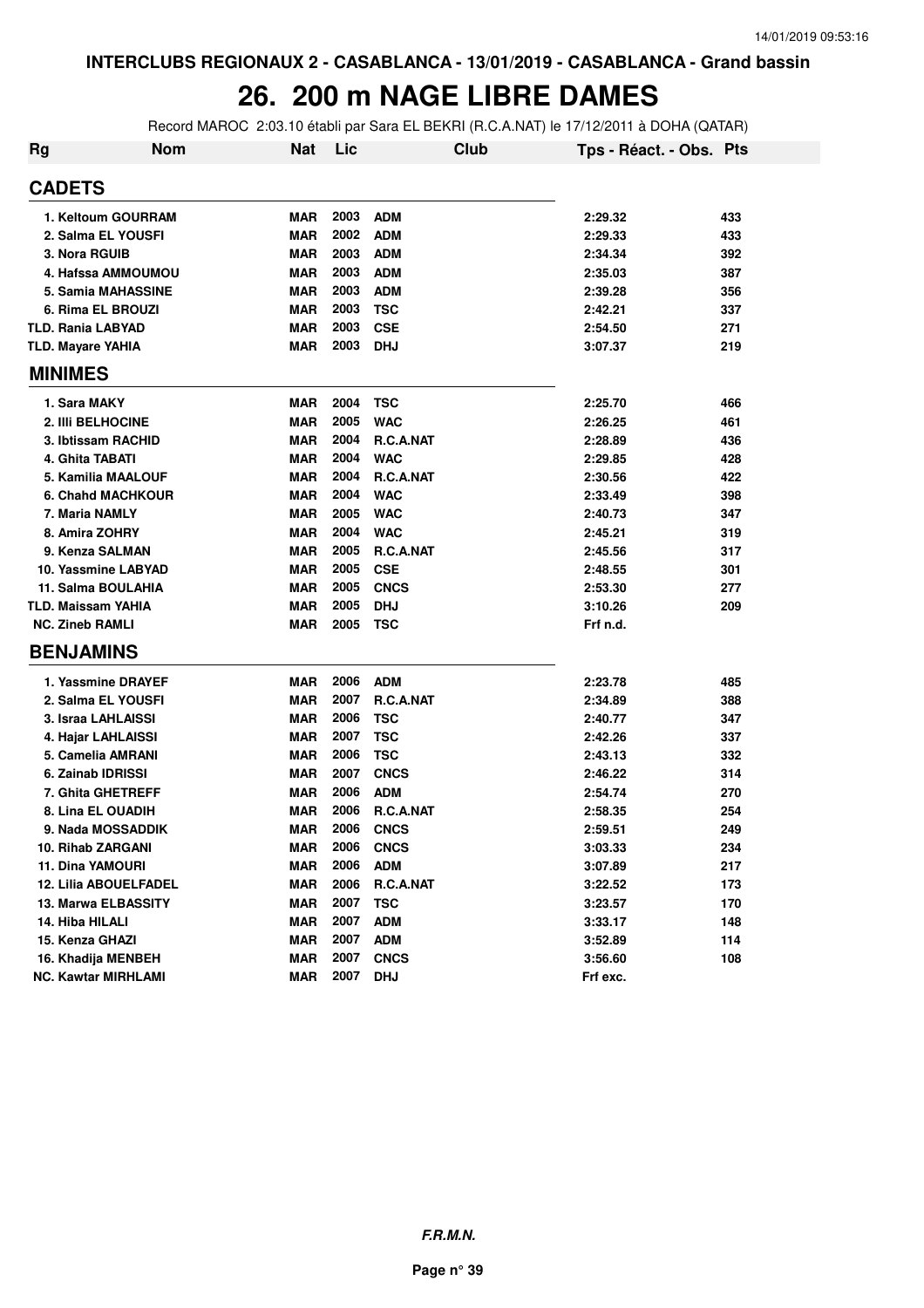#### **27. 100 m NAGE LIBRE MESSIEURS**

Record MAROC 49.50 établi par Mehdi AYOUBI (CODM) le 27/07/2017 à TORONTO

| <b>Rg</b> | <b>Nom</b>                     | <b>Nat</b> | Lic  | Club             | Tps - Réact. - Obs. Pts |     |
|-----------|--------------------------------|------------|------|------------------|-------------------------|-----|
|           | <b>SENIORS</b>                 |            |      |                  |                         |     |
|           | 1. Ayman HARRATH               | <b>MAR</b> | 1997 | R.C.A.NAT        | 57.24                   | 550 |
|           | 2. Ahmed BENNAJEH              | <b>MAR</b> | 1998 | <b>CSE</b>       | 58.68                   | 511 |
|           | 3. Zouhair EL KHALFI           | <b>MAR</b> | 1993 | R.C.A.NAT        | 59.35                   | 493 |
|           | 4. Hamza EZZAHER               | <b>MAR</b> | 1998 | <b>ADM</b>       | 1:02.14                 | 430 |
|           | 5. Badr HASSOUNI               | <b>MAR</b> | 1998 | <b>ADM</b>       | 1:02.28                 | 427 |
|           | <b>NC. Mohamed OUAHMID</b>     | <b>MAR</b> | 1998 | <b>ADM</b>       | Frf n.d.                |     |
|           | <b>JUNIORS</b>                 |            |      |                  |                         |     |
|           | 1. Yasser AYANE                | <b>MAR</b> | 2001 | <b>CSE</b>       | 57.08                   | 555 |
|           | 2. Omar HASSOUNI               | <b>MAR</b> | 2001 | <b>ADM</b>       | 1:00.61                 | 463 |
|           | 3. Mohamed Moussa MAASRA       | <b>MAR</b> | 2001 | <b>ADM</b>       | 1:07.81                 | 331 |
|           | <b>TLD. Mohamed ELOUKKAIL</b>  | <b>MAR</b> | 2000 | <b>OUM RABII</b> | 1:15.90                 | 236 |
|           | <b>NC. Mohammed HAFIANE</b>    | <b>MAR</b> | 2000 | DHJ              | Frf exc.                |     |
|           | <b>CADETS</b>                  |            |      |                  |                         |     |
|           | 1. Abdelmoughit MAMDOUH        | <b>MAR</b> | 2002 | ADM              | 57.00                   | 557 |
|           | 2. Adam ZIANE                  | <b>MAR</b> | 2002 | <b>WAC</b>       | 58.27                   | 521 |
|           | 3. Ali KAMIL                   | <b>MAR</b> | 2002 | <b>WAC</b>       | 59.56                   | 488 |
|           | 4. Mohamed Amine CHANNANI      | <b>MAR</b> | 2002 | <b>CSE</b>       | 59.82                   | 482 |
|           | 5. Aymen TAJEDDINE             | <b>MAR</b> | 2003 | <b>WAC</b>       | 1:00.33                 | 470 |
|           | 6. El Mehdi LAANAYA            | <b>MAR</b> | 2003 | <b>TSC</b>       | 1:01.57                 | 442 |
|           | 7. Aymane MESLOUH              | <b>MAR</b> | 2002 | <b>ADM</b>       | 1:01.70                 | 439 |
|           | 8. Mohammed CHAFFAA            | <b>MAR</b> | 2003 | <b>CSE</b>       | 1:02.00                 | 433 |
|           | 9. Mohamed Reda MAMI           | <b>MAR</b> | 2002 | <b>TSC</b>       | 1:05.10                 | 374 |
|           | 10. Abderrahmane BENJARY       | <b>MAR</b> | 2003 | <b>CSE</b>       | 1:06.94                 | 344 |
|           | 11. Houssam HOUARI             | <b>MAR</b> | 2003 | <b>TSC</b>       | 1:08.16                 | 326 |
|           | <b>12. Ilias ELHAOUARI</b>     | <b>MAR</b> | 2003 | R.C.A.NAT        | 1:10.33                 | 296 |
|           | <b>13. Khalil BAKADOUR</b>     | <b>MAR</b> | 2003 | <b>DHJ</b>       | 1:10.34                 | 296 |
|           | TLD. Zakaria NADIR             | <b>MAR</b> | 2003 | <b>ADM</b>       | 1:12.94                 | 266 |
|           | <b>TLD. Fahd LAHMIDI</b>       | <b>MAR</b> | 2003 | <b>DHJ</b>       | 1:13.56                 | 259 |
|           | <b>MINIMES</b>                 |            |      |                  |                         |     |
|           | 1. Ismail EL YOUSFI            | <b>MAR</b> | 2004 | R.C.A.NAT        | 59.48                   | 490 |
|           | 2. ilyas LAGSSAIBI             | <b>MAR</b> | 2004 | <b>R.C.A.NAT</b> | 1:02.22                 | 428 |
|           | 3. Yassine HASSOUNE            | MAR        | 2004 | <b>CNCS</b>      | 1:05.06                 | 374 |
|           | 4. Ilyas LARABI                | <b>MAR</b> | 2004 | <b>TSC</b>       | 1:07.47                 | 336 |
|           | 5. Soulaymane MOUJI            | MAR        | 2004 | <b>ADM</b>       | 1:07.75                 | 332 |
|           | 6. Mehdi BOUIRIG               | MAR        | 2004 | <b>ADM</b>       | 1:08.04                 | 327 |
|           | 7. Mohamed Aymen HARRABIDA     | MAR        | 2005 | R.C.A.NAT        | 1:08.46                 | 321 |
|           | 8. Mohamed EL BOUZKRI          | MAR        | 2005 | <b>CNCS</b>      | 1:08.47                 | 321 |
|           | 9. Akram AYOUCHI               | <b>MAR</b> | 2004 | <b>TSC</b>       | 1:09.31                 | 310 |
|           | <b>10. Abdellatif HIMMECH</b>  | MAR        | 2004 | <b>TSC</b>       | 1:10.15                 | 299 |
|           | 11. Achraf AOUAM               | MAR        | 2004 | <b>CNCS</b>      | 1:10.57                 | 293 |
|           | <b>12. Mohammed MEDIANE</b>    | <b>MAR</b> | 2005 | <b>ADM</b>       | 1:12.06                 | 275 |
|           | 13. Wahb EL ATLASSI            | MAR        | 2004 | <b>CNCS</b>      | 1:12.52                 | 270 |
|           | 14. Ismail KASSI               | MAR        | 2004 | <b>TSC</b>       | 1:15.21                 | 242 |
|           | 15. Hamza MAHJOUBI             | <b>MAR</b> | 2005 | <b>CNCS</b>      | 1:15.41                 | 240 |
|           | 16. Amine EL BOUZAIDI          | MAR        | 2004 | <b>TSC</b>       | 1:15.87                 | 236 |
|           | <b>TLD. Ismail AIT MOUMAD</b>  | MAR        | 2005 | <b>ADM</b>       | 1:17.11                 | 225 |
|           | <b>TLD. Yassine IFASSIOUEN</b> | <b>MAR</b> | 2004 | R.C.A.NAT        | 1:17.44                 | 222 |
|           | <b>TLD. Mohamed EL BAKILI</b>  | MAR        | 2005 | TSC              | 1:18.22                 | 215 |
|           | <b>TLD. Hamdi LAGHJIBLI</b>    | <b>MAR</b> | 2005 | R.C.A.NAT        | 1:19.11                 | 208 |
|           | <b>TLD. Othmane CHADIDE</b>    | <b>MAR</b> | 2005 | <b>CSE</b>       | 1:19.21                 | 207 |
|           | <b>TLD. Rayane AKANSOUS</b>    | MAR        | 2005 | <b>WAC</b>       | 1:19.36                 | 206 |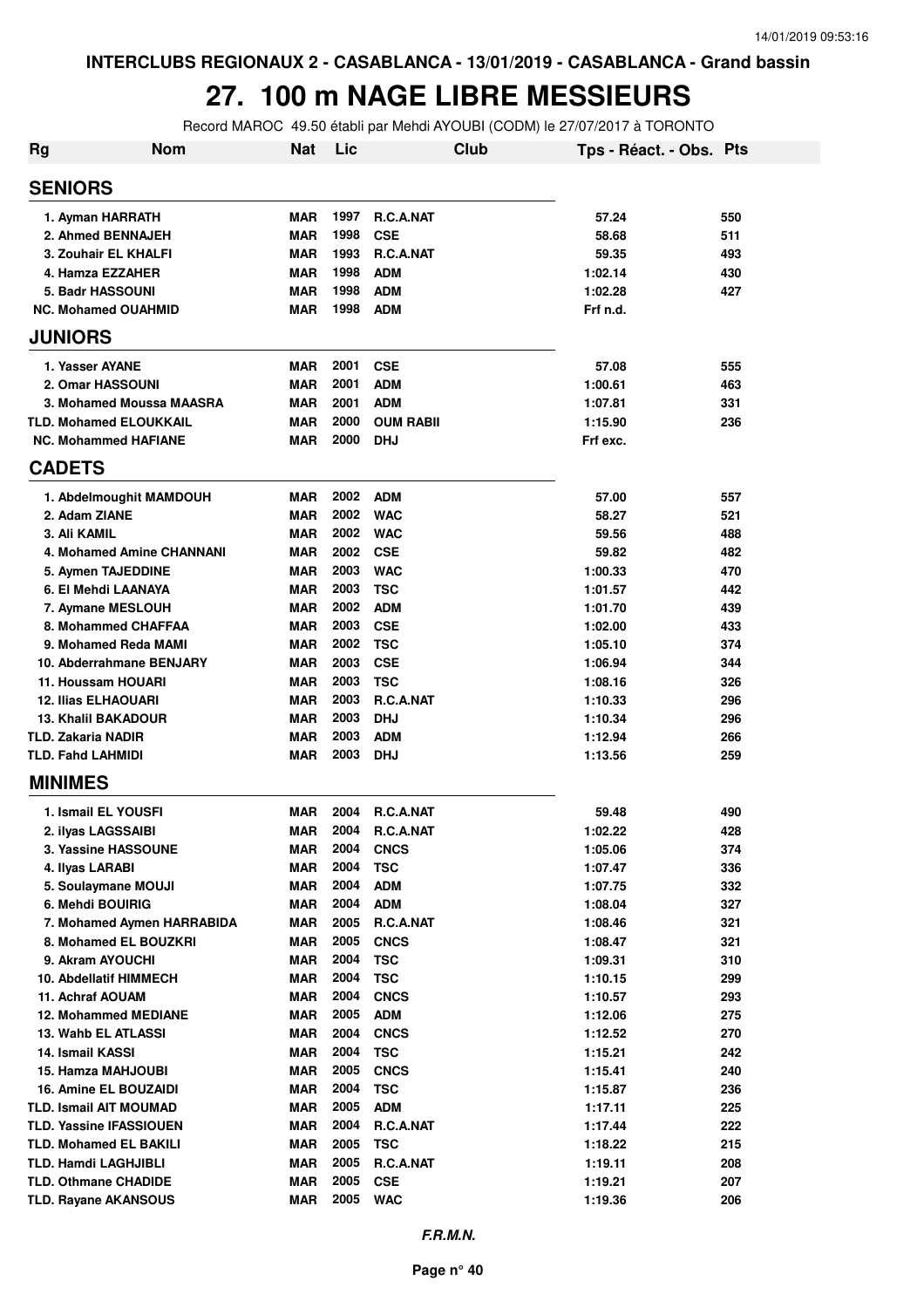#### **27. 100 m NAGE LIBRE MESSIEURS**

Record MAROC 49.50 établi par Mehdi AYOUBI (CODM) le 27/07/2017 à TORONTO

| <b>Nom</b><br>Rg                         | <b>Nat</b>               | Lic          |                           | Club | Tps - Réact. - Obs. Pts |            |
|------------------------------------------|--------------------------|--------------|---------------------------|------|-------------------------|------------|
| <b>MINIMES</b>                           |                          |              |                           |      |                         |            |
| TLD. Taha MAFTAH EL KASSIMY              | <b>MAR</b>               | 2005         | <b>ADM</b>                |      | 1:19.43                 | 206        |
| <b>TLD. Mohamed QUITAR</b>               | <b>MAR</b>               | 2005         | <b>ADM</b>                |      | 1:19.66                 | 204        |
| <b>TLD. Ayman ZERHOUN</b>                | <b>MAR</b>               | 2004         | <b>CNCS</b>               |      | 1:20.19                 | 200        |
| <b>TLD. Mouhssine FALIH</b>              | <b>MAR</b>               | 2005         | <b>CSEJL</b>              |      | 1:20.75                 | 196        |
| TLD. Ayman BOUAKIL EL IDRISSI            | <b>MAR</b>               | 2005         | <b>CNCS</b>               |      | 1:20.77                 | 195        |
| <b>TLD. Mohammed REGRAGUI</b>            | <b>MAR</b>               | 2005         | <b>CSEJL</b>              |      | 1:23.74                 | 175        |
| <b>TLD. Younes DAHBI</b>                 | <b>MAR</b>               | 2005         | <b>ADM</b>                |      | 1:25.01                 | 168        |
| <b>TLD. Ilyas SIOUAGHI</b>               | <b>MAR</b>               | 2005         | <b>ADM</b>                |      | 1:28.73                 | 147        |
| <b>TLD. Youssef AJELLABI</b>             | <b>MAR</b>               | 2004         | R.C.A.NAT                 |      | 1:40.05                 | 103        |
| <b>NC. Mehdi ZEHNOUNI</b>                | <b>MAR</b>               | 2005         | <b>DHJ</b>                |      | Frf exc.                |            |
| <b>NC. Amr BENATMANE</b>                 | <b>MAR</b>               | 2005         | TSC                       |      | Frf exc.                |            |
| <b>NC. Ziad HOUARI</b>                   | <b>MAR</b>               | 2005         | <b>TSC</b>                |      | Frf n.d.                |            |
| <b>BENJAMINS</b>                         |                          |              |                           |      |                         |            |
| 1. Saif Eddine CHOUAIBI                  | <b>MAR</b>               | 2006         | <b>ADM</b>                |      | 1:08.32                 | 323        |
| 2. Abdelhakim CHAFFAA                    | <b>MAR</b>               | 2006         | <b>CSE</b>                |      | 1:11.11                 | 287        |
| 3. Saad SLIM                             | <b>MAR</b>               | 2006         | R.C.A.NAT                 |      | 1:11.78                 | 279        |
| 4. Mohamed MALKI                         | <b>MAR</b>               | 2007         | <b>WAC</b>                |      | 1:12.39                 | 272        |
| 5. Ilias BEN HAMOU                       | <b>MAR</b>               | 2007         | <b>CSE</b>                |      | 1:14.03                 | 254        |
| 6. Fadi ZOUGGARI                         | <b>MAR</b>               | 2007         | <b>DHJ</b>                |      | 1:15.32                 | 241        |
| 7. Ahmed Rayane NAMLY                    | <b>MAR</b>               | 2007         | <b>WAC</b>                |      | 1:15.59                 | 239        |
| 8. Ismail EL BOUZKRI                     | <b>MAR</b>               | 2007         | <b>CNCS</b>               |      | 1:15.85                 | 236        |
| 9. Yahya ZAGRI                           | <b>MAR</b>               | 2006         | <b>ADM</b>                |      | 1:16.63                 | 229        |
| 10. Mohamed Hamza HAJOUANE               | <b>MAR</b>               | 2006         | R.C.A.NAT                 |      | 1:16.78                 | 228        |
| 11. Yasser MAHLI                         | <b>MAR</b>               | 2006         | R.C.A.NAT                 |      | 1:17.72                 | 219        |
| <b>12. Ali BOUSLIM</b>                   | <b>MAR</b>               | 2006         | <b>TSC</b>                |      | 1:18.05                 | 217        |
| <b>13. Saad ELYOUSFI</b>                 | <b>MAR</b>               | 2006         | <b>ADM</b>                |      | 1:18.36                 | 214        |
| 14. Ghali Brahim SENTISSI                | <b>MAR</b>               | 2007         | <b>WAC</b>                |      | 1:18.74                 | 211        |
| <b>15. Yacine MINSAF</b>                 | <b>MAR</b>               | 2006         | <b>CNCS</b>               |      | 1:18.90                 | 210        |
| <b>16. Youssef HABBANE</b>               | <b>MAR</b>               | 2006         | <b>WAC</b>                |      | 1:19.16                 | 208        |
| 17. Youssef YAHI                         | <b>MAR</b>               | 2006         | <b>ADM</b>                |      | 1:19.25                 | 207        |
| <b>18. Mohamed Amine MOKRINI</b>         | <b>MAR</b>               | 2006         | <b>TSC</b>                |      | 1:19.52                 | 205        |
| 19. Yassir BAZZINE                       | <b>MAR</b>               | 2007         | <b>CNCS</b>               |      | 1:19.58                 | 204        |
| 20. Elmehdi HOUIRICH                     | <b>MAR</b>               | 2007         | <b>DHJ</b>                |      | 1:20.72                 | 196        |
| 21. Mohamed Ghali KHADRAOUI              | MAR                      | 2006         | <b>CSE</b>                |      | 1:21.51                 | 190        |
| 22. Achraf AKIL                          | MAR                      | 2006         | <b>CSEJL</b>              |      | 1:21.60                 | 190        |
| 23. Othman ZIANE                         | <b>MAR</b>               | 2007         | <b>CNCS</b>               |      | 1:21.83                 | 188        |
| 24. Mohamed Taha BOUCHANE                | <b>MAR</b>               | 2006         | <b>ADM</b>                |      | 1:22.72                 | 182        |
| 25. Ahmed Amine BELABBES                 | <b>MAR</b>               | 2006<br>2006 | <b>DHJ</b>                |      | 1:22.74                 | 182        |
| 26. Abdeljalil QUISTAS                   | <b>MAR</b>               | 2007         | <b>WAC</b>                |      | 1:23.06                 | 180        |
| 27. Rayane M'GHARI                       | <b>MAR</b>               | 2007         | <b>DHJ</b><br>R.C.A.NAT   |      | 1:23.75<br>1:24.08      | 175        |
| 28. Abderrazak ZOUHAIR                   | <b>MAR</b><br><b>MAR</b> | 2006         |                           |      |                         | 173        |
| 29. Ali MAAROUF                          | <b>MAR</b>               | 2006         | R.C.A.NAT                 |      | 1:24.14                 | 173        |
| 30. Haitam KHIALI<br>31. Adam BENMAAZOUZ | <b>MAR</b>               | 2006         | <b>CNCS</b><br><b>WAC</b> |      | 1:24.59<br>1:24.94      | 170<br>168 |
| 32. Zakaria ELKHATIBI                    | MAR                      | 2007         | <b>DHJ</b>                |      | 1:24.95                 | 168        |
|                                          |                          | 2007         |                           |      |                         |            |
| 33. Badr BICHARA<br>34. Mohamed KELLA    | MAR<br>MAR               | 2007         | R.C.A.NAT<br><b>ADM</b>   |      | 1:25.20                 | 166<br>164 |
|                                          |                          | 2007         |                           |      | 1:25.69                 |            |
| 35. Diyaa LAFKIHI<br>36. Hamza KOHAILA   | <b>MAR</b><br>MAR        | 2007         | <b>TSC</b><br><b>ADM</b>  |      | 1:26.63                 | 158<br>156 |
| 37. Abdelmouiz FADEL                     | MAR                      | 2007         | <b>CNCS</b>               |      | 1:27.09<br>1:27.62      | 153        |
| 38. Yahya ELKHATIBI                      | MAR                      | 2006         | <b>DHJ</b>                |      | 1:28.69                 | 147        |
| 39. Abdelmajid NAJAH                     | MAR                      | 2007         | <b>CNCS</b>               |      | 1:29.72                 | 142        |
| 40. Mohamed Taha BOUTAMA                 | MAR                      | 2007         | <b>CNCS</b>               |      | 1:29.98                 | 141        |
| 41. Rayane LARABI                        | <b>MAR</b>               | 2007         | <b>TSC</b>                |      | 1:30.09                 | 141        |
|                                          |                          |              |                           |      |                         |            |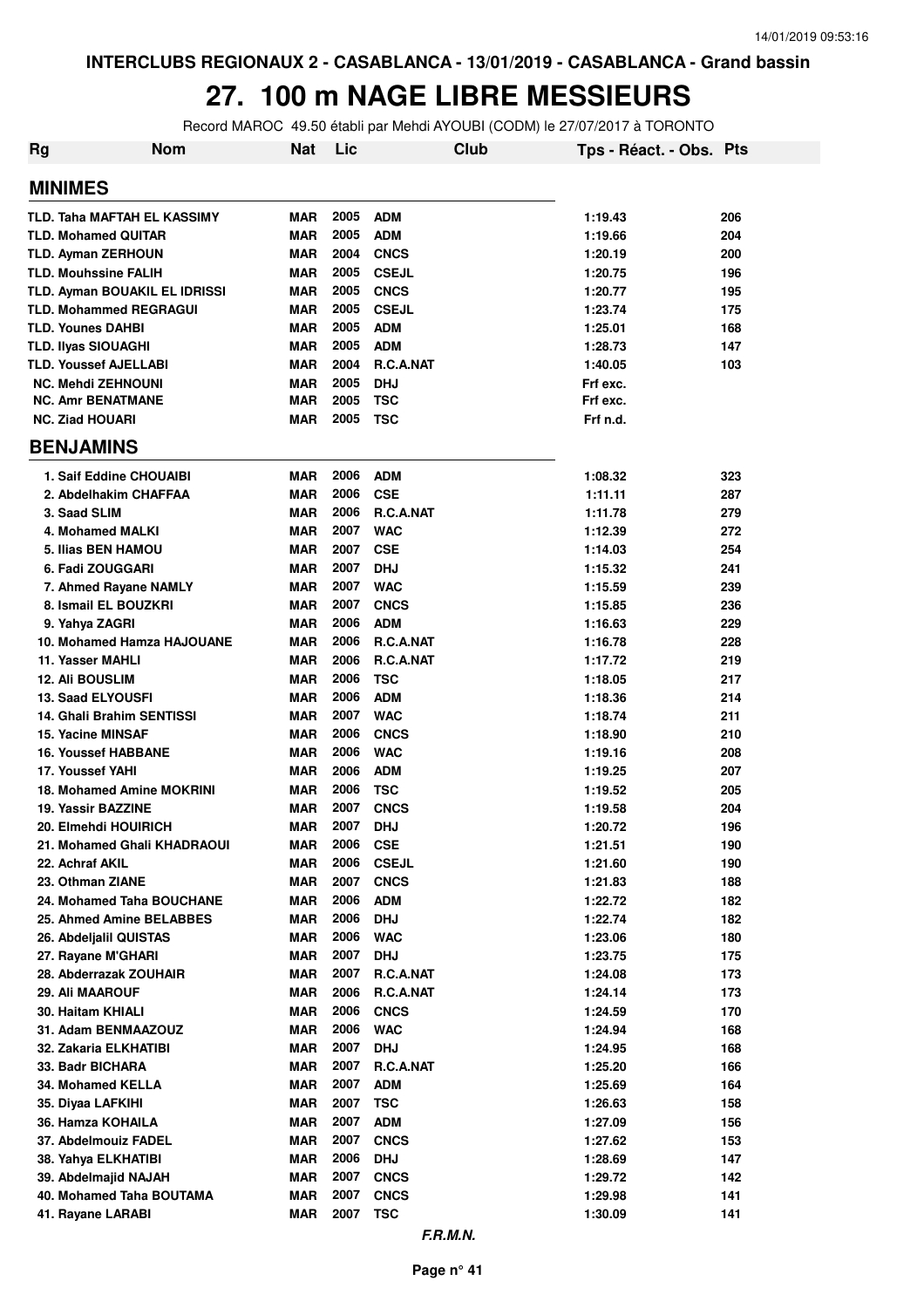#### **27. 100 m NAGE LIBRE MESSIEURS**

Record MAROC 49.50 établi par Mehdi AYOUBI (CODM) le 27/07/2017 à TORONTO

| Rg | Nom                             | Nat        | Lic  |              | Club | Tps - Réact. - Obs. Pts |     |
|----|---------------------------------|------------|------|--------------|------|-------------------------|-----|
|    | <b>BENJAMINS</b>                |            |      |              |      |                         |     |
|    | <b>42. Othmane TAJEDDINE</b>    | <b>MAR</b> | 2007 | <b>CNCS</b>  |      | 1:31.24                 | 135 |
|    | 43. Omar EZZOUBI                | <b>MAR</b> | 2006 | <b>CNCS</b>  |      | 1:32.03                 | 132 |
|    | 44. Adam FALIH                  | <b>MAR</b> | 2007 | <b>CSEJL</b> |      | 1:32.55                 | 130 |
|    | <b>45. Ilyas AKANSOUS</b>       | <b>MAR</b> | 2007 | <b>WAC</b>   |      | 1:32.57                 | 130 |
|    | <b>46. Soufiane MENBEH</b>      | <b>MAR</b> | 2006 | <b>CNCS</b>  |      | 1:34.16                 | 123 |
|    | 47. Mohamed Rayane GUEJAJ       | <b>MAR</b> | 2007 | <b>CNCS</b>  |      | 1:38.11                 | 109 |
|    | 48. Moslim SAGHIR               | <b>MAR</b> | 2007 | <b>CNCS</b>  |      | 1:38.53                 | 107 |
|    | 49. Noureddine ELBADRE          | <b>MAR</b> | 2007 | <b>CSE</b>   |      | 1:38.92                 | 106 |
|    | 50. Omar KERBOUCH               | <b>MAR</b> | 2007 | R.C.A.NAT    |      | 1:42.82                 | 94  |
|    | 51. Yassine ENNASSER            | <b>MAR</b> | 2007 | <b>WAC</b>   |      | 1:45.05                 | 89  |
|    | 52. Imad ZOUAKI                 | <b>MAR</b> | 2007 | <b>DHJ</b>   |      | 1:45.16                 | 88  |
|    | 53. Haytham BENKARROUM          | <b>MAR</b> | 2007 | <b>TSC</b>   |      | 1:49.22                 | 79  |
|    | 54. Ayoub MOUFDI                | <b>MAR</b> | 2006 | <b>CNCS</b>  |      | 1:51.87                 | 73  |
|    | <b>55. Nouh BENTOUILA</b>       | <b>MAR</b> | 2007 | <b>CSEJL</b> |      | 1:56.98                 | 64  |
|    | 56. Anas IDHAMOU                | <b>MAR</b> | 2006 | <b>CNCS</b>  |      | 2:03.07                 | 55  |
|    | <b>NC. Adam TIMOUYASSE</b>      | <b>MAR</b> | 2006 | <b>DHJ</b>   |      | Frf exc.                |     |
|    | NC. Abdeljabar HAYDADI          | <b>MAR</b> | 2007 | <b>DHJ</b>   |      | Frf exc.                |     |
|    | NC. Hachem EL HACHIMI EL ALAOUI | <b>MAR</b> | 2007 | <b>WAC</b>   |      | Frf n.d.                |     |
|    | <b>NC. Ali EZZAKY</b>           | <b>MAR</b> | 2007 | <b>CNCS</b>  |      | Frf n.d.                |     |
|    | <b>NC. Achraf BOUJNANE</b>      | <b>MAR</b> | 2006 | <b>CSE</b>   |      | Frf n.d.                |     |
|    | <b>NC. Aymen GMOUH</b>          | <b>MAR</b> | 2007 | R.C.A.NAT    |      | Frf n.d.                |     |
|    | <b>NC. Ilyas BOUAYADI</b>       | <b>MAR</b> | 2007 | <b>TSC</b>   |      | Frf n.d.                |     |
|    | <b>NC. Ryad BOUFTASS</b>        | <b>MAR</b> | 2007 | <b>WAC</b>   |      | Frf n.d.                |     |
|    | NC. Rayane ADLANE               | <b>MAR</b> | 2007 | <b>CNCS</b>  |      | <b>Abandon</b>          | 0   |
|    | <b>NC. Jad EL KHAYAT</b>        | <b>MAR</b> | 2007 | <b>CNCS</b>  |      | <b>Abandon</b>          | 0   |
|    | <b>NC. Adam ELBAZ</b>           | <b>MAR</b> | 2007 | <b>CNCS</b>  |      | <b>Abandon</b>          | 0   |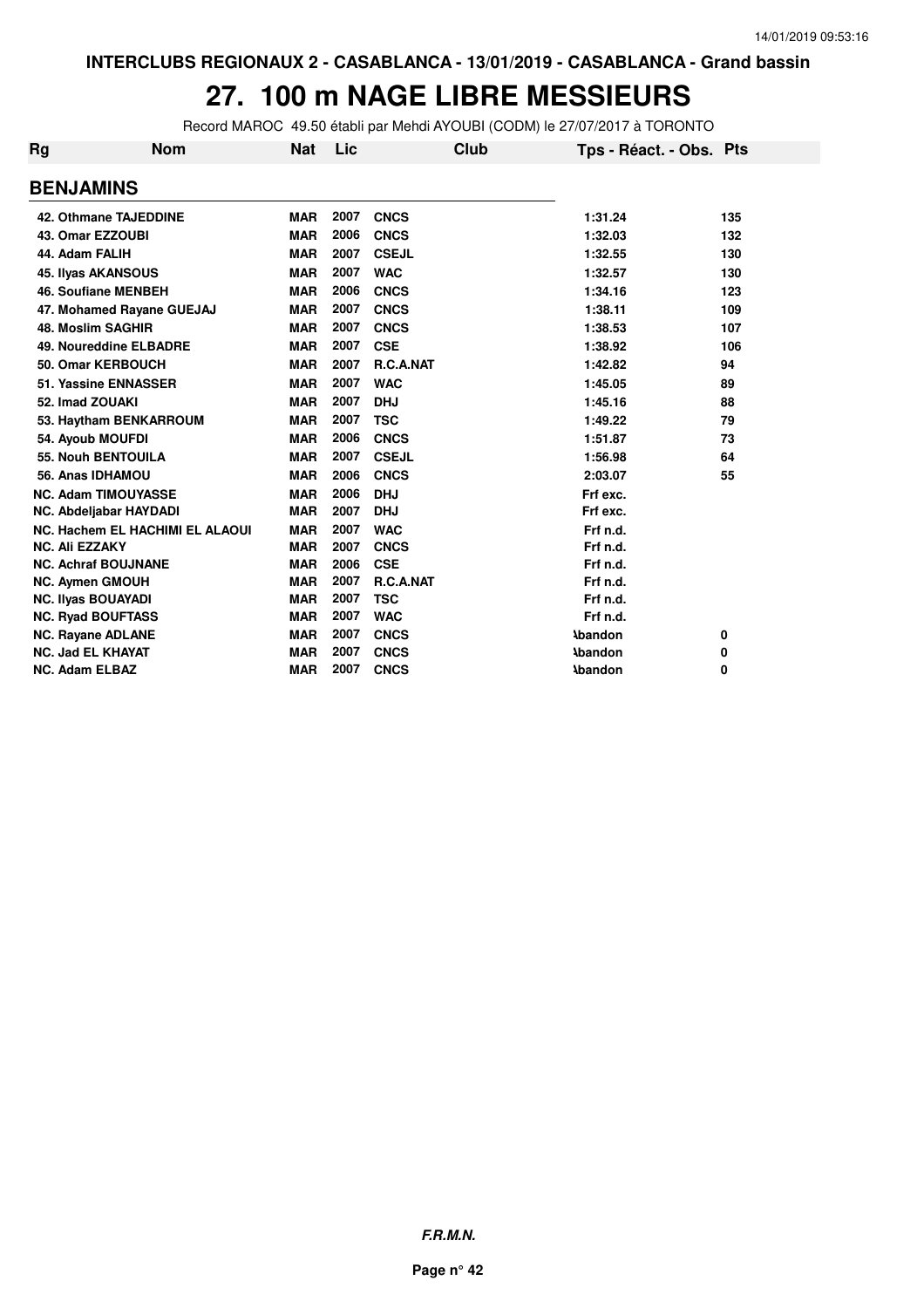# **28. 100 m NAGE LIBRE DAMES**

Record MAROC 58.30 établi par Sara EL BEKRI (R.C.A.NAT) le 13/09/2010 à CASABLANCA

| Rg | <b>Nom</b>                                              | Nat                      | Lic          |                          | Club | Tps - Réact. - Obs. Pts |            |
|----|---------------------------------------------------------|--------------------------|--------------|--------------------------|------|-------------------------|------------|
|    | <b>CADETS</b>                                           |                          |              |                          |      |                         |            |
|    | 1. Hiba SOUIHEL                                         | <b>MAR</b>               | 2003         | <b>ADM</b>               |      | 1:06.31                 | 484        |
|    | 2. Nora RGUIB                                           | <b>MAR</b>               | 2003         | <b>ADM</b>               |      | 1:09.20                 | 426        |
|    | 3. Samia MAHASSINE                                      | <b>MAR</b>               | 2003         | <b>ADM</b>               |      | 1:11.13                 | 392        |
|    | 4. Rima EL BROUZI                                       | <b>MAR</b>               | 2003         | <b>TSC</b>               |      | 1:14.74                 | 338        |
|    | <b>TLD. Rim AFIF</b>                                    | <b>MAR</b>               | 2002         | <b>TSC</b>               |      | 1:23.07                 | 246        |
|    | <b>NC. Rim BOUJNANE</b>                                 | <b>MAR</b>               | 2003         | <b>CSE</b>               |      | Frf n.d.                |            |
|    | <b>NC. Rania LABYAD</b>                                 | <b>MAR</b>               | 2003         | <b>CSE</b>               |      | Frf n.d.                |            |
|    | <b>NC. Iness TAHIL</b>                                  | MAR                      | 2003         | R.C.A.NAT                |      | Frf n.d.                |            |
|    | <b>MINIMES</b>                                          |                          |              |                          |      |                         |            |
|    | 1. Ibtissam RACHID                                      | <b>MAR</b>               | 2004         | R.C.A.NAT                |      | 1:05.29                 | 507        |
|    | 2. IIIi BELHOCINE                                       | <b>MAR</b>               | 2005         | <b>WAC</b>               |      | 1:05.95                 | 492        |
|    | 3. Nisrine FIRAS                                        | <b>MAR</b>               | 2004         | <b>WAC</b>               |      | 1:08.21                 | 444        |
|    | 4. Sara MAKY                                            | <b>MAR</b>               | 2004         | <b>TSC</b>               |      | 1:08.61                 | 437        |
|    | 5. Ghita TABATI                                         | <b>MAR</b>               | 2004         | <b>WAC</b>               |      | 1:09.09                 | 428        |
|    | 6. Lamiaa ELMACHRAFI                                    | <b>MAR</b>               | 2005         | <b>TSC</b>               |      | 1:10.40                 | 404        |
|    | 7. Chahd MACHKOUR                                       | <b>MAR</b>               | 2004         | <b>WAC</b>               |      | 1:10.65                 | 400        |
|    | 8. Maria NAMLY                                          | <b>MAR</b>               | 2005         | <b>WAC</b>               |      | 1:12.13                 | 376        |
|    | 9. Yassmine LABYAD                                      | <b>MAR</b>               | 2005         | <b>CSE</b>               |      | 1:14.26                 | 344        |
|    | 10. Ines EL AZHAR                                       | <b>MAR</b>               | 2004         | <b>TSC</b>               |      | 1:17.92                 | 298        |
|    | 11. Aya KASSI                                           | <b>MAR</b>               | 2005         | <b>TSC</b>               |      | 1:18.30                 | 294        |
|    | 12. Maissam YAHIA                                       | <b>MAR</b>               | 2005         | <b>DHJ</b>               |      | 1:19.40                 | 282        |
|    | 13. Salma BOULAHIA                                      | <b>MAR</b>               | 2005         | <b>CNCS</b>              |      | 1:19.55                 | 280        |
|    |                                                         | <b>MAR</b>               | 2004         |                          |      |                         |            |
|    | <b>TLD. Ichrak EZZAITOUNI</b><br><b>TLD. Hiba MALKI</b> | <b>MAR</b>               | 2005         | <b>ADM</b><br><b>WAC</b> |      | 1:20.69                 | 268<br>215 |
|    | TLD. Douaa HANAFI                                       | <b>MAR</b>               | 2005         |                          |      | 1:26.91                 |            |
|    |                                                         |                          |              | <b>CNCS</b>              |      | 1:34.80                 | 165        |
|    | <b>NC. Hiba SOBAII</b>                                  | <b>MAR</b><br><b>MAR</b> | 2004<br>2004 | <b>CSE</b><br>R.C.A.NAT  |      | Frf n.d.                |            |
|    | <b>NC. Kamilia MAALOUF</b><br><b>NC. Manal AITOUNY</b>  | <b>MAR</b>               | 2004         | R.C.A.NAT                |      | Frf n.d.<br>Frf n.d.    |            |
|    | <b>NC. Iness LAKRADI</b>                                | <b>MAR</b>               | 2005         | <b>TSC</b>               |      | Frf n.d.                |            |
|    | <b>NC. Zineb RAMLI</b>                                  | MAR                      | 2005         | <b>TSC</b>               |      | Frf n.d.                |            |
|    | <b>NC. Douae SELFATE</b>                                | <b>MAR</b>               | 2004         | <b>TSC</b>               |      | Frf n.d.                |            |
|    | <b>NC. Fatima Zahra MOUKTADIR</b>                       | MAR                      | 2004         | <b>WAC</b>               |      | Frf n.d.                |            |
|    | <b>BENJAMINS</b>                                        |                          |              |                          |      |                         |            |
|    | 1. Camelia AMRANI                                       | <b>MAR</b>               | 2006         | <b>TSC</b>               |      | 1:12.45                 | 371        |
|    | 2. Malak MESLOUH                                        | <b>MAR</b>               | 2006         | <b>ADM</b>               |      | 1:13.32                 | 358        |
|    | 3. Israa LAHLAISSI                                      | MAR                      | 2006         | <b>TSC</b>               |      | 1:14.05                 | 347        |
|    | 4. Hajar LAHLAISSI                                      | MAR                      | 2007         | <b>TSC</b>               |      | 1:15.56                 | 327        |
|    | 5. Salma ZAID                                           | MAR                      | 2007         | <b>CSE</b>               |      | 1:16.67                 | 313        |
|    | 6. Nada MOSSADDIK                                       | <b>MAR</b>               | 2006         | <b>CNCS</b>              |      | 1:18.44                 | 292        |
|    | 7. Lina BERRISSOUL                                      | <b>MAR</b>               | 2007         | <b>WAC</b>               |      | 1:19.67                 | 279        |
|    | 8. Ghita GHETREFF                                       | <b>MAR</b>               | 2006         | <b>ADM</b>               |      | 1:21.28                 | 262        |
|    | 9. Yassmine BENGHEDIFA                                  | MAR                      | 2007         | <b>ADM</b>               |      | 1:24.68                 | 232        |
|    | 10. Salma AZIZI                                         | <b>MAR</b>               | 2007         | <b>TSC</b>               |      | 1:25.09                 | 229        |
|    | 11. Alaa SAOUT EL HAK                                   | <b>MAR</b>               | 2006         | <b>CNCS</b>              |      | 1:25.52                 | 225        |
|    | 12. Aya LAALA                                           | <b>MAR</b>               | 2007         | <b>TSC</b>               |      | 1:25.54                 | 225        |
|    | 13. Malak BAROUDI                                       | <b>MAR</b>               | 2007         | R.C.A.NAT                |      | 1:26.17                 | 220        |
|    | <b>14. Lilia ABOUELFADEL</b>                            | <b>MAR</b>               | 2006         | R.C.A.NAT                |      | 1:26.28                 | 219        |
|    | <b>15. Rita BENLOULID</b>                               | <b>MAR</b>               | 2006         | R.C.A.NAT                |      | 1:26.87                 | 215        |
|    | 16. Yasmine SIFALLAH                                    | <b>MAR</b>               | 2006         | <b>WAC</b>               |      | 1:26.92                 | 215        |
|    | 17. Ryhab CHIKER                                        | <b>MAR</b>               | 2007         | <b>ADM</b>               |      | 1:27.88                 | 208        |
|    | 18. Douaa TAWSSI                                        | <b>MAR</b>               | 2006         | <b>TSC</b>               |      | 1:27.95                 | 207        |
|    | <b>19. Nisrine MOUKASSI</b>                             | <b>MAR</b>               | 2006         | <b>TSC</b>               |      | 1:28.63                 | 202        |
|    | 20. Marwa ELBASSITY                                     | <b>MAR</b>               | 2007         | <b>TSC</b>               |      | 1:30.49                 | 190        |
|    |                                                         |                          |              |                          |      |                         |            |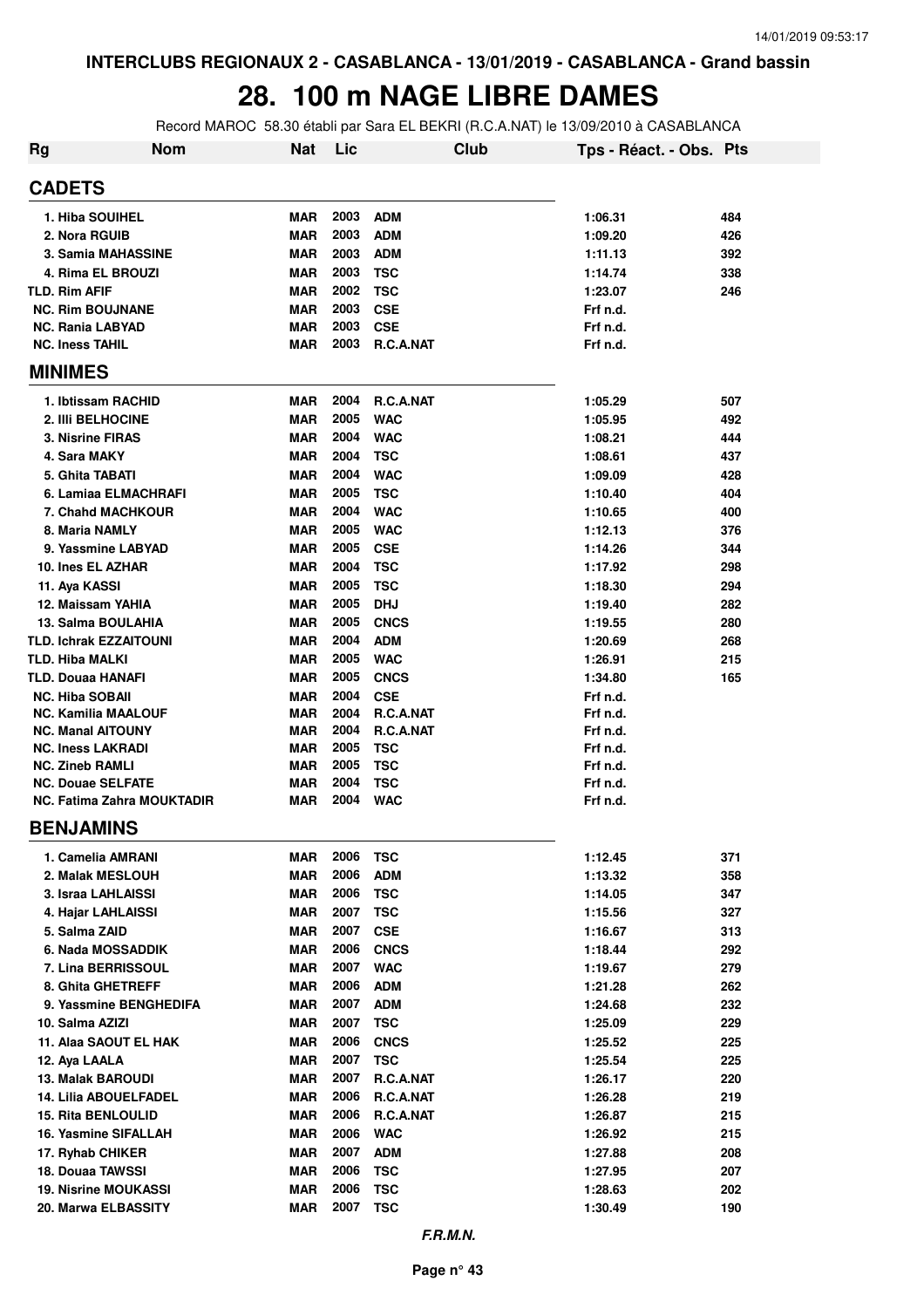# **28. 100 m NAGE LIBRE DAMES**

Record MAROC 58.30 établi par Sara EL BEKRI (R.C.A.NAT) le 13/09/2010 à CASABLANCA

| Rg                         | <b>Nom</b>                        | <b>Nat</b> | <b>Lic</b> | Club        | Tps - Réact. - Obs. Pts |     |
|----------------------------|-----------------------------------|------------|------------|-------------|-------------------------|-----|
| <b>BENJAMINS</b>           |                                   |            |            |             |                         |     |
| 21. Rania AOUAM            |                                   | <b>MAR</b> | 2006       | <b>CNCS</b> | 1:31.03                 | 187 |
|                            | 22. Chaimaa MAFTAH EL KASSIMY     | <b>MAR</b> | 2006       | <b>ADM</b>  | 1:31.69                 | 183 |
| 23. Sara ELHAIMI           |                                   | <b>MAR</b> | 2006       | <b>TSC</b>  | 1:35.02                 | 164 |
| 24. Alae DAHOUNI           |                                   | <b>MAR</b> | 2007       | <b>CNCS</b> | 1:36.37                 | 157 |
| 25. Hajar RAISSE           |                                   | <b>MAR</b> | 2006       | <b>CSE</b>  | 1:38.52                 | 147 |
| 26. Hiba HILALI            |                                   | <b>MAR</b> | 2007       | <b>ADM</b>  | 1:40.53                 | 138 |
| 27. Khadija BADAINE        |                                   | <b>MAR</b> | 2007       | <b>ADM</b>  | 1:40.84                 | 137 |
| 28. Ghita AFRIAD           |                                   | <b>MAR</b> | 2007       | <b>CSE</b>  | 1:45.03                 | 121 |
| 29. Yara EL MAQRI          |                                   | <b>MAR</b> | 2007       | <b>CNCS</b> | 1:46.34                 | 117 |
| 30. Kenza GHAZI            |                                   | <b>MAR</b> | 2007       | <b>ADM</b>  | 1:50.63                 | 104 |
| 31. Aya ZEJLI              |                                   | <b>MAR</b> | 2007       | <b>CNCS</b> | 1:55.73                 | 91  |
| <b>32. Assia TAWSSI</b>    |                                   | <b>MAR</b> | 2007       | <b>TSC</b>  | 2:11.59                 | 61  |
| <b>NC. Hiba MAKBOULI</b>   |                                   | <b>MAR</b> | 2007       | <b>DHJ</b>  | Frf exc.                |     |
|                            | <b>NC. Lina Soulaika BOUMAHDI</b> | MAR        | 2007       | <b>DHJ</b>  | Frf exc.                |     |
| <b>NC. Imane MOUCHAMIS</b> |                                   | <b>MAR</b> | 2006       | <b>CNCS</b> | <b>\bandon</b>          | 0   |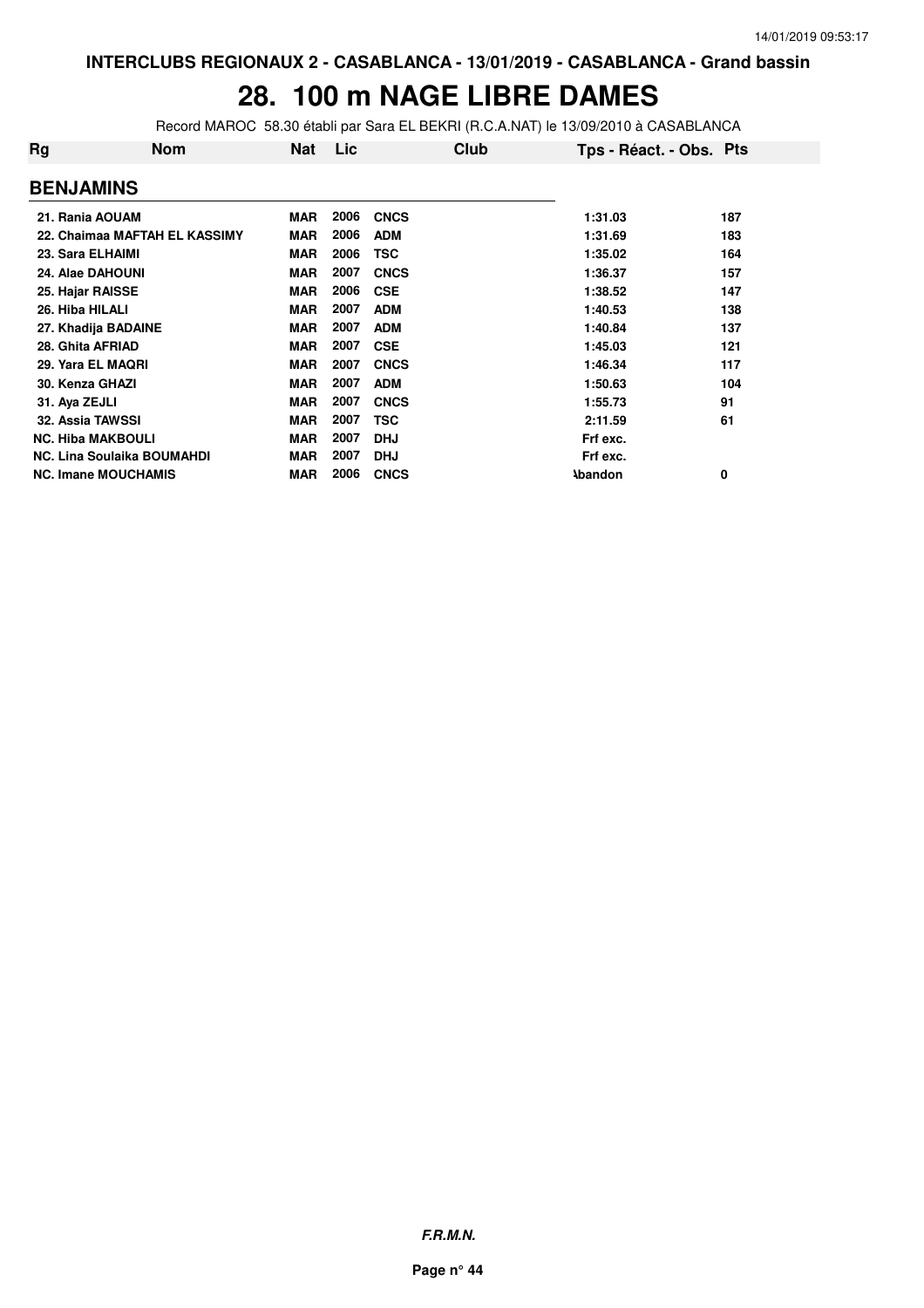#### **29. 200 m BRASSE MESSIEURS**

Record MAROC 2:23.53 établi par Ahmed Reda ENNAIM (CODM) le 22/07/2016 à CASABLANCA

| <b>Rg</b>      | <b>Nom</b>                       | Nat        | Lic  | Club             | Tps - Réact. - Obs. Pts |     |
|----------------|----------------------------------|------------|------|------------------|-------------------------|-----|
| <b>SENIORS</b> |                                  |            |      |                  |                         |     |
|                | 1. Almehdi EL BOUHTOURI          | <b>MAR</b> | 1995 | R.C.A.NAT        | 2:53.98                 | 389 |
| <b>JUNIORS</b> |                                  |            |      |                  |                         |     |
|                | <b>NC. Reyane ENNABTY</b>        | <b>MAR</b> | 2001 | <b>ADM</b>       | Frf n.d.                |     |
|                | <b>NC. Ahmed Yassine FLIYOU</b>  | <b>MAR</b> | 2001 | <b>R.C.A.NAT</b> | Frf n.d.                |     |
| <b>CADETS</b>  |                                  |            |      |                  |                         |     |
|                | 1. Azzedine EL BADRE             | <b>MAR</b> | 2003 | <b>CSE</b>       | 2:41.72                 | 484 |
|                | 2. Ghali IRAQUI HOUSSEINI        | <b>MAR</b> | 2003 | <b>R.C.A.NAT</b> | 2:50.66                 | 412 |
|                | 3. Youssef BENJELLOUN            | <b>MAR</b> | 2003 | <b>ADM</b>       | 3:04.51                 | 326 |
|                | 4. Saad LAKHLALKI                | <b>MAR</b> | 2002 | <b>CSE</b>       | 3:10.11                 | 298 |
|                | <b>TLD. Mouad BOUSLAMTI</b>      | <b>MAR</b> | 2003 | <b>TSC</b>       | 3:23.89                 | 241 |
| <b>MINIMES</b> |                                  |            |      |                  |                         |     |
|                | 1. Mohamed Badr OUAMMOU          | <b>MAR</b> | 2004 | <b>WAC</b>       | 2:49.95                 | 417 |
|                | 2. Saad BOUKIOUD                 | <b>MAR</b> | 2004 | <b>CNCS</b>      | 3:12.12                 | 288 |
|                | 3. Mohamed Amine HAMDAOUI        | <b>MAR</b> | 2004 | <b>TSC</b>       | 3:15.36                 | 274 |
|                | 4. Abdellatif HIMMECH            | <b>MAR</b> | 2004 | <b>TSC</b>       | 3:16.08                 | 271 |
|                | 5. Mehdi BOUIRIG                 | <b>MAR</b> | 2004 | <b>ADM</b>       | 3:22.37                 | 247 |
|                | <b>TLD. Adam KHALLAD</b>         | <b>MAR</b> | 2004 | <b>TSC</b>       | 3:26.71                 | 231 |
|                | <b>TLD. Hamdi LAGHJIBLI</b>      | <b>MAR</b> | 2005 | R.C.A.NAT        | 3:58.69                 | 150 |
|                | <b>BENJAMINS</b>                 |            |      |                  |                         |     |
|                | 1. Saif Eddine CHOUAIBI          | <b>MAR</b> | 2006 | <b>ADM</b>       | 3:23.74                 | 242 |
|                | 2. Ahmed Rayane NAMLY            | <b>MAR</b> | 2007 | <b>WAC</b>       | 3:23.97                 | 241 |
|                | 3. Saad ELYOUSFI                 | <b>MAR</b> | 2006 | <b>ADM</b>       | 3:27.28                 | 230 |
|                | <b>4. Ahmed NIDAOUI</b>          | <b>MAR</b> | 2007 | <b>WAC</b>       | 3:28.32                 | 226 |
|                | 5. Ismail EL BOUZKRI             | <b>MAR</b> | 2007 | <b>CNCS</b>      | 3:34.62                 | 207 |
|                | <b>6. Mohamed Amine ENNHAILI</b> | <b>MAR</b> | 2007 | <b>WAC</b>       | 3:43.97                 | 182 |
|                | 7. Ghali Brahim SENTISSI         | <b>MAR</b> | 2007 | <b>WAC</b>       | 3:46.92                 | 175 |
|                | 8. Yacine MINSAF                 | <b>MAR</b> | 2006 | <b>CNCS</b>      | 3:52.24                 | 163 |
|                | 9. Soufiane MENBEH               | <b>MAR</b> | 2006 | <b>CNCS</b>      | 3:59.23                 | 149 |
|                | 10. Ismail LAGSSAIBI             | <b>MAR</b> | 2007 | <b>R.C.A.NAT</b> | 4:00.63                 | 147 |
|                | 11. Mehdi KAMIL                  | <b>MAR</b> | 2006 | <b>WAC</b>       | 4:04.37                 | 140 |
|                | <b>NC. Mohamed OUBENAMI</b>      | <b>MAR</b> | 2006 | <b>TSC</b>       | Dsg VI                  | 0   |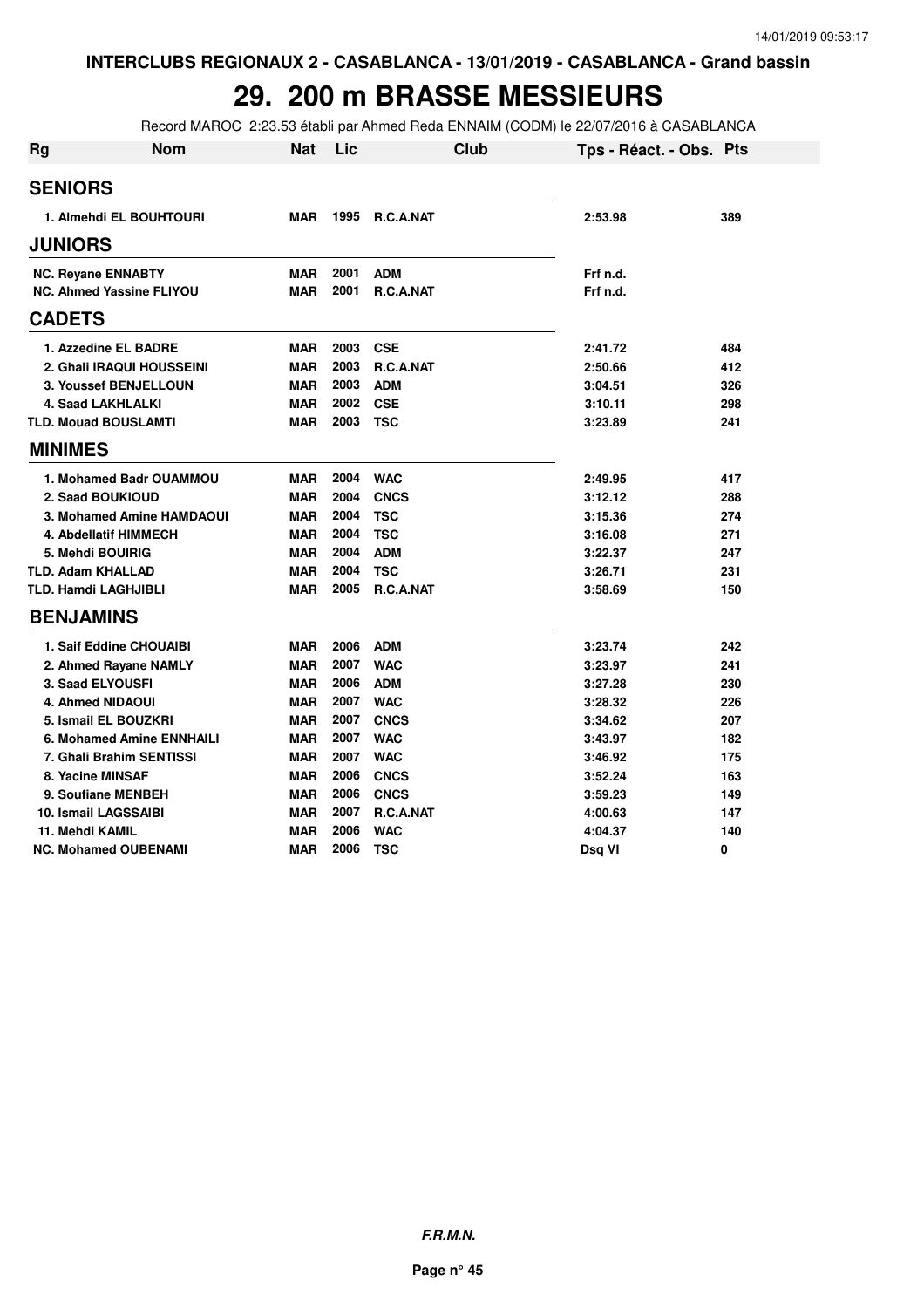### **30. 200 m BRASSE DAMES**

Record MAROC 2:25.86 établi par Sara EL BEKRI (R.C.A.NAT) le 01/08/2012 à LONDRES

| <b>Rg</b>            | <b>Nom</b>                 | <b>Nat</b> | Lic  | <b>Club</b>      | Tps - Réact. - Obs. Pts |     |
|----------------------|----------------------------|------------|------|------------------|-------------------------|-----|
| <b>SENIORS</b>       |                            |            |      |                  |                         |     |
|                      | 1. Khouloud KAROUCH        | <b>MAR</b> | 1999 | <b>TSC</b>       | 3:07.17                 | 410 |
| <b>CADETS</b>        |                            |            |      |                  |                         |     |
|                      | 1. Salma EL YOUSFI         | <b>MAR</b> | 2002 | <b>ADM</b>       | 3:08.19                 | 403 |
|                      | 2. Manal ANOUAR EL ALAMI   | <b>MAR</b> | 2003 | <b>ADM</b>       | 3:28.94                 | 295 |
| <b>TLD. Rim AFIF</b> |                            | <b>MAR</b> | 2002 | <b>TSC</b>       | 3:45.29                 | 235 |
|                      | <b>TLD. Mayare YAHIA</b>   | <b>MAR</b> | 2003 | <b>DHJ</b>       | 3:46.22                 | 232 |
| <b>MINIMES</b>       |                            |            |      |                  |                         |     |
|                      | 1. Hind DOUHA              | <b>MAR</b> | 2005 | R.C.A.NAT        | 3:00.99                 | 454 |
|                      | 2. Chahd MACHKOUR          | <b>MAR</b> | 2004 | <b>WAC</b>       | 3:05.83                 | 419 |
|                      | 3. Aya ICHOU               | <b>MAR</b> | 2004 | <b>R.C.A.NAT</b> | 3:13.83                 | 369 |
|                      | <b>4. Maria NAMLY</b>      | <b>MAR</b> | 2005 | <b>WAC</b>       | 3:16.97                 | 352 |
|                      | 5. Douaa EDDAHBI           | <b>MAR</b> | 2005 | <b>TSC</b>       | 3:19.27                 | 340 |
|                      | 6. Nada YAHI               | <b>MAR</b> | 2004 | <b>ADM</b>       | 3:21.40                 | 329 |
|                      | 7. Kenza SALMAN            | <b>MAR</b> | 2005 | <b>R.C.A.NAT</b> | 3:21.94                 | 326 |
|                      | 8. Amira ZOHRY             | <b>MAR</b> | 2004 | <b>WAC</b>       | 3:31.09                 | 286 |
|                      | 9. Aya DARA                | <b>MAR</b> | 2004 | <b>R.C.A.NAT</b> | 3:37.84                 | 260 |
|                      | <b>BENJAMINS</b>           |            |      |                  |                         |     |
|                      | 1. Yasmine YOUSRI          | <b>MAR</b> | 2006 | <b>R.C.A.NAT</b> | 3:15.16                 | 362 |
|                      | 2. Marwa TOUHAMI           | <b>MAR</b> | 2007 | R.C.A.NAT        | 3:22.06                 | 326 |
|                      | 3. Salma AZIZI             | <b>MAR</b> | 2007 | <b>TSC</b>       | 3:29.06                 | 294 |
|                      | 4. Lina BERRISSOUL         | <b>MAR</b> | 2007 | <b>WAC</b>       | 3:29.32                 | 293 |
|                      | 5. Imane EDDADSY           | <b>MAR</b> | 2007 | <b>R.C.A.NAT</b> | 3:43.68                 | 240 |
|                      | 6. Rihab ZARGANI           | <b>MAR</b> | 2006 | <b>CNCS</b>      | 3:43.93                 | 239 |
|                      | <b>7. Lina EL OUADIH</b>   | <b>MAR</b> | 2006 | R.C.A.NAT        | 3:45.81                 | 233 |
|                      | 8. Nada MOSSADDIK          | <b>MAR</b> | 2006 | <b>CNCS</b>      | 3:49.22                 | 223 |
|                      | 9. Kamilia ATIF            | <b>MAR</b> | 2007 | <b>TSC</b>       | 3:52.58                 | 213 |
|                      | 10. Alaa SAOUT EL HAK      | <b>MAR</b> | 2006 | <b>CNCS</b>      | 3:54.03                 | 210 |
|                      | 11. Khadija MENBEH         | <b>MAR</b> | 2007 | <b>CNCS</b>      | 4:36.14                 | 127 |
|                      | <b>NC. Kawtar MIRHLAMI</b> | <b>MAR</b> | 2007 | <b>DHJ</b>       | Frf exc.                |     |
|                      | <b>NC. Camelia AMRANI</b>  | <b>MAR</b> | 2006 | <b>TSC</b>       | <b>Abandon</b>          | 0   |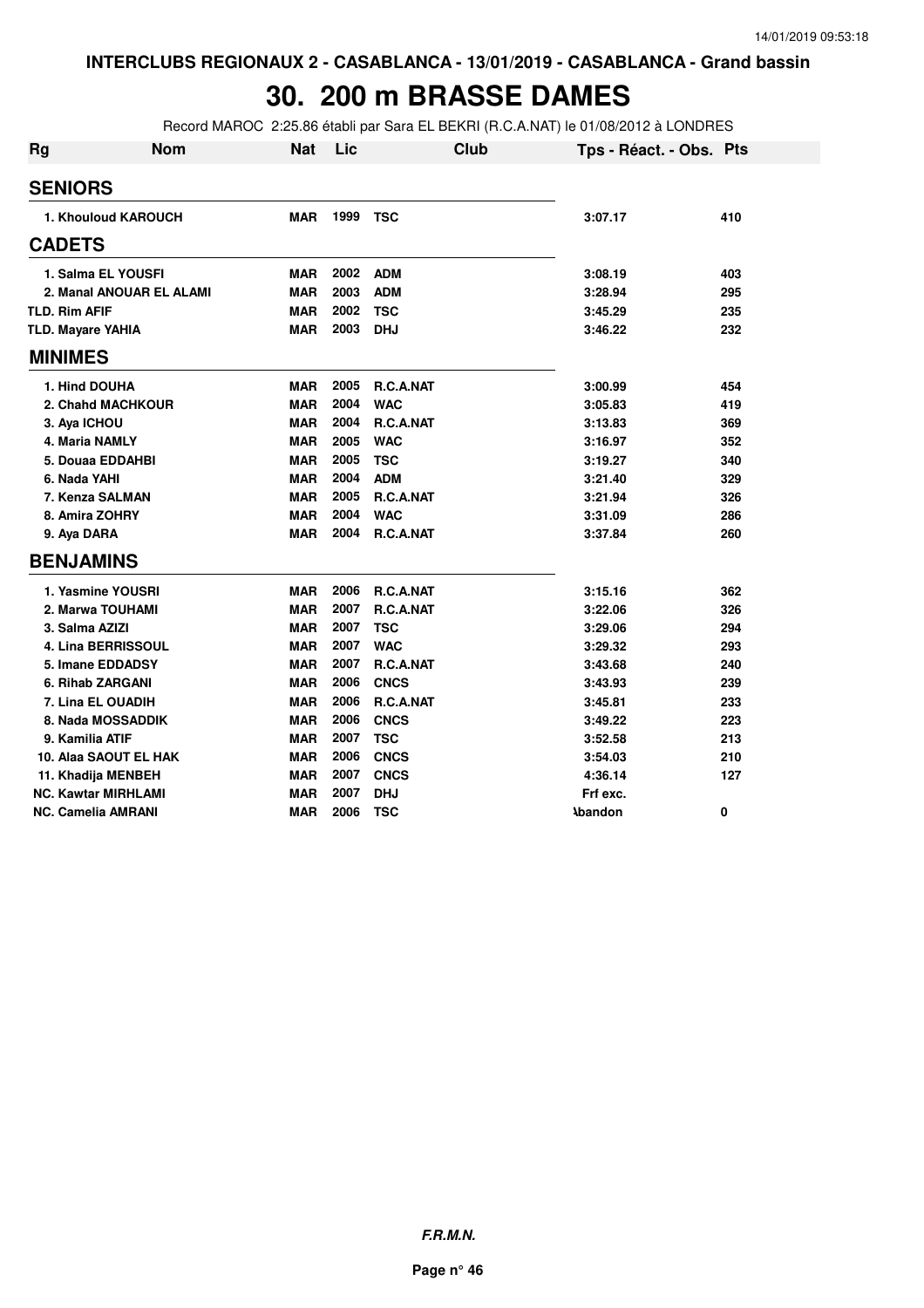# **31. 100 m DOS MESSIEURS**

Record MAROC 56.77 établi par Merwane EL MERINI (R.C.A.NAT) le 02/04/2016 à MONTPELIER (FRA)

| Rg | <b>Nom</b>                                    | <b>Nat</b>               | Lic          | Club                     |                      | Tps - Réact. - Obs. Pts |     |
|----|-----------------------------------------------|--------------------------|--------------|--------------------------|----------------------|-------------------------|-----|
|    | <b>JUNIORS</b>                                |                          |              |                          |                      |                         |     |
|    | 1. Mohammed SEFRAOUI                          | <b>MAR</b>               | 2000         | <b>R.C.A.NAT</b>         | 1:11.48 $(0.66)$     |                         | 383 |
|    | <b>TLD. Omar HASSOUNI</b>                     | <b>MAR</b>               | 2001         | <b>ADM</b>               | 1:18.89 $(0.72)$     |                         | 285 |
|    | <b>NC. Mohammed HAFIANE</b>                   | <b>MAR</b>               | 2000         | DHJ                      | Frf exc.             |                         |     |
|    | <b>CADETS</b>                                 |                          |              |                          |                      |                         |     |
|    | 1. Adam ZIANE                                 | <b>MAR</b>               | 2002         | <b>WAC</b>               | $1:09.27$ (0.61)     |                         | 421 |
|    | 2. El Mehdi LAANAYA                           | <b>MAR</b>               | 2003         | <b>TSC</b>               | $1:14.09$ $(0.84)$   |                         | 344 |
|    | 3. Houssam HOUARI                             | <b>MAR</b>               | 2003         | <b>TSC</b>               | $1:20.97$ (0.55)     |                         | 264 |
|    | <b>TLD. Khalil BAKADOUR</b>                   | <b>MAR</b>               | 2003         | <b>DHJ</b>               | 1:26.25 $(0.75)$     |                         | 218 |
|    | <b>NC. Daoud HAYDADI</b>                      | <b>MAR</b>               | 2003         | <b>DHJ</b>               | Frf exc.             |                         |     |
|    | NC. Abderrahmane BENJARY                      | <b>MAR</b>               | 2003         | <b>CSE</b>               | <b>\bandon</b>       |                         | 0   |
|    | <b>MINIMES</b>                                |                          |              |                          |                      |                         |     |
|    | 1. Saad BOUKIOUD                              | <b>MAR</b>               | 2004         | <b>CNCS</b>              | $1:17.23$ $(1.38)$   |                         | 304 |
|    | 2. Mohamed EL BOUZKRI                         | <b>MAR</b>               | 2005         | <b>CNCS</b>              | $1:25.54$ $(0.88)$   |                         | 223 |
|    | 3. Ayman ZERHOUN                              | <b>MAR</b>               | 2004         | <b>CNCS</b>              | $1:28.48$ (0.92)     |                         | 202 |
|    | <b>TLD. Yassine IFASSIOUEN</b>                | <b>MAR</b>               | 2004         | <b>R.C.A.NAT</b>         | 1:36.67 $(1.02)$     |                         | 155 |
|    | <b>TLD. Walid ATYA</b>                        | <b>MAR</b>               | 2005         | TSC                      | $1:37.18$ (0.73)     |                         | 152 |
|    | <b>NC. Mehdi ZEHNOUNI</b>                     | <b>MAR</b>               | 2005         | <b>DHJ</b>               | Frf exc.             |                         |     |
|    | <b>NC. Akram AYOUCHI</b>                      | <b>MAR</b>               | 2004         | TSC                      | Frf n.d.             |                         |     |
|    | <b>BENJAMINS</b>                              |                          |              |                          |                      |                         |     |
|    | 1. Mohamed MALKI                              | <b>MAR</b>               | 2007         | <b>WAC</b>               | $1:24.57$ (0.69)     |                         | 231 |
|    | 2. Abdelhakim CHAFFAA                         | <b>MAR</b>               | 2006         | <b>CSE</b>               | $1:27.66$ $(1.13)$   |                         | 208 |
|    | 3. Fadi ZOUGGARI                              | <b>MAR</b>               | 2007         | <b>DHJ</b>               | 1:29.07 $(0.74)$     |                         | 198 |
|    | 4. Mohamed Taha BOUCHANE                      | <b>MAR</b>               | 2006         | <b>ADM</b>               | $1:32.10$ $(1.07)$   |                         | 179 |
|    | 5. Abderrazak ZOUHAIR                         | <b>MAR</b>               | 2007         | R.C.A.NAT                | $1:34.89$ (0.82)     |                         | 164 |
|    | 6. Ibrahim AIT ZOULET                         | <b>MAR</b>               | 2006         | <b>CSEJL</b>             | $1:35.93$ $(0.59)$   |                         | 158 |
|    | 7. Ahmed NIDAOUI                              | <b>MAR</b>               | 2007         | <b>WAC</b>               | $1:37.13$ $(0.87)$   |                         | 152 |
|    | 8. Ilyas KARAM                                | <b>MAR</b>               | 2007         | <b>CSEJL</b>             | $1:37.35$ $(0.68)$   |                         | 151 |
|    | 9. Yahya ZAGRI                                | <b>MAR</b>               | 2006         | <b>ADM</b>               | $1:37.97$ $(1.37)$   |                         | 149 |
|    | 9. Elmehdi HOUIRICH                           | <b>MAR</b>               | 2007         | <b>DHJ</b>               | 1:37.97(0.90)        |                         | 149 |
|    | 11. Rayane M'GHARI                            | <b>MAR</b>               | 2007         | <b>DHJ</b>               | 1:41.39 $(0.64)$     |                         | 134 |
|    | 12. Yasser REGRAGUI                           | <b>MAR</b>               | 2006         | <b>CSEJL</b>             | $1:41.68$ (0.53)     |                         | 133 |
|    | 13. Abdelmajid NAJAH                          | MAR                      | 2007         | <b>CNCS</b>              | 1:41.79 $(0.70)$     |                         | 132 |
|    | 14. Zakaria ELKHATIBI                         | <b>MAR</b>               | 2007         | <b>DHJ</b>               | $1:43.45$ (0.75)     |                         | 126 |
|    | 15. Yahya ELKHATIBI                           | <b>MAR</b>               | 2006         | <b>DHJ</b>               | 1:45.20 (0.77)       |                         | 120 |
|    | 16. Rayane LARABI                             | <b>MAR</b>               | 2007         | <b>TSC</b>               | 1:45.95(0.50)        |                         | 117 |
|    | 17. Mohamed OUBENAMI                          | <b>MAR</b>               | 2006         | <b>TSC</b>               | 1:46.73(0.73)        |                         | 115 |
|    | 18. Omar EZZOUBI                              | <b>MAR</b>               | 2006         | <b>CNCS</b>              | $1:46.89$ (0.72)     |                         | 114 |
|    | 19. Ahmed Amine BELABBES                      | <b>MAR</b>               | 2006         | <b>DHJ</b>               | $1:47.59$ (0.73)     |                         | 112 |
|    | 20. Achraf AKIL                               | <b>MAR</b>               | 2006         | <b>CSEJL</b>             | 1:48.24(0.69)        |                         | 110 |
|    | 21. Diyaa LAFKIHI                             | <b>MAR</b>               | 2007         | <b>TSC</b>               | 1:49.65(0.66)        |                         | 106 |
|    | 22. Imad ZOUAKI                               | <b>MAR</b>               | 2007<br>2006 | <b>DHJ</b>               | $2:03.03$ $(0.75)$   |                         | 75  |
|    | NC. Adam TIMOUYASSE<br>NC. Abdeljabar HAYDADI | <b>MAR</b><br><b>MAR</b> | 2007         | <b>DHJ</b><br><b>DHJ</b> | Frf exc.<br>Frf exc. |                         |     |
|    |                                               |                          |              |                          |                      |                         |     |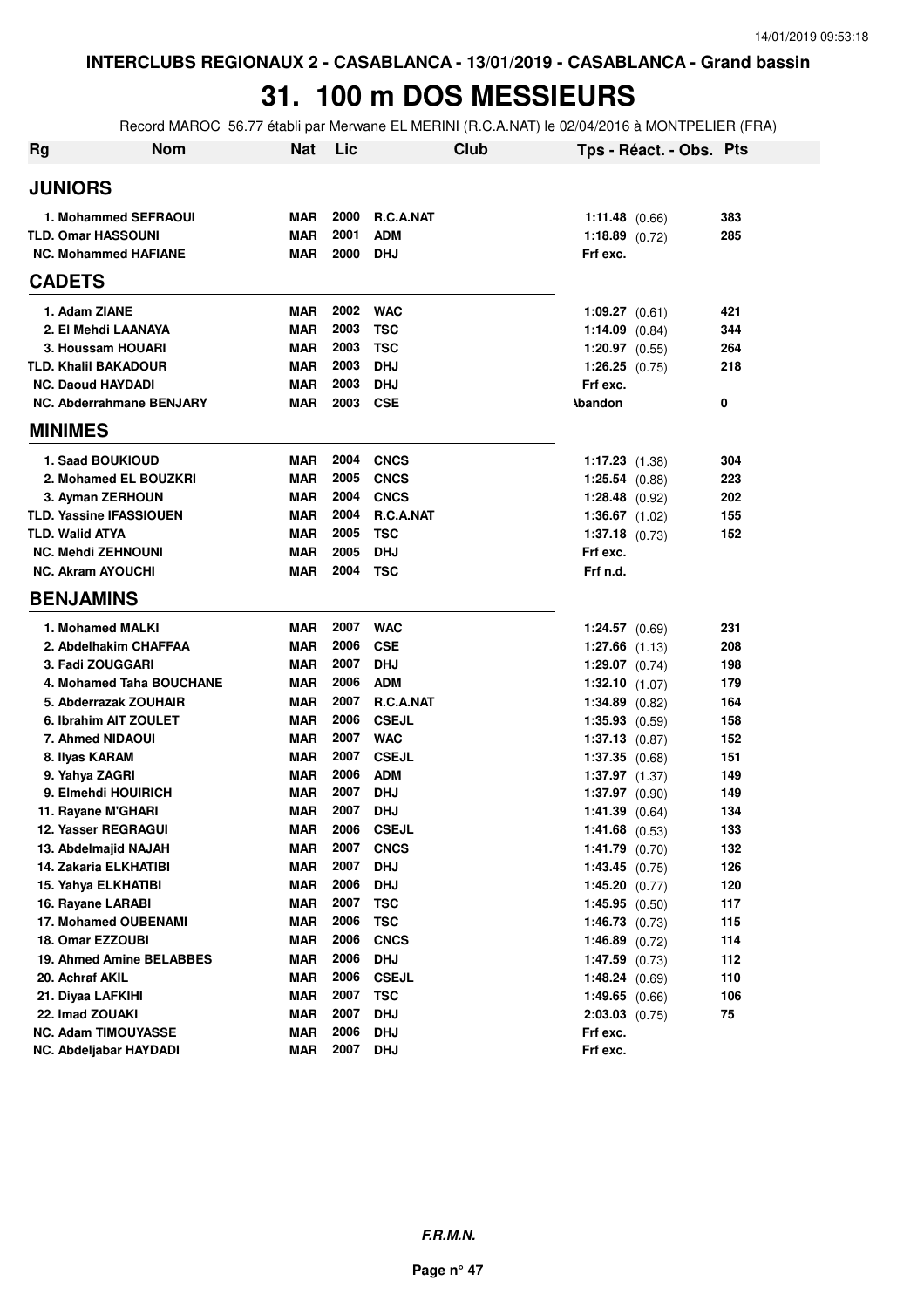### **32. 100 m DOS DAMES**

Record MAROC 1:04.82 établi par Hiba FAHSI (OCK) le 15/07/2018 à TUNIS

| <b>Rg</b> | <b>Nom</b>                        | <b>Nat</b> | Lic  | Club             | Tps - Réact. - Obs. Pts  |     |
|-----------|-----------------------------------|------------|------|------------------|--------------------------|-----|
|           | <b>JUNIORS</b>                    |            |      |                  |                          |     |
|           | <b>NC. Hiba RIMY</b>              | <b>MAR</b> | 2001 | <b>TSC</b>       | Frf n.d.                 |     |
|           | <b>CADETS</b>                     |            |      |                  |                          |     |
|           | 1. Hafssa AMMOUMOU                | MAR        | 2003 | <b>ADM</b>       | $1:23.48$ (0.78)         | 337 |
|           | <b>MINIMES</b>                    |            |      |                  |                          |     |
|           | 1. Ibtissam RACHID                | <b>MAR</b> | 2004 | R.C.A.NAT        | 1:14.38 $(0.74)$         | 477 |
|           | 2. Douaa EDDAHBI                  | <b>MAR</b> | 2005 | <b>TSC</b>       | 1:16.10 $(0.78)$         | 445 |
|           | 3. Nada JALAL                     | <b>MAR</b> | 2004 | R.C.A.NAT        | 1:17.09 $(0.61)$         | 428 |
|           | 4. Hind DOUHA                     | <b>MAR</b> | 2005 | R.C.A.NAT        | 1:18.40 $(0.78)$         | 407 |
|           | 5. Sara MAKY                      | <b>MAR</b> | 2004 | <b>TSC</b>       | $1:26.83$ (0.83)         | 299 |
|           | 6. Kenza SALMAN                   | <b>MAR</b> | 2005 | R.C.A.NAT        | $1:32.69$ $(1.06)$       | 246 |
|           | 7. Maissam YAHIA                  | <b>MAR</b> | 2005 | <b>DHJ</b>       | $1:38.15$ (0.64)         | 207 |
|           | 8. Ines EL AZHAR                  | <b>MAR</b> | 2004 | <b>TSC</b>       | 1:38.79                  | 203 |
|           | <b>TLD. Hiba MALKI</b>            | <b>MAR</b> | 2005 | <b>WAC</b>       | 1:43.49(0.61)            | 177 |
|           | <b>NC. Kamilia MAALOUF</b>        | <b>MAR</b> | 2004 | <b>R.C.A.NAT</b> | Frf n.d. $(0.91)$        |     |
|           | <b>NC. Zineb RAMLI</b>            | <b>MAR</b> | 2005 | <b>TSC</b>       | Frf n.d. $(0.79)$        |     |
|           | <b>BENJAMINS</b>                  |            |      |                  |                          |     |
|           | 1. Yasmine YOUSRI                 | <b>MAR</b> | 2006 | R.C.A.NAT        | $1:22.42$ (0.79)         | 350 |
|           | 2. Rim KARIMI                     | <b>MAR</b> | 2007 | <b>WAC</b>       | $1:24.19$ (0.65)         | 329 |
|           | 3. Salma EL YOUSFI                | <b>MAR</b> | 2007 | R.C.A.NAT        | $1:26.18$ (0.70)         | 306 |
|           | 4. Hajar LAHLAISSI                | <b>MAR</b> | 2007 | <b>TSC</b>       | 1:28.80                  | 280 |
|           | 5. Israa LAHLAISSI                | <b>MAR</b> | 2006 | <b>TSC</b>       | $1:29.54$ $(1.29)$       | 273 |
|           | 6. Zainab IDRISSI                 | <b>MAR</b> | 2007 | <b>CNCS</b>      | $1:32.53$ (0.78)         | 247 |
|           | 7. Imane EDDADSY                  | <b>MAR</b> | 2007 | R.C.A.NAT        | 1:37.27(0.83)            | 213 |
|           | 8. Rihab ZARGANI                  | <b>MAR</b> | 2006 | <b>CNCS</b>      | 1:40.93 $(0.80)$         | 190 |
|           | 9. Ryhab CHIKER                   | <b>MAR</b> | 2007 | <b>ADM</b>       | 1:41.23(0.69)            | 189 |
|           | <b>10. Dina YAMOURI</b>           | <b>MAR</b> | 2006 | <b>ADM</b>       | 1:41.30(0.56)            | 188 |
|           | 11. Kamilia ATIF                  | <b>MAR</b> | 2007 | <b>TSC</b>       | 1:43.81(0.89)            | 175 |
|           | 12. Kenza GHAZI                   | <b>MAR</b> | 2007 | <b>ADM</b>       | 1:54.91 (0.63)           | 129 |
|           | 13. Khadija MENBEH                | <b>MAR</b> | 2007 | <b>CNCS</b>      | 2:13.13                  | 83  |
|           | <b>NC. Hiba MAKBOULI</b>          | <b>MAR</b> | 2007 | <b>DHJ</b>       | Frf exc.                 |     |
|           | <b>NC. Lina Soulaika BOUMAHDI</b> | <b>MAR</b> | 2007 | <b>DHJ</b>       | <b>Frf exc.</b> $(0.88)$ |     |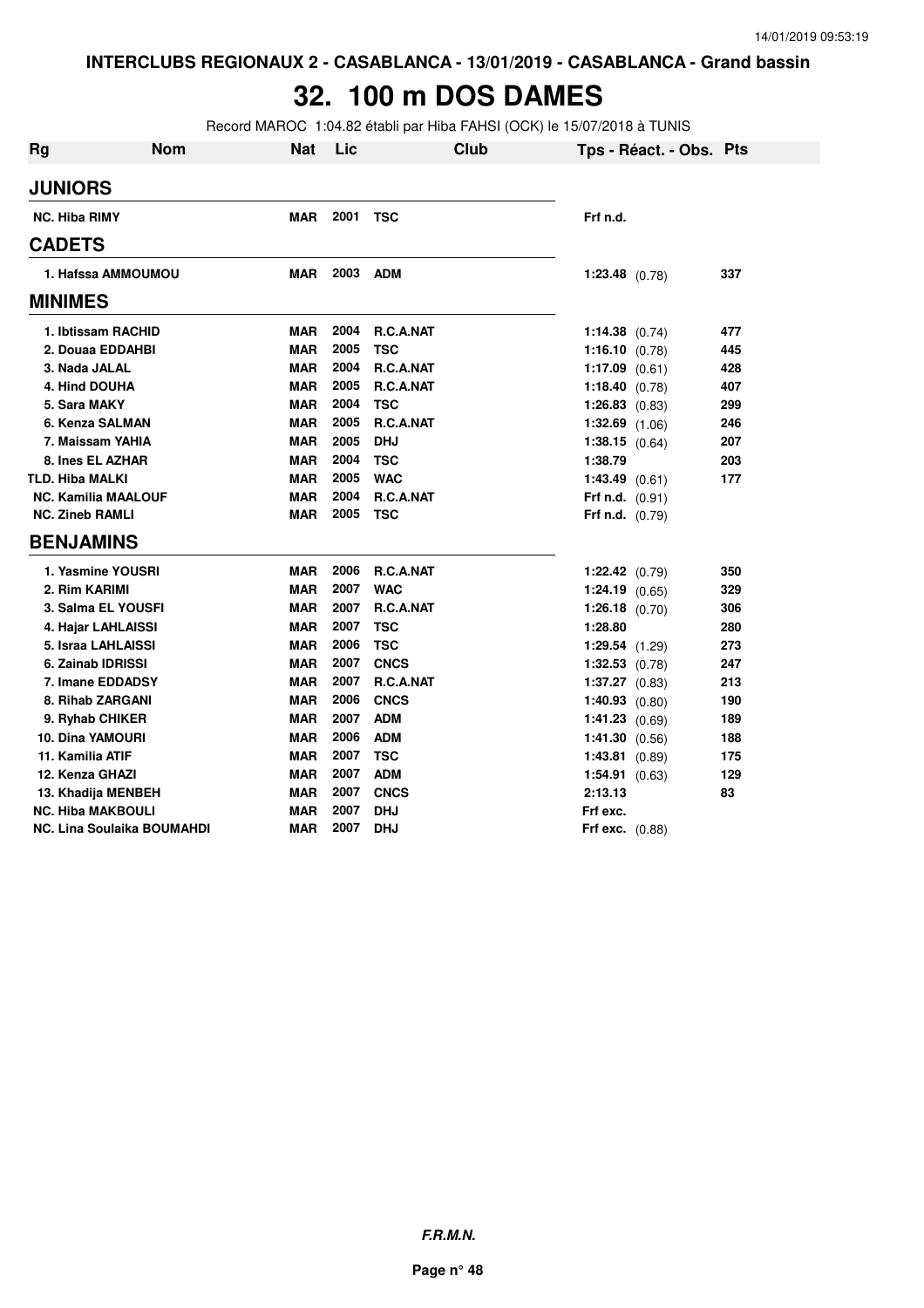## **33. 800 m NAGE LIBRE MESSIEURS**

Record MAROC 8:25.83 établi par Said SABER (CODM) le 07/04/2016 à DUBAI

| <b>Rg</b>          | <b>Nom</b>                       | <b>Nat</b> | Lic       |                  | <b>Club</b> | Tps - Réact. - Obs. Pts |     |
|--------------------|----------------------------------|------------|-----------|------------------|-------------|-------------------------|-----|
| <b>SENIORS</b>     |                                  |            |           |                  |             |                         |     |
| 1. Yasser KATAYFJI |                                  | <b>MAR</b> | 1999      | <b>R.C.A.NAT</b> |             | 10:11.09                | 405 |
| 2. Amine FARIH     | <b>MAR</b>                       | 1998       | R.C.A.NAT |                  | 10:18.25    | 391                     |     |
|                    | 3. Zouhair EL KHALFI             | <b>MAR</b> | 1993      | R.C.A.NAT        |             | 10:26.43                | 375 |
| <b>JUNIORS</b>     |                                  |            |           |                  |             |                         |     |
|                    | 1. nizar BANSAR                  | <b>MAR</b> | 2001      | <b>R.C.A.NAT</b> |             | 9:54.66                 | 439 |
| <b>CADETS</b>      |                                  |            |           |                  |             |                         |     |
|                    | 1. Abdelmoughit MAMDOUH          | <b>MAR</b> | 2002      | <b>ADM</b>       |             | 9:52.77                 | 443 |
| 2. Sami KIBAL      |                                  | <b>MAR</b> | 2002      | <b>WAC</b>       |             | 9:55.91                 | 436 |
|                    | 3. Aymen TAJEDDINE               | <b>MAR</b> | 2003      | <b>WAC</b>       |             | 10:11.62                | 403 |
|                    | 4. Mohamed Reda MAMI             | <b>MAR</b> | 2002 TSC  |                  |             | 10:19.12                | 389 |
| <b>MINIMES</b>     |                                  |            |           |                  |             |                         |     |
|                    | 1. Ismail EL YOUSFI              | <b>MAR</b> | 2004      | <b>R.C.A.NAT</b> |             | 9:25.90                 | 509 |
|                    | 2. ilyas LAGSSAIBI               | <b>MAR</b> | 2004      | R.C.A.NAT        |             | 10:03.05                | 421 |
|                    | 3. Younes LAALA                  | <b>MAR</b> | 2004      | <b>TSC</b>       |             | 10:18.77                | 390 |
|                    | 4. Ilyas LARABI                  | <b>MAR</b> | 2004      | <b>TSC</b>       |             | 10:38.08                | 355 |
|                    | 5. Mohamed Aymen HARRABIDA       | <b>MAR</b> | 2005      | R.C.A.NAT        |             | 10:41.12                | 350 |
|                    | 6. Soulaymane MOUJI              | <b>MAR</b> | 2004      | <b>ADM</b>       |             | 10:53.85                | 330 |
|                    | 7. Mohamed RAFILI                | <b>MAR</b> | 2004      | R.C.A.NAT        |             | 10:57.98                | 324 |
|                    | 8. Rayane BOURZIK                | <b>MAR</b> | 2004      | <b>TSC</b>       |             | 11:03.63                | 316 |
|                    | 9. Ismail KASSI                  | <b>MAR</b> | 2004      | <b>TSC</b>       |             | 11:44.05                | 264 |
|                    | <b>TLD. Amine EL BOUZAIDI</b>    | <b>MAR</b> | 2004      | <b>TSC</b>       |             | 12:34.47                | 215 |
|                    | TLD. Othmane CHADIDE             | <b>MAR</b> | 2005      | <b>CSE</b>       |             | 12:55.79                | 197 |
|                    | <b>NC. Amr BENATMANE</b>         | <b>MAR</b> | 2005      | <b>TSC</b>       |             | Frf exc.                |     |
|                    | <b>NC. Ilias EDDARI</b>          | <b>MAR</b> | 2004      | R.C.A.NAT        |             | Frf n.d.                |     |
|                    | <b>BENJAMINS</b>                 |            |           |                  |             |                         |     |
|                    | 1. Saad SLIM                     | <b>MAR</b> | 2006      | R.C.A.NAT        |             | 11:23.56                | 289 |
|                    | 2. Mohamed Hamza HAJOUANE        | <b>MAR</b> | 2006      | R.C.A.NAT        |             | 11:49.69                | 258 |
|                    | 3. Yasser MAHLI                  | <b>MAR</b> | 2006      | <b>R.C.A.NAT</b> |             | 12:13.65                | 234 |
|                    | <b>4. Mohamed Amine ENNHAILI</b> | <b>MAR</b> | 2007      | <b>WAC</b>       |             | 12:17.59                | 230 |
|                    | 5. Ilias BEN HAMOU               | <b>MAR</b> | 2007      | <b>CSE</b>       |             | 12:37.79                | 212 |
|                    | 6. Mohammed Reda DAKOUANE        | <b>MAR</b> | 2006      | <b>CSE</b>       |             | 13:29.04                | 174 |
|                    | 7. Mohamed Ghali KHADRAOUI       | <b>MAR</b> | 2006      | <b>CSE</b>       |             | 13:33.84                | 171 |
|                    | <b>NC. Ali BOUSLIM</b>           | <b>MAR</b> | 2006      | <b>TSC</b>       |             | Frf n.d.                |     |